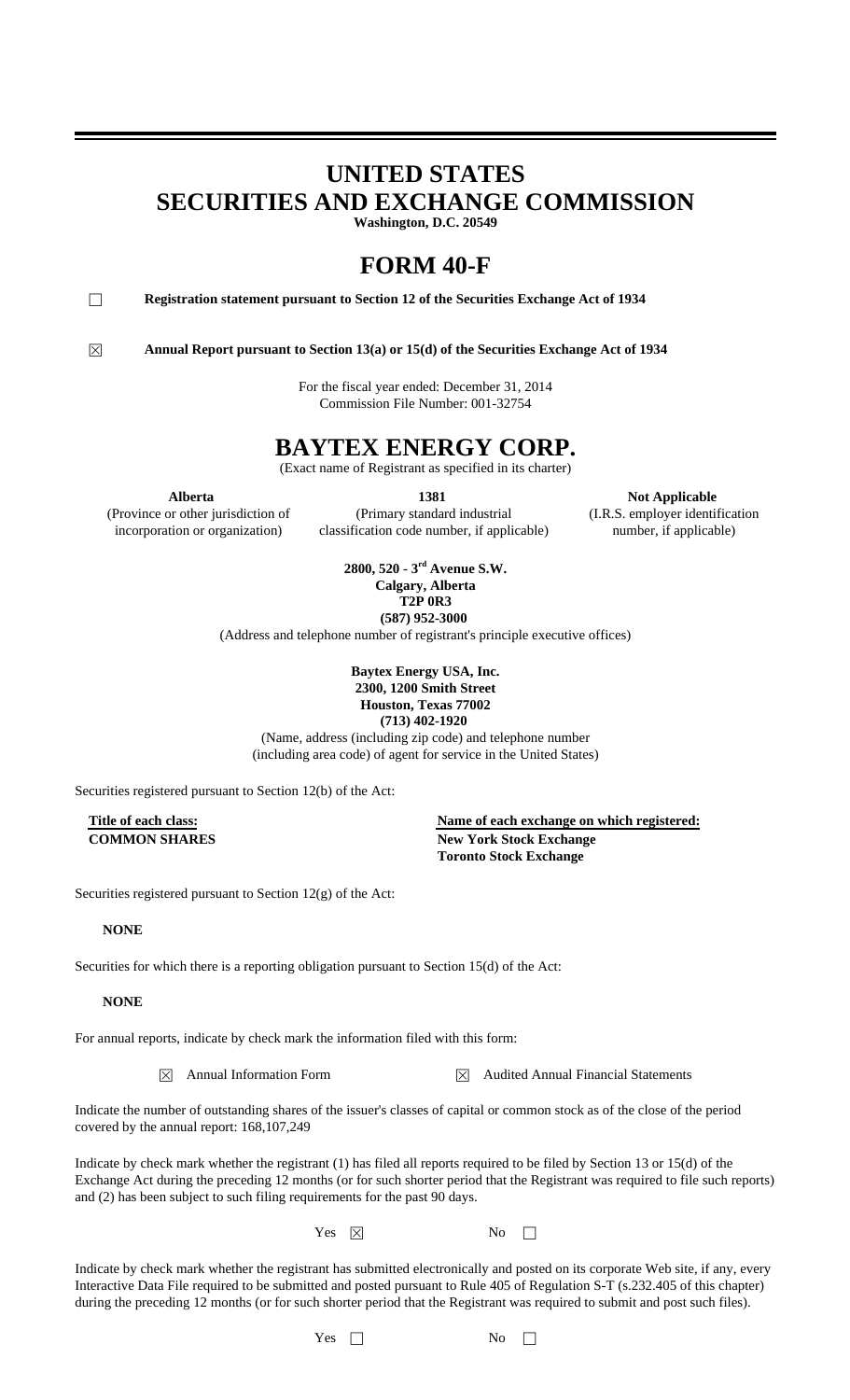The Annual Report on Form 40-F shall be incorporated by reference into or as an exhibit to, as applicable, the Registrant's Registration Statements under the Securities Act of 1933 on Form S-8 (File Nos. 333-163289 and 333-171568) and Form F-3 (File No. 333-171866) and the Registration Statement on Form F-10 and Form F-3 of the Registrant and Baytex Energy USA Ltd. (File Nos. 333-191762 and 333-191764).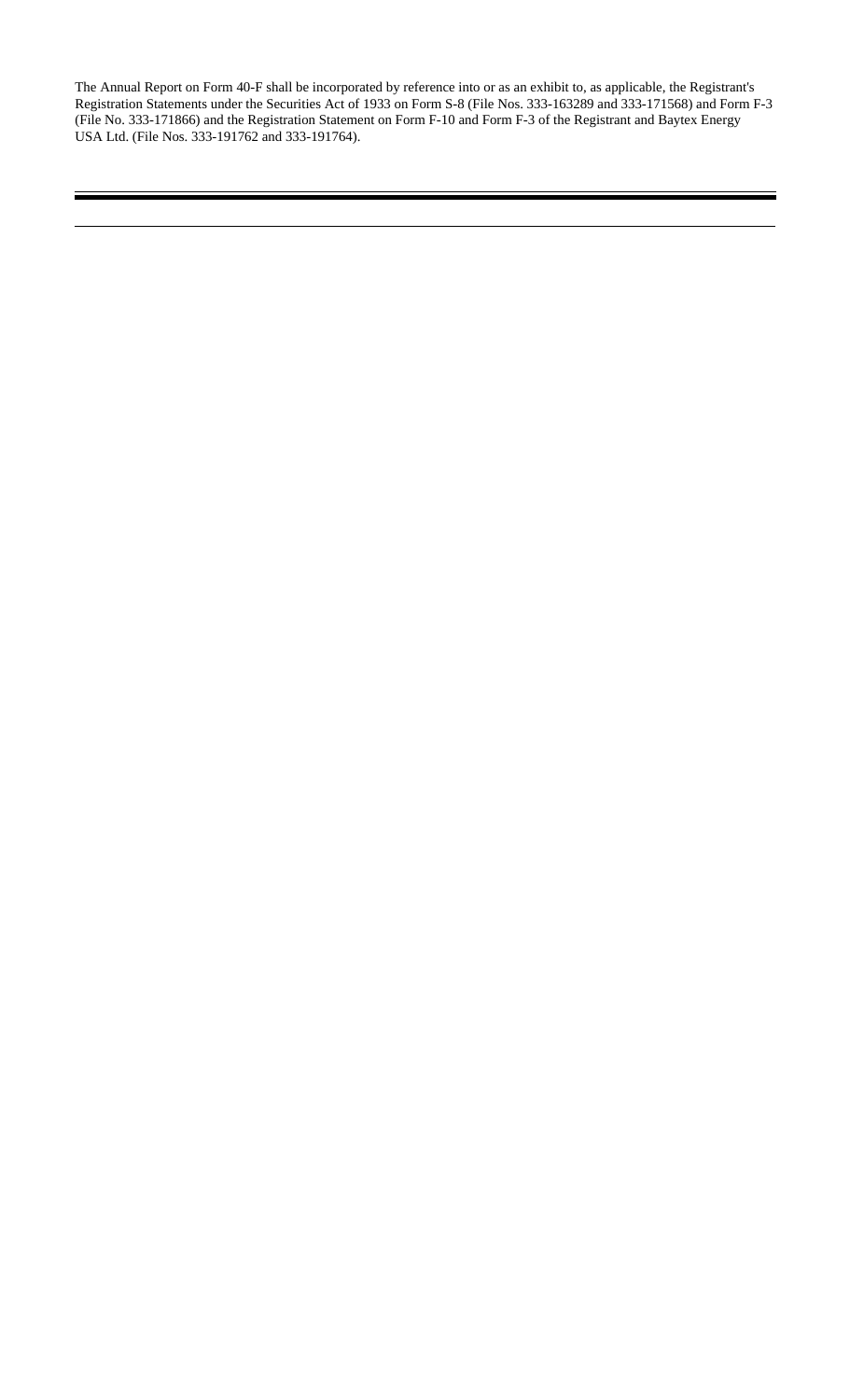# **CAUTIONARY STATEMENT REGARDING FORWARD-LOOKING STATEMENTS**

Certain statements in this Annual Report on Form 40-F are forward-looking statements within the meaning of Section 21E of the Securities and Exchange Act of 1934, as amended (the "Exchange Act") and Section 27A of the Securities Act of 1933, as amended. Please see "Special Note Regarding Forward-Looking Statements" on page 4 of the Annual Information Form, which is Exhibit 99.1 of this Annual Report on Form 40-F.

# **Principal Documents**

The following documents are filed as part of this Annual Report on Form 40-F:

# *A. Annual Information Form*

For the Registrant's Annual Information Form for the year ended December 31, 2014, see Exhibit 99.1 of this Annual Report on Form 40-F.

# *B. Audited Annual Financial Statements*

For the Registrant's Audited Consolidated Financial Statements for the year ended December 31, 2014, including the report of its Independent Registered Public Accounting Firm with respect thereto, see Exhibit 99.2 of this Annual Report on Form 40-F.

# *C. Management's Discussion and Analysis*

For the Registrant's Management's Discussion and Analysis of the operating and financial results for the year ended December 31, 2014, see Exhibit 99.3 of this Annual Report on Form 40-F.

# **Controls and Procedures**

# *A. Certifications*

The required disclosure is included in Exhibits 99.4, 99.5, 99.6 and 99.7 of this Annual Report on Form 40-F.

# *B. Disclosure Controls and Procedures*

As of the year ended December 31, 2014, an internal evaluation was conducted under the supervision of and with the participation of the Registrant's management, including the President and Chief Executive Officer and the Chief Financial Officer, of the effectiveness of the design and operation of the Registrant's "disclosure controls and procedures" (as defined in Rule 13a-15(e) under Exchange Act). Based on that evaluation, the President and Chief Executive Officer and the Chief Financial Officer concluded that the design and operation of the Registrant's disclosure controls and procedures were effective to ensure that the information required to be disclosed in the reports that the Registrant files or submits to the Securities and Exchange Commission is (i) recorded, processed, summarized and reported, within the required time periods; and (ii) accumulated and communicated to the Registrant's management, including the President and Chief Executive Officer and Chief Financial Officer, to allow timely decisions regarding the required disclosure.

It should be noted that while the President and Chief Executive Officer and the Chief Financial Officer believe that the Registrant's disclosure controls and procedures provide a reasonable level of assurance that they are effective, they do not expect that the Registrant's disclosure controls and procedures will prevent all errors and fraud. A control system, no matter how well conceived or operated, can provide only reasonable, not absolute, assurance that the objectives of the control system are met.

The Registrant acquired 100% of the ordinary shares of Aurora Oil & Gas Limited ("Aurora") on June 11, 2014. The Registrant has not had sufficient time to appropriately assess the disclosure controls used by Aurora and integrate them with those of the Registrant.

# *C. Management's Annual Report on Internal Control Over Financial Reporting*

Management's Annual Report on Internal Control Over Financial Reporting is included in the Management's Report that accompanies the Registrant's Audited Consolidated Financial Statements for the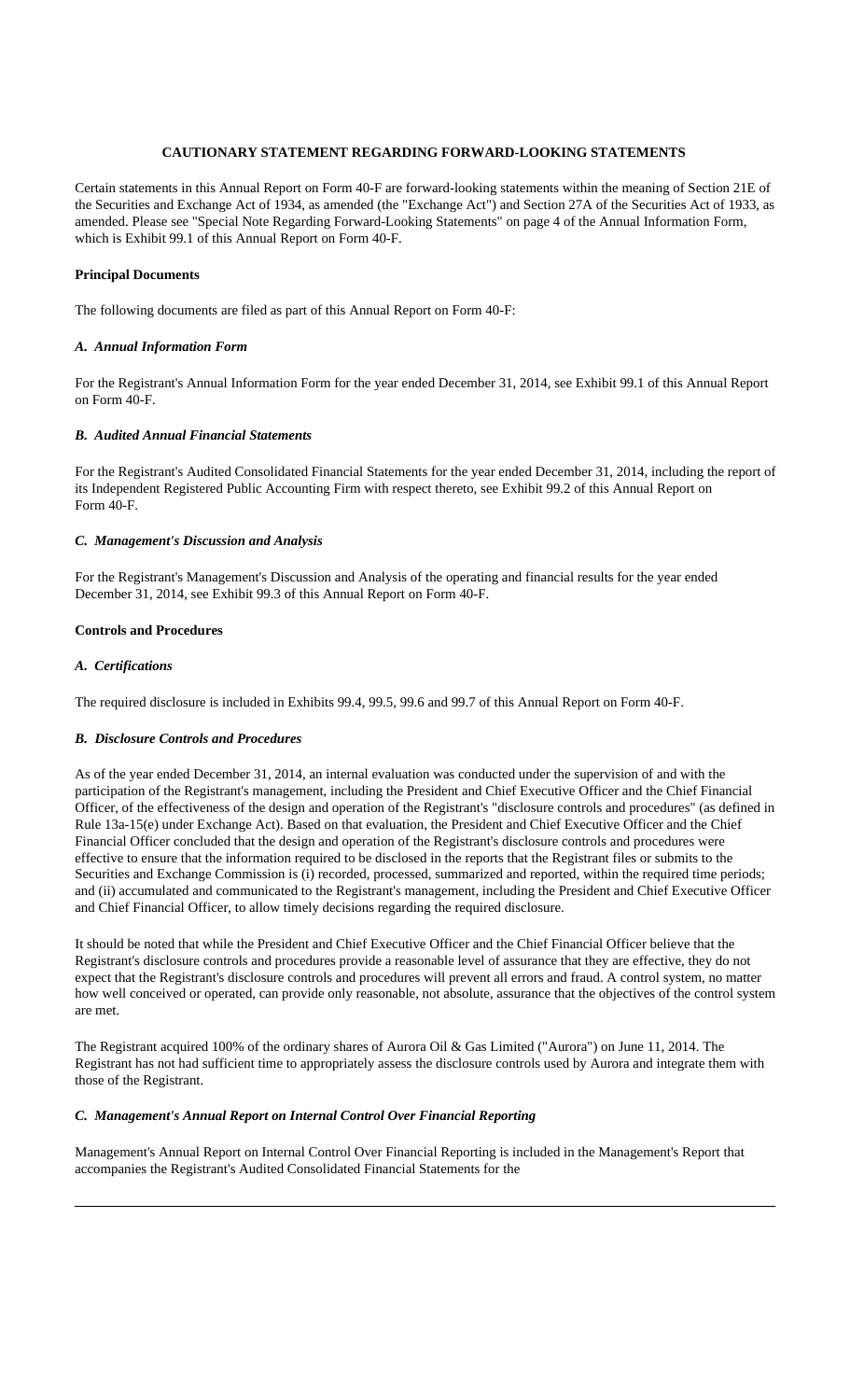year ended December 31, 2014, filed as Exhibit 99.2 to this Annual Report on Form 40-F, and is incorporated herein by reference. As a result, as permitted by the Sarbanes-Oxley Act and applicable rules related to business acquisitions, the previous Aurora operations have been excluded from the Registrant's annual assessment of internal controls over financial reporting. Aurora's financial statements constitute 67 percent and 58 percent of net and total assets, respectively, 23 percent of net revenues and 304 percent of net loss as reported in the Registrant's Audited Consolidated Financial Statements as of and for the year ended December 31, 2014. The Registrant is in the process of integrating operations and will be expanding its internal control over financial reporting compliance regime to include the acquired Aurora assets over the next year.

# *D. Attestation Report of Independent Registered Public Accounting Firm*

The Attestation Report of the Registrant's Auditor is included in the Report of Independent Registered Public Accounting Firm that accompanies the Registrant's Audited Consolidated Financial Statements for the year ended December 31, 2014, filed as Exhibit 99.2 of this Annual Report of Form 40-F, and is incorporated herein by reference.

# *E. Changes in Internal Control Over Financial Reporting*

During the year ended December 31, 2014, there were no changes in the Registrant's internal control over financial reporting that have materially affected, or are reasonably likely to materially affect, the Registrant's internal control over financial reporting.

# **Audit Committee Financial Expert**

The Registrant's Board of Directors has determined that Mr. Naveen Dargan is an "audit committee financial expert" (as that term is defined in paragraph 8(b) of General Instruction B to Form 40-F) serving on its audit committee and is "independent" (as defined by the New York Stock Exchange corporate governance rules applicable to foreign private issuers). For a description of Mr. Dargan's relevant experience in financial matters, see the biographical description for Mr. Dargan under "Directors and Officers" in the Registrant's Annual Information Form for the year ended December 31, 2014, which is filed as Exhibit 99.1 to this Annual Report on Form 40-F.

# **Code of Ethics**

The Registrant has adopted a "code of ethics" (as that term is defined in paragraph 9(b) of General Instruction B to Form 40-F) ("Code of Ethics"), which is applicable to the directors, officers, employees and consultants of the Registrant and its affiliates (including, its principal executive officer, principal financial officer, principal accounting officer or controller, and persons performing similar functions). The Code of Ethics is available on the Registrant's website at www.baytexenergy.com.

In the past fiscal year, the Registrant has not amended any provision of its Code of Ethics that relates to any element of the code of ethics definition enumerated in paragraph (9)(b) of General Instruction B to Form 40-F, or granted any waiver, including an implicit waiver, from any provision of its Code of Ethics.

# **Principal Accountant Fees and Services**

The required disclosure is included under the heading "Audit Committee Information — External Auditor Service Fees" in the Registrant's Annual Information Form for the year ended December 31, 2014, filed as Exhibit 99.1 to this Annual Report on Form 40-F, and is incorporated herein by reference.

# **Off-Balance Sheet Arrangements**

The Registrant does not have any "off-balance sheet arrangements" (as that term is defined in paragraph 11(ii) of General Instruction B to Form 40-F) that have or are reasonably likely to have a current or future effect on its financial condition, changes in financial condition, revenues or expenses, results of operations, liquidity, capital expenditures or capital resources that is material to investors.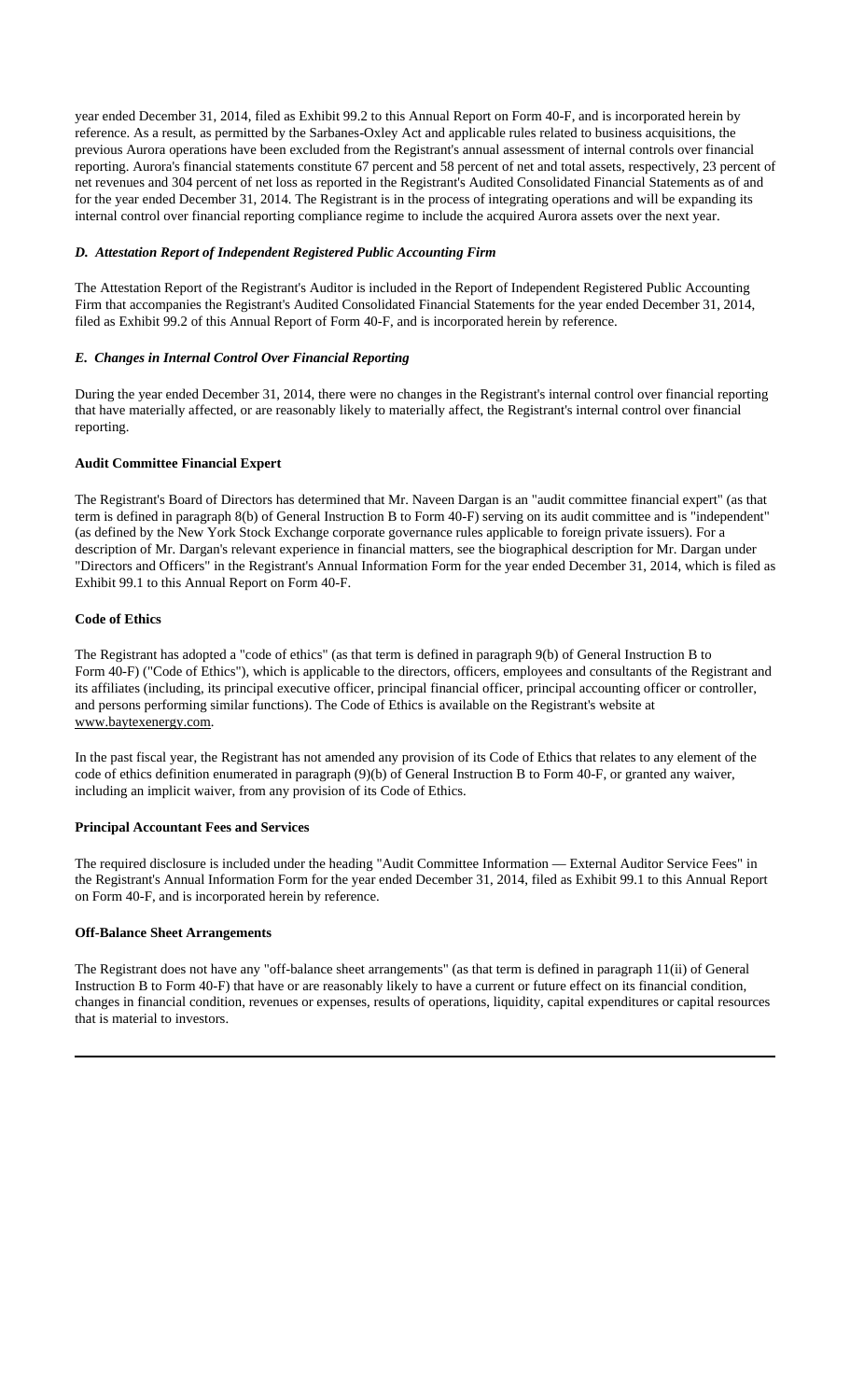#### **Tabular Disclosure of Contractual Obligations**

The required disclosure is included under the heading "Liquidity and Capital Resources — Contractual Obligations" in the Registrant's Management's Discussion and Analysis of the operating and financial results for the year ended December 31, 2014, filed as Exhibit 99.3 to this Annual Report on Form 40-F, and is incorporated herein by reference.

# **Identification of the Audit Committee**

The Registrant has a separately designated standing audit committee established in accordance with Section 3(a)(58)(A) of the Exchange Act. The Registrant's Audit Committee members consist of Mr. N. Dargan, Mr. G. Melchin and Ms. M. Peters.

#### **UNDERTAKING**

The Registrant undertakes to make available, in person or by telephone, representatives to respond to inquiries made by the Commission staff, and to furnish promptly, when requested to do so by the Commission staff, information relating to: the securities registered pursuant to Form 40-F; the securities in relation to which the obligation to file an annual report on Form 40-F arises; or transactions in said securities.

# **CONSENT TO SERVICE OF PROCESS**

- (1) The Registrant has previously filed a Form F-X in connection with the class of securities in relation to which the obligation to file this report arises.
- (2) Any change to the name or address of the Registrant's agent for service shall be communicated promptly to the Commission by amendment to Form F-X referencing the file number of the Registrant.

# **SIGNATURES**

Pursuant to the requirements of the Exchange Act, the Registrant certifies that it meets all of the requirements for filing on Form 40-F and has duly caused this report to be signed on its behalf by the undersigned, thereto duly authorized on March 9, 2015.

# **BAYTEX ENERGY CORP.**

By: /s/ RODNEY D. GRAY

Name: Rodney D. Gray Title: Chief Financial Officer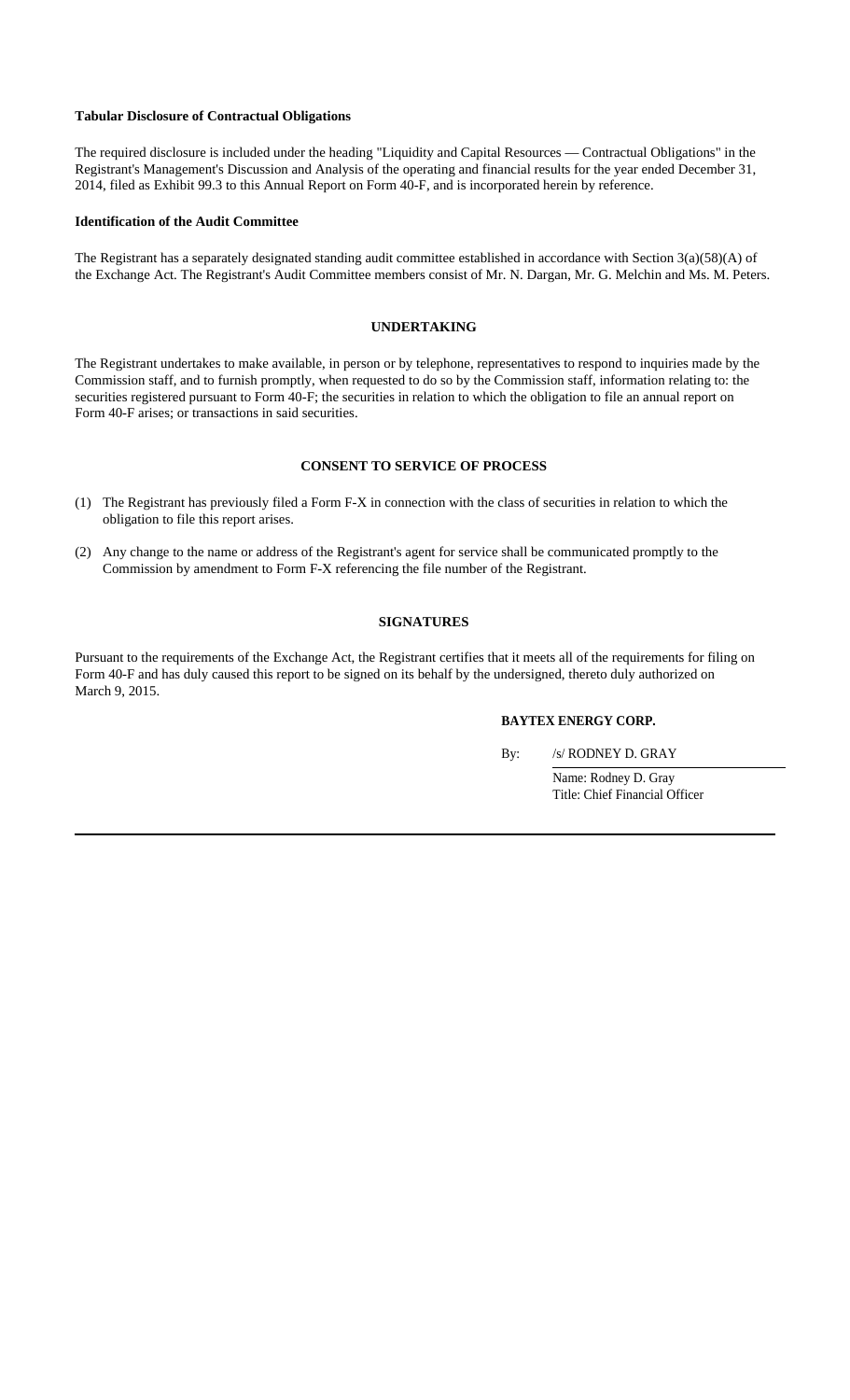# **Form 40-F Table of Contents**

| <b>Exhibit No.</b> | <b>Document</b>                                                                                                                                                |
|--------------------|----------------------------------------------------------------------------------------------------------------------------------------------------------------|
| 99.1               | Annual Information Form of the Registrant for the fiscal year ended December 31, 2014.                                                                         |
| 99.2               | Audited Consolidated Financial Statements of the Registrant for the year ended December 31, 2014<br>together with the Auditors' Report thereon. <sup>(1)</sup> |
| 99.3               | Management's Discussion and Analysis of the operating and financial results of the Registrant for the<br>year ended December 31, 2014. <sup>(1)</sup>          |
| 99.4               | Certification of Chief Executive Officer under Section 302 of the Sarbanes-Oxley Act of 2002.                                                                  |
| 99.5               | Certification of Chief Financial Officer under Section 302 of the Sarbanes-Oxley Act of 2002.                                                                  |
| 99.6               | Certification of Chief Executive Officer under Section 906 of the Sarbanes-Oxley Act of 2002.                                                                  |
| 99.7               | Certification of Chief Financial Officer under Section 906 of the Sarbanes-Oxley Act of 2002.                                                                  |
| 99.8               | Consent of Deloitte LLP, Independent Registered Public Accounting Firm.                                                                                        |
| 99.9               | Consent of Sproule Unconventional Limited, independent engineers                                                                                               |
| 99.10              | Consent of Ryder Scott Company, L.P., independent engineers                                                                                                    |
| 99.11              | Consent of McDaniel & Associates Consultants Ltd., independent engineers                                                                                       |
| 99.12              | Supplemental Disclosures about Extractive Activities — Oil and Gas (unaudited)                                                                                 |

(1) Incorporated by reference from Form 6-K filed on March 5, 2015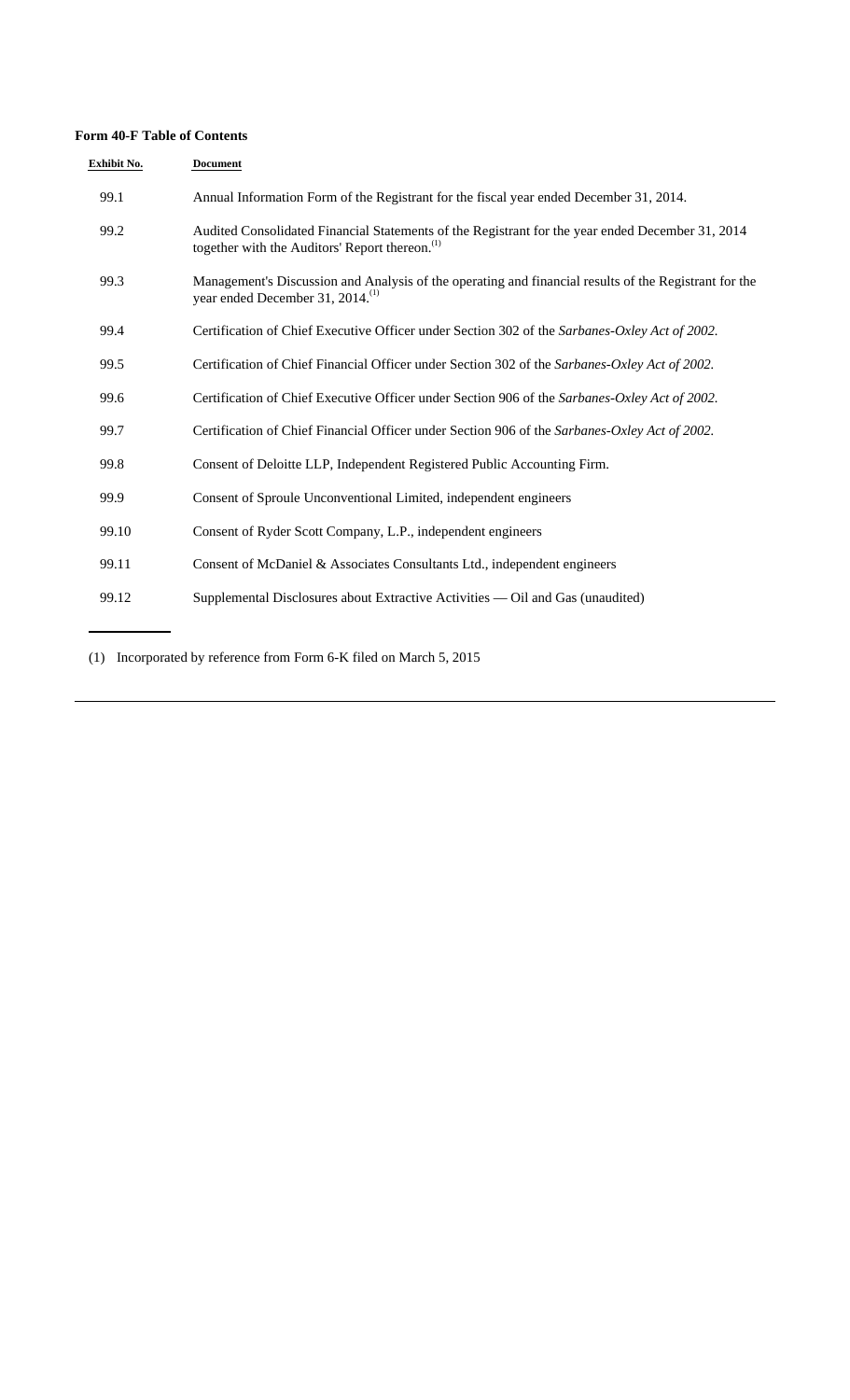Use these links to rapidly review the document TABLE OF CONTENTS

**EXHIBIT 99.1** 



# **ANNUAL INFORMATION FORM**

**2014**

**MARCH 9, 2015**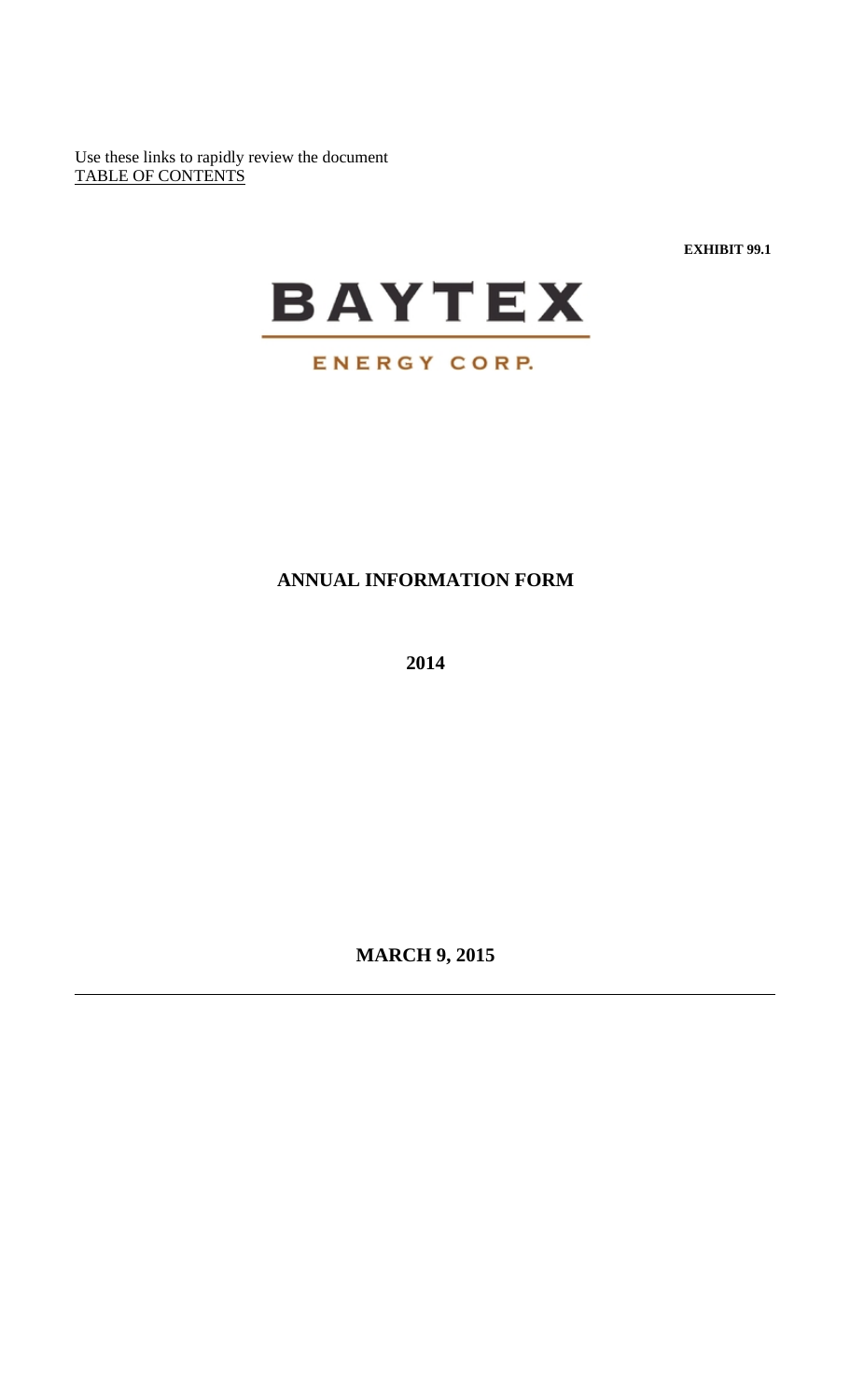# **TABLE OF CONTENTS**

|                                                          | <b>Page</b>                                                                                  |
|----------------------------------------------------------|----------------------------------------------------------------------------------------------|
| <b>SELECTED TERMS</b>                                    |                                                                                              |
| <b>ABBREVIATIONS</b>                                     |                                                                                              |
| <b>CONVERSIONS</b>                                       |                                                                                              |
| <b>CONVENTIONS</b>                                       |                                                                                              |
| SPECIAL NOTES TO READER                                  |                                                                                              |
| BAYTEX ENERGY CORP.                                      | $rac{3}{\cancel{3}}$<br>$rac{3}{\cancel{4}}$<br>$rac{4}{\cancel{6}}$<br>$rac{4}{\cancel{9}}$ |
| <b>GENERAL DEVELOPMENT OF OUR BUSINESS</b>               |                                                                                              |
| <b>RISK FACTORS</b>                                      | $\underline{10}$                                                                             |
| DESCRIPTION OF OUR BUSINESS AND OPERATIONS               | $\frac{22}{2}$                                                                               |
| <b>DIRECTORS AND OFFICERS</b>                            | $\frac{58}{56}$                                                                              |
| AUDIT COMMITTEE INFORMATION                              | $\underline{65}$                                                                             |
| DESCRIPTION OF CAPITAL STRUCTURE                         | 66                                                                                           |
| <b>DIVIDENDS</b>                                         | $\underline{69}$                                                                             |
| <b>MARKET FOR SECURITIES</b>                             | $\frac{72}{2}$                                                                               |
| <b>RATINGS</b>                                           | 73                                                                                           |
| LEGAL PROCEEDINGS AND REGULATORY ACTIONS                 | 74                                                                                           |
| INTEREST OF INSIDERS AND OTHERS IN MATERIAL TRANSACTIONS | 74                                                                                           |
| AUDITORS, TRANSFER AGENT AND REGISTRAR                   | $\frac{74}{1}$                                                                               |
| <b>INTERESTS OF EXPERTS</b>                              | $\frac{74}{1}$                                                                               |
| <b>MATERIAL CONTRACTS</b>                                | 75                                                                                           |
| <b>INDUSTRY CONDITIONS</b>                               | 75                                                                                           |
| ADDITIONAL INFORMATION                                   | 80                                                                                           |
|                                                          |                                                                                              |
|                                                          |                                                                                              |
| <b>APPENDICES:</b>                                       |                                                                                              |
|                                                          |                                                                                              |

| APPENDIX A        | REPORT OF MANAGEMENT AND DIRECTORS ON OIL AND GAS DISCLOSURE           |
|-------------------|------------------------------------------------------------------------|
| <b>APPENDIX B</b> | REPORT ON RESERVES DATA BY INDEPENDENT OUALIFIED RESERVES<br>EVALUATOR |
| APPENDIX C        | AUDIT COMMITTEE MANDATE AND TERMS OF REFERENCE                         |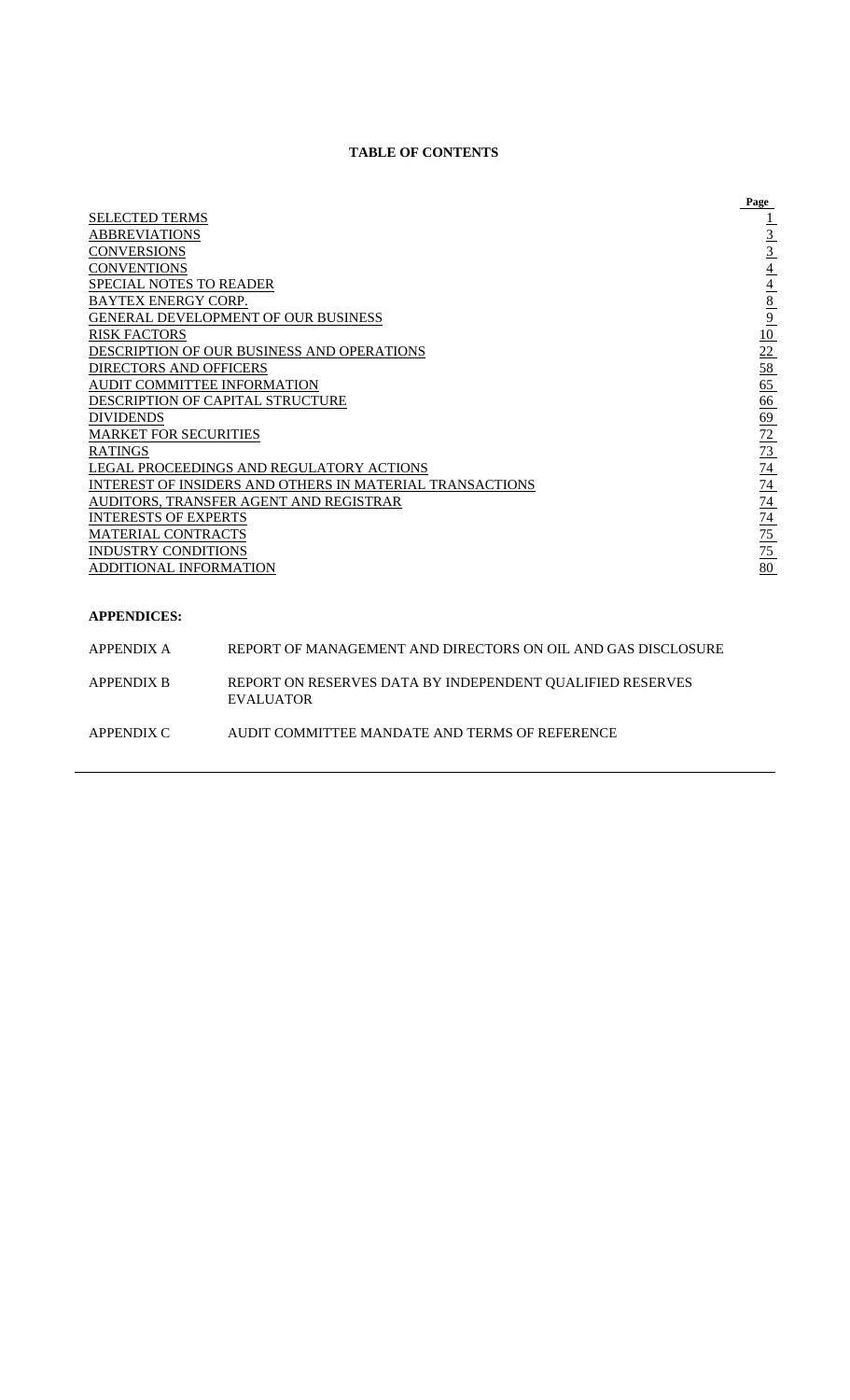#### **SELECTED TERMS**

Capitalized terms in this Annual Information Form have the meanings set forth below:

# *Entities*

**Baytex** or the **Corporation** means Baytex Energy Corp., a corporation incorporated under the ABCA.

**Baytex Commercial Trusts** mean, collectively, Baytex Commercial Trust 1, Baytex Commercial Trust 2, Baytex Commercial Trust 3, Baytex Commercial Trust 4, Baytex Commercial Trust 5, Baytex Commercial Trust 6 and Baytex Commercial Trust 7.

**Baytex Energy** means Baytex Energy Ltd., a corporation amalgamated under the ABCA.

**Baytex Partnership** means Baytex Energy Partnership, a general partnership, the partners of which are Baytex Energy and Baytex Holdings Limited Partnership.

**Baytex USA** means Baytex Energy USA, Inc.

**Board of Directors** means the board of directors of Baytex.

**NYMEX** means the New York Mercantile Exchange, a commodity futures exchange.

**OPEC** means the Organization of the Petroleum Exporting Countries.

**Operating Entities** means our subsidiaries that are actively involved in the acquisition, production, processing, transportation and marketing of crude oil, natural gas liquids and natural gas, being Baytex Energy, Baytex Partnership and Baytex USA, each a direct or indirect wholly-owned subsidiary of us, and **Operating Entity** means any one of them, as applicable.

**SEC** means the United States Securities and Exchange Commission.

**Shareholders** mean the holders from time to time of Common Shares.

**subsidiary** has the meaning ascribed thereto in the *Securities Act* (Ontario) and, for greater certainty, includes all corporations, partnerships and trusts owned, controlled or directed, directly or indirectly, by us.

**Trust** means Baytex Energy Trust, a trust created under the laws of the Province of Alberta on July 24, 2003 pursuant to the Trust Indenture and which was dissolved into the Corporation on January 1, 2011 in connection with the Corporate Conversion.

**we**, **us** and **our** means Baytex and all its subsidiaries on a consolidated basis unless the context requires otherwise.

# *Independent Engineering*

**Baytex Reserves Report** means, collectively, (i) the report prepared by Sproule dated February 27, 2015 entitled "*Consolidation of the P&NG Reserves of Baytex Energy Corp. Evaluated by Sproule Unconventional Limited and Ryder Scott Company L.P. (As of December 31, 2014*)", which is a consolidation of (a) the report of Sproule dated February 17, 2015 entitled "*Evaluation of the P&NG Reserves of Baytex Energy Corp. in Canada (As of December 31, 2014*)" and (b) the report of Ryder Scott dated January 31, 2015 entitled "*Baytex Energy Corp. Summary Report Estimated Future Reserves and Income Attributable to Certain Leasehold Interests NI 51-101 Forecast Economic Parameters Canadian Currency As of December 31, 2014*" and (ii) the report prepared by Ryder Scott dated February 6, 2015 in respect of Ryder Scott's audit of the possible reserves associated with our Eagle Ford assets.

**COGE Handbook** means the Canadian Oil and Gas Evaluation Handbook.

**NI 51-101** means National Instrument 51-101 "Standards of Disclosure for Oil and Natural Gas Activities" of the Canadian Securities Administrators.

**Ryder Scott** means Ryder Scott Company, L.P., independent petroleum consultants of Houston, Texas.

**Sproule** means Sproule Unconventional Limited, independent petroleum consultants of Calgary, Alberta.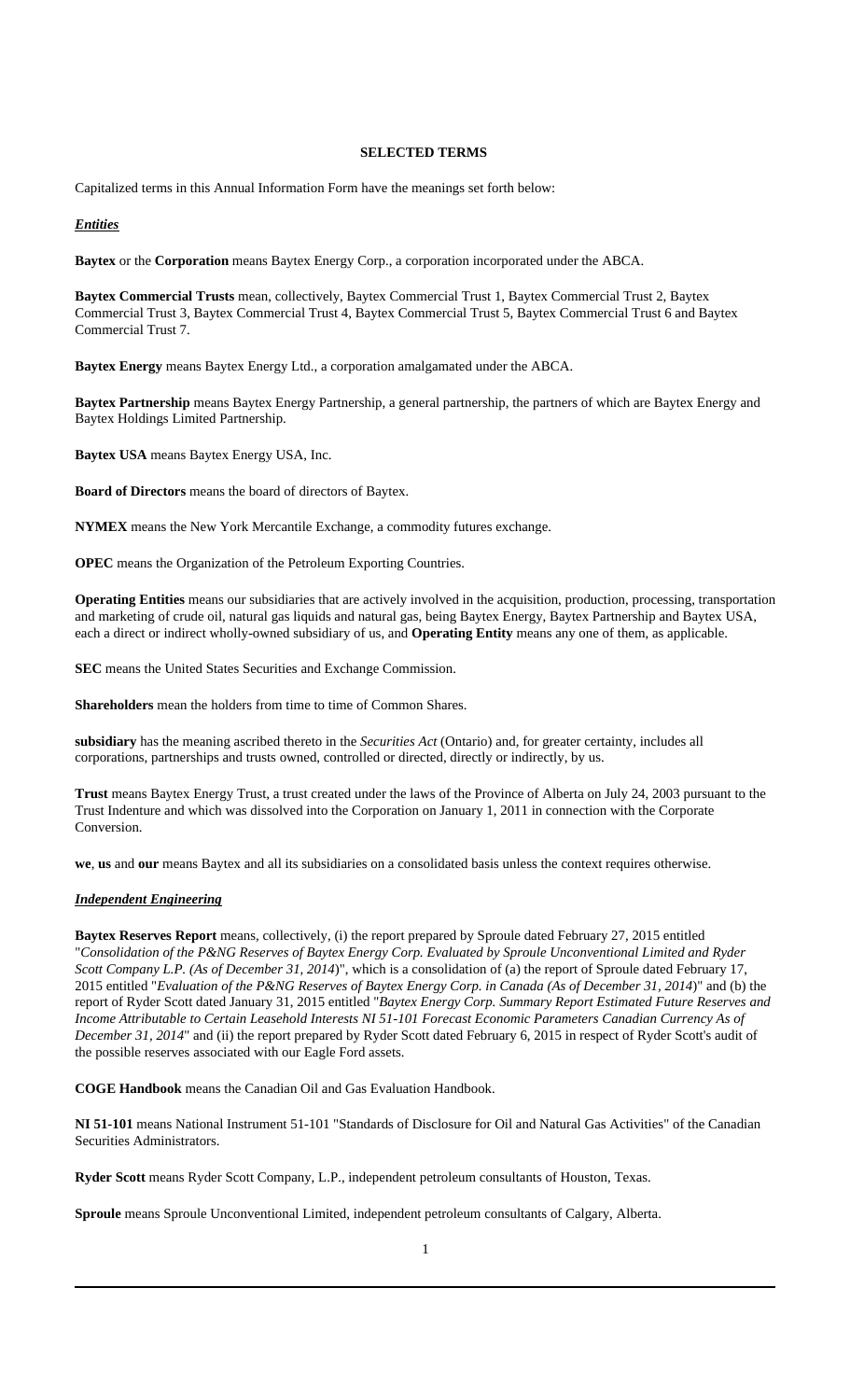#### *Securities and Other Terms*

**2020 Aurora Notes** means the 7.50% senior unsecured notes due April 1, 2020 issued by Baytex USA (formerly Aurora Oil & Gas, Inc.) pursuant to Debt Indenture #3 of which US\$6.4 million was outstanding as at March 1, 2015.

**2021 Debentures** means the 6.75% series B senior unsecured debentures due February 17, 2021 issued by Baytex pursuant to Debt Indenture #1 of which US\$150 million was outstanding as at March 1, 2015.

**2021 Notes** means the 5.125% senior unsecured notes due June 1, 2021 issued by Baytex pursuant to Debt Indenture #2 of which US\$400 million was outstanding as at March 1, 2015.

**2022 Debentures** means the 6.625% series C senior unsecured debentures due July 19, 2022 issued by Baytex pursuant to Debt Indenture #1 of which \$300 million was outstanding as at March 1, 2015.

**2024 Notes** means the 5.625% senior unsecured notes due June 1, 2024 issued by Baytex pursuant to Debt Indenture #2 of which US\$400 million was outstanding as at March 1, 2015.

**ABCA** means the *Business Corporations Act* (Alberta), R.S.A. 2000, c. B-9, as amended, including the regulations promulgated thereunder.

**Canadian GAAP** means generally accepted accounting principles in Canada, which are consistent with International Financial Reporting Standards as issued by the International Accounting Standards Board.

**Common Shares** means the common shares of Baytex.

**Corporate Conversion** means the internal reorganization of the Trust and certain of its subsidiaries which resulted in the conversion of the legal structure of the Trust from a trust to a corporation effective December 31, 2010 pursuant to a plan of arrangement under the ABCA.

**Credit Facilities** means the revolving extendible unsecured credit facilities that we have established with our bank lending syndicate consisting of (i) a \$50 million operating loan and a \$950 million syndicated loan for us and (ii) a US\$200 million syndicated loan for Baytex USA, each of which constitute a revolving credit facility that is extendible annually for a 1, 2, 3 or 4 year period (subject to a maximum four-year term at any time). Unless extended by the lenders, the Credit Facilities will mature on June 4, 2018.

**Debt Indenture #1** means the amended and restated trust indenture among us, as issuer, certain of our subsidiaries, as guarantors, and Valiant Trust Company, as indenture trustee, dated January 1, 2011, as supplemented by supplemental indentures dated February 17, 2011, February 18, 2011, July 19, 2012, December 19, 2012, June 4, 2014, June 11, 2014 and July 25, 2014.

**Debt Indenture #2** means the indenture among us, as issuer, certain of our subsidiaries, as guarantors, and Computershare Trust Company, N.A., as indenture trustee, dated June 6, 2014, as supplemented by supplemental indentures dated June 11, 2014 and July 25, 2014.

**Debt Indenture #3** means the indenture among Aurora Oil & Gas, Inc. (now Baytex USA), as issuer, certain of its affiliates, as guarantors, and U.S. National Bank Association, as indenture trustee, dated March 21, 2013, as supplemented by supplemental indentures dated December 6, 2013, April 25, 2014 and May 5, 2014.

**Notes** mean the unsecured subordinated promissory notes issued by Baytex Energy and certain other Operating Entities to us.

**SAGD** means steam-assisted gravity drainage.

**Senior Notes** means, collectively, the 2021 Debentures, the 2021 Notes, the 2022 Debentures and the 2024 Notes.

Tax Act means the *Income Tax Act* (Canada), R.S.C. 1985, c. 1 (5<sup>th</sup> Supp.), as amended, including the regulations promulgated thereunder, as amended from time to time.

**Trust Indenture** means the third amended and restated trust indenture between Valiant Trust Company, and Baytex Energy dated May 20, 2008, as amended by a supplemental indenture dated December 31, 2010.

**Trust Unit** or **Unit** means a unit issued by the Trust, each unit representing an equal undivided beneficial interest in the Trust's assets.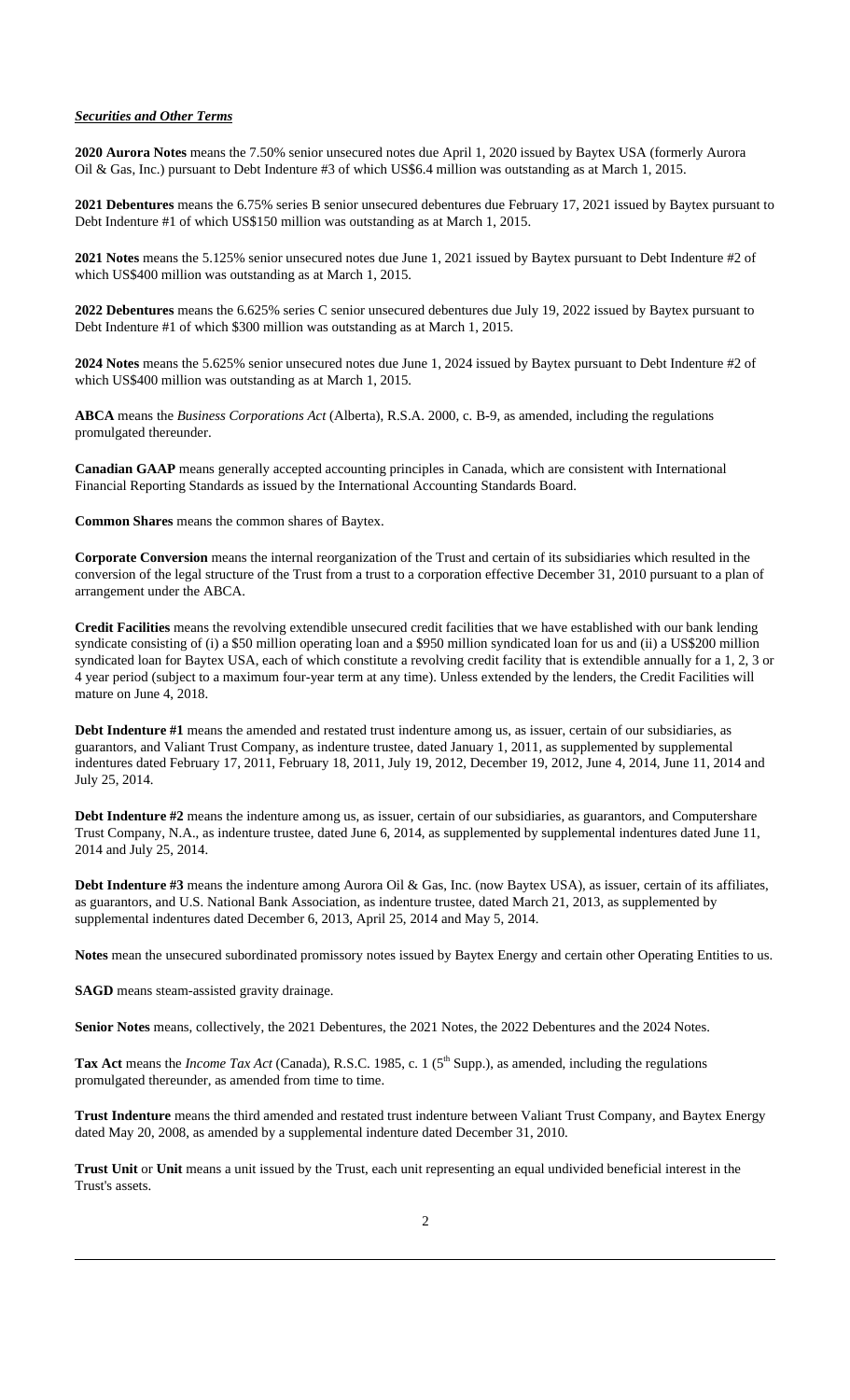API the measure of the density or gravity of liquid petroleum products derived from a specific gravity  $\frac{1}{2}$ millions of dollars \$000s thousands of dollars

#### **CONVERSIONS**

**ABBREVIATIONS** The following table sets forth certain conversions between Standard Imperial Units and the International System of Units (or metric units).

|                        | ABBKE VIATIONS |                    |  |  |  |  |
|------------------------|----------------|--------------------|--|--|--|--|
| <b>To Convert From</b> | To             | <b>Multiply By</b> |  |  |  |  |
| Mcf                    | Cubic metres   | 28.174             |  |  |  |  |
| Cubic metres           | Cubic feet     | 35.494             |  |  |  |  |
| <b>Bbl</b>             | Cubic metres   | 0.159              |  |  |  |  |
| Cubic metres           | <b>Bbl</b>     | 6.293              |  |  |  |  |
| Feet                   | Metres         | 0.305              |  |  |  |  |
| <b>Metres</b>          | Feet           | 3.281              |  |  |  |  |
| Miles                  | Kilometres     | 1.609              |  |  |  |  |
| Kilometres             | <b>Miles</b>   | 0.621              |  |  |  |  |
| Acres                  | Hectares       | 0.405              |  |  |  |  |
| <b>Hectares</b>        | Acres          | 2.471              |  |  |  |  |
| Gigajoules             | <b>MM</b> btu  | 0.948              |  |  |  |  |
|                        |                | 3                  |  |  |  |  |
|                        |                |                    |  |  |  |  |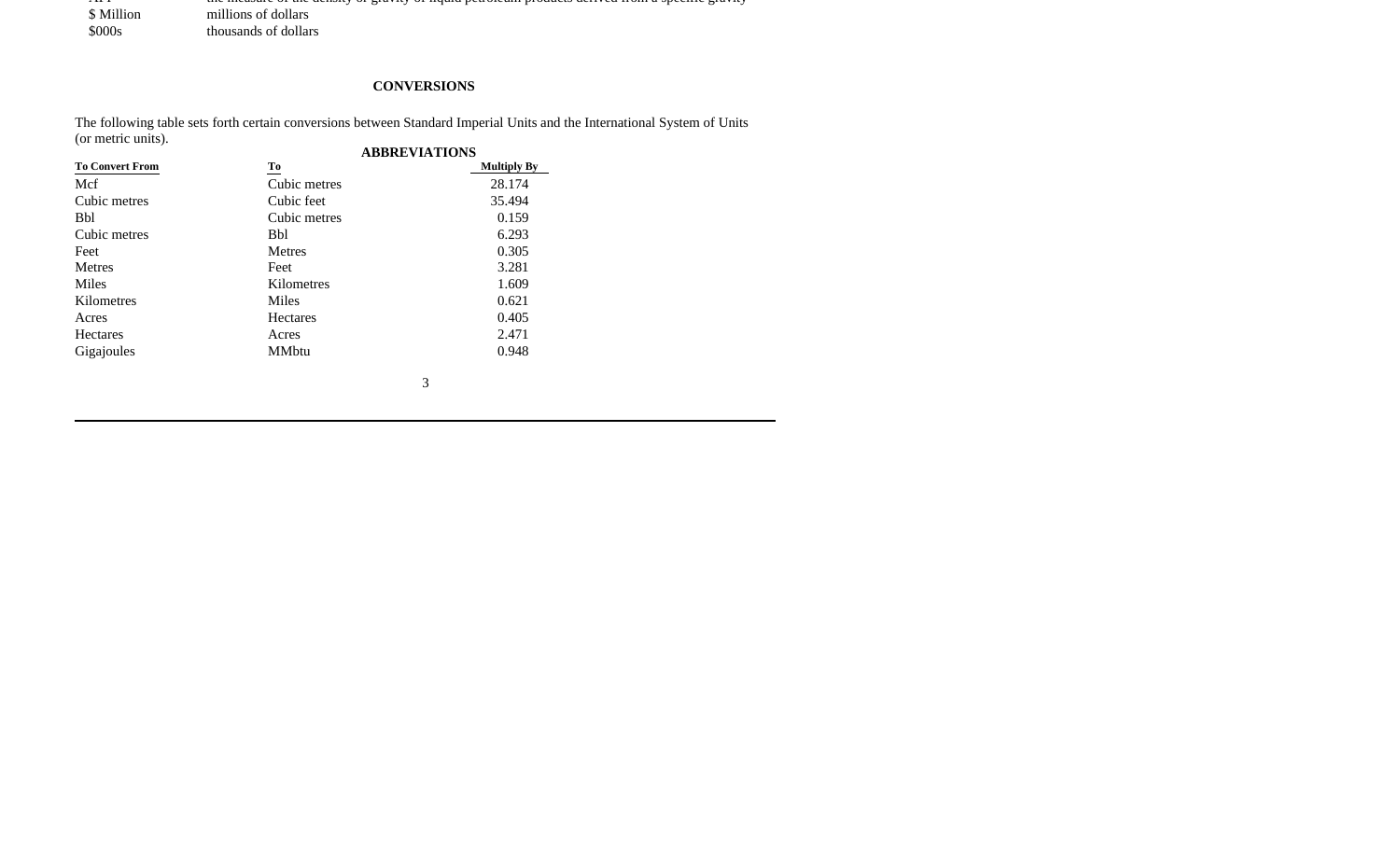#### **CONVENTIONS**

Certain terms used herein are defined in NI 51-101 and, unless the context otherwise requires, shall have the same meanings in this Annual Information Form as in NI 51-101. Unless otherwise indicated, references in this Annual Information Form to "\$" or "dollars" are to Canadian dollars and references to "US\$" are to United States dollars. All financial information contained in this Annual Information Form has been presented in Canadian dollars in accordance with Canadian GAAP. Words importing the singular number only include the plural, and vice versa, and words importing any gender include all genders. All operational information contained in this Annual Information Form relates to our consolidated operations unless the context otherwise requires.

# **SPECIAL NOTES TO READER**

#### **Forward-Looking Statements**

In the interest of providing our Shareholders and potential investors with information about us, including management's assessment of our future plans and operations, certain statements in this Annual Information Form are "forward-looking statements" within the meaning of the *United States Private Securities Litigation Reform Act of 1995* and "forward-looking information" within the meaning of applicable Canadian securities legislation (collectively, "**forward-looking statements**"). In some cases, forward-looking statements can be identified by terminology such as "anticipate", "believe", "continue", "could", "estimate", "expect", "forecast", "intend", "may", "objective", "ongoing", "outlook", "potential", "project", "plan", "should", "target", "would", "will" or similar words suggesting future outcomes, events or performance. The forward-looking statements contained in this Annual Information Form speak only as of the date hereof and are expressly qualified by this cautionary statement.

Specifically, this Annual Information Form contains forward-looking statements relating to, but not limited to: our business strategies, plans and objectives; our ability to grow our reserves base and maintain or add to production levels through exploration and development activities complemented by strategic acquisitions; our petroleum and natural gas reserves, including the volume thereof and the present value of the future net revenue to be derived therefrom and the potential of the Austin Chalk and Upper Eagle Ford formations of our Eagle Ford assets; the estimates of contingent resources for our oil resource plays at Peace River, Northeast Alberta and the Gemini SAGD project, including the volume thereof; development plans for our properties, including number of potential drilling locations, number of wells to be drilled in 2015, initial production rates from new wells and recovery factors; the development potential of our oil sands leases at Angling Lake (Cold Lake) for both primary (cold) and thermal recovery methods; our plans for a SAGD project at Gemini (Angling Lake (Cold Lake)); our plan to expand the waterflood at Carruthers in 2016 and beyond; our SAGD project at Kerrobert, including the number of potential well pair and infill well drilling locations and well costs; our plan for a commercial waterflood project at Tangleflags; our heavy oil resource play at Peace River, including the resource potential of our undeveloped land, initial production rates from new wells under primary recovery methods and the ability to recover incremental reserves using waterflood recovery; our thermal operations at Cliffdale, including our assessment of the production and steam-oil ratio performance of Pad 1, the timing of commencing steam injection at Pad 2, and plans to expand the program and build a central processing facility and our expectation of lower operating costs as a result of gas conservation; our expectations regarding undeveloped lease expiries; our expectation regarding the payment of cash income taxes in 2015; our future abandonment and reclamation liabilities; our working interest production volume for 2015; the existence, operation and strategy of our risk management program; our ability to extend our Credit Facilities; our dividend policy and level; funding sources for development capital expenditures and dividend payments; and the impact of existing and proposed governmental and environmental regulation.

In addition, there are forward looking statements in this Annual Information Form under the heading "*Description of Our Business and Operations — Statement of Reserves Data and Other Oil and Gas Information*" (as to our reserves and future net revenues from our reserves, pricing and inflation rates, future development costs, the development of our proved undeveloped reserves, probable undeveloped reserves and possible reserves, future development costs, contingent resources, reclamation and abandonment obligations,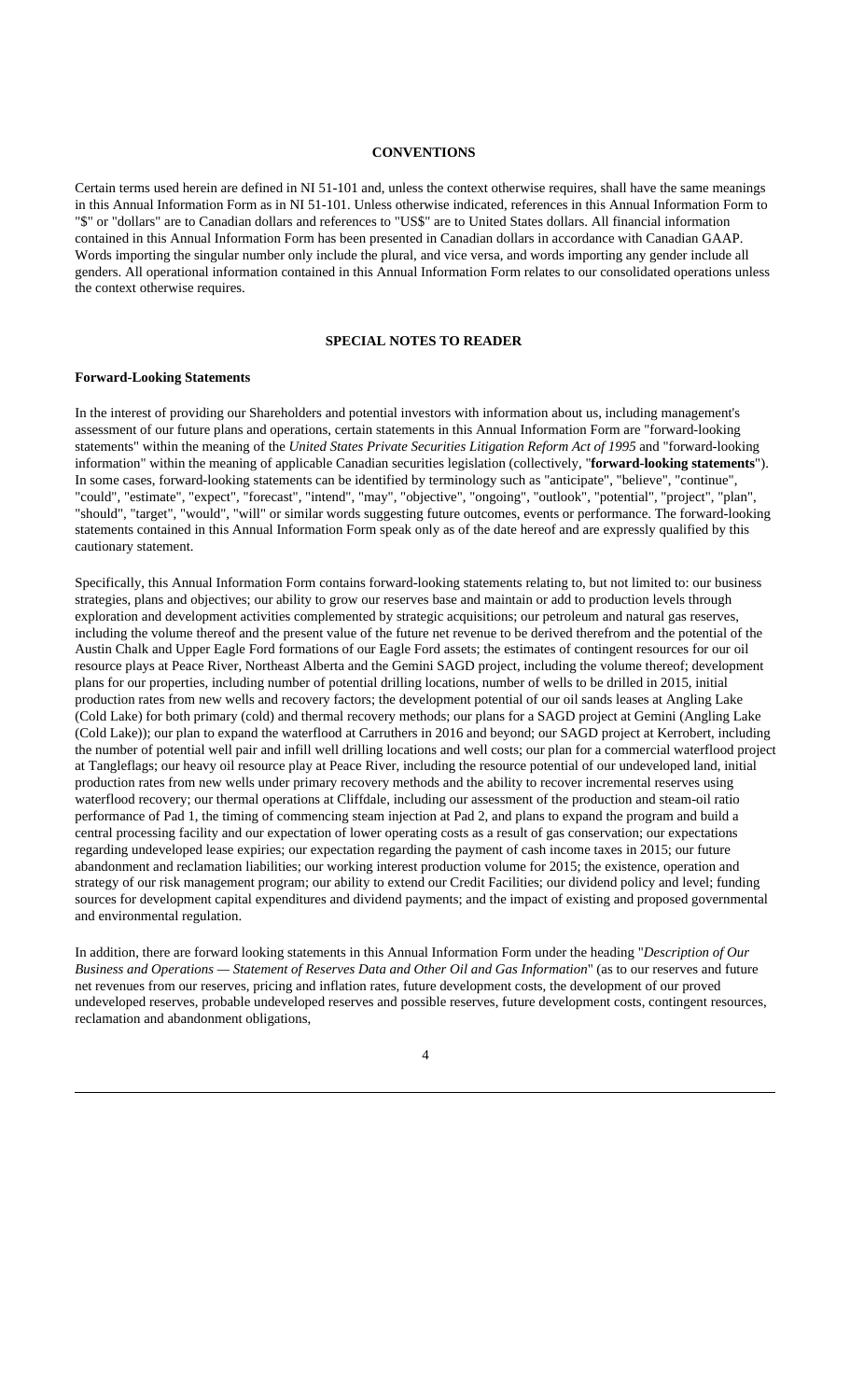tax horizon, exploration and development activities and production estimates). Information and statements relating to reserves and resources are deemed to be forward-looking statements, as they involve implied assessment, based on certain estimates and assumptions, that the reserves and resources described exist in quantities predicted or estimated, and that the reserves and resources can be profitably produced in the future.

These forward-looking statements are based on certain key assumptions regarding, among other things: petroleum and natural gas prices and pricing differentials between light, medium and heavy gravity crude oils; well production rates and reserves volumes; our ability to add production and reserves through our exploration and development activities; capital expenditure levels; the receipt, in a timely manner, of regulatory and other required approvals for our operating activities; the availability and cost of labour and other industry services; the amount of future cash dividends that we intend to pay; interest and foreign exchange rates; the continuance of existing and, in certain circumstances, proposed tax and royalty regimes; our ability to develop our crude oil and natural gas properties in the manner currently contemplated; and current industry conditions, laws and regulations continuing in effect (or, where changes are proposed, such changes being adopted as anticipated). Readers are cautioned that such assumptions, although considered reasonable by us at the time of preparation, may prove to be incorrect.

Actual results achieved will vary from the information provided herein as a result of numerous known and unknown risks and uncertainties and other factors. Such factors include, but are not limited to: declines in oil and natural gas prices; risks related to the accessibility, availability, proximity and capacity of gathering, processing and pipeline systems; uncertainties in the credit markets may restrict the availability of credit or increase the cost of borrowing; refinancing risk for existing debt and debt service costs; a downgrade of our credit ratings; risks associated with properties operated by third parties; changes in government regulations that affect the oil and gas industry; changes in environmental, health and safety regulations; variations in interest rates and foreign exchange rates; risks associated with our hedging activities; the cost of developing and operating our assets; risks associated with the exploitation of our properties and our ability to acquire reserves; changes in income tax or other laws or government incentive programs; uncertainties associated with estimating petroleum and natural gas reserves; risks associated with acquiring, developing and exploring for oil and natural gas and other aspects of our operations; risks associated with large projects or expansion of our activities; risks related to heavy oil projects; the implementation of strategies for reducing greenhouse gases; depletion of our reserves; risks associated with the ownership of our securities, including the discretionary nature of dividend payments and changes in market-based factors; risks for United States and other non-resident shareholders, including the ability to enforce civil remedies, differing practices for reporting reserves and production, additional taxation applicable to non-residents and foreign exchange risk; and other factors, many of which are beyond our control.

Readers are cautioned that the foregoing list of risk factors is not exhaustive. New risk factors emerge from time to time, and it is not possible for management to predict all of such factors and to assess in advance the impact of each such factor on our business or the extent to which any factor, or combination of factors, may cause actual results to differ materially from those contained in any forward-looking statements. Readers should also carefully consider the matters discussed under the heading "*Risk Factors*" in this Annual Information Form.

The above summary of assumptions and risks related to forward-looking information in this Annual Information Form has been provided in order to provide Shareholders and potential investors with a more complete perspective on our current and future operations and such information may not be appropriate for other purposes. There is no representation by us that actual results achieved during the forecast period will be the same in whole or in part as those forecast and we do not undertake any obligation to update publicly or to revise any of the included forward-looking statements, whether as a result of new information, future events or otherwise, except as may be required by applicable securities law. The forward-looking statements contained in this Annual Information Form are expressly qualified by this cautionary statement.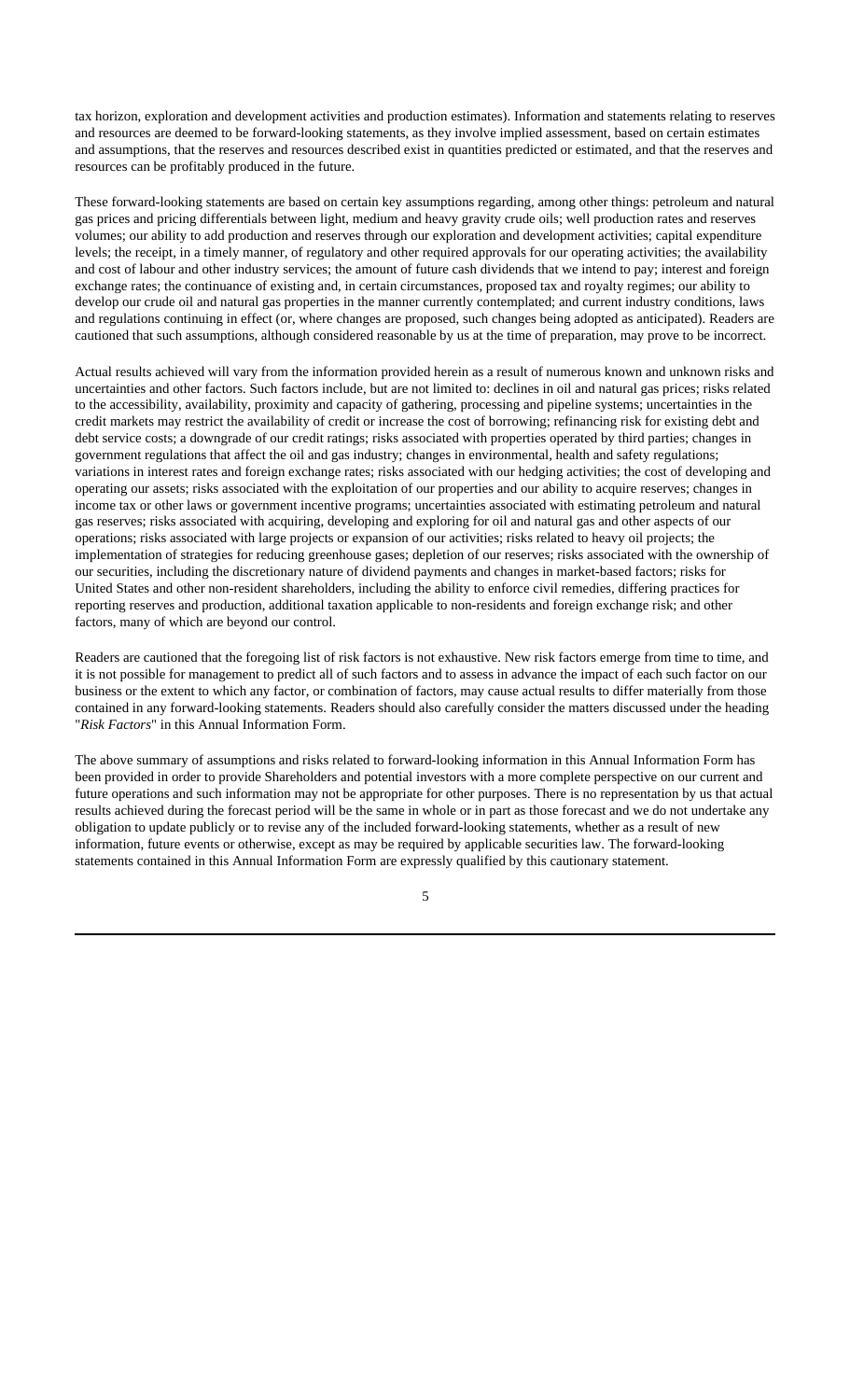#### **Contingent Resources**

This Annual Information Form contains estimates of the volumes of the "contingent resources" for our oil resource plays in the Bluesky in the Peace River area of Alberta, the Mannville group in Northeast Alberta and Gemini SAGD project at Angling Lake (Cold Lake), Alberta, as of December 31, 2014. These estimates were prepared by independent qualified reserves evaluators.

"Contingent resources" are not, and should not be confused with, petroleum and natural gas reserves. "Contingent resources" are defined in the COGE Handbook as: "those quantities of petroleum estimated, as of a given date, to be potentially recoverable from known accumulations using established technology or technology under development, but which are not currently considered to be commercially recoverable due to one or more contingencies. Contingencies may include factors such as economic, legal, environmental, political and regulatory matters or a lack of markets. It is also appropriate to classify as contingent resources the estimated discovered recoverable quantities associated with a project in the early evaluation stage."

The outstanding contingencies applicable to our disclosed contingent resources do not include economic contingencies. Economic contingent resources are those resources that are currently economically recoverable based on specific forecasts of commodity prices and costs. The assigned contingent resources are categorized as economically recoverable based on economics completed at year-end 2012.

A range of contingent resources estimates (low, best and high) were prepared by the independent qualified reserves evaluators. A low estimate (C1) is considered to be a conservative estimate of the quantity of the resource that will actually be recovered. It is likely that the actual remaining quantities recovered will exceed the low estimate. Those resources in the low estimate have the highest degree of certainty (a 90% confidence level) that the actual quantities recovered will equal or exceed the estimate. A best estimate (C2) is considered to be the best estimate of the quantity of the resource that will actually be recovered. It is equally likely that the actual remaining quantities recovered will be greater or less than the best estimate. Those resources in the best estimate have a 50% confidence level that the actual quantities recovered will equal or exceed the estimate. A high estimate (C3) is considered to be an optimistic estimate of the quantity of the resource that will actually be recovered. It is unlikely that the actual remaining quantities of resource recovered will equal or exceed the high estimate. Those resources in the high estimate have a lower degree of certainty (a 10% confidence level) that the actual quantities recovered will equal or exceed the estimate.

The primary contingencies which currently prevent the classification of the contingent resources as reserves consist of: preparation of firm development plans, including determination of the specific scope and timing of the project; project sanction; stakeholder and regulatory approvals; access to required services and field development infrastructure; oil prices and price differentials between light, medium and heavy gravity crude oils; future drilling program and testing results; further reservoir delineation and studies; facility design work; limitations to development based on adverse topography or other surface restrictions; and the uncertainty regarding marketing and transportation of petroleum from development areas.

There is no certainty that it will be commercially viable to produce any portion of the contingent resources or that we will produce any portion of the volumes currently classified as contingent resources. The estimates of contingent resources involve implied assessment, based on certain estimates and assumptions, that the resources described exist in the quantities predicted or estimated and that the resources can be profitably produced in the future.

The recovery and resource estimates provided herein are estimates only. Actual contingent resources (and any volumes that may be reclassified as reserves) and future production from such contingent resources may be greater than or less than the estimates provided herein.

# **Description of Funds from Operations**

This Annual Information Form contains references to funds from operations, which does not have any standardized meaning prescribed by Canadian GAAP and may not be comparable to similar measures used by other companies. We define funds from operations as cash flow from operating activities adjusted for financing costs, changes in non-cash operating working capital and other operating items. We believe that this measure assists in providing a more complete understanding of certain aspects of our results of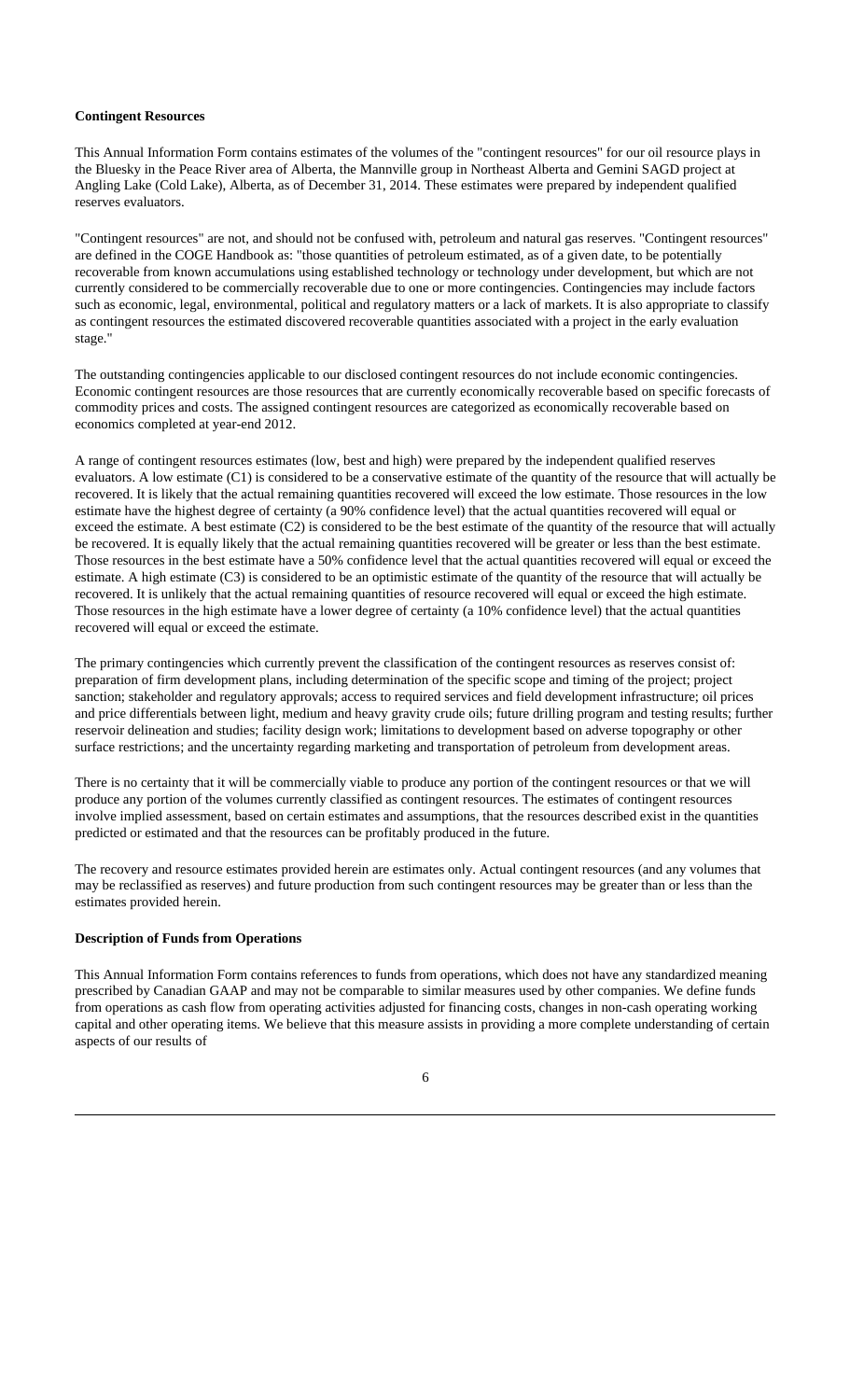operations and financial performance, including our ability to generate the cash flow necessary to fund future dividends to shareholders and capital investments. However, funds from operations should not be construed as an alternative to traditional performance measures determined in accordance with Canadian GAAP, such as cash flow from operating activities and net income.

For a reconciliation of funds from operations to cash flow from operating activities, see our "*Management's Discussion and Analysis of operating and financial results for the year ended December 31, 2014*" which is accessible on the SEDAR website at *www.sedar.com*.

# **New York Stock Exchange**

As a Canadian foreign private issuer listed on the New York Stock Exchange (the "**NYSE**"), we are not required to comply with most of the NYSE's corporate governance rules and listing standards and instead may comply with domestic corporate governance requirements. The NYSE requires that we disclose any significant ways in which our corporate governance practices differ from those followed by U.S. domestic issuers. We have reviewed the NYSE corporate governance and listing standards applicable to U.S. domestic issuers and confirm that our corporate governance practices do not differ from such standards in any significant way.

# **Access to Documents**

Any document referred to in this Annual Information Form and described as being accessible on the SEDAR website at *www.sedar.com* (including those documents referred to as being incorporated by reference in this Annual Information Form) may be obtained free of charge from us at Suite 2800, Centennial Place, East Tower, 520 - 3rd Avenue S.W., Calgary, Alberta, Canada, T2P 0R3.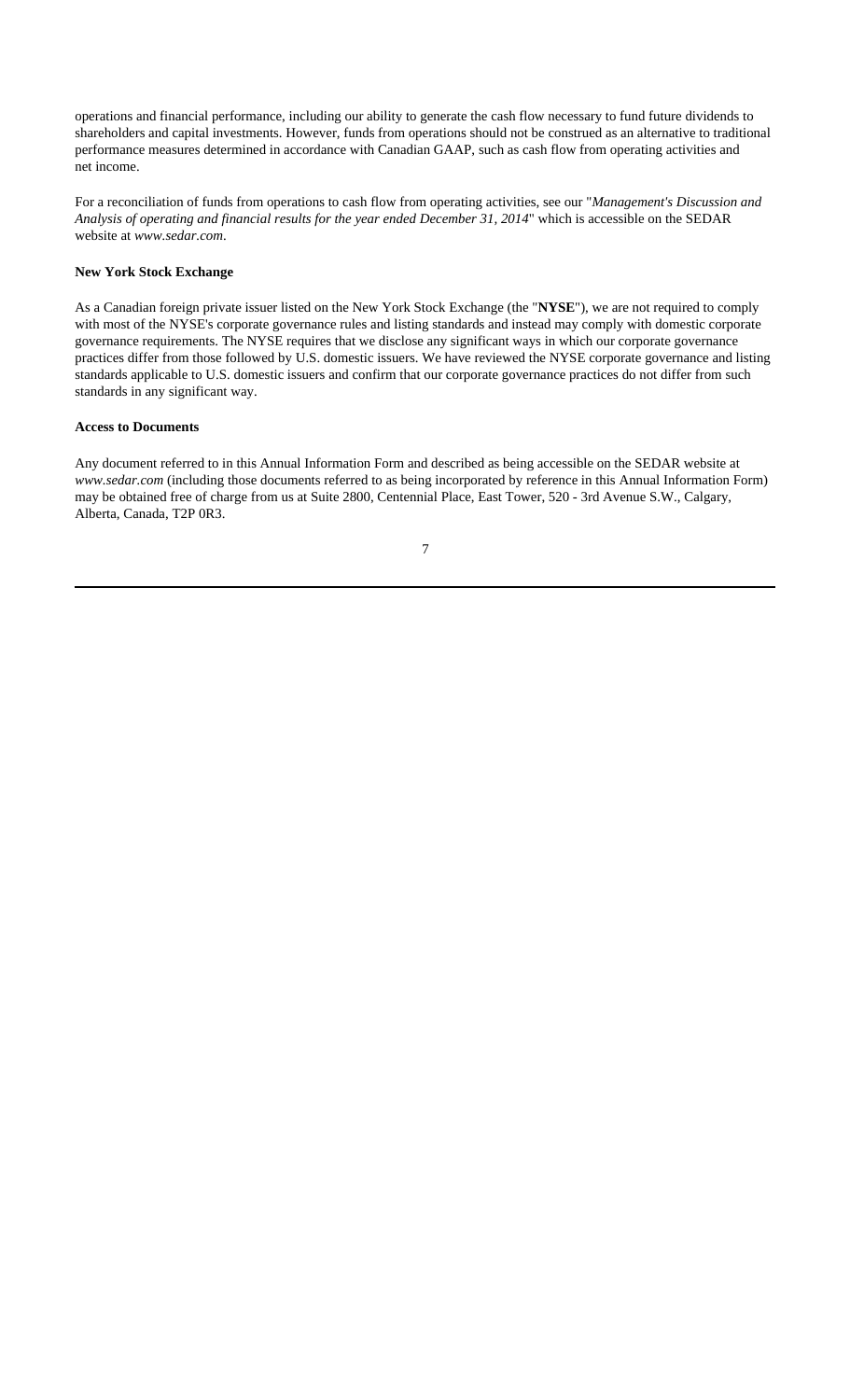#### **BAYTEX ENERGY CORP.**

# **General**

We were incorporated on October 22, 2010 pursuant to the provisions of the ABCA, as an indirect wholly-owned subsidiary of the Trust, for the sole purpose of participating in a plan of arrangement under the ABCA to effect the conversion of the legal structure of the Trust from a trust to a corporation. The Corporate Conversion was implemented as a result of changes to laws regarding the taxation of trusts in Canada that took effect on January 1, 2011.

Pursuant to the Corporate Conversion: (i) on December 31, 2010, holders of Trust Units exchanged their Trust Units for Common Shares on a one-for-one basis; and (ii) on January 1, 2011, the Trust was dissolved and terminated, with the Corporation being the successor to the Trust.

Our head and principal office is located at Suite 2800, Centennial Place, East Tower, 520 - 3<sup>rd</sup> Avenue S.W., Calgary, Alberta, Canada, T2P 0R3. Our registered office is located at  $2400$ ,  $525 - 8<sup>th</sup>$  Avenue S.W., Calgary, Alberta, Canada, T2P 1G1.

#### **Inter-Corporate Relationships**

The following table provides the name, the percentage of voting securities owned by us and the jurisdiction of incorporation, continuance, formation or organization of our material subsidiaries either, direct and indirect, as at the date hereof.

|                           | Percentage of            | Jurisdiction of  |
|---------------------------|--------------------------|------------------|
|                           | voting securities        | Incorporation/   |
|                           | (directly or indirectly) | <b>Formation</b> |
| Baytex Energy Ltd.        | 100%                     | Alberta          |
| Baytex Energy USA, Inc.   | 100%                     | Delaware         |
| Baytex Energy Partnership | 100%                     | Alberta          |

# **Our Organizational Structure**

The following simplified diagram shows the inter-corporate relationships among us and our material subsidiaries as of the date hereof.

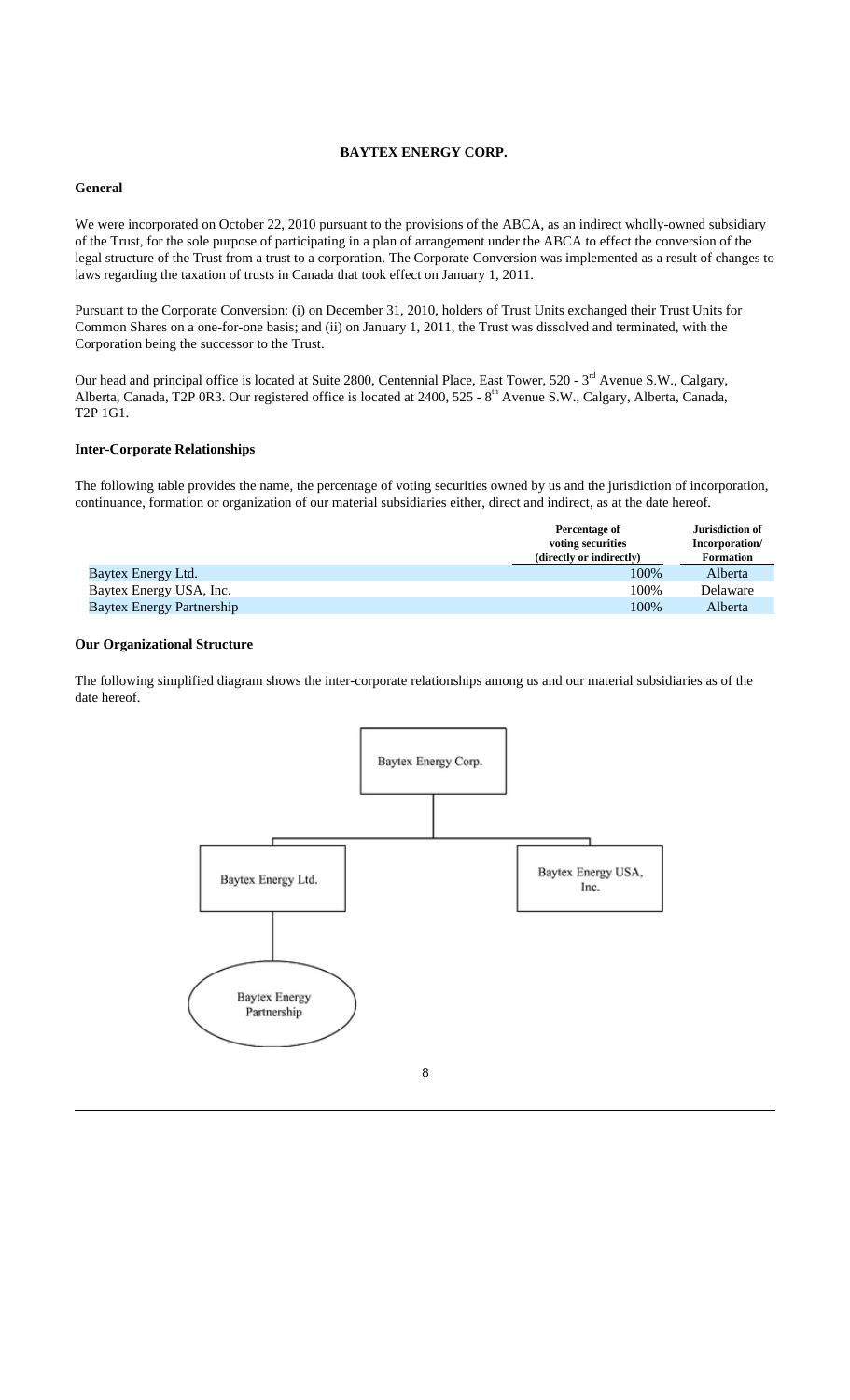# **GENERAL DEVELOPMENT OF OUR BUSINESS**

## **History and Development**

On May 22, 2012, we completed the sale of our non-operated interests in North Dakota for US\$312 million (net of adjustments). The disposed assets included approximately 950 boe/d of Bakken light oil production and 149,700 (50,400 net) acres of land, of which approximately 24% was developed.

On July 19, 2012, we completed a public offering of \$300 million principal amount of 6.625% series C senior unsecured debentures due July 19, 2022. The net proceeds of the offering were used to repay existing indebtedness under the Credit Facilities and to fund the redemption effective August 26, 2012 of our 9.15% series A senior unsecured debentures due August 26, 2016 (principal amount \$150 million).

On October 3, 2012, we acquired a 100% working interest in 46 sections of undeveloped oil sands leases in the Angling Lake (Cold Lake) area of Northern Alberta. The lands are proximal to our existing Cold Lake heavy oil assets and are prospective for both cold and thermal development. Regulatory approval has been obtained for the construction and operation of a two-stage bitumen recovery scheme using steam-assisted gravity drainage on approximately 2.5 sections of the acquired lands. The total consideration for the acquisition was \$120 million.

On January 31, 2013, we completed the sale of our Viking land rights in the Kerrobert area of southwest Saskatchewan for \$42.0 million. The disposed assets included approximately 100 boe/d of production, 22,000 net acres of land and 1.5 million boe of proved plus probable reserves (4% proved developed producing) as at December 31, 2012.

On June 11, 2014, we acquired all of the ordinary shares of Aurora Oil & Gas Limited ("**Aurora**") for \$4.20 (Australian dollars) per share by way of a scheme of arrangement under the Corporations Act 2001 (Australia) (the "**Arrangement**"). The total purchase price for Aurora was approximately \$2.8 billion, including the assumption of \$955 million of indebtedness and \$54.6 million of cash. Aurora's primary asset consisted of 22,200 net contiguous acres in the Sugarkane area located in South Texas in the core of the liquids-rich Eagle Ford shale. The acquisition added an estimated 166.6 Mboe of proved and probable reserves. Aurora's gross production during the three months ended March 31, 2014 was approximately 28,600 boe/d of predominantly light, high-quality crude oil.

To finance the acquisition of Aurora, we issued 38,433,000 subscription receipts at \$38.90 each on February 24, 2014, raising gross proceeds of approximately \$1.5 billion. The subscription receipts were converted to Common Shares on June 11, 2014. We also entered into an agreement with a Canadian chartered bank for the provision of the Credit Facilities, which provided unsecured revolving credit facilities of approximately \$1.2 billion (to replace the \$850 million revolving credit facilities of Baytex Energy Ltd.), and a new two-year \$200 million unsecured term loan. The Credit Facilities became available upon closing of the Arrangement and were used to finance a portion of the purchase price.

On June 6, 2014, we completed a private placement of US\$800 million of senior unsecured notes, comprised of US\$400 million of 5.125% notes due June 1, 2021 and US\$400 million of 5.625% notes due June 1, 2024. Approximately US\$730 million of the net proceeds of the offering were used to finance the purchase and cancellation of US\$650.7 million principal amount of senior unsecured notes of Aurora with the remainder used for general corporate purposes.

In September, 2014, we completed the sale of our assets in North Dakota for US\$330.5 million. The disposed assets produced approximately 3,200 boe/d in the second quarter of 2014 and included 53.5 million boe of proved plus probable reserves (81% oil and NGL) as at December 31, 2013. A portion of the sale proceeds were used to repay the \$200 million unsecured term loan that had been drawn to partially finance the acquisition of Aurora and such loan was cancelled.

In the fourth quarter of 2014, we disposed of certain non-core assets in Canada with associated production of approximately 1,250 boe/d realizing net proceeds of approximately \$45.7 million.

#### $\overline{Q}$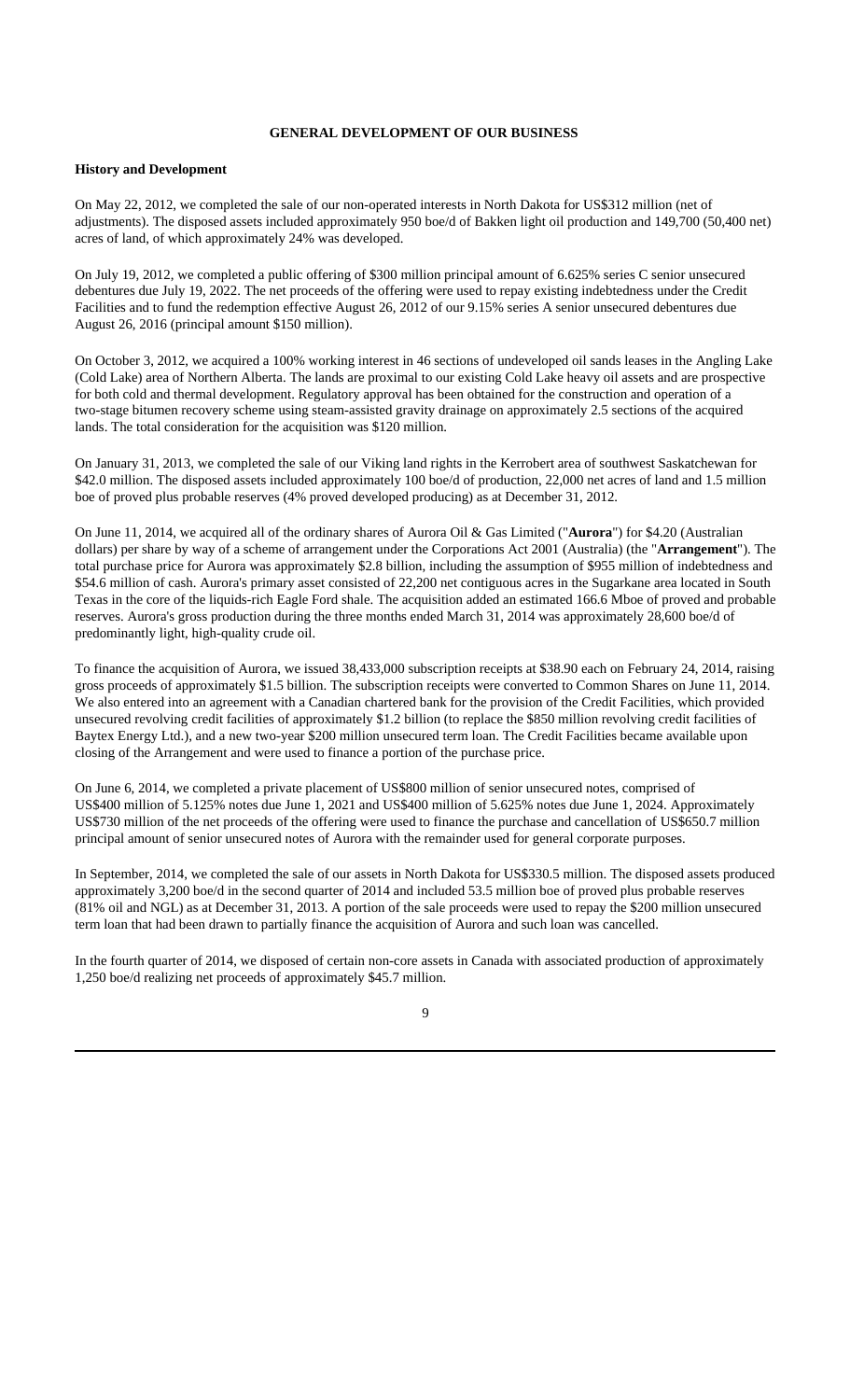#### **Significant Acquisitions**

During the year ended December 31, 2014, the only acquisition that we completed for which disclosure was required under Part 8 of National Instrument 51-102 was the corporate acquisition of Aurora Oil & Gas Limited. We filed a Business Acquisition Report for this acquisition, a copy of which is accessible on the SEDAR website at *www.sedar.com* (filed on July 30, 2014). For a brief summary of this acquisition, see "— *History and Development*".

#### **RISK FACTORS**

You should carefully consider the following risk factors, as well as the other information contained in this Annual Information Form and our other public filings before making an investment decision. If any of the risks described below materialize, our business, reputation, financial condition, results of operations and cash flow could be materially and adversely affected, which may reduce or restrict our ability to pay dividends to Shareholders and may materially affect the market price of our securities. Additional risks and uncertainties not currently known to us that we currently view as immaterial may also materially and adversely affect us. Residents of the United States and other non-residents of Canada should have additional regard to the risk factors under the heading "— *Certain Risks for United States and other non-resident Shareholders".*

The information set forth below contains forward-looking statements, which are qualified by the information contained in the section of this Annual Information Form entitled "*Special Notes to Reader — Forward-Looking Statements*".

#### **Risks Relating to Our Business and Operations**

# *Oil and natural gas prices are volatile; substantial or extended declines in oil and natural gas prices will adversely affect us*

Our financial condition is substantially dependent on, and highly sensitive to the prevailing prices of crude oil and natural gas. Since June 30, 2014, crude oil prices have declined substantially. Low prices for crude oil and natural gas could have a material adverse effect on our operations, and financial condition and the value and amount of our reserves.

Prices for crude oil and natural gas fluctuate in response to changes in the supply of, and demand for, crude oil and natural gas, market uncertainty and a variety of additional factors beyond our control. Crude oil prices are primarily determined by international supply and demand. Factors which affect crude oil prices include the actions of OPEC, the condition of the Canadian, United States, European and Asian economies, government regulation, political stability in the Middle East and elsewhere, the foreign supply of crude oil, the price of foreign imports, the ability to secure adequate transportation for products, the availability of alternate fuel sources and weather conditions. Natural gas prices realized by us are affected primarily in North America by supply and demand, weather conditions, industrial demand, prices of alternate sources of energy and developments related to the market for liquefied natural gas. All of these factors are beyond our control and can result in a high degree of price volatility. Fluctuations in currency exchange rates further compound this volatility when the commodity prices, which are generally set in U.S. dollars, are stated in Canadian dollars.

Our financial performance also depends on revenues from the sale of commodities which differ in quality and location from underlying commodity prices quoted on financial exchanges. Of particular importance are the price differentials between our light/medium oil and heavy oil (in particular the light/heavy differential) and quoted market prices. Not only are these discounts influenced by regional supply and demand factors, they are also influenced by other factors such as transportation costs, capacity and interruptions, refining demand, the availability and cost of diluents used to blend and transport product and the quality of the oil produced, all of which are beyond our control. The supply of Canadian crude oil with demand from the refinery complex and access to those markets through various transportation outlets is currently finely balanced and, therefore, very sensitive to pipeline and refinery outages, which contributes to this volatility.

The price for crude oil declined significantly in the latter half of 2014 and into 2015. A prolonged period of low and/or volatile commodity prices, particularly for oil, may negatively impact our ability to meet guidance

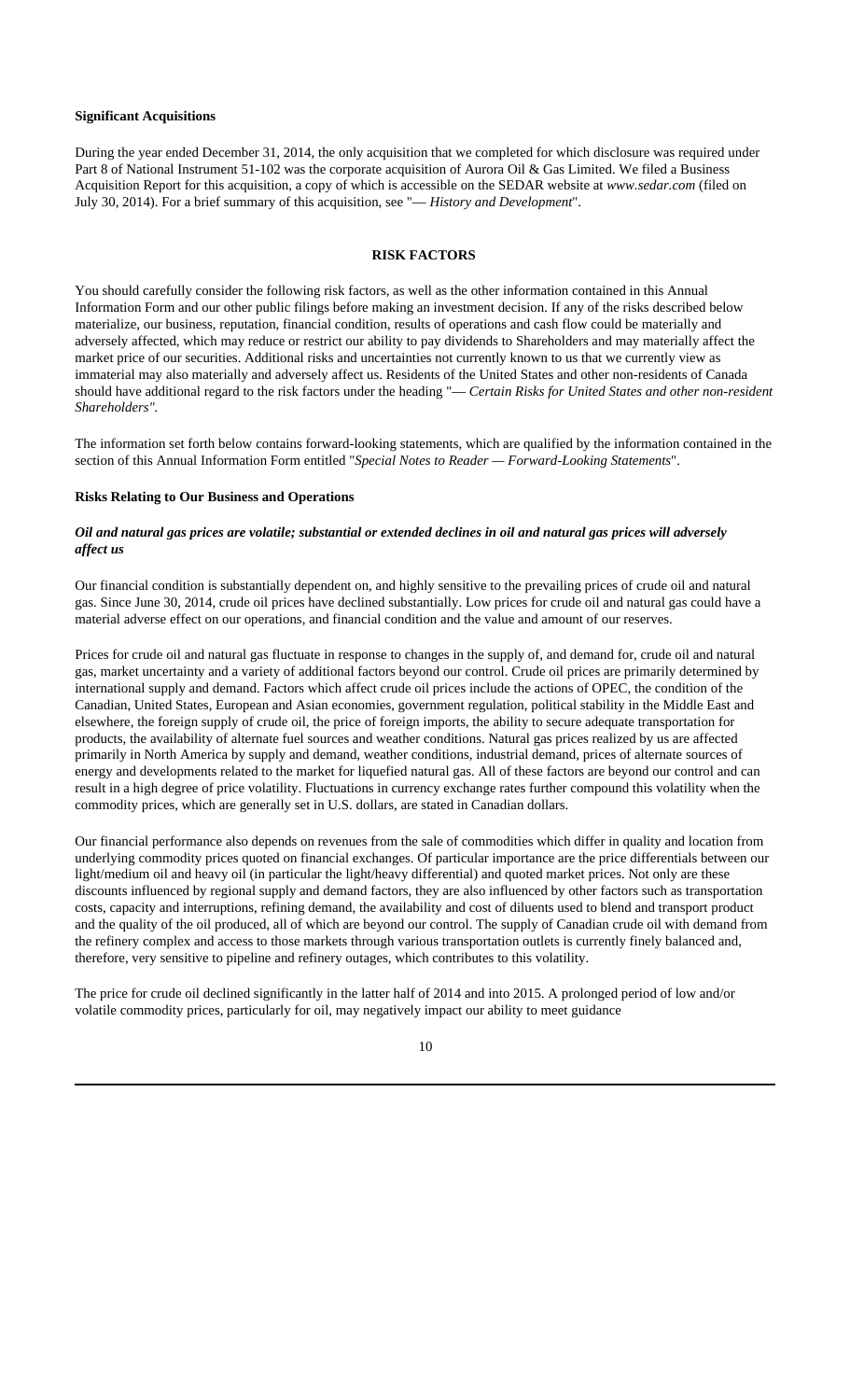targets, maintain our business and meet all of our financial obligations as they come due, it could also result in a delay or cancellation of existing or future drilling, development or construction programs, a reduction or elimination of dividends on our Common Shares, unutilized long-term transportation commitments and a reduction in the value and amount of our reserves.

Our reserves as at December 31, 2014 are estimated using forecast prices and costs as set forth under "*Description of Our Business and Operations — Statement of Reserves Data and Other Oil and Natural Gas Information — Pricing Assumption*". These prices are substantially above current crude oil and natural gas prices. If crude oil and natural gas prices stay at current levels, our reserves may be substantially reduced as economic limits of developed reserves are reached earlier and underdeveloped reserves become uneconomic at such prices. Even if some reserves remain economic at lower price levels, sustained low prices may compel us to re-evaluate our development plans and reduce or eliminate various projects with marginal economics.

We conduct assessments of the carrying value of our assets in accordance with Canadian GAAP. If crude and natural gas forecast prices decline, it could result in downward revisions to the carrying value of our assets and our net earnings could be adversely affected.

# *The amount of oil and natural gas that we can produce and sell is subject to the accessibility, availability, proximity and capacity of gathering, processing and pipeline systems*

We deliver our products through gathering, processing and pipeline systems, some of which we do not own. The lack of access to capacity in any of the gathering, processing and pipeline systems, and in particular the processing facilities, could result in our inability to realize the full economic potential of our production or in a reduction of the price offered for our production. Any significant change in market factors or other conditions affecting these infrastructure systems and facilities, as well as any delays in constructing new infrastructure systems and facilities, could harm our business and, in turn, our financial condition.

Our production is primarily transported through various pipelines and by rail. Access to the pipeline capacity for the transport of crude oil into the United States has become inadequate for the amount of Canadian production being exported to the United States and has recently resulted in significantly lower prices being realized by Canadian producers compared with the WTI price for crude oil. Although pipeline expansions are ongoing, the lack of firm pipeline capacity continues to affect the oil and natural gas industry in Canada and limit the ability to produce and to market oil and natural gas production. In addition, the pro-rationing of capacity on inter-provincial pipeline systems also continues to affect the ability to export oil and natural gas from Canada. There can be no certainty that investment in pipelines which would result in additional long-term take-away capacity will be made by applicable third party pipeline providers or that any requisite applications will receive regulatory approval. There is also no certainty that short-term operational constraints on pipeline systems, arising from pipeline interruption and/or increased supply of crude oil, will not occur. There is also no certainty that crude-by-rail transportation and other alternative types of transportation for our production will be sufficient to address any gaps caused by operational constraints on pipeline systems. In addition, our crude-by-rail shipments may be impacted by service delays, inclement weather or derailment and could adversely impact our crude oil sales volumes or the price received for our product. Our product or railcars may be involved in a derailment or incident that results in legal liability or reputational harm. In addition, if new regulation is introduced, including but not limited to the potential amendment of the safety standards for tank cars used to transport crude oil, it could adversely affect our ability to ship crude oil by rail or the economics associated with rail transportation.

A portion of our production may, from time to time, be processed through facilities owned by third parties and which we do not have control of. From time to time these facilities may discontinue or decrease operations either as a result of normal servicing requirements or as a result of unexpected events. A discontinuance or decrease of operations could materially adversely affect our ability to process our production and to deliver the same for sale.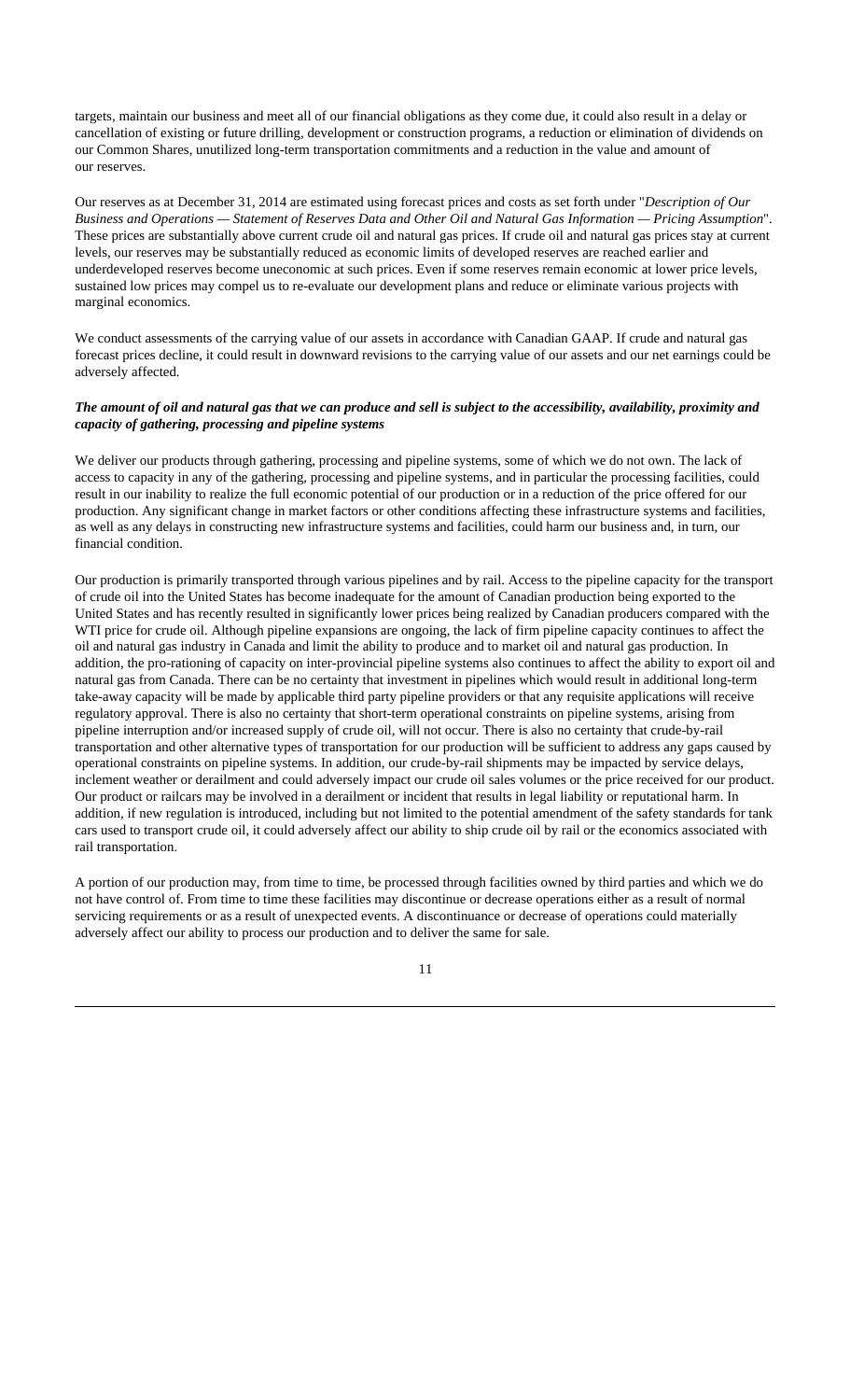# *Uncertainty in the capital markets may restrict the availability or increase the cost of capital or borrowing required for future development and acquisitions*

The future development of our business may be dependent on our ability to obtain additional capital including, but not limited to, debt and equity financing. Unpredictable financial markets and the associated credit impacts may impede our ability to secure and maintain cost effective financing and limit our ability to achieve timely access to capital markets on acceptable terms and conditions. If external sources of capital become limited or unavailable, our ability to make capital investments, continue our business plan, meet all of our financial obligations as they come due and maintain existing properties may be impaired. Should the lack of financing and uncertainty in the capital markets adversely impact our ability to refinance debt, additional equity may be issued resulting in a dilutive effect on current and future Shareholders.

Our ability to obtain additional capital is dependent on, among other things, interest in investments in the energy industry in general and interest in our securities in particular and our ability to maintain our credit ratings. If we are unable to maintain our indebtedness and financial ratios at levels acceptable to our credit rating agencies, or should our business prospects deteriorate, our credit ratings could be downgraded, which would adversely affect the value of our outstanding securities and existing debt and our ability to obtain new financing and may increase our borrowing costs.

# *Failure to renew our Credit Facilities or failure to comply with the covenants in the agreements governing our debt could adversely affect our financial condition*

Our existing Credit Facilities and any replacement credit facilities may not provide sufficient liquidity. We currently have Credit Facilities in the amount of \$1.0 billion plus US\$200 million. The amounts available under our existing Credit Facilities may not be sufficient for future operations, or we may not be able to obtain additional financing on economic terms attractive to us, if at all. In the event that the Credit Facilities are not extended before June 2018, indebtedness under the Credit Facilities will be repayable at that time. In addition, we are required to repay our existing Senior Notes and the 2020 Aurora Notes on maturity, see "*Description of Capital Structure — Senior Notes*".

In the event we are unable to refinance our debt obligations, it may impact our ability to fund our ongoing operations and to pay dividends. There is also a risk that the Credit Facilities will not be renewed for the same amount or on the same terms.

We are required to comply with covenants under the Credit Facilities and the Senior Notes. In the event that we do not comply with these covenants, our access to capital could be restricted or repayment could be required on an accelerated basis by our lenders, and the ability to pay dividends to our Shareholders may be restricted. If we are unable to pay the debt service charges or otherwise commit an event of default, such as bankruptcy, our lenders may receive judgment and have an unsecured claim on our properties. The proceeds of any sale would be applied to satisfy amounts owed to the creditors. Only after the proceeds of that sale were applied towards the debt would the remainder, if any, be available for dividends.

Amounts paid in respect of interest and principal on debt may reduce dividends to Shareholders. Variations in interest rates and scheduled principal repayments could result in significant changes in the amount required to be applied to debt service before payment of dividends. Certain covenants in the agreements with our lenders under the Credit Facilities and the holders of the Senior Notes may also limit dividends. There can be no assurance that the amount of our Credit Facilities will be adequate for our future financial obligations, including our future capital expenditure program, or that we will be able to obtain additional funds.

From time to time we may enter into transactions which may be financed in whole or in part with debt. The level of our indebtedness from time to time could impair our ability to obtain additional financing on a timely basis to take advantage of business opportunities that may arise.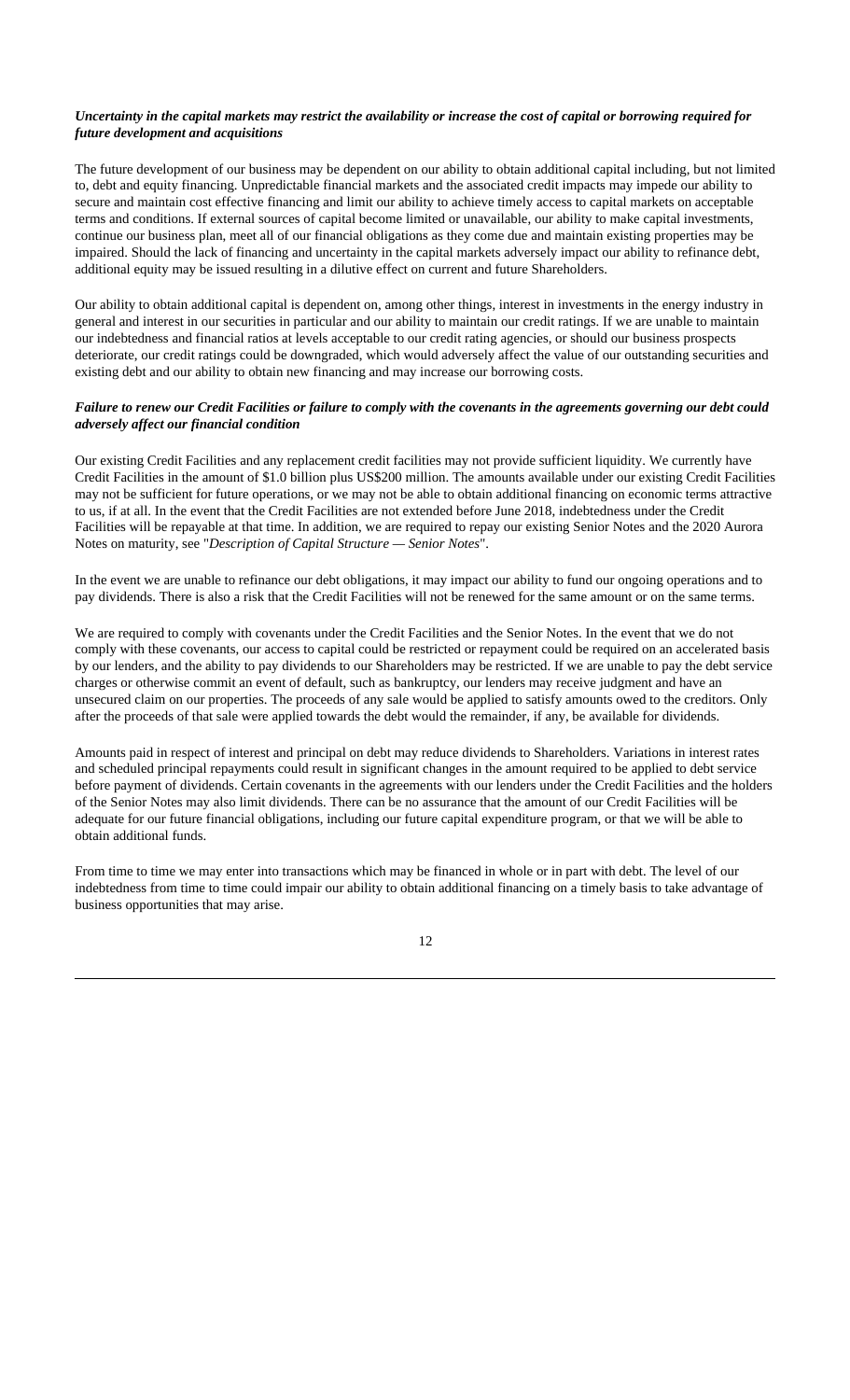# *We are not the operator of a substantial majority of the drilling locations in our Eagle Ford acreage and, therefore, we will not be able to control the timing of development, associated costs, or the rate of production on that non-operated acreage.*

Marathon Oil EF LLC ("**Marathon Oil**"), a wholly-owned subsidiary of Marathon Oil Corporation (NYSE: MRO), is the operator of a substantial majority of our Eagle Ford acreage and we will be reliant upon Marathon Oil to operate successfully. Marathon Oil will make decisions based on its own best interests and the collective best interests of all of the working interest owners of this acreage, which may not be in our best interests. We have limited ability to exercise influence over the operational decisions of Marathon Oil, including the setting of capital expenditure budgets and drilling locations and schedules. The success and timing of development activities operated by Marathon Oil will depend on a number of factors that will largely be outside of our control, including:

- the timing and amount of capital expenditures;
- Marathon Oil's expertise and financial resources;
- approval of other participants in drilling wells;
- selection of technology; and
- the rate of production of reserves, if any.

To the extent that the capital expenditure requirements related to our Eagle Ford acreage exceeds our budgeted amounts, it may reduce the amount of capital we have available to invest in our other assets and reduce the amount of cash available to distribute to Shareholders. If we are not willing or are unable to fund our capital expenditure requirements relating to our Marathon Oil-operated drilling locations, our interests in our drilling locations may be diluted or forfeited.

# *Changes in government controls, legislation or regulations that affect the oil and gas industry, or failing to comply with such controls, legislation or regulations, could adversely affect us*

The oil and gas industry is subject to extensive controls and regulations governing its operations (including land tenure, exploration, development, production, refining, transportation, and marketing) imposed by legislation enacted by various levels of government and with respect to pricing and taxation of oil and natural gas by agreements among the governments of Canada, Alberta, British Columbia, Saskatchewan, the United States and Texas, all of which should be carefully considered by investors in the oil and gas industry. See "*Industry Conditions*". All of such controls, regulations and legislation are subject to revocation, amendment or administrative change, some of which have historically been material and in some cases materially adverse and there can be no assurance that there will not be further revocation, amendment or administrative change which will be materially adverse to our assets, reserves, financial condition or results of operations or prospects and our ability to maintain dividends to Shareholders.

The oil and gas industry is also subject to regulation by governments in such matters as the awarding or acquisition of exploration and production rights, oil sands or other interests, the imposition of specific drilling obligations, environmental protection controls, control over the development and abandonment of fields (including restrictions on production) and possibly expropriation or cancellation of contract rights.

We rely on fresh water, which is obtained under government licenses, to provide domestic and utility water for certain of our operations. There can be no assurance that the licenses to withdraw water will not be rescinded or that additional conditions will not be added to these licenses. There can be no assurance that we will not have to pay a fee for the use of water in the future or that any such fees will be reasonable. In addition, new projects or the expansion of existing projects may be dependent on securing licenses for additional water withdrawal, and there can be no assurance that these licenses will be granted on terms favourable to us, or at all, or that such additional water will in fact be available to divert under such licenses.

We use hydraulic fracturing in our operations. With the increase in the use of fracture stimulations in horizontal wells there is increased communication between the oil and natural gas industry and a wider variety of stakeholders regarding the responsible use of this technology as it relates to the environment. This

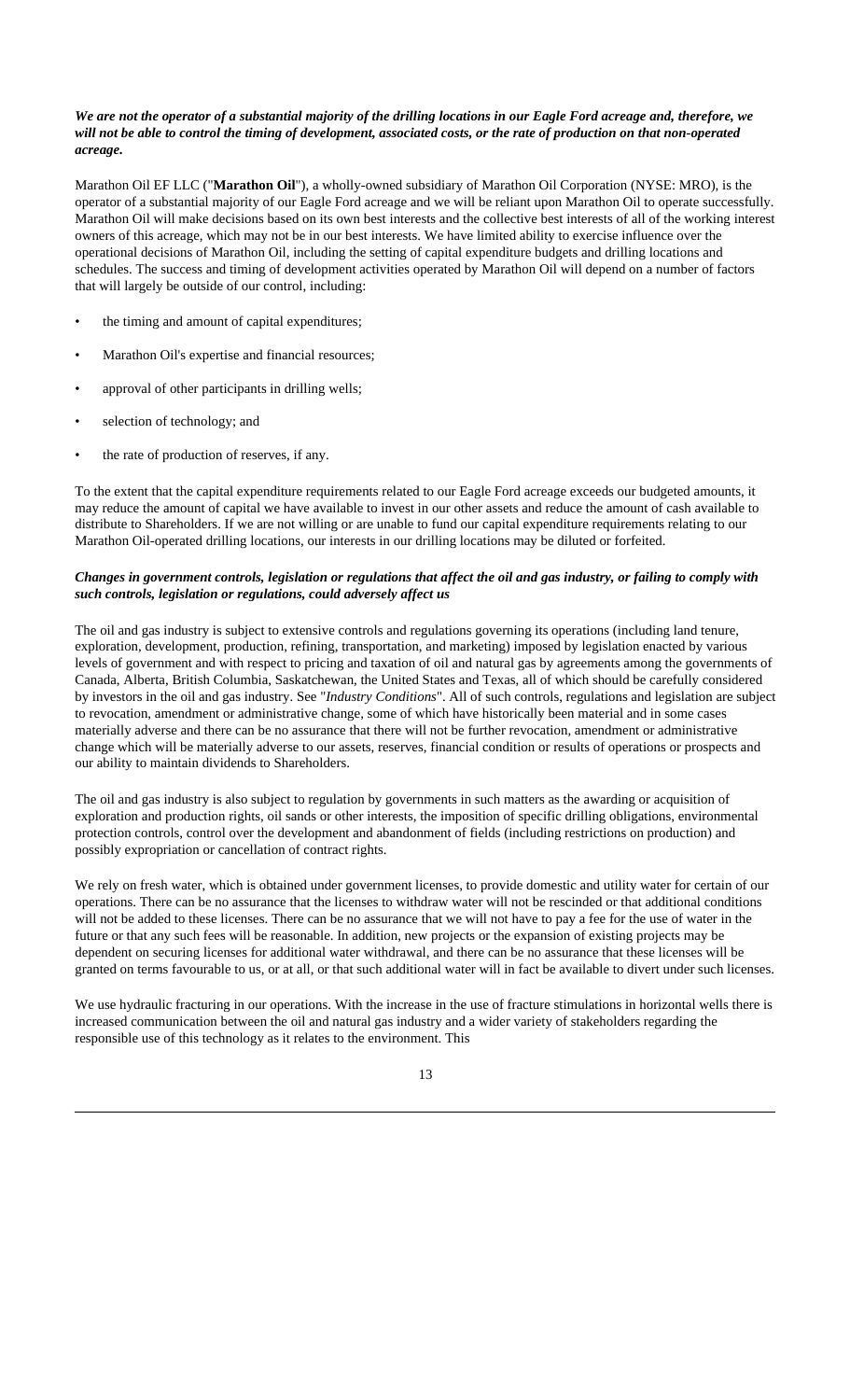increased attention to fracture stimulations may result in increased regulation or changes of law which may make the conduct of our business more expensive or prevent us from conducting our business as currently conducted. In a limited number of areas hydraulic fracturing has been banned by government pronouncement or pending public review or is subject to moratoria or further limitation while regulators study the practice. As at the date hereof, we did not own any properties in the affected areas. Any new laws, regulation or permitting requirements regarding hydraulic fracturing could lead to operational delay or increased operating costs or third party or governmental claims, and could increase our costs of compliance and doing business as well as delay the development of oil and natural gas resources from shale formations which are not commercial without the use of hydraulic fracturing. Restrictions on hydraulic fracturing could also reduce the amount of oil and natural gas that we are ultimately able to produce from our reserves.

Other government controls, legislation or regulations may change from time to time in response to economic or political conditions. The exercise of discretion by governmental authorities under existing controls, legislation or regulations, the implementation of new controls, legislation or regulations or the modification of existing controls, legislation or regulations affecting the oil and gas industry could reduce demand for crude oil and natural gas, increase our costs, or delay or restrict our operations, all of which would have a material adverse effect on us. In addition, failure to comply with government controls, legislation or regulations may result in the suspension or termination of operations and subject us to liabilities and administrative, civil and criminal penalties. Compliance costs can be significant.

# *The oil and gas industry is highly regulated and changes in environmental, health and safety controls, legislation or regulations may impose restrictions, costs or other liabilities on our business which may adversely affect our results of operations or financial condition*

All phases of our operations are subject to environmental, health and safety regulation pursuant to a variety of Canadian, U.S. and other federal, provincial, territorial, state and municipal laws and regulations (collectively, "**environmental regulations**") governing occupational health and safety aspects of our operations, the spill, release or emission of materials into the environment or otherwise relating to environmental protection. Environmental regulations require that wells, facility sites and other properties associated with our operations be constructed, operated, maintained, abandoned and reclaimed to the satisfaction of applicable regulatory authorities. In addition, certain types of operations, including exploration and development projects and changes to certain existing projects, may require the submission and approval of environmental impact assessments or permit applications. Environmental regulations impose, among other things, restrictions, liabilities and obligations in connection with the generation, handling, use, storage, transportation, treatment and disposal of hazardous substances and waste and in connection with spills, releases and emissions of various substances to the environment. It also imposes restrictions, liabilities and obligations in connection with the management of fresh or potable water sources that are being used, or whose use is contemplated, in connection with oil and gas operations. Alberta, Saskatchewan and British Columbia have developed liability management programs designed to prevent taxpayers from incurring costs associated with suspension, abandonment, remediation and reclamation of wells, facilities and pipelines in the event that a licensee or permit holder becomes defunct. These programs generally involve an assessment of the ratio of a licensee's deemed assets to deemed liabilities. If a licensee's deemed liabilities exceed its deemed assets, a security deposit is required. Changes in the ratio of our deemed assets to deemed liabilities or changes to the requirements of liability management programs may result in significant increases to the security that must be posted.

Compliance with environmental regulations can require significant expenditures, including expenditures for clean-up costs and damages arising out of contaminated properties and failure to comply with environmental regulations may result in the imposition of administrative, civil and criminal penalties or issuance of clean up orders in respect of us or our properties, some of which may be material. We may also be exposed to civil liability for environmental matters or for the conduct of third parties, including private parties commencing actions and new theories of liability, regardless of negligence or fault. Although it is not expected that the costs of complying with environmental regulations will have a material adverse effect on our financial condition or results of operations, no assurance can be made that the costs of complying with environmental regulations in the future will not have such an effect. The implementation of new environmental regulations

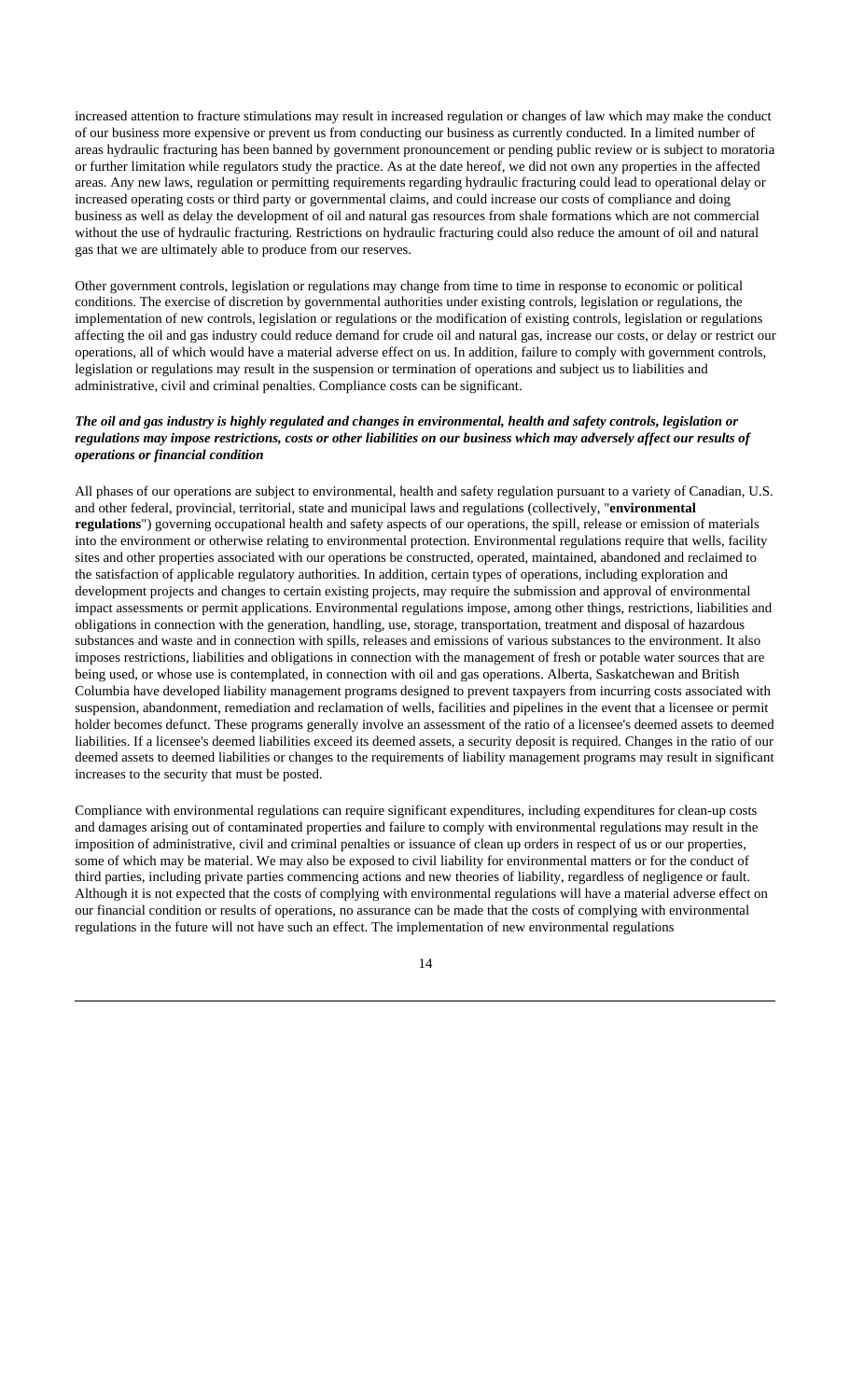or the modification of existing environmental regulations affecting the oil and gas industry generally could reduce demand for crude oil and natural gas, result in stricter standards and enforcement, larger penalties and liability, and increased capital expenditures and operating costs, which could have a material adverse effect on our financial condition or results of operations and prospects. See "*Industry Conditions — Environmental Regulation*".

The development of Alberta's oil sands has received considerable attention in recent public commentary on the subjects of environmental impact, climate change and greenhouse gas emissions. Despite the fact that much of the focus is on bitumen mining operations and not in-situ production, public concerns about greenhouse gas emissions and water and land use practices in oil sands developments may, directly or indirectly, impair the profitability of our current oil sands projects, and the viability of future oil sands projects, by creating significant regulatory uncertainty leading to uncertain economic modeling of current and future projects and delays relating to the sanctioning of future projects. Negative consequences which could arise as a result of changes to the current regulatory environment include, but are not limited to, extraordinary environmental and emissions regulation of current and future projects by governmental authorities, which could result in changes to facility design and operating requirements, thereby potentially increasing the cost of construction, operation and abandonment. In addition, legislation or policies that limit the purchase of crude oil or bitumen produced from the oil sands may be adopted in domestic and/or foreign jurisdictions, which, in turn, may limit the world market for this crude oil and reduce its price.

In addition to regulatory requirements pertaining to the production, marketing and sale of oil and natural gas mentioned above, our business and financial condition could be influenced by federal legislation affecting, in particular, foreign investment, through legislation such as the *Competition Act* (Canada) and the *Investment Canada Act* (Canada).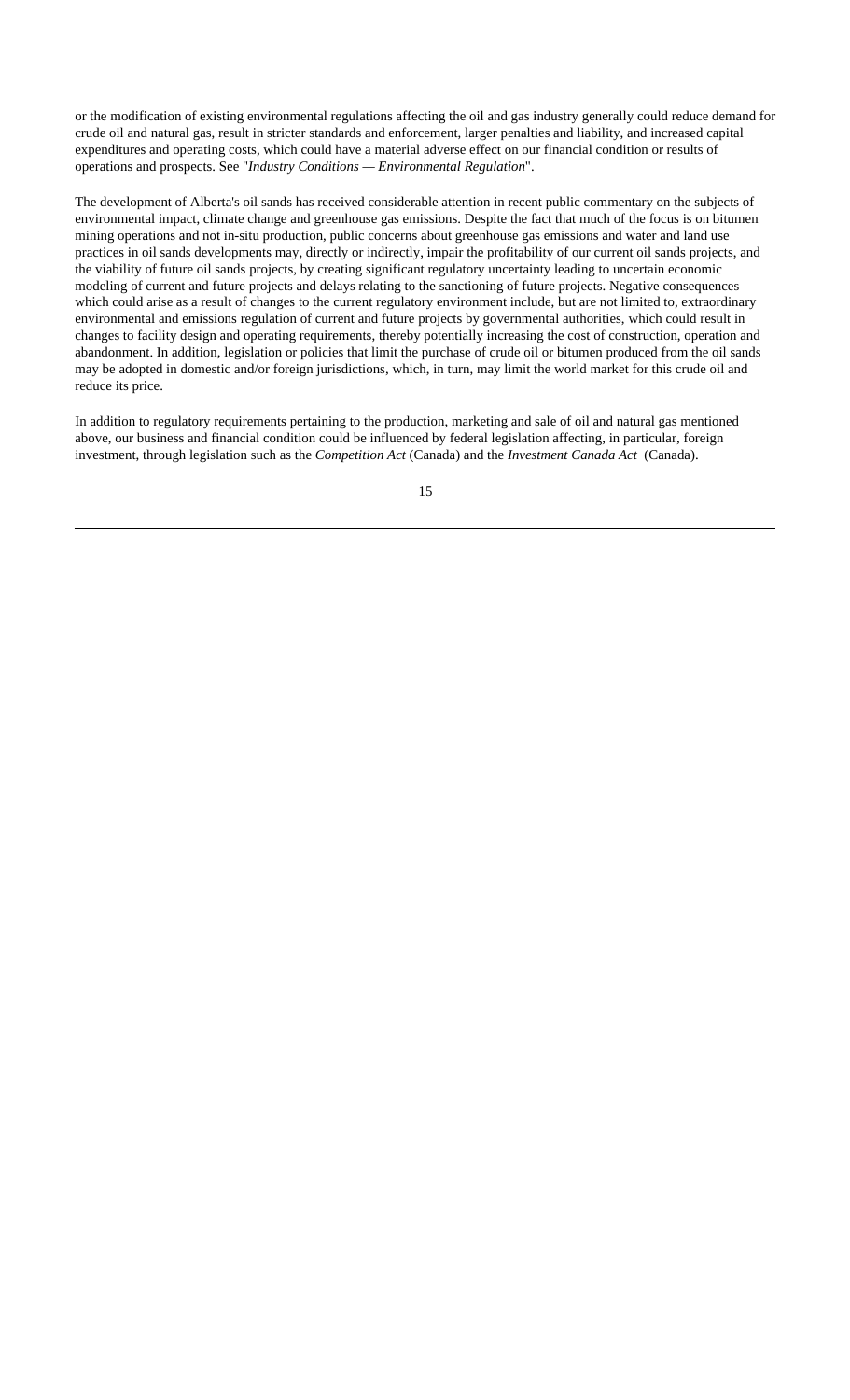#### *Variations in interest rates and foreign exchange rates could adversely affect our financial condition*

There is a risk that the interest rates will increase given the current historical low level of interest rates. An increase in interest rates could result in a significant increase in the amount we pay to service debt and could have an adverse effect on our financial condition, results of operations and future growth, potentially resulting in a decrease in dividends to Shareholders and/or the market price of the Common Shares.

World oil prices are quoted in United States dollars and the price received by Canadian producers is therefore affected by the Canada/U.S. foreign exchange rate that may fluctuate over time. A material increase in the value of the Canadian dollar may negatively impact our revenues and our ability to maintain dividends to Shareholders in the future. Starting in mid-2014, a substantial portion of our operations and production are in the United States and, as such, we are exposed to foreign currency risk on both revenues and costs to the extent the value of the Canadian dollar decreases relative to the U.S. dollar. In addition, we are exposed to foreign currency risk as a large portion of our Senior Notes are denominated in U.S. dollars and the interest payable thereon is payable in U.S. dollars. Future Canada/U.S. foreign exchange rates could also impact the future value of our reserves as determined by our independent evaluator.

A decline in the value of the Canadian dollar relative to the United States dollar provides a competitive advantage to United States companies in acquiring Canadian oil and gas properties and may make it more difficult for us to replace reserves through acquisitions.

#### *Our hedging activities may negatively impact our income and our financial condition*

In response to fluctuations in commodity prices, foreign exchange and interest rates, we may utilize various derivative financial instruments and physical sales contracts to manage our exposure under a hedging program. We also use derivative instruments in various operational markets to optimize our supply or production chain. The terms of these arrangements may limit the benefit to us of favourable changes in these factors, including receiving less than the market price for our production, and may also result in royalties being paid on a reference price which is higher than the hedged price. We may also suffer financial loss due to hedging arrangements if we are unable to produce oil or natural gas to fulfill our delivery obligations. There is also increased exposure to counterparty credit risk. In addition, our current derivative contracts provide a substantial benefit to us during this period of low crude oil prices. These benefits will only be realized for the period and for the commodity quantities in those contracts. Assuming that the futures market for crude oil remains at current pricing levels, additional hedges at prices at or near such prior prices would not be available, which will adversely impact our revenues. For more information in relation to our commodity hedging program, see "*Description of Our Business and Operations — Statement of Reserves Data and Other Oil and Natural Gas Information — Other Oil and Gas Information — Forward Contracts*".

# *Our financial performance is significantly affected by the cost of developing and operating our assets.*

Our development and operating costs are affected by a number of factors including, but not limited to: inflationary price pressure, scheduling delays, failure to maintain quality construction standards, and supply chain disruptions, including access to skilled labour. Natural gas, electricity, water, diluent, chemicals, supplies, reclamation, abandonment and labour costs are examples of operating and other costs that are susceptible to significant fluctuation.

# *Our ability to add to our oil and natural gas reserves is highly dependent on our success in exploiting existing properties and acquiring additional reserves*

Our long-term commercial success depends on our ability to find, acquire, develop and commercially produce oil and natural gas reserves. Future oil and natural gas exploration may involve unprofitable efforts, not only from unsuccessful wells, but also from wells that are productive but do not produce sufficient petroleum substances to return a profit. Completion of a well does not assure a profit on the investment. Drilling hazards or environmental liabilities or damages could greatly increase the cost of operations, and various field operating conditions may adversely affect the production from successful wells. These conditions include delays or failure in obtaining governmental approvals or consents, shut-ins of connected wells

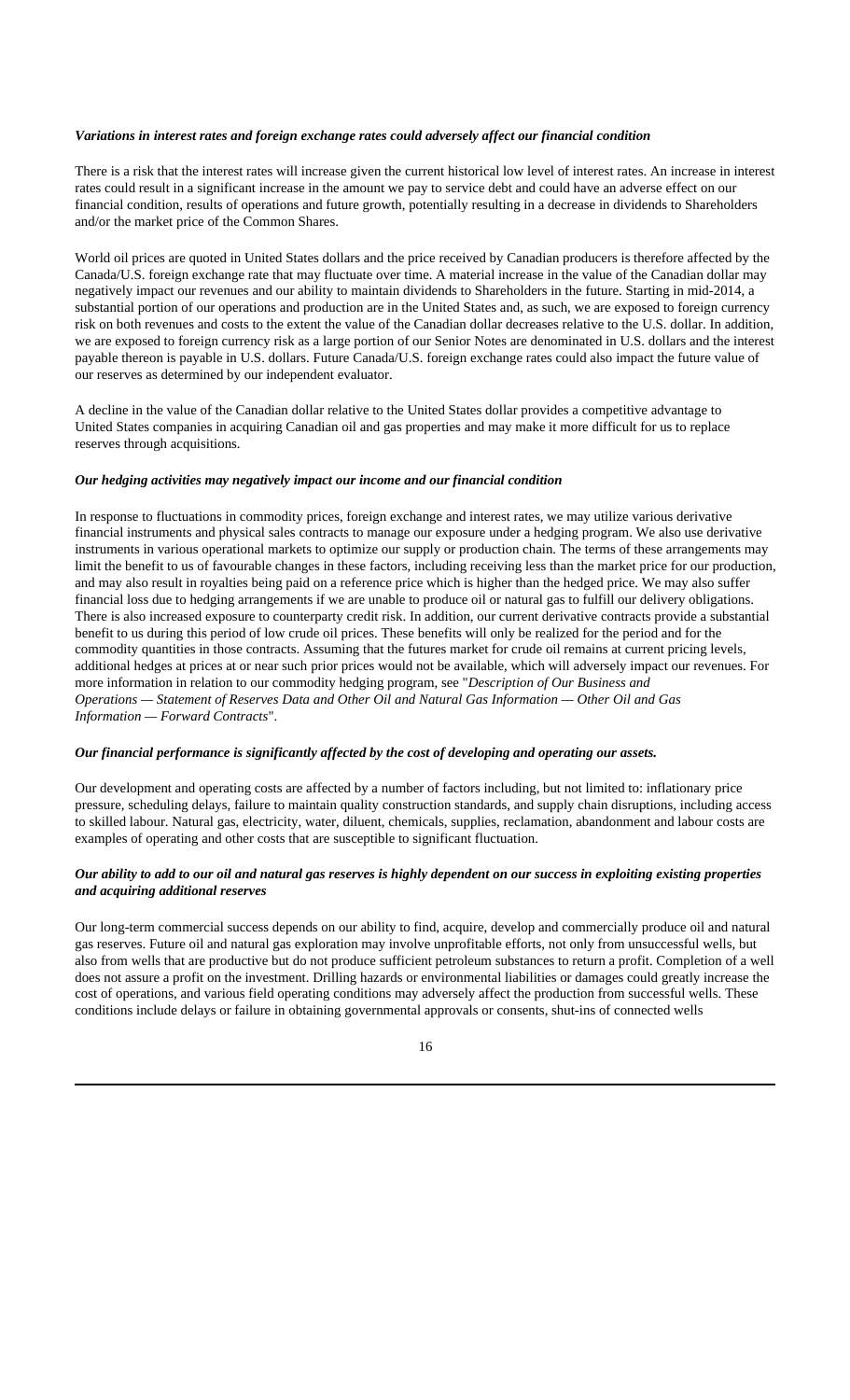resulting from extreme weather conditions, insufficient storage or transportation capacity or other geological and mechanical conditions. While diligent well supervision and effective maintenance operations can contribute to maximizing production rates over time, production delays and declines from normal field operating conditions cannot be eliminated and can be expected to adversely affect revenue and cash flow levels to varying degrees. New wells we drill or participate in may not become productive and we may not recover all or any portion of our investment in wells we drill or participate in.

#### *Income tax laws or other laws or government incentive programs or regulations relating to our industry may in the future be changed or interpreted in a manner that adversely affects us and our Shareholders*

We file all required income tax returns and believe that we are in full compliance with the applicable tax legislation. However, such returns are subject to reassessment by the applicable taxation authority. In the event of a successful reassessment of us, such reassessment may have an impact on current and future taxes payable.

In 2014, the Canada Revenue Agency advised us that it is proposing to reassess certain of our subsidiaries to deny non-capital loss deductions relevant to the calculation of income taxes for the years 2011 through 2013. If the non-capital loss deductions that have been claimed to-date are disallowed, it would result in an estimated liability of approximately \$57 million and a reduction of approximately \$262 million of non-capital losses for subsequent taxation years.

Income tax laws, other laws or government incentive programs relating to the oil and gas industry may in the future be changed or interpreted in a manner that adversely affects us and our Shareholders. Tax authorities having jurisdiction over us or our Shareholders may disagree with the manner in which we calculate our income for tax purposes or could change their administrative practices to our detriment or the detriment of our Shareholders.

We cannot assure you that income tax laws and government incentive programs relating to the oil and gas industry generally will not change in a manner that adversely affects the market price of the Common Shares.

# *There are numerous uncertainties inherent in estimating quantities of recoverable oil and natural gas reserves and contingent resources, including many factors beyond our control*

The reserves estimates included in this Annual Information Form are estimates only. There are numerous uncertainties inherent in estimating quantities of reserves, including many factors beyond our control. In general, estimates of economically recoverable oil and natural gas reserves and the future net revenues therefrom are based upon a number of factors and assumptions made as of the date on which the reserves estimates were determined, such as geological and engineering estimates which have inherent uncertainties, the assumed effects of regulation by governmental agencies, historical production from the properties, initial production rates, production decline rates, the availability, proximity and capacity of oil and gas gathering systems, pipelines and processing facilities and estimates of future commodity prices and capital costs, all of which may vary considerably from actual results.

All such estimates are, to some degree, uncertain and classifications of reserves are only attempts to define the degree of uncertainty involved. For these reasons, estimates of the economically recoverable oil and natural gas reserves attributable to any particular group of properties, the classification of such reserves based on risk of recovery and estimates of future net revenues expected therefrom, prepared by different engineers or by the same engineers at different times, may vary substantially. Our actual production, revenues, royalties, taxes and development, abandonment and operating expenditures with respect to our reserves will likely vary from such estimates, and such variances could be material.

Estimates of reserves that may be developed and produced in the future are often based upon volumetric calculations and upon analogy to similar types of reserves, rather than upon actual production history. Subsequent evaluation of the same reserves based upon production history will result in variations in the previously estimated reserves.

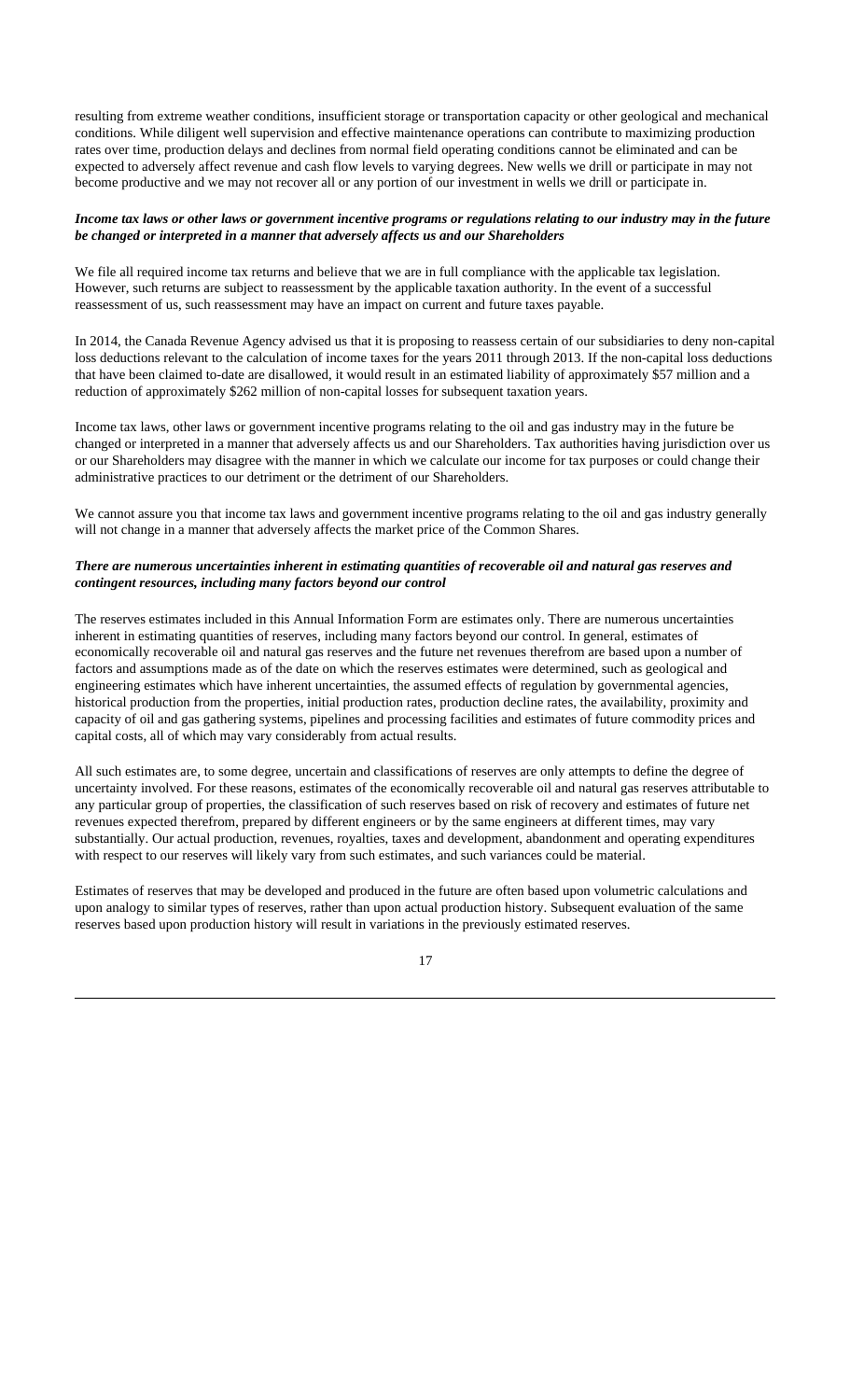The contingent resources volumes included in this Annual Information Form are estimates only. The same uncertainties inherent in estimating quantities of reserves apply to estimating quantities of contingent resources. In addition, there are contingencies that prevent contingent resources from being classified as reserves. There is no certainty that it will be commercially viable to produce any portion of the contingent resources. Actual results may vary significantly from these estimates and such variances could be material.

# *Acquiring, developing and exploring for oil and natural gas involves many hazards. We have not insured and cannot fully insure against all risks related to our operations*

Our crude oil and natural gas operations are subject to all of the risks normally incidental to: (i) the storing, transporting, processing, refining and marketing of crude oil, natural gas and other related products; (ii) drilling and completion of crude oil and natural gas wells; and (iii) the operation and development of crude oil and natural gas properties, including, but not limited to: encountering unexpected formations or pressures; premature declines of reservoir pressure or productivity; blowouts; fires; explosions; equipment failures and other accidents; gaseous leaks; uncontrollable or unauthorized flows of crude oil, natural gas or well fluids; migration of harmful substances; oil spills; corrosion; adverse weather conditions; pollution; acts of vandalism and terrorism; and other adverse risks to the environment.

Although we maintain insurance in accordance with customary industry practice, we are not fully insured against all of these risks nor are all such risks insurable and in certain circumstances we may elect not to obtain insurance to deal with specific risks due to the high premiums associated with such insurance or other reasons. In addition, the nature of these risks is such that liabilities could exceed policy limits, in which event we could incur significant costs that could have a material adverse effect on our business, financial condition, results of operations, prospects and our ability to maintain dividends to Shareholders.

# *We are subject to a number of additional business risks which could adversely affect our income and financial condition*

Our business involves many operating risks related to acquiring, developing and exploring for oil and natural gas which even a combination of experience, knowledge and careful evaluation may not be able to overcome. Our operational risks include, but are not limited to: operational and safety considerations; pipeline transportation and interruptions; reservoir performance and technical challenges; partner risks; competition; technology; land claims; our ability to hire and retain necessary skilled personnel; the availability of drilling and related equipment; information systems; seasonality and access restrictions; timing and success of integrating the business and operations of acquired assets and companies; phased growth execution; risk of litigation, regulatory issues, increases in government taxes and changes to royalty or mineral/severance tax regimes; and risk to our reputation resulting from operational activities that may cause personal injury, property damage or environmental damage.

#### *We may participate in larger projects and may have more concentrated risk in certain areas of our operations*

We have a variety of exploration, development and construction projects underway at any given time. Project delays may result in delayed revenue receipts and cost overruns may result in projects being uneconomic. Our ability to complete projects is dependent on general business and market conditions as well as other factors beyond our control, including the availability of skilled labour and manpower, the availability and proximity of pipeline capacity and rail terminals, weather, environmental and regulatory matters, ability to access lands, availability of drilling and other equipment and supplies, and availability of processing capacity.

# *Our heavy oil projects face additional risks compared to conventional oil and gas production*

Some of our heavy oil projects are capital intensive projects which rely on specialized production technologies. Certain current technologies for the recovery of heavy oil, such as cyclic steam stimulation and steam-assisted gravity drainage, are energy intensive, requiring significant consumption of natural gas and other fuels in the production of steam that is used in the recovery process. The amount of steam required in the production process varies and therefore impacts costs. The performance of the reservoir can also affect the timing and levels of production using new technologies. A large increase in recovery costs could cause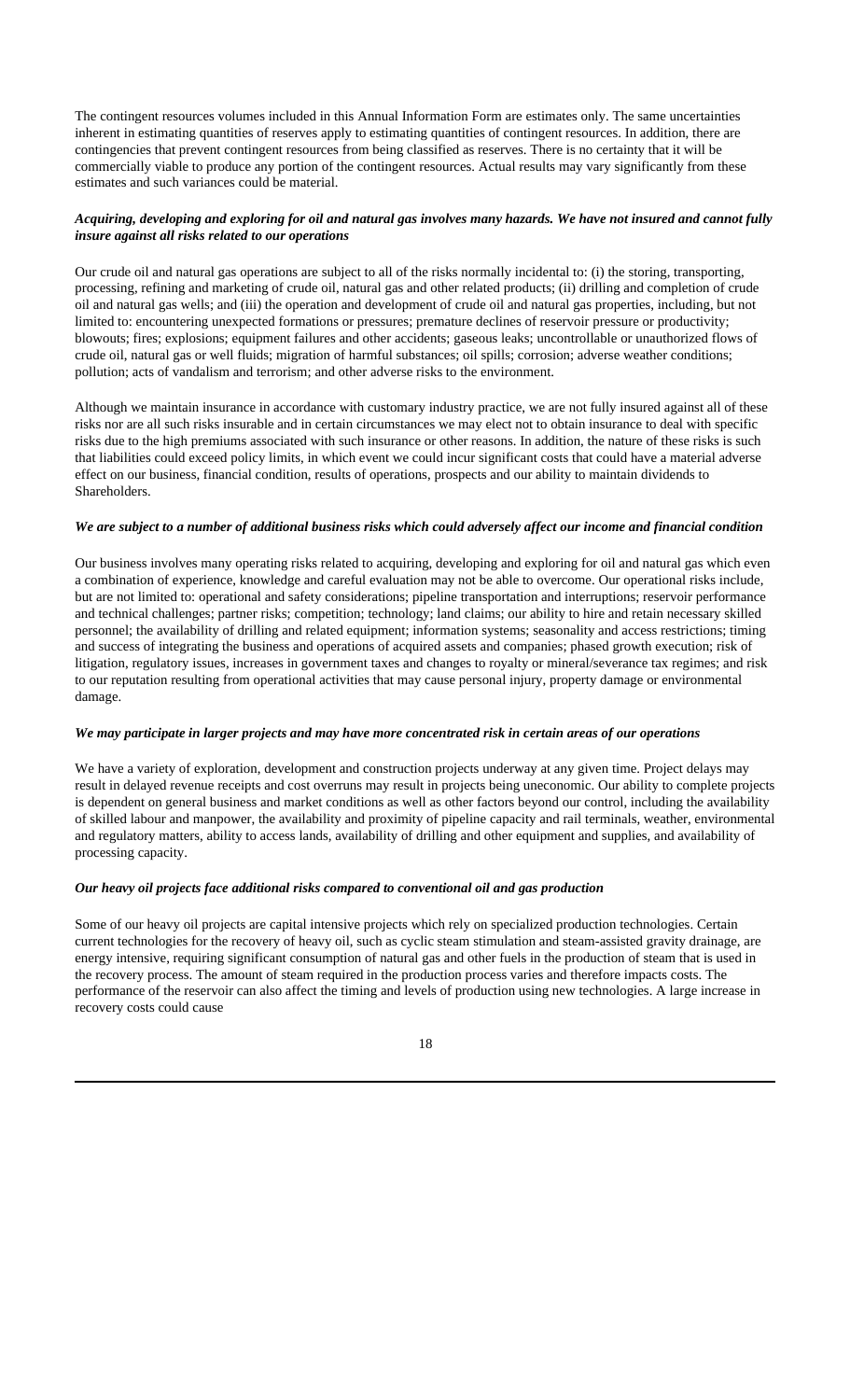certain projects that rely on cyclic steam stimulation, steam-assisted gravity drainage or other new technologies to become uneconomic, which could have an adverse effect on our financial condition. There are risks associated with growth and other capital projects that rely largely or partly on new technologies and the incorporation of such technologies into new or existing operations. The success of projects incorporating new technologies cannot be assured.

The operating costs of our heavy oil projects have the potential to vary considerably throughout the operating period and will be significant components of the cost of production of any petroleum products produced. Project economics and our overall earnings may be reduced if increases in operating costs are incurred. Factors which could affect operating costs include, without limitation: labor costs; the cost of catalyst and chemicals; the cost of natural gas and electricity; power outages; produced sand causing issues of erosion, hot spots and corrosion; reliability of and maintenance cost of facilities; the cost to transport sales products; and the cost to dispose of certain by-products.

# *The implementation of strategies for reducing greenhouse gases may impose restrictions or costs on our business which may adversely affect our financial condition*

Our exploration and production facilities and other operations and activities associated with the exploration and production of crude oil and natural gas emit greenhouse gases which may require us to comply with greenhouse gas emissions legislation or regulations that is enacted in jurisdictions where we have operations. A number of federal, provincial state and multi-state governments have announced intentions to regulate greenhouse gases and certain air pollutants. These governments are currently developing the regulatory and policy frameworks to deliver on their announcements. In most cases, there are few technical details regarding the implementation and coordination of these plans to regulate emissions. However, the Canadian federal government has announced that it will align greenhouse gas emission reduction targets with the U.S. The Canadian federal government has taken a sector-specific approach, and while progress has been made working with industry and the provinces on the development of oil and gas sector-specific regulations, the Canadian federal government has not committed to a definitive timeline for the implementation or release of legislation. As it remains unclear what approach the U.S. Congress will take, or when, it is also unclear whether the U.S. Congress will implement economy-wide greenhouse gas emission legislation or a sector-specific approach, and what type of compliance mechanisms will be available to certain emitters. In the absence of such Congressional climate legislation, a number of state and regional efforts have emerged that are aimed at tracking and/or reducing greenhouse gas emissions by means of cap and trade programs that typically require major sources of greenhouse gas emissions to acquire and surrender emission allowances in return for emitting those greenhouse gases. Moreover, the Environmental Protection Agency (the "**EPA**") has adopted regulations under existing provisions of the federal Clean Air Act that, among other things, establish construction and operating permit reviews for certain large stationary sources, which may result in the need to meet "best available control technology standards, and also require the monitoring and annual reporting of greenhouse gas emissions from certain petroleum and natural gas system sources in the United States, including onshore and offshore production sources. Certain provinces, including Alberta and British Columbia, have implemented greenhouse gas emission legislation that impacts areas in which the Company operates. It is anticipated that other federal, provincial and state announcements and regulatory frameworks to address emissions will continue to emerge.

Some of our significant facilities may ultimately be subject to future regional, provincial, state and/or federal climate change regulations to manage greenhouse gas emissions. The direct or indirect costs of compliance with these regulations may have a material adverse effect on our business, financial condition, results of operations and prospects. Given the evolving nature of the debate related to climate change and the control of greenhouse gases and resulting requirements, it is not possible to predict either the nature of those requirements or the impact on us and our operations and financial condition.

Although we provide for the necessary amounts in our annual capital budget to fund our currently estimated environmental and reclamation obligations, there can be no assurance that we will be able to satisfy our actual future environmental and reclamation obligations from such funds. For more information on the evolution and status of climate change and related environmental legislation, see "*Industry Conditions — Climate Change Regulation*".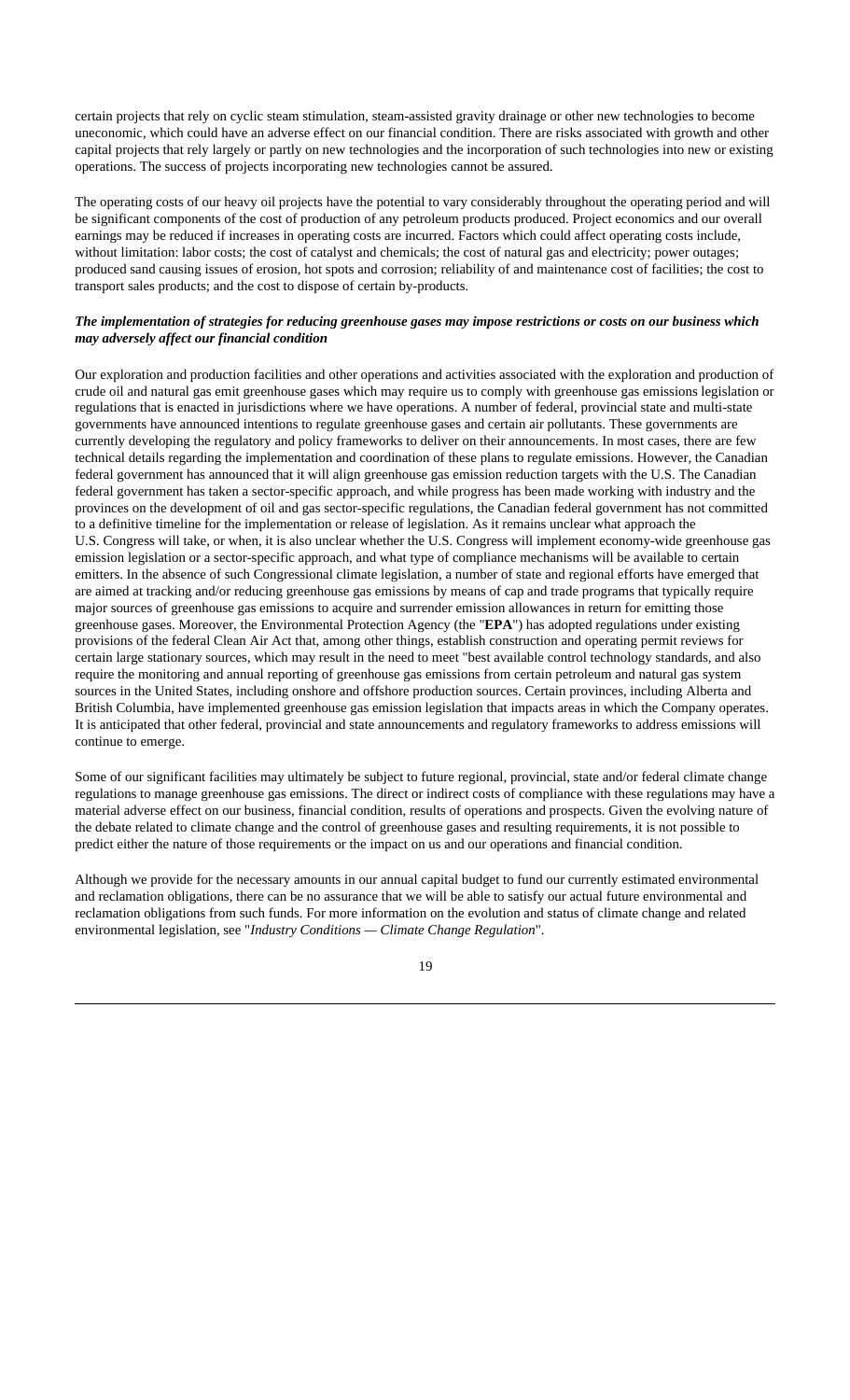#### *Our oil and natural gas reserves are a depleting resource and decline as such reserves are produced*

Our future oil and natural gas reserves and production, and therefore our funds from operations, will be highly dependent on our success in exploiting our reserves base and acquiring additional reserves. The business of exploring for, developing or acquiring reserves is capital intensive.

There is no assurance we will be successful in developing additional reserves or acquiring additional reserves on terms that meet our investment objectives. Without these reserves additions, our reserves will deplete and as a consequence, either production from, or the average reserves life of, our properties will decline, which will result in a reduction in the value of Common Shares and in a reduction in funds from operations available for dividends to Shareholders.

We also distribute a significant proportion of our funds from operations to Shareholders rather than reinvesting in reserves additions. Accordingly, if external sources of capital become limited or unavailable on commercially reasonable terms, our ability to make the necessary capital investments to maintain or expand our oil and natural gas reserves may be impaired. In addition, we may be unable to find and develop or acquire additional reserves to replace our crude oil and natural gas production at acceptable costs.

#### **Risks Relating to Ownership of our Securities**

#### *Our Board of Directors has discretion in the payment of dividends and may choose not to maintain dividends in certain circumstances*

The amount of future cash dividends, if any, will be subject to the discretion of our Board of Directors and may vary depending on a variety of factors and conditions existing from time to time, including fluctuations in commodity prices, production levels, capital expenditure requirements, debt service requirements, operating costs, royalty burdens, foreign exchange rates and the satisfaction of the liquidity and solvency tests imposed by the ABCA for the declaration and payment of dividends. The covenants in our Credit Facilities and Senior Notes also restrict our ability to pay dividends in certain situations. Depending on these and various other factors, many of which will be beyond the control of our Board of Directors and management team, we will change our dividend policy from time to time and, as a result, future cash dividends could be reduced or suspended entirely. Furthermore, the future treatment of dividends for tax purposes will be subject to the nature and composition of our dividends and potential legislative and regulatory changes.

Dividends may be reduced during periods of lower funds from operations, which result from lower commodity prices and the decision by us to finance capital expenditures using funds from operations.

The timing and amount of capital expenditures will directly affect the amount of income available to pay dividends to our Shareholders. Dividends may be reduced, or even eliminated, at times when significant capital or other expenditures are planned. To the extent that external sources of capital, including the issuance of additional Common Shares, become limited or unavailable, our ability to make the necessary capital investments to maintain or expand oil and natural gas reserves and to invest in assets, as the case may be, will be impaired. To the extent that we are required to use funds from operations to finance capital expenditures or property acquisitions, the cash we receive will be reduced, resulting in reductions to the amount of cash we are able to distribute to our Shareholders.

Any reduction or suspension of the cash dividends that we pay to Shareholders may negatively impact the market price of the Common Shares.

#### *Changes in market-based factors may adversely affect the trading price of the Common Shares*

The market price of our Common Shares is sensitive to a variety of market-based factors including, but not limited to, commodity prices, interest rates, foreign exchange rates and the comparability of the Common Shares to other securities. Any changes in these market-based factors may adversely affect the trading price of the Common Shares.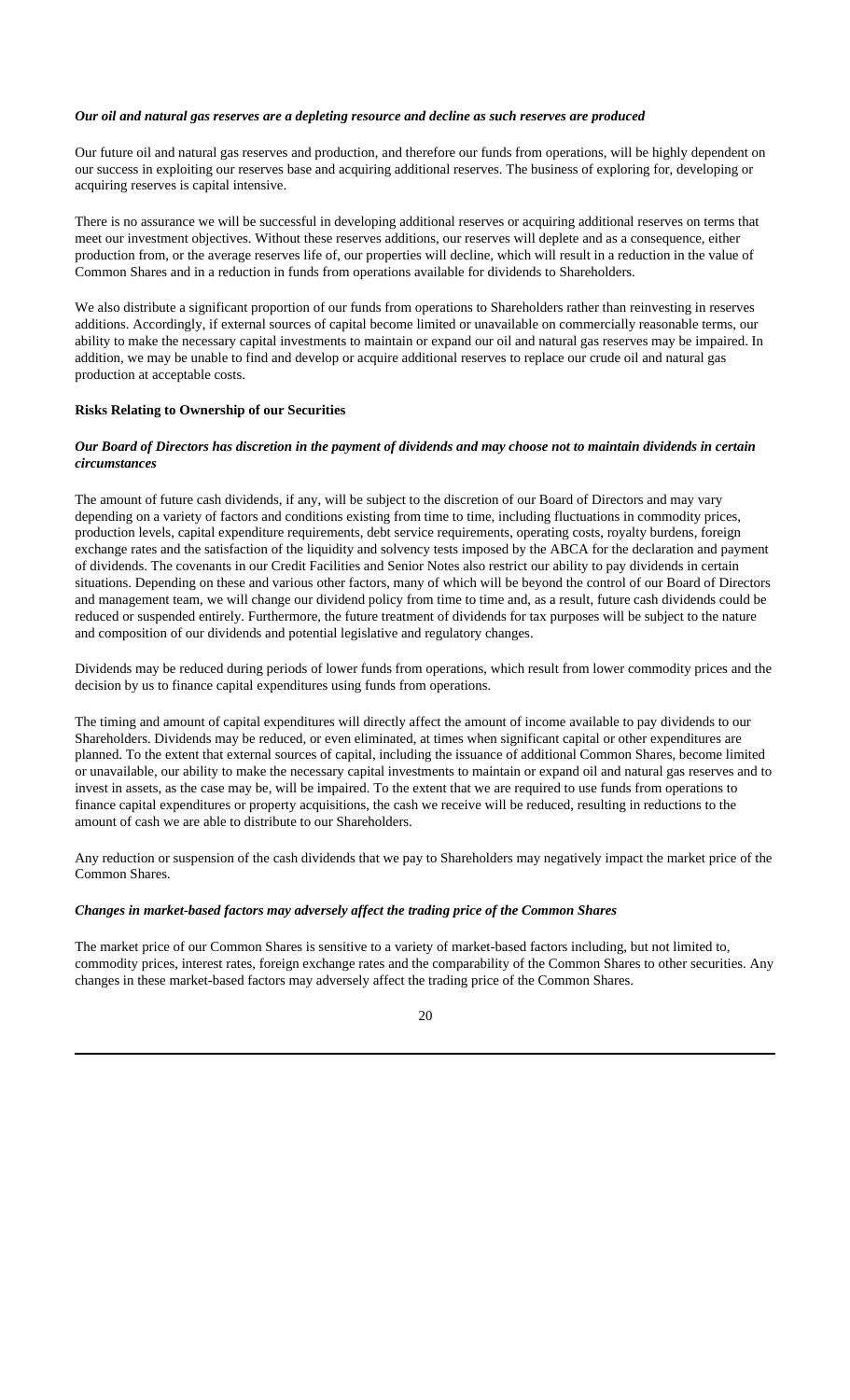#### **Certain Risks for United States and other non-resident Shareholders**

#### *The ability of investors resident in the United States to enforce civil remedies is limited*

We are a corporation incorporated under the laws of the Province of Alberta, Canada and our principal office is located in Calgary, Alberta. Most of our directors and officers and the representatives of the experts who provide services to us (such as our auditors and our independent qualified reserves evaluators), and all or a substantial portion of our assets and the assets of such persons are located outside the United States. As a result, it may be difficult for investors in the United States to effect service of process within the United States upon such directors, officers and representatives of experts who are not residents of the United States or to enforce against them judgments of the United States courts based upon civil liability under the United States federal securities laws or the securities laws of any state within the United States. There is doubt as to the enforceability in Canada against us or any of our directors, officers or representatives of experts who are not residents of the United States, in original actions or in actions for enforcement of judgments of United States courts of liabilities based solely upon the United States federal securities laws or securities laws of any state within the United States.

# *Canadian and United States practices differ in reporting reserves and production and our estimates may not be comparable to those of companies in the United States*

We report our production and reserves quantities in accordance with Canadian practices and specifically in accordance with NI 51-101. These practices are different from the practices used to report production and to estimate reserves in reports and other materials filed with the SEC by companies in the United States.

We incorporate additional information with respect to production and reserves which is either not required to be included or prohibited under rules of the SEC and practices in the United States. We follow the Canadian practice of reporting gross production and reserve volumes (before deduction of Crown and other royalties); however, we also follow the United States practice of separately reporting reserves volumes on a net basis (after the deduction of royalties and similar payments). We also follow the Canadian practice of using forecast prices and costs when we estimate our reserves; whereas the SEC rules require that a 12-month average price, calculated as the unweighted arithmetic average of the first-day-of-the-month price for each month within the 12-month period prior to the end of the reporting period, be utilized.

We have included in this Annual Information Form estimates of proved, proved plus probable reserves and proved plus probable plus possible reserves. Probable reserves have a lower certainty of recovery than proved reserves and possible reserves have a lower certainty of recovery than probable reserves. The SEC requires oil and gas issuers in their filings with the SEC to disclose only proved reserves but permits the optional disclosure of probable reserves and possible reserves. The SEC definitions of proved reserves, probable reserves and possible reserves are different than NI 51-101; therefore, proved, probable, proved plus probable and proved plus probable and possible reserves disclosed in this Annual Information Form may not be comparable to United States standards.

As a consequence of the foregoing, our reserves estimates and production volumes in this Annual Information Form may not be comparable to those made by companies utilizing United States reporting and disclosure standards.

We also included in this Annual Information Form estimates of contingent resources. Contingent resources represent the quantity of oil and natural gas estimated to be potentially recoverable from known accumulations using established technology or technology under development, but which do not currently qualify as reserves or commercially recoverable due to one or more contingencies. Contingencies may include factors such as economic, legal, environmental, political and regulatory matters or a lack of markets. The SEC does not permit the inclusion of estimates of resources in reports filed with it by United States companies.

# *There is additional taxation applicable to non-residents*

Tax legislation in Canada may impose withholding or other taxes on the cash dividends, stock dividends or other property transferred by us to non-resident shareholders. These taxes may be reduced pursuant to tax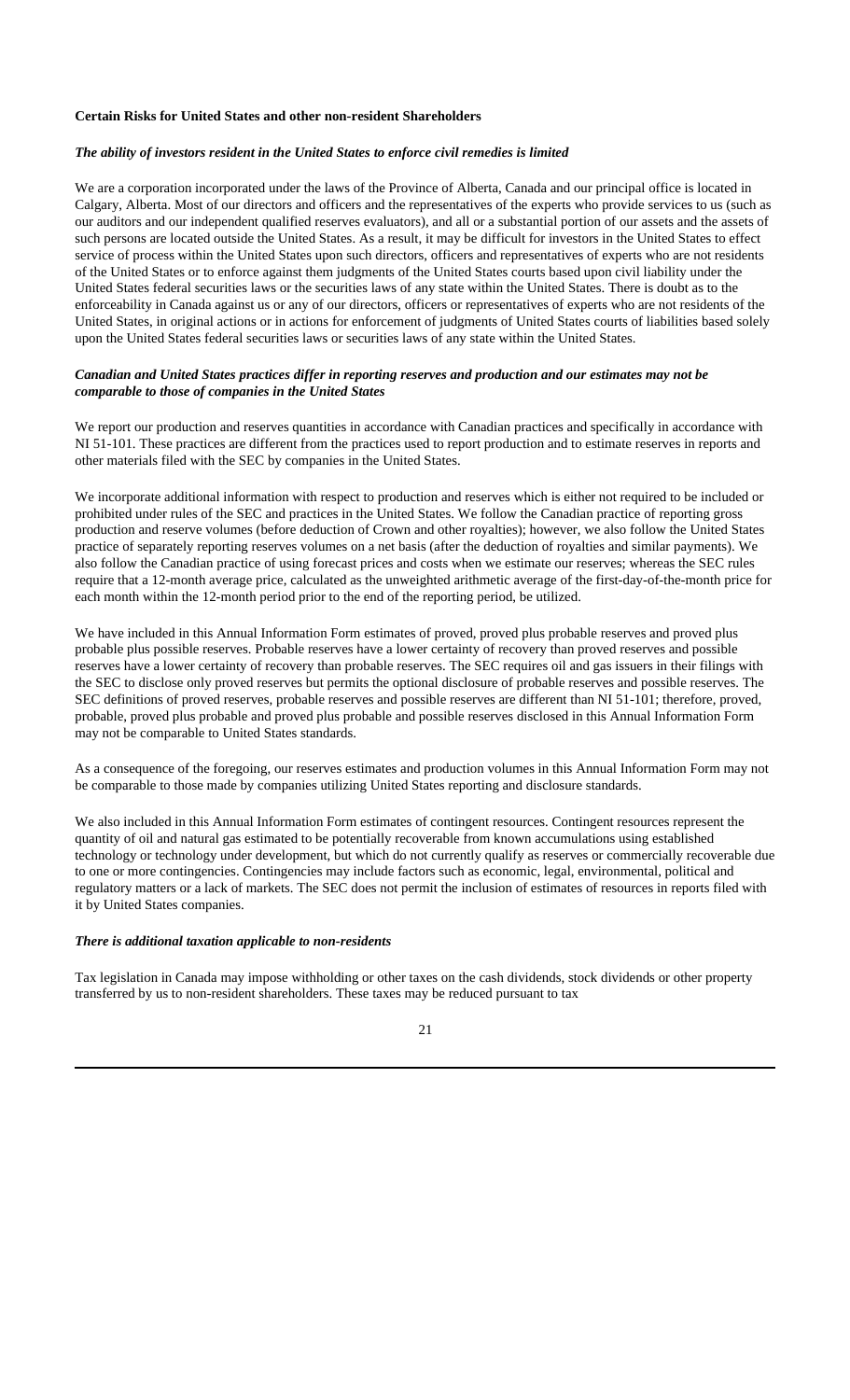treaties between Canada and the non-resident shareholder's jurisdiction of residence. Evidence of eligibility for a reduced withholding rate must be filed by the non-resident shareholder in prescribed form with their broker (or in the case of registered shareholders, with the transfer agent). In addition, the country in which the non-resident shareholder is resident may impose additional taxes on such dividends. Any of these taxes may change from time to time.

#### *There is a foreign exchange risk for non-resident Shareholders*

Our dividends are declared in Canadian dollars and converted to foreign denominated currencies at the spot exchange rate at the time of payment. As a consequence, investors are subject to foreign exchange risk. To the extent that the Canadian dollar strengthens with respect to their currency, the amount of the dividend will be reduced when converted to their home currency.

# **DESCRIPTION OF OUR BUSINESS AND OPERATIONS**

#### **Overview**

Through our subsidiaries, we are engaged in the business of acquiring, developing, exploiting and holding interests in petroleum and natural gas properties and related assets in Canada (primarily in the provinces of Alberta and Saskatchewan) and in the United States (primarily in the State of Texas). We act as the primary financing vehicle for our subsidiaries by providing access to debt and equity capital markets. As at the date of this Annual Information Form, our primary assets are the shares of Baytex Energy that we own and the Notes. Cash flow from the business carried on by our subsidiaries is flowed to us by way of dividends and interest and principal repayments on the Notes.

We pay monthly cash dividends to holders of our Common Shares in accordance with our dividend policy. In the event that we do not comply with covenants under the Credit Facilities and the indentures governing our Senior Notes, our ability to pay dividends to Shareholders may be restricted. See "*Description of Capital Structure — Dividend Policy*".

#### **Baytex Energy Ltd.**

Baytex Energy is a corporation amalgamated under the ABCA and is actively engaged in the business of oil and natural gas exploration, exploitation, development, acquisition and production in Canada. Baytex Energy acts as the managing partner of Baytex Partnership. Baytex Energy is a wholly-owned subsidiary of us.

#### **Baytex Energy Partnership**

Baytex Partnership is a general partnership governed by the laws of the Province of Alberta. As at the date of this Annual Information Form, the partners of Baytex Partnership are Baytex Energy and Baytex Holdings Limited Partnership. Baytex Partnership holds the material operating assets in Canada from which we generate cash flow.

# **Baytex Energy USA, Inc.**

Baytex USA is a corporation incorporated under the laws of the State of Delaware and is actively engaged in the business of oil and natural gas exploration, exploitation, development, acquisition and production in the United States. Baytex USA holds all of the operating assets in the United States from which we generate cash flow. Baytex USA is an indirect wholly-owned subsidiary of us.

#### **Personnel**

As at December 31, 2014, we had 195 employees in our Calgary head office, 33 employees in our Houston office and 94 employees in our field operations.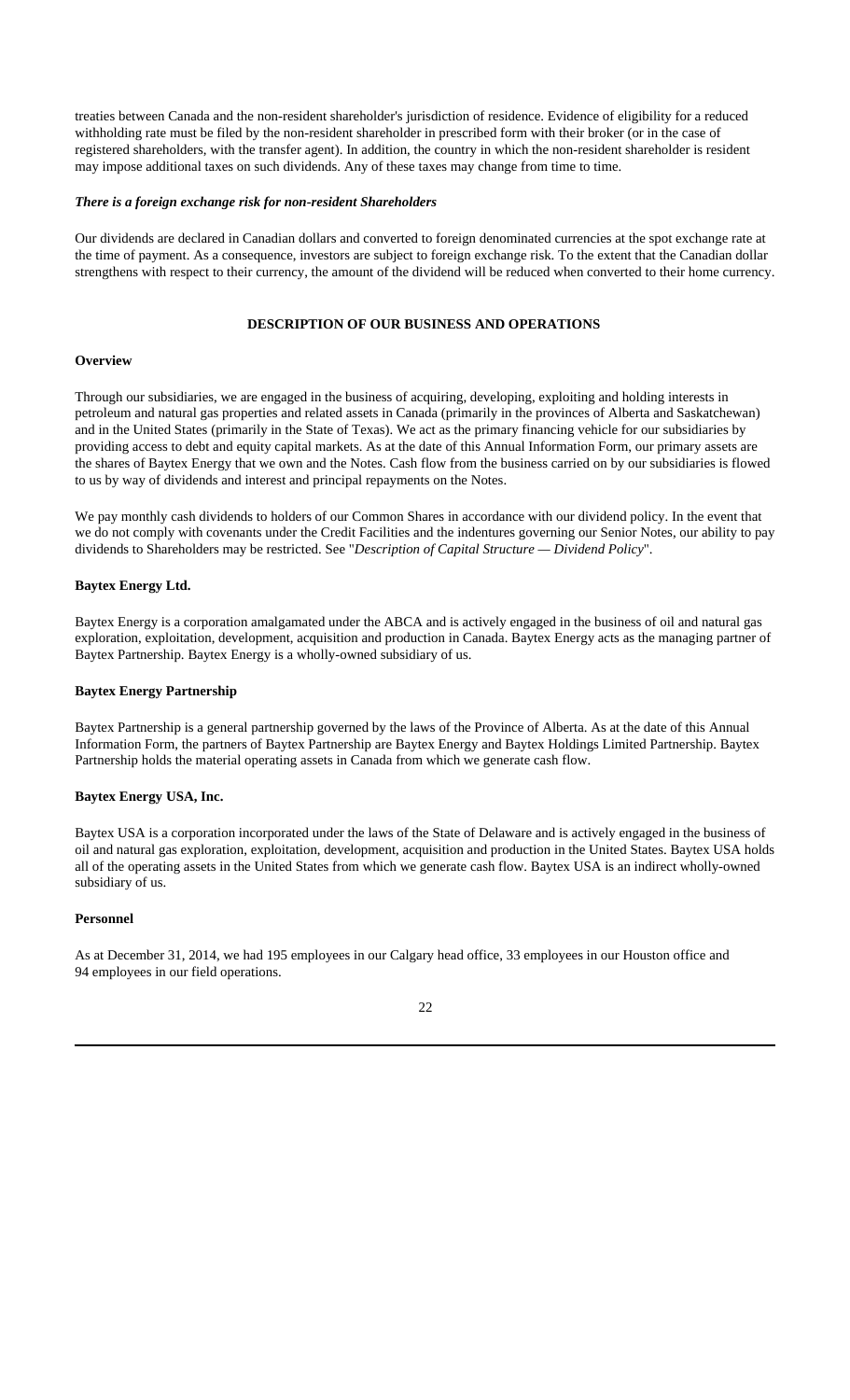#### **Notes**

From time to time we advance funds to our subsidiaries which are evidenced by promissory notes. The terms of the notes are set at the time of issue. All of these advances are subordinate to all senior indebtedness to our senior lenders.

#### **Statement of Reserves Data and Other Oil and Natural Gas Information**

Our reserves are located in Canada (in Alberta, British Columbia and Saskatchewan) and the United States (in Texas). We retained two independent qualified reserves evaluators, Sproule and Ryder Scott, to evaluate and prepare reports on 100 percent of our proved and probable bitumen, crude oil, NGL and natural gas reserves. Sproule evaluated all of our Canadian properties, representing approximately 56 percent of the assigned total proved plus probable reserves and 58 percent of the total proved plus probable value discounted at 10 percent. Ryder Scott evaluated all of our United States properties, representing approximately 44 percent of the assigned total proved plus probable reserves and 42 percent of the total proved plus probable value discounted at 10 percent. Ryder Scott also audited the possible reserves associated with our Eagle Ford assets.

The statement of reserves data and other oil and natural gas information set forth below is dated March 9, 2015, with an effective date of December 31, 2014. The preparation date of the statement is February 17, 2015 in the case of Sproule, and February 18, 2015 in the case of Ryder Scott. The Report of Management and Directors on Oil and Gas Disclosure in Form 51-101F3 and the Report on Reserves Data by Sproule and Ryder Scott in Form 51-101F2 are attached as Appendices A and B to this Annual Information Form.

#### *Disclosure of Reserves Data*

The proved and probable reserves data of the Corporation set forth below is based upon evaluations by Sproule and Ryder Scott of our proved and probable bitumen, crude oil, NGL and natural gas reserves with an effective date of December 31, 2014, as contained in the consolidated report of Sproule dated February 27, 2015. Sproule prepared the consolidated report by consolidating the Canadian properties evaluated by Sproule with the United States properties evaluated by Ryder Scott, in each case using Sproule's December 31, 2014 forecast price and cost assumptions (and excludes the impact of any hedging activities). The possible reserves data of the Corporation set forth below is based upon the audit by Ryder Scott of the possible reserves associated with our Eagle Ford assets with an effective date of December 31, 2014. The Baytex Reserves Report has been prepared in accordance with the standards contained in the COGE Handbook and the reserves definitions contained in NI 51-101. See also "*Definitions and Other Notes to Reserves Data Tables*" below.

The tables below are a combined summary of our proved, probable and possible bitumen, crude oil, NGL and natural gas reserves and the net present value of future net revenue attributable to such reserves as evaluated in the Baytex Reserves Report. The tables summarize the data contained in the Baytex Reserves Report and, as a result, may contain slightly different numbers than such report due to rounding. Also due to rounding, certain columns may not add exactly.

**All evaluations of future net revenue are after the deduction of future income tax expenses (unless otherwise noted in the tables), royalties, development costs, production costs and well abandonment costs but before consideration of indirect costs such as administrative, overhead and other miscellaneous expenses. The estimated future net revenue contained in the following tables does not necessarily represent the fair market value of our reserves. There is no assurance that the forecast price and cost assumptions contained in the Baytex Reserves Report will be attained and variations could be material. Other assumptions and qualifications relating to costs and other matters are summarized in the notes to or following the tables below. The recovery and reserves estimates described herein are estimates only and there is no guarantee that the estimated reserves will be recovered. Readers should review the definitions and information contained in "***Definitions and Notes to Reserves Data Tables***" in conjunction with the following tables and notes. For more information as to the risks involved, see "***Risk Factors".*

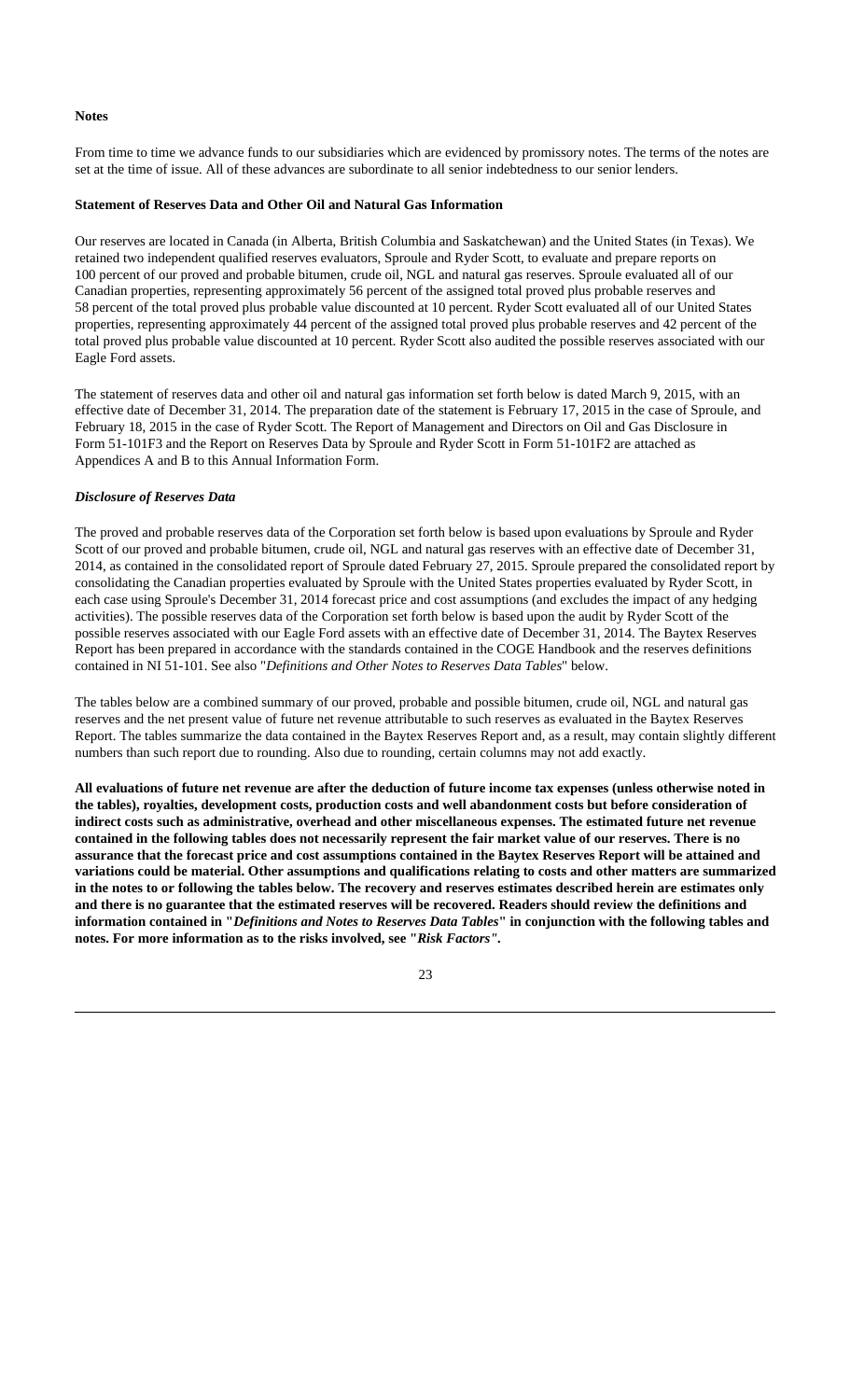# **SUMMARY OF OIL AND NATURAL GAS RESERVES AS OF DECEMBER 31, 2014 FORECAST PRICES AND COSTS**

# **CANADA**

|                          |                                            |                      |                                          |                      | <b>LIGHT AND MEDIUM</b>        |                      |
|--------------------------|--------------------------------------------|----------------------|------------------------------------------|----------------------|--------------------------------|----------------------|
| <b>RESERVES CATEGORY</b> | <b>HEAVY OIL</b><br><b>Gross</b><br>(Mbbl) | <b>Net</b><br>(Mbbl) | <b>BITUMEN</b><br><b>Gross</b><br>(Mbbl) | <b>Net</b><br>(Mbbl) | OIL.<br><b>Gross</b><br>(Mbbl) | <b>Net</b><br>(Mbbl) |
| <b>PROVED:</b>           |                                            |                      |                                          |                      |                                |                      |
| Developed Producing      | 42,428                                     | 31,736               | 9.763                                    | 8,128                | 3.423                          | 2,955                |
| Developed Non-Producing  | 6,350                                      | 5,365                |                                          |                      | 6                              | 6                    |
| Undeveloped              | 29,367                                     | 23,576               | 8,295                                    | 6,764                | 307                            | 270                  |
| <b>TOTAL PROVED</b>      | 78.145                                     | 60.677               | 18,058                                   | 14.892               | 3,736                          | 3,231                |
| <b>PROBABLE</b>          | 39,777                                     | 30,763               | 73,054                                   | 56,008               | 2,496                          | 2,080                |
| <b>TOTAL PROVED PLUS</b> |                                            |                      |                                          |                      |                                |                      |
| <b>PROBABLE</b>          | 117,922                                    | 91,440               | 91,112                                   | 70,900               | 6,232                          | 5,311                |

|                          | <b>NATURAL GAS LIQUIDS</b> |                      |                 | <b>NATURAL GAS</b>   |                        | <b>TOTAL RESERVES</b> |  |
|--------------------------|----------------------------|----------------------|-----------------|----------------------|------------------------|-----------------------|--|
| <b>RESERVES CATEGORY</b> | Gross<br>(Mbbl)            | <b>Net</b><br>(Mbbl) | Gross<br>(MMcf) | <b>Net</b><br>(MMcf) | <b>Gross</b><br>(Mboe) | <b>Net</b><br>(Mboe)  |  |
| <b>PROVED:</b>           |                            |                      |                 |                      |                        |                       |  |
| Developed Producing      | 1,489                      | 1,072                | 52,407          | 43,334               | 65,838                 | 51,113                |  |
| Developed Non-Producing  | 124                        | 85                   | 2,686           | 2,186                | 6,928                  | 5,820                 |  |
| Undeveloped              | 1,075                      | 882                  | 24,699          | 21,090               | 43,160                 | 35,006                |  |
| <b>TOTAL PROVED</b>      | 2,688                      | 2,038                | 79.793          | 66.611               | 115,925                | 91,939                |  |
| <b>PROBABLE</b>          | 2,514                      | 1,948                | 59,067          | 50,007               | 127,685                | 99,135                |  |
| <b>TOTAL PROVED PLUS</b> |                            |                      |                 |                      |                        |                       |  |
| <b>PROBABLE</b>          | 5,201                      | 3,987                | 138,860         | 116,617              | 243,610                | 191,074               |  |

# **UNITED STATES**

|                                           | <b>SHALE OIL</b> |                      |                 | <b>NATURAL GAS LIQUIDS</b> |                 | <b>SHALE GAS</b>     |
|-------------------------------------------|------------------|----------------------|-----------------|----------------------------|-----------------|----------------------|
| <b>RESERVES CATEGORY</b>                  | Gross<br>(Mbbl)  | <b>Net</b><br>(Mbbl) | Gross<br>(Mbbl) | <b>Net</b><br>(Mbbl)       | Gross<br>(MMcf) | <b>Net</b><br>(MMcf) |
| <b>PROVED:</b>                            |                  |                      |                 |                            |                 |                      |
| Developed Producing                       | 21,256           | 15,668               | 22,167          | 16,358                     | 46,252          | 34,144               |
| Developed Non-Producing                   |                  |                      |                 |                            |                 |                      |
| Undeveloped                               | 28,077           | 20,690               | 56,728          | 41,769                     | 139,352         | 102,666              |
| <b>TOTAL PROVED</b>                       | 49.333           | 36,358               | 78.895          | 58.126                     | 185,604         | 136,810              |
| <b>PROBABLE</b>                           | 4,546            | 3,352                | 10,240          | 7,551                      | 22,543          | 16,618               |
| <b>TOTAL PROVED PLUS</b>                  |                  |                      |                 |                            |                 |                      |
| <b>PROBABLE</b>                           | 53,879           | 39,710               | 89,135          | 65,677                     | 208,147         | 153,428              |
| $POSIBLE^{(1)}$                           | 31,931           | 23,507               | 131,828         | 96,617                     | 299,212         | 219.604              |
| <b>TOTAL PROVED PLUS</b><br>PROBABLE PLUS |                  |                      |                 |                            |                 |                      |
| $POSSIBLE^{(1)}$                          | 85,810           | 63,217               | 220,963         | 162,294                    | 507,359         | 373,031              |
|                                           |                  |                      |                 |                            |                 |                      |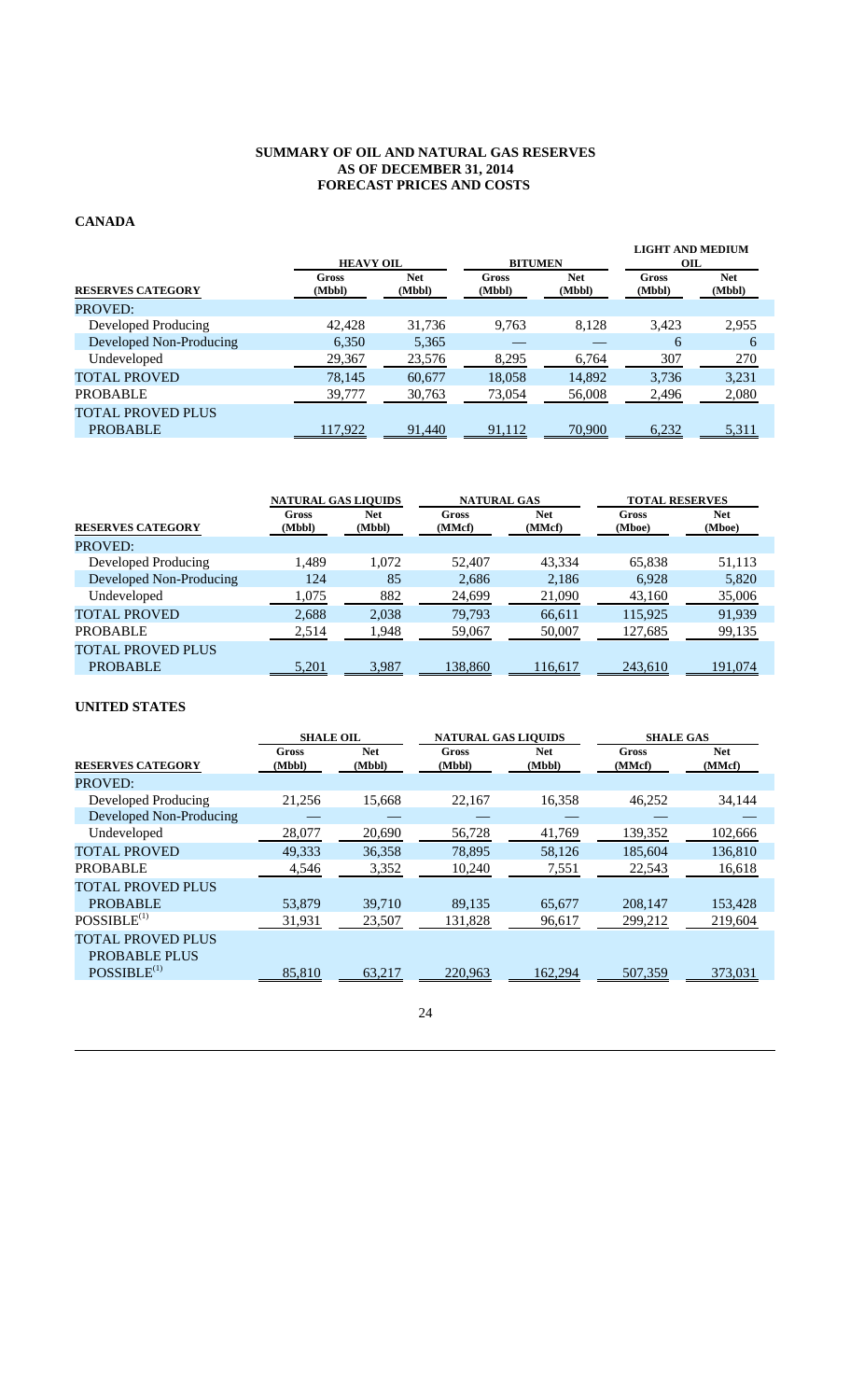|                                                         | <b>NATURAL GAS</b>     |                      | <b>TOTAL RESERVES</b> |                      |
|---------------------------------------------------------|------------------------|----------------------|-----------------------|----------------------|
| <b>RESERVES CATEGORY</b>                                | <b>Gross</b><br>(MMcf) | <b>Net</b><br>(MMcf) | Gross<br>(Mboe)       | <b>Net</b><br>(Mboe) |
| <b>PROVED:</b>                                          |                        |                      |                       |                      |
| Developed Producing                                     | 22,261                 | 16,400               | 54,842                | 40,450               |
| Developed Non-Producing                                 |                        |                      |                       |                      |
| Undeveloped                                             | 26,708                 | 19,690               | 112,481               | 82,851               |
| <b>TOTAL PROVED</b>                                     | 48,969                 | 36,090               | 167,323               | 123,301              |
| <b>PROBABLE</b>                                         | 12,824                 | 9,467                | 20,680                | 15,250               |
| TOTAL PROVED PLUS PROBABLE                              | 61,793                 | 45,557               | 188,003               | 138,551              |
| $POSSIBLE^{(1)}$                                        | 40,964                 | 30,182               | 220,455               | 161,755              |
| TOTAL PROVED PLUS PROBABLE PLUS POSSIBLE <sup>(1)</sup> | 102,757                | 75,739               | 408,458               | 300,306              |

# **TOTAL**

|                                                  | <b>HEAVY OIL</b><br><b>BITUMEN</b> |                      |                 | LIGHT AND MEDIUM<br>OIL |                 |                      |
|--------------------------------------------------|------------------------------------|----------------------|-----------------|-------------------------|-----------------|----------------------|
| <b>RESERVES CATEGORY</b>                         | Gross<br>(Mbbl)                    | <b>Net</b><br>(Mbbl) | Gross<br>(Mbbl) | <b>Net</b><br>(Mbbl)    | Gross<br>(Mbbl) | <b>Net</b><br>(Mbbl) |
| <b>PROVED:</b>                                   |                                    |                      |                 |                         |                 |                      |
| Developed Producing                              | 42.428                             | 31,736               | 9,763           | 8,128                   | 3,423           | 2,955                |
| Developed Non-Producing                          | 6,350                              | 5,365                |                 |                         | 6               | 6                    |
| Undeveloped                                      | 29,367                             | 23,576               | 8,295           | 6,764                   | 307             | 270                  |
| <b>TOTAL PROVED</b>                              | 78,145                             | 60.677               | 18,058          | 14.892                  | 3.736           | 3,231                |
| <b>PROBABLE</b>                                  | 39,777                             | 30,763               | 73,054          | 56,008                  | 2,496           | 2,080                |
| <b>TOTAL PROVED PLUS</b>                         |                                    |                      |                 |                         |                 |                      |
| <b>PROBABLE</b>                                  | 117,922                            | 91,440               | 91,112          | 70,900                  | 6,232           | 5,311                |
| $POSSIBLE^{(1)(2)}$                              |                                    |                      |                 |                         |                 |                      |
| <b>TOTAL PROVED PLUS</b><br><b>PROBABLE PLUS</b> |                                    |                      |                 |                         |                 |                      |
| $POSSIBLE^{(1)(2)}$                              | 117,922                            | 91,440               | 91,112          | 70,900                  | 6,232           | 5,311                |

|                                             | <b>SHALE OIL</b> |                      | <b>NATURAL GAS LIQUIDS</b> | <b>SHALE GAS</b>     |                 |                      |
|---------------------------------------------|------------------|----------------------|----------------------------|----------------------|-----------------|----------------------|
| <b>RESERVES CATEGORY</b>                    | Gross<br>(Mbbl)  | <b>Net</b><br>(Mbbl) | Gross<br>(Mbbl)            | <b>Net</b><br>(Mbbl) | Gross<br>(MMcf) | <b>Net</b><br>(MMcf) |
| <b>PROVED:</b>                              |                  |                      |                            |                      |                 |                      |
| Developed Producing                         | 21,256           | 15,668               | 23,656                     | 17.429               | 46,252          | 34,144               |
| Developed Non-Producing                     |                  |                      | 124                        | 85                   |                 |                      |
| Undeveloped                                 | 28,077           | 20,690               | 57,802                     | 42,650               | 139,352         | 102,666              |
| <b>TOTAL PROVED</b>                         | 49.333           | 36.358               | 81.583                     | 60.165               | 185,604         | 136,810              |
| <b>PROBABLE</b>                             | 4,546            | 3,352                | 12,753                     | 9,499                | 22,543          | 16,618               |
| <b>TOTAL PROVED PLUS</b><br><b>PROBABLE</b> | 53,879           | 39,710               | 94,336                     | 69,664               | 208,147         | 153,428              |
| $POSSIBLE^{(1)(2)}$                         | 31,931           | 23,507               | 131,828                    | 96,617               | 299,212         | 219,604              |
| <b>TOTAL PROVED PLUS</b><br>PROBABLE PLUS   |                  |                      |                            |                      |                 |                      |
| $POSSIBLE^{(1)(2)}$                         | 85,810           | 63,217               | 226,164                    | 166,281              | 507,359         | 373,031              |
|                                             |                  |                      |                            |                      |                 |                      |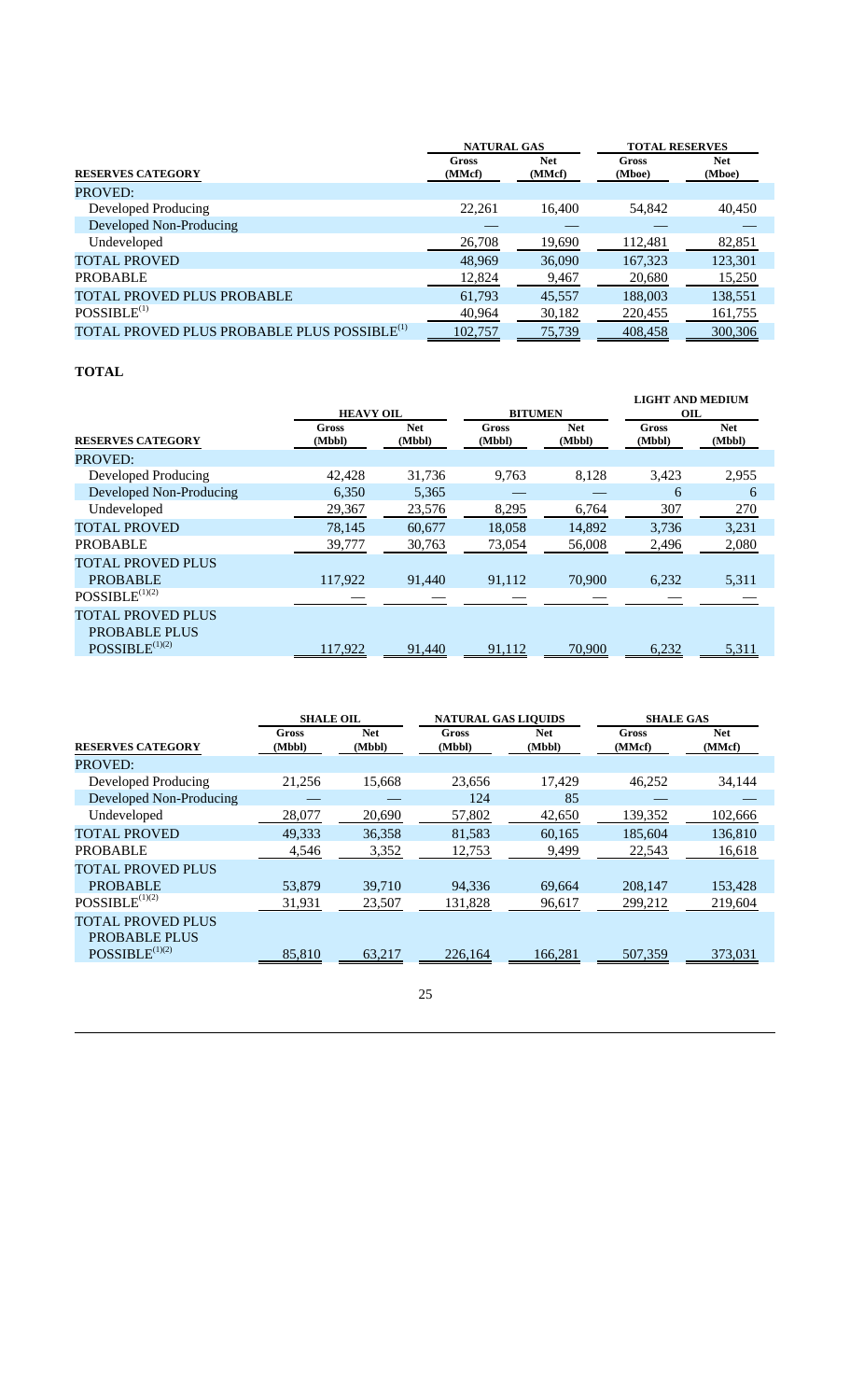|                                   |         | <b>NATURAL GAS</b> |         | <b>TOTAL RESERVES</b> |
|-----------------------------------|---------|--------------------|---------|-----------------------|
|                                   | Gross   | <b>Net</b>         | Gross   | <b>Net</b>            |
| <b>RESERVES CATEGORY</b>          | (MMcf)  | (MMcf)             | (Mboe)  | (Mboe)                |
| <b>PROVED:</b>                    |         |                    |         |                       |
| Developed Producing               | 74,668  | 59.734             | 120,680 | 91,563                |
| Developed Non-Producing           | 2,686   | 2,186              | 6.928   | 5,820                 |
| Undeveloped                       | 51,407  | 40,780             | 155,641 | 117,857               |
| <b>TOTAL PROVED</b>               | 128,762 | 102,701            | 283,249 | 215,240               |
| <b>PROBABLE</b>                   | 71,891  | 59,474             | 148,365 | 114,385               |
| <b>TOTAL PROVED PLUS PROBABLE</b> | 200,653 | 162,174            | 431,614 | 329,624               |
| $POSSIBLE^{(1)(2)}$               | 40,964  | 30,182             | 220,455 | 161,755               |
| TOTAL PROVED PLUS PROBABLE PLUS   |         |                    |         |                       |
| $POSSIBLE^{(1)(2)}$               | 241,617 | 192,356            | 652,069 | 491.379               |
|                                   |         |                    |         |                       |

Notes:

- (1) Possible reserves are those reserves that are less certain to be recovered than probable reserves. There is a 10% probability that the quantities actually recovered will equal or exceed the sum of proved plus probable plus possible reserves.
- (2) The total possible reserves include only possible reserves from the Eagle Ford assets. The possible reserves associated with the Canadian properties have not been evaluated.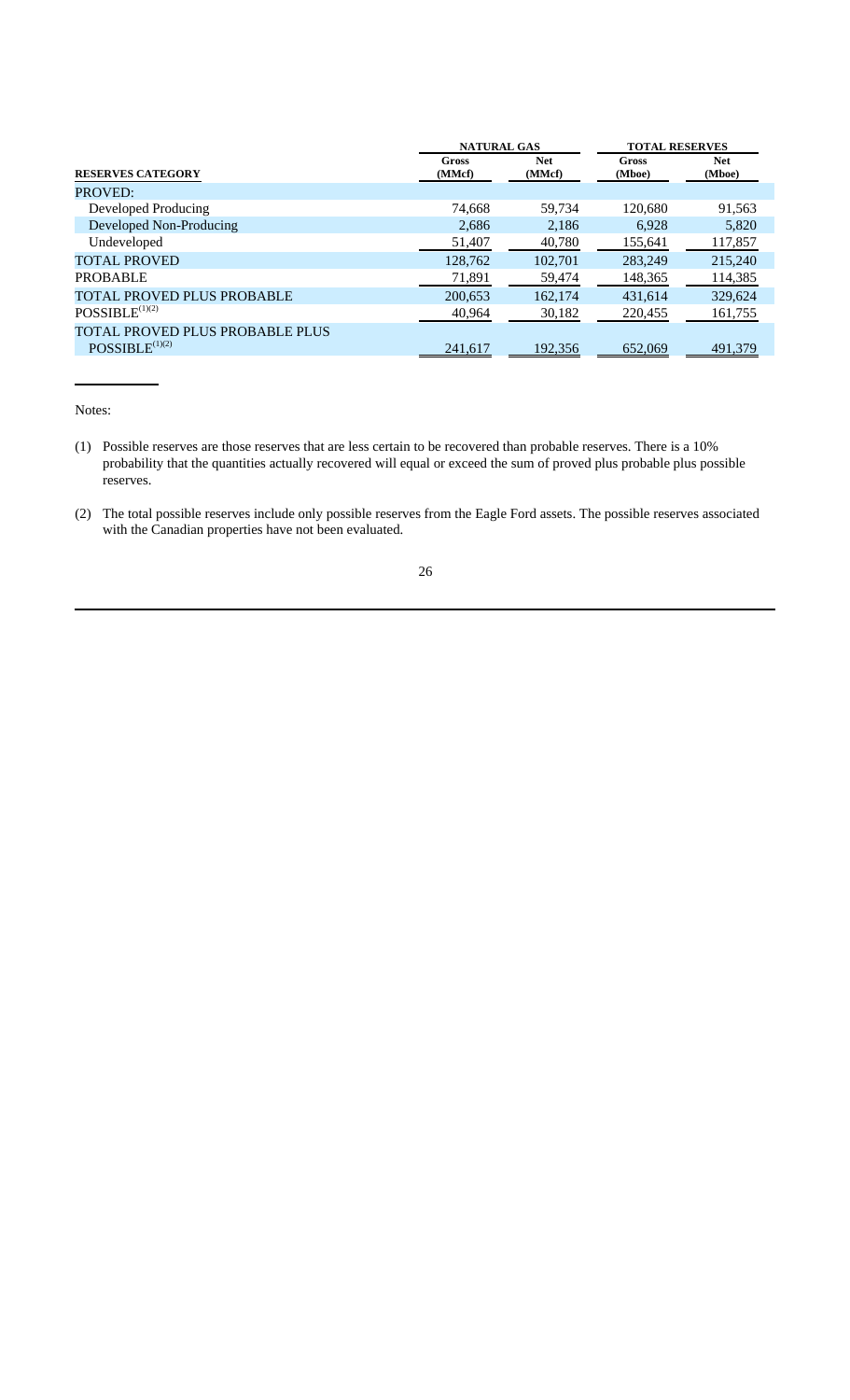# **SUMMARY OF NET PRESENT VALUES OF FUTURE NET REVENUE AS OF DECEMBER 31, 2014 FORECAST PRICES AND COSTS**

# **CANADA**

|                                           | <b>BEFORE INCOME TAXES DISCOUNTED AT (%/year)</b> |                  |                       |                   |                   |  |
|-------------------------------------------|---------------------------------------------------|------------------|-----------------------|-------------------|-------------------|--|
| <b>RESERVES CATEGORY</b>                  | $0\%$<br>$(\$000s)$                               | 5%<br>$(\$000s)$ | 10%<br>$($ \$000s $)$ | 15%<br>$(\$000s)$ | 20%<br>$(\$000s)$ |  |
| <b>PROVED:</b>                            |                                                   |                  |                       |                   |                   |  |
| Developed Producing                       | 1,767,983                                         | 1,467,827        | 1,259,500             | 1,107,199         | 991,311           |  |
| Developed Non-Producing                   | 238,357                                           | 169,627          | 127,382               | 99,693            | 80,550            |  |
| Undeveloped                               | 1,122,000                                         | 812,642          | 605,669               | 461,548           | 357,787           |  |
| <b>TOTAL PROVED</b>                       | 3,128,340                                         | 2,450,097        | 1,992,552             | 1,668,440         | 1,429,648         |  |
| <b>PROBABLE</b>                           | 3,877,356                                         | 2,104,276        | 1,282,788             | 845,561           | 586,769           |  |
| <b>TOTAL PROVED PLUS</b>                  |                                                   |                  |                       |                   |                   |  |
| <b>PROBABLE</b>                           | 7,005,696                                         | 4,554,373        | 3,275,340             | 2,514,000         | 2,016,417         |  |
| <b>UNITED STATES</b>                      |                                                   |                  |                       |                   |                   |  |
| <b>RESERVES CATEGORY</b>                  |                                                   |                  |                       |                   |                   |  |
| PROVED:                                   |                                                   |                  |                       |                   |                   |  |
| Developed Producing                       | 1,707,246                                         | 1,330,374        | 1,093,873             | 934,314           | 820,303           |  |
| Developed<br>Non-Producing                |                                                   |                  |                       |                   |                   |  |
| Undeveloped                               | 2,395,266                                         | 1,505,012        | 982,948               | 654,064           | 435,208           |  |
| <b>TOTAL PROVED</b>                       | 4,102,511                                         | 2,835,386        | 2,076,821             | 1,588,379         | 1,255,510         |  |
| <b>PROBABLE</b>                           | 708,159                                           | 438,018          | 306,608               | 232,914           | 186,785           |  |
| <b>TOTAL PROVED PLUS</b>                  |                                                   |                  |                       |                   |                   |  |
| <b>PROBABLE</b>                           | 4,810,670                                         | 3,273,404        | 2,383,429             | 1,821,293         | 1,442,295         |  |
| $POSSIBLE^{(1)}$                          | 5,396,827                                         | 2,388,440        | 1,154,269             | 593,860           | 318,479           |  |
| <b>TOTAL PROVED PLUS</b>                  |                                                   |                  |                       |                   |                   |  |
| PROBABLE PLUS                             |                                                   |                  |                       |                   |                   |  |
| $POSSIBLE^{(1)}$                          | 10,207,497                                        | 5,661,844        | 3,537,698             | 2,415,153         | 1,760,774         |  |
| <b>TOTAL</b>                              |                                                   |                  |                       |                   |                   |  |
| <b>RESERVES CATEGORY</b>                  |                                                   |                  |                       |                   |                   |  |
| <b>PROVED:</b>                            |                                                   |                  |                       |                   |                   |  |
| Developed Producing                       | 3,475,229                                         | 2,798,201        | 2,353,373             | 2,041,513         | 1,811,614         |  |
| Developed                                 | 238,357                                           | 169,627          | 127,382               | 99,693            | 80,550            |  |
| Non-Producing                             |                                                   |                  |                       |                   |                   |  |
| Undeveloped                               | 3,517,266                                         | 2,317,654        | 1,588,617             | 1,115,612         | 792,995           |  |
| <b>TOTAL PROVED</b>                       | 7,230,851                                         | 5,285,483        | 4,069,373             | 3,256,819         | 2,685,158         |  |
| <b>PROBABLE</b>                           | 4,585,514                                         | 2,542,295        | 1,589,396             | 1,078,476         | 773,554           |  |
| <b>TOTAL PROVED PLUS</b>                  |                                                   |                  |                       |                   |                   |  |
| <b>PROBABLE</b>                           | 11,816,366                                        | 7,827,777        | 5,658,769             | 4,335,293         | 3,458,712         |  |
| $POSSIBLE^{(1)(2)}$                       | 5,396,827                                         | 2,388,440        | 1,154,269             | 593,860           | 318,479           |  |
| TOTAL PROVED PLUS<br><b>PROBABLE PLUS</b> |                                                   |                  |                       |                   |                   |  |
| $POSSIBLE^{(1)(2)}$                       | 17,213,193                                        | 10,216,217       | 6,813,038             | 4,929,153         | 3,777,191         |  |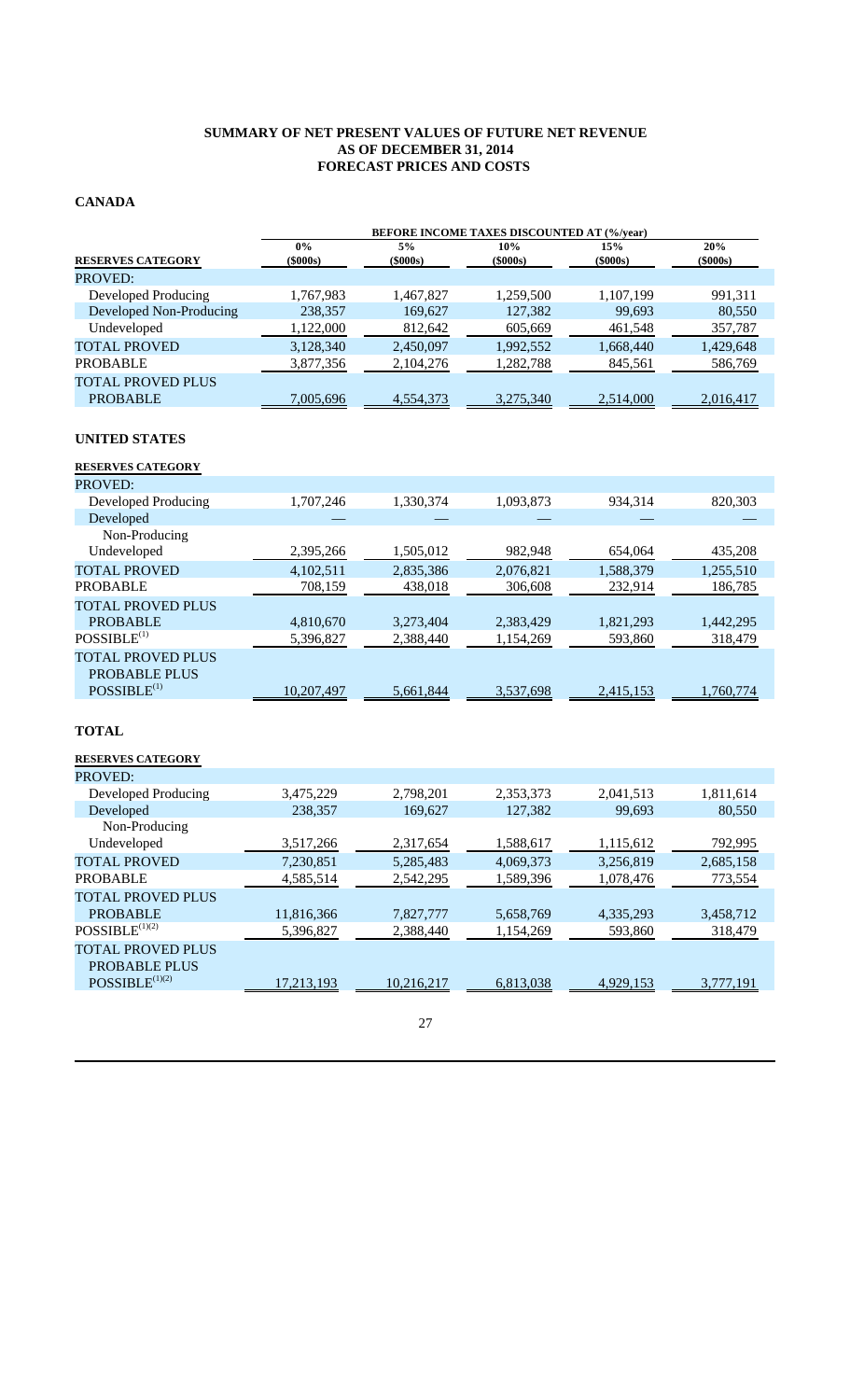# **SUMMARY OF NET PRESENT VALUES OF FUTURE NET REVENUE AS OF DECEMBER 31, 2014 FORECAST PRICES AND COSTS**

# **CANADA**

|                                                  | <b>AFTER INCOME TAXES DISCOUNTED AT (%/year)</b> |                      |                       |                   |                   |  |
|--------------------------------------------------|--------------------------------------------------|----------------------|-----------------------|-------------------|-------------------|--|
| <b>RESERVES CATEGORY</b>                         | $0\%$<br>$(\$000s)$                              | 5%<br>$($ \$000s $)$ | 10%<br>$($ \$000s $)$ | 15%<br>$(\$000s)$ | 20%<br>$(\$000s)$ |  |
| <b>PROVED:</b>                                   |                                                  |                      |                       |                   |                   |  |
| Developed Producing                              | 1,648,886                                        | 1,375,073            | 1,184,689             | 1,045,130         | 938,624           |  |
| Developed Non-Producing                          | 178,588                                          | 125,685              | 93.541                | 72,654            | 58,307            |  |
| Undeveloped                                      | 832,990                                          | 587,702              | 424,680               | 312,023           | 231,606           |  |
| <b>TOTAL PROVED</b>                              | 2,660,465                                        | 2.088.461            | 1,702,910             | 1,429,808         | 1,228,537         |  |
| <b>PROBABLE</b>                                  | 2,925,074                                        | 1,556,724            | 925,387               | 590,713           | 393,581           |  |
| <b>TOTAL PROVED PLUS</b>                         |                                                  |                      |                       |                   |                   |  |
| <b>PROBABLE</b>                                  | 5,585,539                                        | 3,645,184            | 2,628,297             | 2,020,520         | 1,622,117         |  |
| <b>RESERVES CATEGORY</b>                         |                                                  |                      |                       |                   |                   |  |
| <b>PROVED:</b>                                   |                                                  |                      |                       |                   |                   |  |
| Developed Producing                              | 1,697,262                                        | 1,322,973            | 1,088,136             | 929,696           | 816,467           |  |
| Developed Non-Producing                          |                                                  |                      |                       |                   |                   |  |
| Undeveloped                                      | 1,890,798                                        | 1,196,586            | 786,614               | 524,943           | 348,052           |  |
| <b>TOTAL PROVED</b>                              | 3,588,061                                        | 2,519,559            | 1,874,750             | 1,454,638         | 1,164,519         |  |
| <b>PROBABLE</b>                                  | 532,400                                          | 322,936              | 225,781               | 173,670           | 142,219           |  |
| <b>TOTAL PROVED PLUS</b>                         |                                                  |                      |                       |                   |                   |  |
| <b>PROBABLE</b>                                  | 4,120,461                                        | 2,842,494            | 2,100,531             | 1,628,308         | 1,306,738         |  |
| $POSSIBLE^{(1)}$                                 | 3,805,712                                        | 1,657,905            | 797,420               | 411,645           | 222,608           |  |
| <b>TOTAL PROVED PLUS</b><br><b>PROBABLE PLUS</b> |                                                  |                      |                       |                   |                   |  |
| $POSSIBLE^{(1)}$                                 | 7,926,173                                        | 4,500,399            | 2,897,951             | 2,039,953         | 1,529,345         |  |
|                                                  |                                                  |                      |                       |                   |                   |  |

# **TOTAL**

# **RESERVES CATEGORY**

| <b>PROVED:</b>           |            |           |           |           |           |
|--------------------------|------------|-----------|-----------|-----------|-----------|
| Developed Producing      | 3,346,148  | 2,698,046 | 2.272,825 | 1.974.826 | 1,755,091 |
| Developed                | 178,588    | 125,685   | 93,541    | 72,654    | 58,307    |
| Non-Producing            |            |           |           |           |           |
| Undeveloped              | 2,723,788  | 1,784,288 | 1,211,294 | 836,966   | 579,658   |
| <b>TOTAL PROVED</b>      | 6,248,526  | 4,608,020 | 3,577,660 | 2,884,446 | 2,393,056 |
| <b>PROBABLE</b>          | 3,457,474  | 1,879,660 | 1,151,168 | 764,383   | 535,800   |
| <b>TOTAL PROVED PLUS</b> |            |           |           |           |           |
| <b>PROBABLE</b>          | 9,706,000  | 6,487,678 | 4,728,828 | 3,648,828 | 2,928,855 |
| POSBLE <sup>(1)(2)</sup> | 3,805,712  | 1,657,905 | 797,420   | 411,645   | 222,608   |
| <b>TOTAL PROVED PLUS</b> |            |           |           |           |           |
| <b>PROBABLE PLUS</b>     |            |           |           |           |           |
| $POSSIBLE^{(1)(2)}$      | 13,511,712 | 8,145,583 | 5,526,248 | 4,060,473 | 3,151,463 |
|                          |            |           |           |           |           |

Notes:

<sup>(1)</sup> Possible reserves are those reserves that are less certain to be recovered than probable reserves. There is a 10% probability that the quantities actually recovered will equal or exceed the sum of proved plus probable plus possible reserves.

<sup>(2)</sup> The total possible reserves include only possible reserves from the Eagle Ford assets. The possible reserves associated with the Canadian properties have not been evaluated.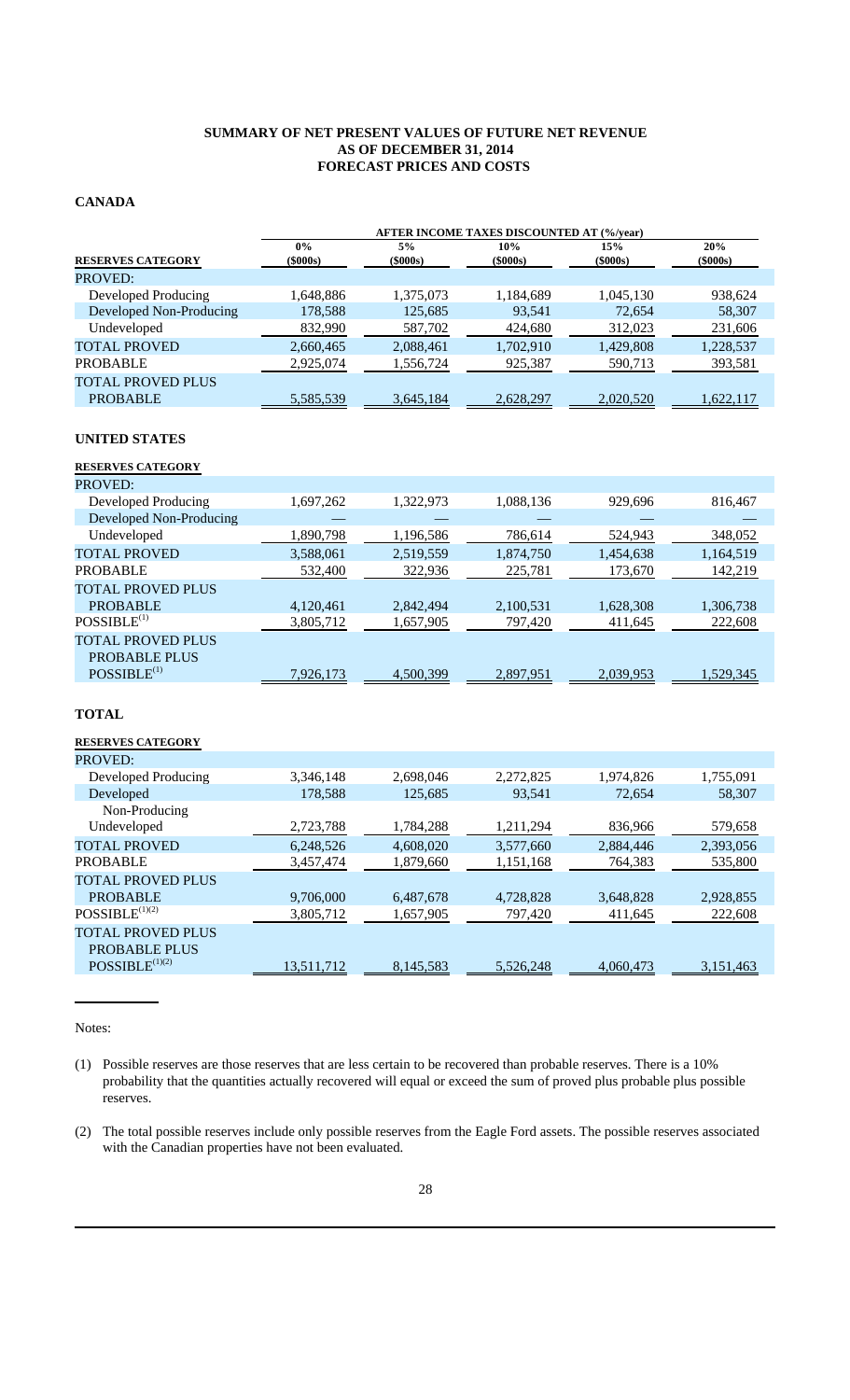## **TOTAL FUTURE NET REVENUE (UNDISCOUNTED) AS OF DECEMBER 31, 2014 FORECAST PRICES AND COSTS**

|                      | <b>REVENUE</b><br>(\$000s)   | <b>ROYALTIES</b><br>\$000s)                             | <b>OPERATING</b><br><b>COSTS</b><br>\$000s)                                | <b>DEVELOPMENT</b><br><b>COSTS</b><br>\$000s) | <b>WELL</b><br><b>ABANDONMENT</b><br><b>COSTS</b><br>\$000s) | <b>FUTURE</b><br><b>NET</b><br><b>REVENUE</b><br><b>BEFORE</b><br><b>INCOME</b><br><b>TAXES</b><br>\$000s) | <b>INCOME</b><br><b>TAXES</b><br>(\$000s) | <b>FUTU</b><br>NE'<br><b>REVEI</b><br><b>AFT</b><br><b>INCO</b><br>TAX<br>(\$000 |
|----------------------|------------------------------|---------------------------------------------------------|----------------------------------------------------------------------------|-----------------------------------------------|--------------------------------------------------------------|------------------------------------------------------------------------------------------------------------|-------------------------------------------|----------------------------------------------------------------------------------|
|                      | <b>TOTAL PROVED RESERVES</b> |                                                         |                                                                            |                                               |                                                              |                                                                                                            |                                           |                                                                                  |
| Canada               | 7,492,624                    | 1,492,594                                               | 2,187,390                                                                  | 658,462                                       | 25,838                                                       | 3,128,340                                                                                                  | 467,875                                   | 2,6                                                                              |
| <b>United States</b> | 11,991,247                   | 3,726,396                                               | 2,406,999                                                                  | 1,720,107                                     | 35,233                                                       | 4,102,511                                                                                                  | 514,450                                   | 3,5                                                                              |
| Total                | 19,483,871                   | 5,218,990                                               | 4,594,389                                                                  | 2,378,569                                     | 61,071                                                       | 7,230,851                                                                                                  | 982,326                                   | 6,2                                                                              |
| Canada               | 17,643,023                   | <b>TOTAL PROVED PLUS PROBABLE RESERVES</b><br>3,778,302 | 5,157,211                                                                  |                                               | 46,657                                                       | 7,005,696                                                                                                  | 1,420,157                                 |                                                                                  |
| <b>United States</b> | 13,502,415                   | 4,199,655                                               |                                                                            | 1,655,155<br>1,720,107                        | 36,625                                                       | 4,810,670                                                                                                  | 690,208                                   | 5,5                                                                              |
| Total                | <u>31,145,438</u>            | 7,977,957                                               | 2,735,359<br>7,892,570                                                     | 3,375,262                                     | 83,282                                                       | 11,816,366                                                                                                 | 2,110,365                                 | 4,1<br>9,7                                                                       |
|                      |                              |                                                         | <b>TOTAL PROVED PLUS PROBABLE PLUS POSSIBLE RESERVES</b> <sup>(1)(2)</sup> |                                               |                                                              |                                                                                                            |                                           |                                                                                  |
| Canada               | 17,643,023                   | 3,778,302                                               | 5,157,211                                                                  | 1,655,155                                     | 46,657                                                       | 7,005,696                                                                                                  | 1,420,157                                 | 5,5                                                                              |
| <b>United States</b> | 31,424,539                   | 9,818,088                                               | 6,213,074                                                                  | 5,103,870                                     | 82,010                                                       | 10,207,497                                                                                                 | 2,281,323                                 | 7,9                                                                              |
| Total                | 49,067,562                   | 13,596,390                                              | 11,370,285                                                                 | 6,759,025                                     | 128,667                                                      | 17,213,193                                                                                                 | 3,701,480                                 | 13,5                                                                             |

#### Notes:

(1) Possible reserves are those reserves that are less certain to be recovered than probable reserves. There is a 10% probability that the quantities actually recovered will equal or exceed the sum of proved plus probable plus possible reserves.

(2) The total possible reserves include only possible reserves from the Eagle Ford assets. The possible reserves associated with the Canadian properties have not been evaluated.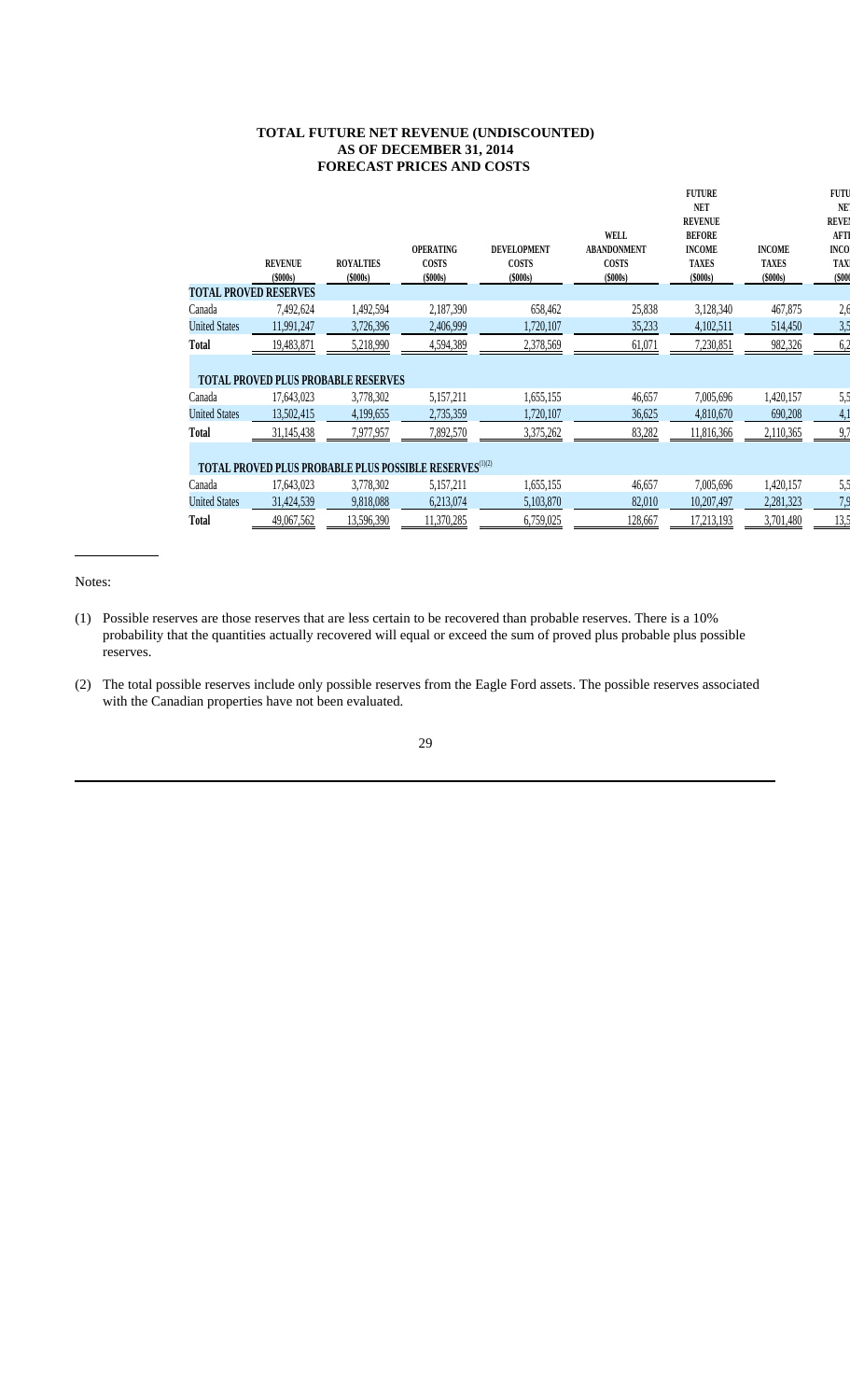### **FUTURE NET REVENUE BY PRODUCTION GROUP AS OF DECEMBER 31, 2014 FORECAST PRICES AND COSTS**

| <b>RESERVES</b><br><b>CATEGORY</b> | PRODUCTION GROUP                                                                                                              | <b>FUTURE NET REVENUE</b><br><b>BEFORE INCOME TAXES</b><br>(discounted at 10%/year)<br>$($ \$000s $)$ | <b>UNIT VALUE</b><br>( <b>6</b> /boe) <sup>(1)</sup> |
|------------------------------------|-------------------------------------------------------------------------------------------------------------------------------|-------------------------------------------------------------------------------------------------------|------------------------------------------------------|
| <b>CANADA</b>                      |                                                                                                                               |                                                                                                       |                                                      |
| Proved                             | Heavy Oil (including solution gas<br>and other by-products)<br>Bitumen (including solution gas                                | 1,439,959                                                                                             | 23.30                                                |
|                                    | and other by-products)<br>Light and Medium Crude Oil<br>(including solution gas and other                                     | 330,601                                                                                               | 22.20                                                |
|                                    | by-products)<br>Natural Gas (including by-products<br>but excluding natural gas from oil                                      | 92,681                                                                                                | 25.14                                                |
|                                    | wells)<br><b>Total Canada</b>                                                                                                 | 129,310<br>1,992,552                                                                                  | 11.19                                                |
| Proved plus                        | Heavy Oil (including solution gas<br>and other by-products)                                                                   | 2,151,152                                                                                             | 23.07                                                |
| Probable                           | Bitumen (including solution gas                                                                                               |                                                                                                       |                                                      |
|                                    | and other by-products)<br>Light and Medium Crude Oil                                                                          | 797,380                                                                                               | 11.25                                                |
|                                    | (including solution gas and other<br>by-products)<br>Natural Gas (including by-products<br>but excluding natural gas from oil | 132,250                                                                                               | 20.15                                                |
|                                    | wells)                                                                                                                        | 194,557                                                                                               | 9.55                                                 |
|                                    | <b>Total Canada</b>                                                                                                           | 3,275,340                                                                                             |                                                      |
| Proved                             | Shale Oil (including solution gas<br>and other by-products)<br>Shale Gas (including by-products                               | 904,792                                                                                               | 18.71                                                |
|                                    | but excluding natural gas from<br>shale oil wells)                                                                            | 1,172,029                                                                                             | 15.64                                                |
|                                    | <b>Total United States</b>                                                                                                    | 2,076,821                                                                                             |                                                      |
| Proved plus                        | Shale Oil (including solution gas<br>and other by-products)                                                                   | 1,042,417                                                                                             | 19.02                                                |
| Probable                           | Shale Gas (including by-products<br>but excluding natural gas from                                                            |                                                                                                       |                                                      |
|                                    | shale oil wells)<br><b>Total United States</b>                                                                                | 1,341,012<br>2,383,429                                                                                | 16.01                                                |
| Proved plus                        | Shale Oil (including solution gas<br>and other by-products)                                                                   | 1,195,683                                                                                             | 13.53                                                |
| Probable plus                      | Shale Gas (including by-products<br>but excluding natural gas from                                                            |                                                                                                       |                                                      |
| Possible $^{(2)}$                  | shale oil wells)<br><b>Total United States</b>                                                                                | 2,342,015<br>3,537,698                                                                                | 11.05                                                |
| <b>TOTAL</b>                       |                                                                                                                               |                                                                                                       |                                                      |
| Proved                             | Heavy Oil (including solution gas<br>and other by-products)                                                                   | 1,439,959                                                                                             | 23.30                                                |
|                                    | Bitumen (including solution gas<br>and other by-products)                                                                     | 330,601                                                                                               | 22.20                                                |
|                                    | Light and Medium Crude Oil<br>(including solution gas and other                                                               |                                                                                                       |                                                      |
|                                    | by-products)<br>Shale Oil (including solution gas                                                                             | 92,681                                                                                                | 25.14                                                |
|                                    | and other by-products)<br>Shale Gas (including by-products                                                                    | 904,792                                                                                               | 18.71                                                |
|                                    | but excluding natural gas from<br>shale oil wells)<br>Natural Gas (including by-products                                      | 1,172,029                                                                                             | 15.64                                                |
|                                    | but excluding natural gas from oil                                                                                            |                                                                                                       |                                                      |
|                                    | wells)<br><b>Total</b>                                                                                                        | 129,310<br>4,069,373                                                                                  | 11.19                                                |
| Proved plus                        | Heavy Oil (including solution gas                                                                                             |                                                                                                       |                                                      |
|                                    | and other by-products)                                                                                                        | 2,151,152                                                                                             | 23.07                                                |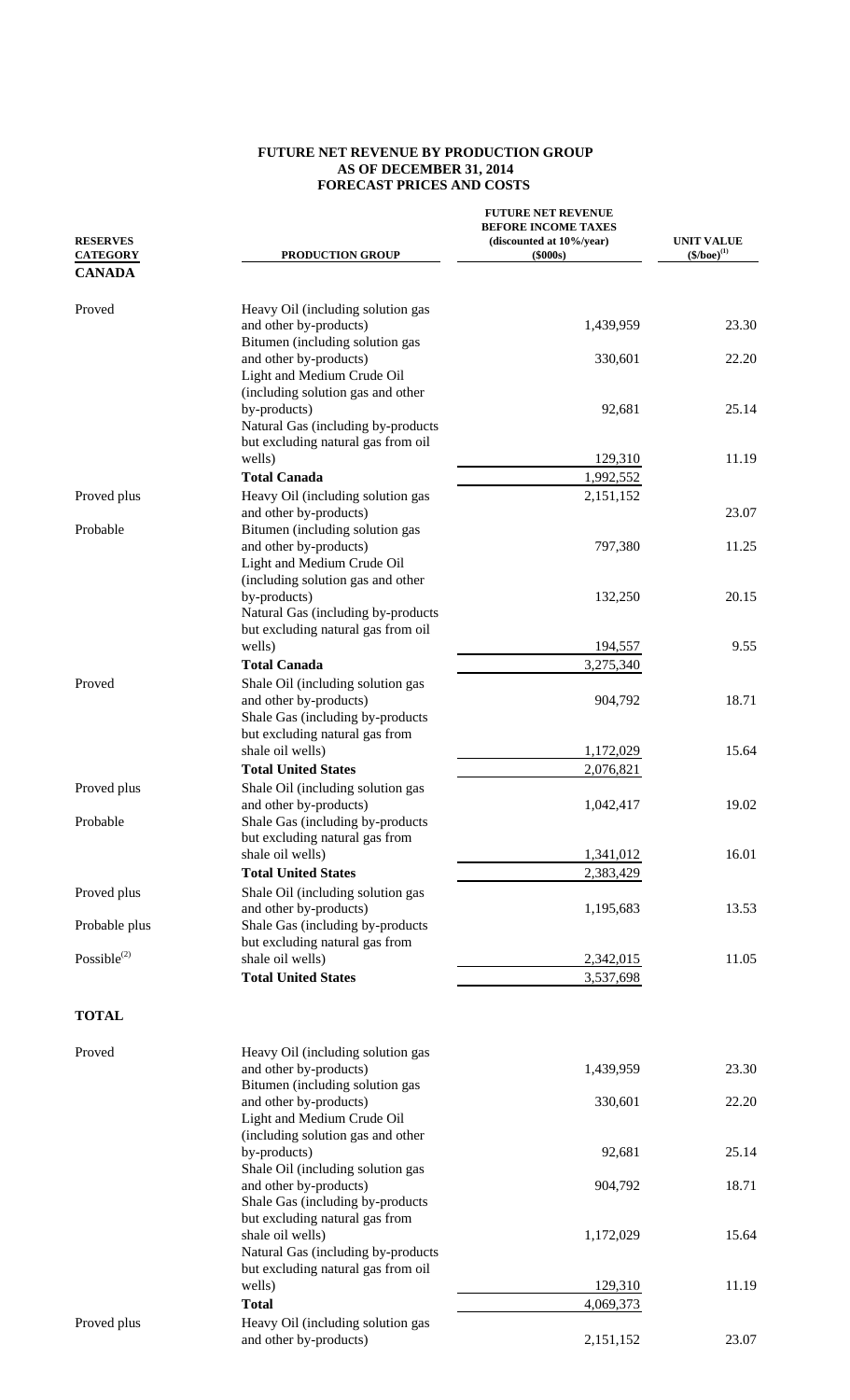| Probable | Bitumen (including solution gas     |           |       |
|----------|-------------------------------------|-----------|-------|
|          | and other by-products)              | 797,380   | 11.25 |
|          | Light and Medium Crude Oil          |           |       |
|          | (including solution gas and other   |           |       |
|          | by-products)                        | 132,250   | 20.15 |
|          | Shale Oil (including solution gas   |           |       |
|          | and other by-products)              | 1,042,417 | 19.02 |
|          | Shale Gas (including by-products    |           |       |
|          | but excluding natural gas from      |           |       |
|          | shale oil wells)                    | 1,341,012 | 16.01 |
|          | Natural Gas (including by-products) |           |       |
|          | but excluding natural gas from oil  |           |       |
|          | wells)                              | 194,557   | 9.55  |
|          | <b>Total</b>                        | 5,658,769 |       |
|          |                                     |           |       |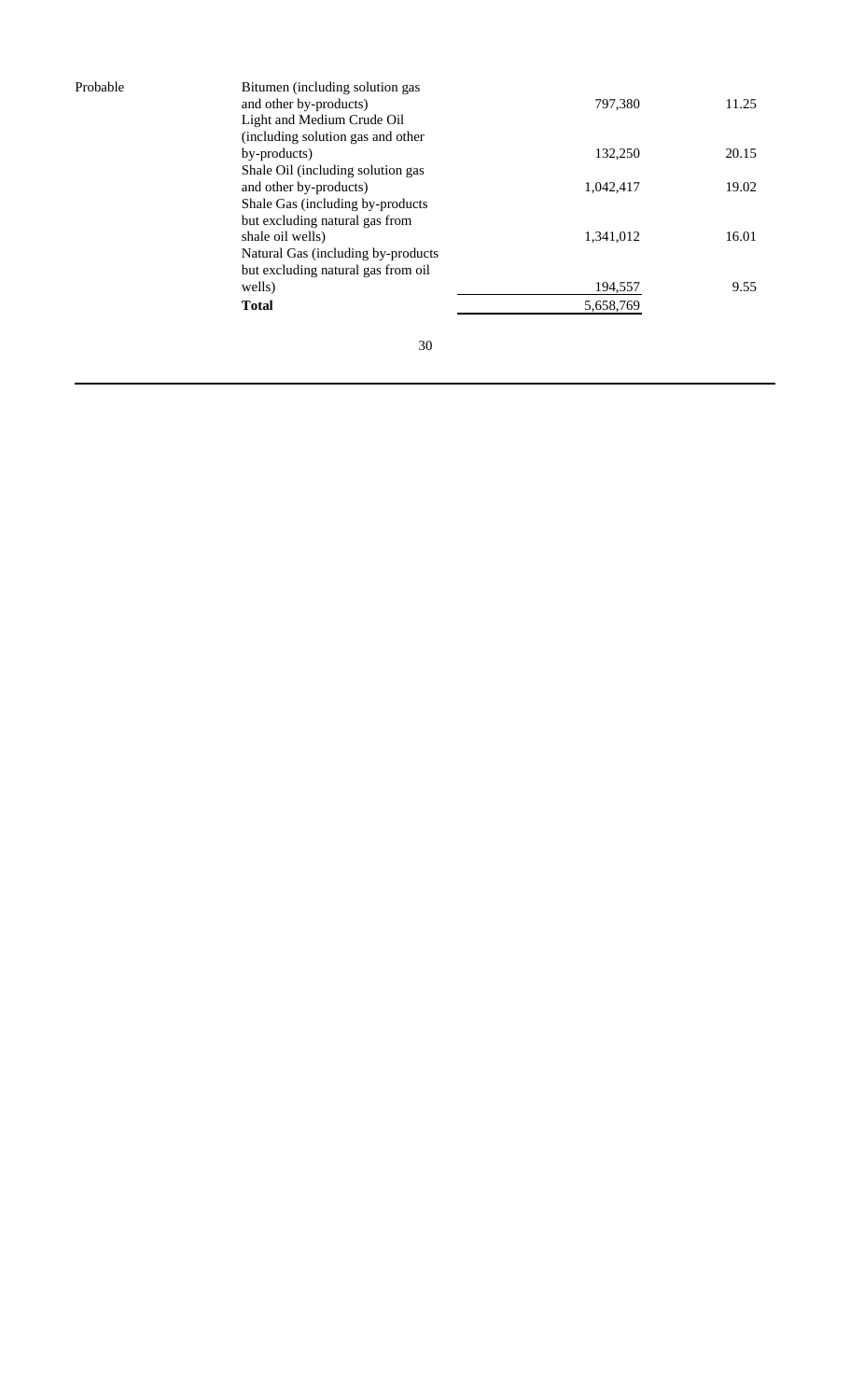| <b>RESERVES</b><br><b>CATEGORY</b> | <b>PRODUCTION GROUP</b>             | <b>FUTURE NET REVENUE</b><br><b>BEFORE INCOME TAXES</b><br>(discounted at $10\%$ /year)<br>$($ \$000s $)$ | <b>UNIT VALUE</b><br>$$/boe)^{(1)}$$ |
|------------------------------------|-------------------------------------|-----------------------------------------------------------------------------------------------------------|--------------------------------------|
| Proved plus                        | Heavy Oil (including solution gas   |                                                                                                           |                                      |
|                                    | and other by-products)              | 2,151,152                                                                                                 | 23.07                                |
| Probable plus                      | Bitumen (including solution gas     |                                                                                                           |                                      |
|                                    | and other by-products)              | 797,380                                                                                                   | 11.25                                |
| Possible $^{(2)(3)}$               | Light and Medium Crude Oil          |                                                                                                           |                                      |
|                                    | (including solution gas and other   |                                                                                                           |                                      |
|                                    | by-products)                        | 132,250                                                                                                   | 20.15                                |
|                                    | Shale Oil (including solution gas   |                                                                                                           |                                      |
|                                    | and other by-products)              | 1,195,683                                                                                                 | 13.53                                |
|                                    | Shale Gas (including by-products)   |                                                                                                           |                                      |
|                                    | but excluding natural gas from      |                                                                                                           |                                      |
|                                    | shale oil wells)                    | 2,342,015                                                                                                 | 11.05                                |
|                                    | Natural Gas (including by-products) |                                                                                                           |                                      |
|                                    | but excluding natural gas from oil  |                                                                                                           |                                      |
|                                    | wells)                              | 194,557                                                                                                   | 9.55                                 |
|                                    | <b>Total</b>                        | 6,813,038                                                                                                 |                                      |

Notes:

- (1) Unit values are based on net reserves volumes.
- (2) Possible reserves are those reserves that are less certain to be recovered than probable reserves. There is a 10% probability that the quantities actually recovered will equal or exceed the sum of proved plus probable plus possible reserves.
- (3) The total possible reserves include only possible reserves from the Eagle Ford assets. The possible reserves associated with the Canadian properties have not been evaluated.

#### *Definitions and Notes to Reserves Data Tables*

In the tables set forth above under the subheading "*Disclosure of Reserves Data*" and elsewhere in this Annual Information Form the following definitions and other notes are applicable:

- 1. "**Gross**" means:
	- (a) in relation to our interest in production and reserves, our interest (operating and non-operating) share before deduction of royalties and without including any of our royalty interests;
	- (b) in relation to wells, the total number of wells in which we have an interest; and
	- (c) in relation to properties, the total area of properties in which we have an interest.
- 2. "**Net**" means:
	- (a) in relation to our interest in production and reserves, our interest (operating and non-operating) share after deduction of royalty obligations, plus our royalty interest in production or reserves;
	- (b) in relation to wells, the number of wells obtained by aggregating our working interest in each of our gross wells; and
	- (c) in relation to our interest in a property, the total area in which we have an interest multiplied by our working interest.
- 3. Definitions used for reserves categories are as follows:

### *Reserves Categories*

Reserves are estimated remaining quantities of oil and natural gas and related substances anticipated to be recoverable from known accumulations, from a given date forward, based on:

- (a) analysis of drilling, geological, geophysical and engineering data;
- (b) the use of established technology; and
- (c) specified economic conditions (see the discussion of "*Economic Assumptions*" below).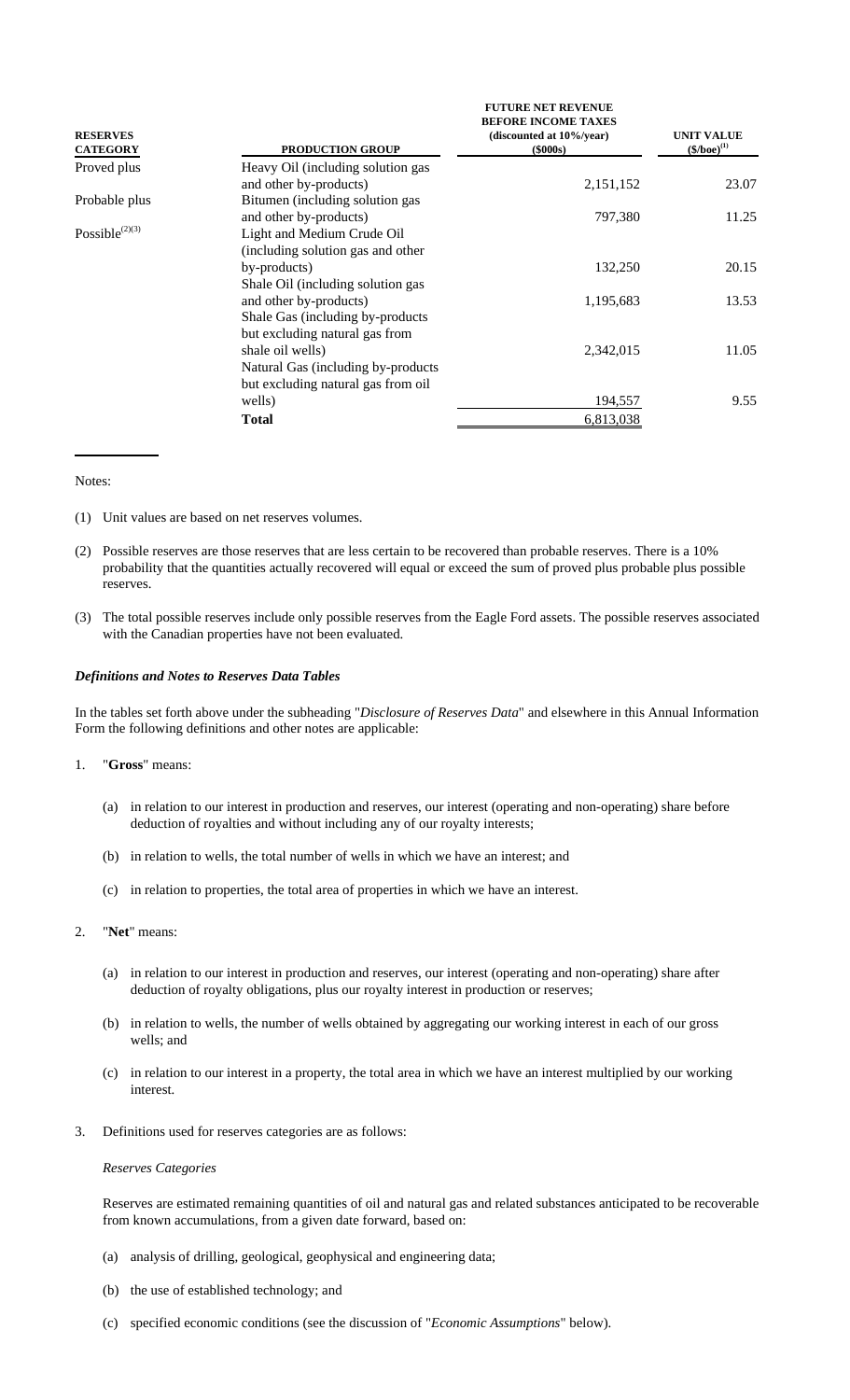Reserves are classified according to the degree of certainty associated with the estimates.

- (a) Proved reserves are those reserves that can be estimated with a high degree of certainty to be recoverable. It is likely that the actual remaining quantities recovered will exceed the estimated proved reserves.
- (b) Probable reserves are those additional reserves that are less certain to be recovered than proved reserves. It is equally likely that the actual remaining quantities recovered will be greater or less than the sum of the estimated proved plus probable reserves.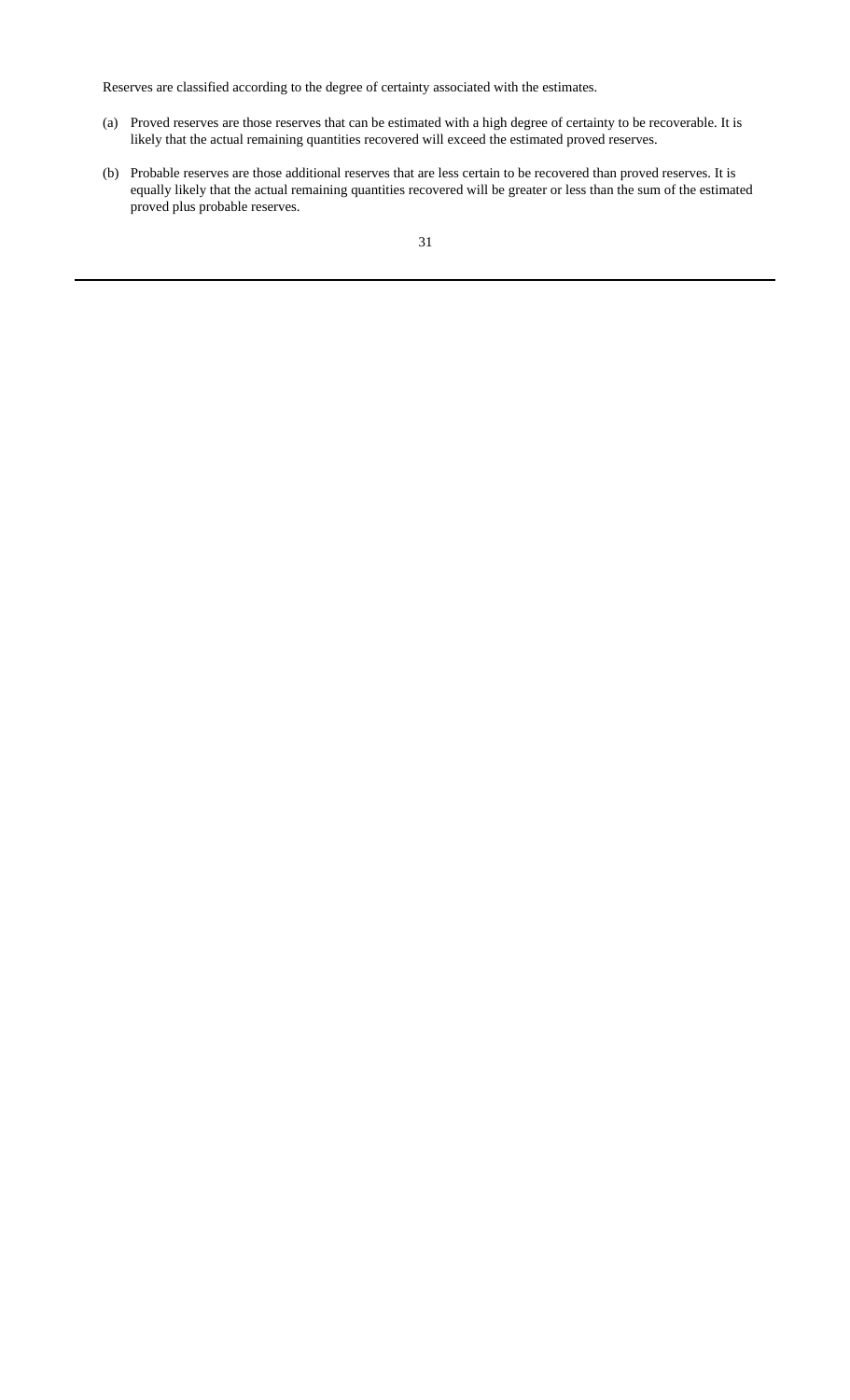(c) Possible reserves are those additional reserves that are less certain to be recovered than probable reserves. It is unlikely that the actual quantities recovered will exceed the sum of the estimated proved plus probable plus possible reserves.

"Economic Assumptions" will be the forecast prices and costs used in the estimate.

#### *Development and Production Status*

Each of the reserves categories (proved, probable and possible) may be divided into developed and undeveloped categories:

- (a) Developed reserves are those reserves that are expected to be recovered from existing wells and installed facilities or, if facilities have not been installed, that would involve a low expenditure (for example, when compared to the cost of drilling a well) to put the reserves on production. The developed category may be subdivided into the following categories:
	- (i) Developed producing reserves are those reserves that are expected to be recovered from completion intervals open at the time of the estimate. These reserves may be currently producing or, if shut-in, they must have previously been on production, and the date of resumption of production must be known with reasonable certainty.
	- (ii) Developed non-producing reserves are those reserves that either have not been on production, or have previously been on production, but are shut-in, and the date of resumption of production is unknown.
- (b) Undeveloped reserves are those reserves expected to be recovered from known accumulations where a significant expenditure (for example, when compared to the cost of drilling a well) is required to render them capable of production. They must fully meet the requirements of the reserves classification (proved, probable) to which they are assigned.

#### *Levels of Certainty for Reported Reserves*

The qualitative certainty levels referred to in the definitions above are applicable to individual reserves entities (which refers to the lowest level at which reserves calculations are performed) and to reported reserves (which refers to the highest level sum of individual entity estimates for which reserves are presented). Reported reserves should target the following levels of certainty under a specific set of economic conditions:

- (a) at least a 90 percent probability that the quantities actually recovered will equal or exceed the estimated proved reserves; and
- (b) at least a 50 percent probability that the quantities actually recovered will equal or exceed the sum of the estimated proved plus probable reserves; and
- (c) at least a 10 percent probability that the quantities actually recovered will equal or exceed the sum of the estimated proved plus probable plus possible reserves.

A qualitative measure of the certainty levels pertaining to estimates prepared for the various reserves categories is desirable to provide a clearer understanding of the associated risks and uncertainties. However, the majority of reserves estimates will be prepared using deterministic methods that do not provide a mathematically derived quantitative measure of probability. In principle, there should be no difference between estimates prepared using probabilistic or deterministic methods.

- 4. "**Exploratory well**" means a well that is not a development well, a service well or a stratigraphic test well.
- 5. "**Development costs**" means costs incurred to obtain access to reserves and to provide facilities for extracting, treating, gathering and storing the oil and gas from reserves. More specifically, development costs, including applicable operating costs of support equipment and facilities and other costs of development activities, are costs incurred to:
	- (a) gain access to and prepare well locations for drilling, including surveying well locations for the purpose of determining specific development drilling sites, clearing ground draining, road building, and relocating public roads, gas lines and power lines, pumping equipment and wellhead assembly;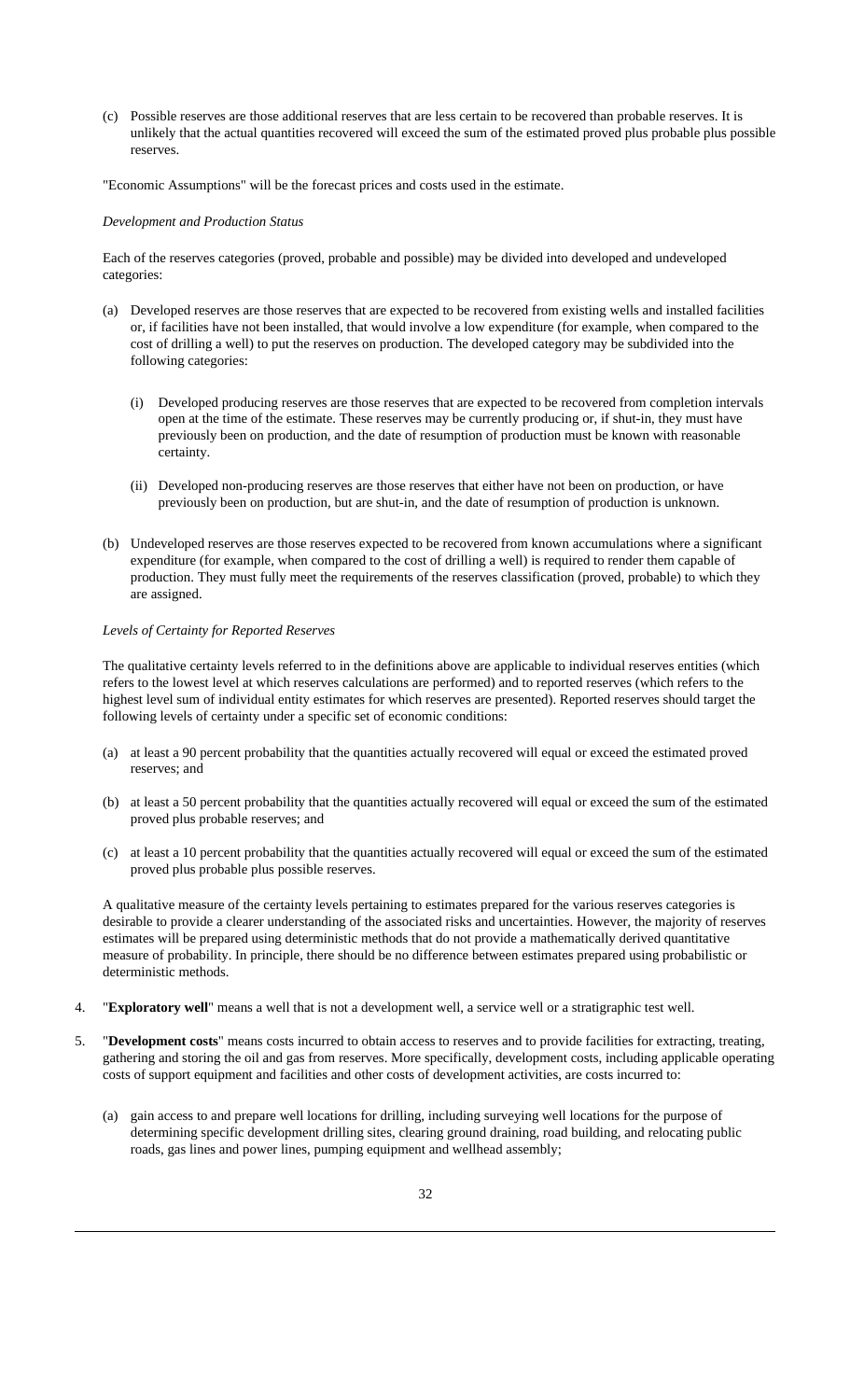- (b) drill and equip development wells, development type stratigraphic test wells and service wells, including the costs of platforms and of well equipment such as casing, tubing, pumping equipment and wellhead assembly;
- (c) acquire, construct and install production facilities such as flow lines, separators, treaters, heaters, manifolds, measuring devices and production storage tanks, natural gas cycling and processing plants, and central utility and waste disposal systems; and
- (d) provide improved recovery systems.
- 6. "**Development well**" means a well drilled inside the established limits of an oil and gas reservoir, or in close proximity to the edge of the reservoir, to the depth of a stratigraphic horizon known to be productive.
- 7. "**Exploration costs**" means costs incurred in identifying areas that may warrant examination and in examining specific areas that are considered to have prospects that may contain oil and gas reserves, including costs of drilling exploratory wells and exploratory type stratigraphic test wells. Exploration costs may be incurred both before acquiring the related property and after acquiring the property. Exploration costs, which include applicable operating costs of support equipment and facilities and other costs of exploration activities, are:
	- (a) costs of topographical, geochemical, geological and geophysical studies, rights of access to properties to conduct those studies, and salaries and other expenses of geologists, geophysical crews and others conducting those studies;
	- (b) costs of carrying and retaining unproved properties, such as delay rentals, taxes (other than income and capital taxes) on properties, legal costs for title defence, and the maintenance of land and lease records;
	- (c) dry hole contributions and bottom hole contributions;
	- (d) costs of drilling and equipping exploratory wells; and
	- (e) costs of drilling exploratory type stratigraphic test wells.
- "Service well" means a well drilled or completed for the purpose of supporting production in an existing field. Wells in this class are drilled for the following specific purposes: gas injection (natural gas, propane, butane or flue gas), water injection, steam injection, air injection, salt water disposal, water supply for injection, observation or injection for combustion.

#### 9. "**Forecast Prices and Costs**"

These are prices and costs that are:

- (a) generally acceptable as being a reasonable outlook of the future; and
- (b) if and only to the extent that, there are fixed or presently determinable future prices or costs to which Baytex is legally bound by a contractual or other obligation to supply a physical product, including those for an extension period of a contract that is likely to be extended, those prices or costs rather than the prices and costs referred to in paragraph (a).
- 10. Numbers in the tables may not add due to rounding.
- 11. The estimates of future net revenue presented in the tables above do not represent fair market value.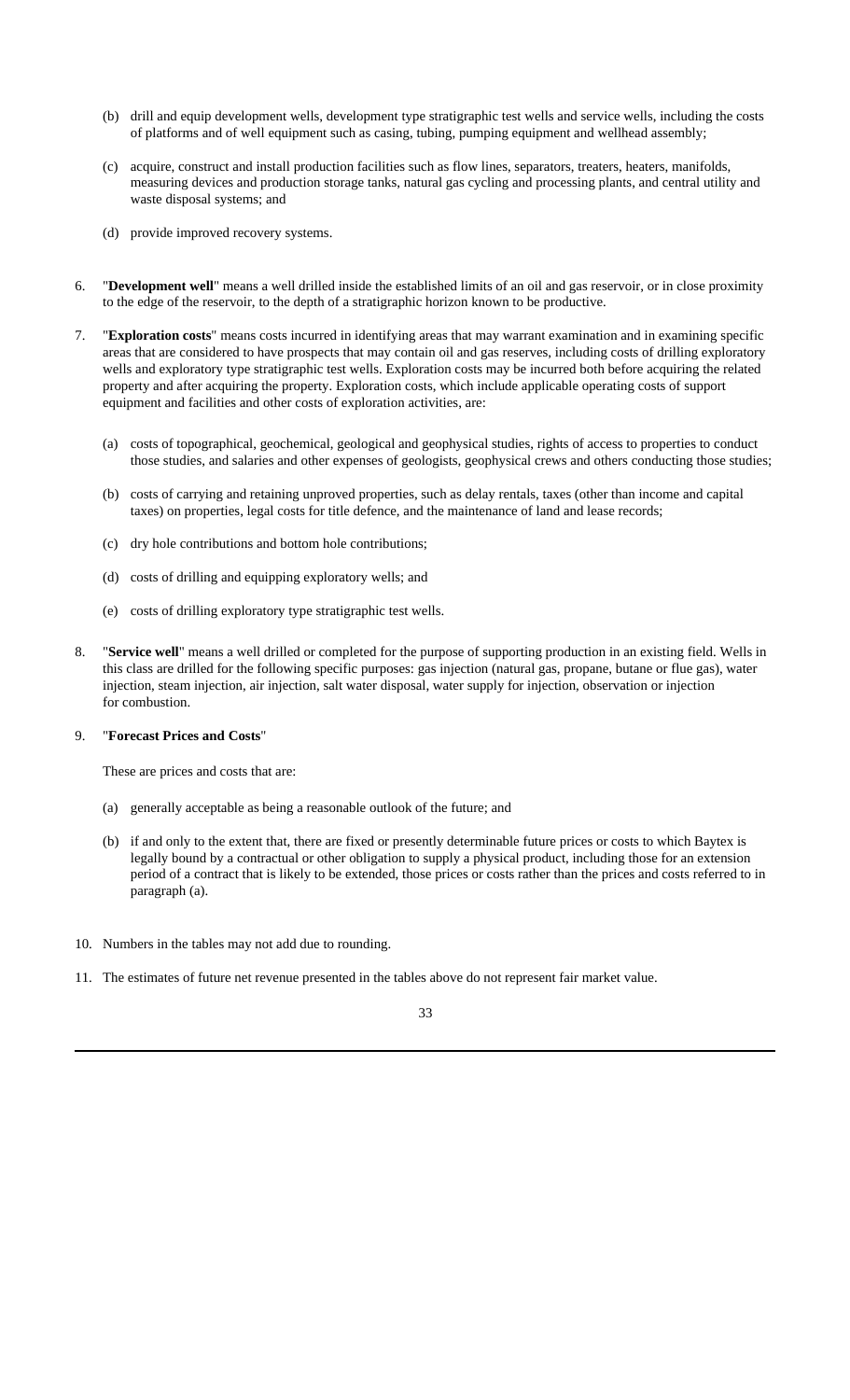#### *Pricing Assumptions*

The forecast cost and price assumptions include increases in actual wellhead selling prices and take into account inflation with respect to future operating and capital costs. Crude oil, heavy oil, and natural gas benchmark reference pricing, as at December 31, 2014, inflation and exchange rates utilized in the Baytex Reserves Report were as follows:

|                   |                                                               | OIL                                                |                                                                                          | <b>NATURAL GAS</b>           |                                          |                                             |                                                      |
|-------------------|---------------------------------------------------------------|----------------------------------------------------|------------------------------------------------------------------------------------------|------------------------------|------------------------------------------|---------------------------------------------|------------------------------------------------------|
|                   | <b>WTI</b><br>Cushing<br>Oklahoma <sup>(2)</sup><br>(SUS/bbl) | Canada Light<br>Sweet <sup>(3)</sup><br>(SCdn/bbl) | Western<br>Canadian<br><b>Select</b><br>$20.5^{\circ}$ API <sup>(4)</sup><br>(\$Cdn/bbl) | $AECO-C(5)$<br>(\$Cdn/MMbtu) | Henry Hub <sup>(6)</sup><br>(\$US/Mmbtu) | Inflation Rate <sup>(7)</sup><br>$\%$ /year | <b>Exchange</b><br>Rate <sup>(8)</sup><br>(SUS/SCdn) |
| <b>Historical</b> |                                                               |                                                    |                                                                                          |                              |                                          |                                             |                                                      |
| 2010              | 79.43                                                         | 77.80                                              | 67.21                                                                                    | 4.16                         | 4.39                                     | 1.2                                         | 0.971                                                |
| 2011              | 95.00                                                         | 95.16                                              | 77.09                                                                                    | 3.72                         | 4.04                                     | 1.6                                         | 1.012                                                |
| 2012              | 94.19                                                         | 86.57                                              | 73.08                                                                                    | 2.43                         | 2.79                                     | 1.3                                         | 1.001                                                |
| 2013              | 97.98                                                         | 93.24                                              | 73.78                                                                                    | 3.13                         | 3.68                                     | 0.8                                         | 0.971                                                |
| 2014              | 93.00                                                         | 94.18                                              | 82.04                                                                                    | 4.50                         | 4.28                                     | 1.4                                         | 0.905                                                |
| Forecast          |                                                               |                                                    |                                                                                          |                              |                                          |                                             |                                                      |
| 2015              | 65.00                                                         | 70.35                                              | 60.50                                                                                    | 3.32                         | 3.25                                     | 1.5                                         | 0.850                                                |
| 2016              | 80.00                                                         | 87.36                                              | 75.13                                                                                    | 3.71                         | 3.75                                     | 1.5                                         | 0.870                                                |
| 2017              | 90.00                                                         | 98.28                                              | 84.52                                                                                    | 3.90                         | 4.00                                     | 1.5                                         | 0.870                                                |
| 2018              | 91.35                                                         | 99.75                                              | 85.79                                                                                    | 4.47                         | 4.50                                     | 1.5                                         | 0.870                                                |
| 2019              | 92.72                                                         | 101.25                                             | 87.07                                                                                    | 5.05                         | 5.00                                     | 1.5                                         | 0.870                                                |
| Thereafter        |                                                               |                                                    |                                                                                          | Escalation Rate of 1.5%      |                                          |                                             |                                                      |

## **SUMMARY OF PRICING AND INFLATION RATE ASSUMPTIONS** FORECAST PRICES AND COSTS AS AT DECEMBER 31, 2014<sup>(1)</sup>

#### Notes:

- (1) Each price from the Sproule forecast was adjusted for quality differentials and transportation costs applicable to the specific product and evaluation area.
- (2) Price used in the preparation of shale oil reserves in the United States.
- (3) Price used in the preparation of light and medium crude oil and natural gas liquids reserves in Canada.
- (4) Price used in the preparation of heavy oil and bitumen reserves in Canada.
- (5) Price used in the preparation of natural gas reserves in Canada.
- (6) Price used in the preparation of shale gas reserves in the United States.
- (7) Inflation rates for forecasting prices and costs.
- (8) Exchange rate used to generate the benchmark reference prices in this table.

Weighted average prices realized by us for the year ended December 31, 2014, excluding hedging activities, were \$69.26/bbl for heavy oil, \$74.24/bbl for bitumen, \$107.64/bbl for light oil, \$90.75/bbl for shale oil, \$35.28/bbl for NGL, \$4.56/Mcf for shale gas and \$4.52/Mcf for natural gas.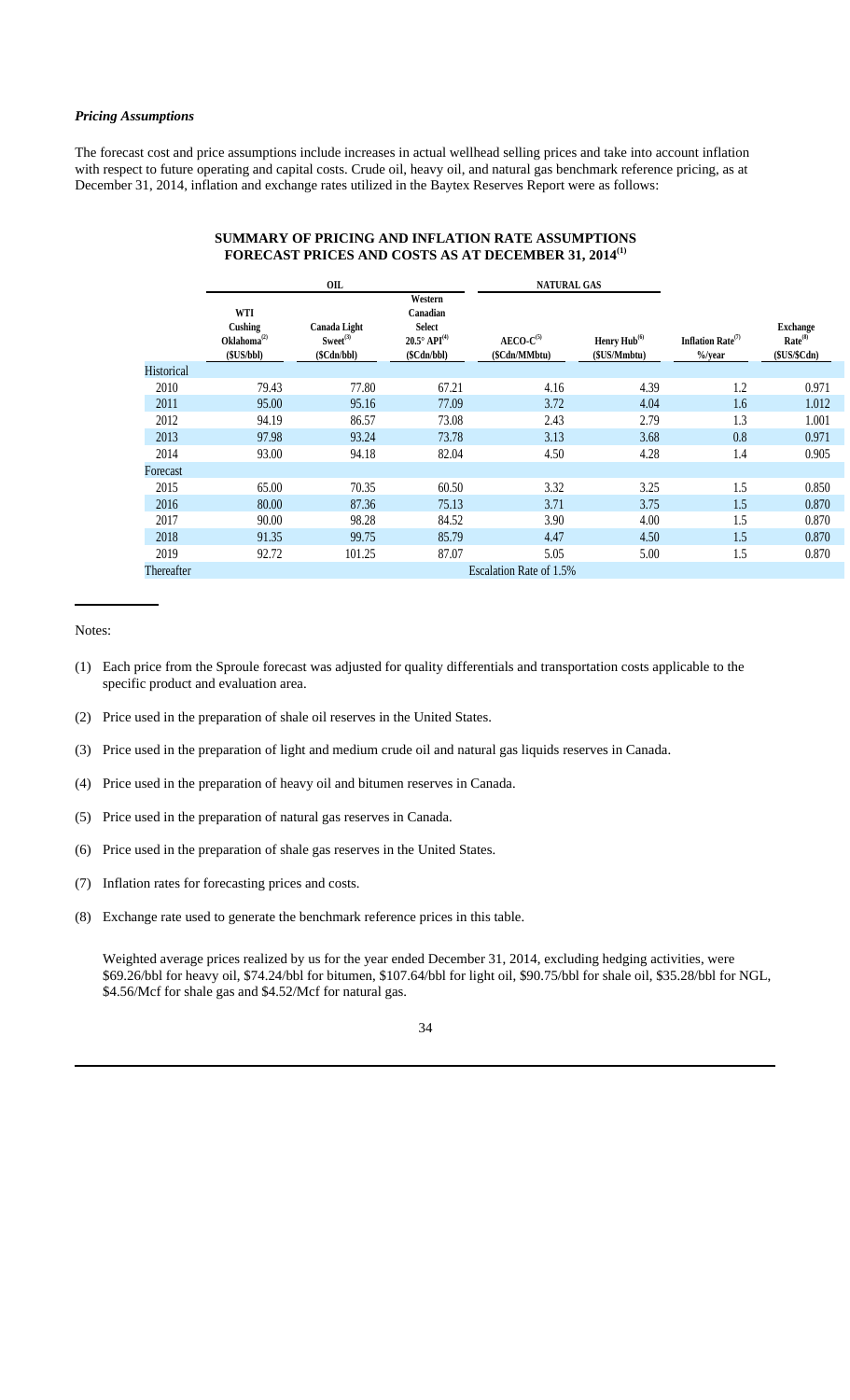## **RECONCILIATION OF GROSS RESERVES BY PRINCIPAL PRODUCT TYPE FORECAST PRICES AND COSTS**

|                          |                         | <b>HEAVY OIL</b>   |                                          |                         | <b>BITUMEN</b>     |                                          |
|--------------------------|-------------------------|--------------------|------------------------------------------|-------------------------|--------------------|------------------------------------------|
| <b>CANADA</b>            | <b>Proved</b><br>(Mbbl) | Probable<br>(Mbbl) | <b>Proved Plus</b><br>Probable<br>(Mbbl) | <b>Proved</b><br>(Mbbl) | Probable<br>(Mbbl) | <b>Proved Plus</b><br>Probable<br>(Mbbl) |
| <b>December 31, 2013</b> | 82,903                  | 42,643             | 125,547                                  | 19,322                  | 82,564             | 101,886                                  |
| Extensions               | 5,447                   | 3,946              | 9,393                                    |                         |                    |                                          |
| <b>Infill Drilling</b>   | 2,661                   | 1,081              | 3,742                                    |                         |                    |                                          |
| <b>Improved Recovery</b> | 41                      | 8                  | 49                                       |                         | 26,393             | 26,393                                   |
| Technical                | 1,226                   | (7,120)            | (5,893)                                  | $\overline{2}$          | (35,919)           | (35,917)                                 |
| <b>Revisions</b>         |                         |                    |                                          |                         |                    |                                          |
| <b>Discoveries</b>       |                         |                    |                                          |                         |                    |                                          |
| Acquisitions             | 4.064                   | 1,325              | 5,389                                    |                         |                    |                                          |
| <b>Dispositions</b>      | (3,011)                 | (2,090)            | (5,101)                                  |                         |                    |                                          |
| <b>Economic Factors</b>  | (11)                    | (18)               | (28)                                     | (8)                     | 16                 | 8                                        |
| Production               | (15, 175)               |                    | (15, 175)                                | (1,258)                 |                    | (1,258)                                  |
| <b>December 31, 2014</b> | 78,145                  | 39,777             | 117,922                                  | 18,058                  | 73,054             | 91,112                                   |

|                          | <b>LIGHT AND MEDIUM OIL</b> |                    |                                          | <b>NATURAL GAS</b> |                    |                                          |  |
|--------------------------|-----------------------------|--------------------|------------------------------------------|--------------------|--------------------|------------------------------------------|--|
| <b>CANADA</b>            | <b>Proved</b><br>(Mbbl)     | Probable<br>(Mbbl) | <b>Proved Plus</b><br>Probable<br>(Mbbl) | Proved<br>(MMcf)   | Probable<br>(MMcf) | <b>Proved Plus</b><br>Probable<br>(MMcf) |  |
| <b>December 31, 2013</b> | 5,707                       | 3,424              | 9,131                                    | 68,316             | 60,523             | 128,839                                  |  |
| Extensions               |                             |                    |                                          | 1,666              | 16,148             | 17,813                                   |  |
| <b>Infill Drilling</b>   | 102                         | 21                 | 123                                      | 1,395              | 436                | 1,831                                    |  |
| <b>Improved Recovery</b> |                             |                    |                                          |                    |                    |                                          |  |
| Technical                | (583)                       | (277)              | (860)                                    | 37,730             | (11,939)           | 25,792                                   |  |
| <b>Revisions</b>         |                             |                    |                                          |                    |                    |                                          |  |
| <b>Discoveries</b>       |                             |                    |                                          |                    |                    |                                          |  |
| Acquisitions             |                             |                    |                                          |                    |                    |                                          |  |
| Dispositions             | (493)                       | (677)              | (1,170)                                  | (8,084)            | (8,824)            | (16,908)                                 |  |
| <b>Economic Factors</b>  | (39)                        | 4                  | (35)                                     | (5,523)            | 2,723              | (2,800)                                  |  |
| Production               | (957)                       |                    | (957)                                    | (15,709)           |                    | (15,709)                                 |  |
| <b>December 31, 2014</b> | 3,736                       | 2,496              | 6,232                                    | 79,793             | 59,067             | 138,860                                  |  |

|                                        | <b>NATURAL GAS LIQUIDS</b> |                    |                                          | <b>OIL EQUIVALENT</b>   |                    |                                          |  |
|----------------------------------------|----------------------------|--------------------|------------------------------------------|-------------------------|--------------------|------------------------------------------|--|
| <b>CANADA</b>                          | Proved<br>(Mbbl)           | Probable<br>(Mbbl) | <b>Proved Plus</b><br>Probable<br>(Mbbl) | <b>Proved</b><br>(Mboe) | Probable<br>(Mboe) | <b>Proved Plus</b><br>Probable<br>(Mboe) |  |
| <b>December 31, 2013</b>               | 3,073                      | 3,469              | 6,542                                    | 122,390                 | 142,188            | 264,578                                  |  |
| Extensions                             | 81                         | 808                | 889                                      | 5,806                   | 7,445              | 13,251                                   |  |
| <b>Infill Drilling</b>                 | 48                         | 12                 | 60                                       | 3,043                   | 1,187              | 4,230                                    |  |
| Improved<br>Recovery                   |                            |                    |                                          | 42                      | 26,401             | 26,443                                   |  |
| Technical                              | 784                        | (821)              | (37)                                     | 7,718                   | (46, 126)          | (38, 408)                                |  |
| <b>Revisions</b><br><b>Discoveries</b> |                            |                    |                                          |                         |                    |                                          |  |
| Acquisitions                           |                            |                    |                                          | 4,064                   | 1,325              | 5,389                                    |  |
| <b>Dispositions</b>                    | (749)                      | (950)              | (1,699)                                  | (5,600)                 | (5,187)            | (10, 787)                                |  |
| <b>Economic Factors</b>                | (24)                       | (5)                | (28)                                     | (1,003)                 | 452                | (551)                                    |  |
| Production                             | (526)                      |                    | (526)                                    | (20, 534)               |                    | (20, 534)                                |  |
| <b>December 31, 2014</b>               | 2,688                      | 2,514              | 5,201                                    | 115,925                 | 127,685            | 243,610                                  |  |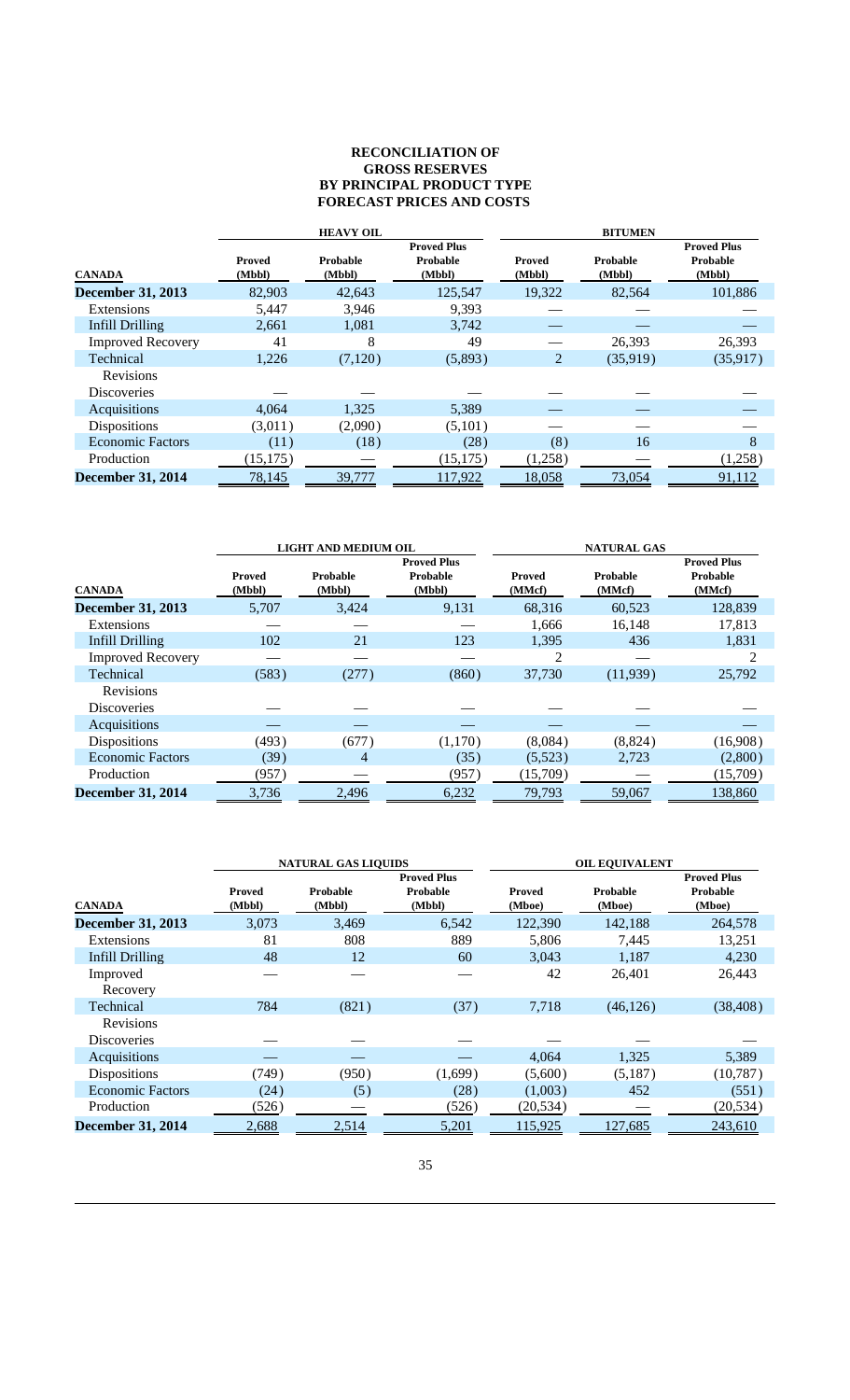|                                 | LIGHT AND MEDIUM OIL    |                    | <b>NATURAL GAS</b>                       |                  |                           |                                          |
|---------------------------------|-------------------------|--------------------|------------------------------------------|------------------|---------------------------|------------------------------------------|
| <b>UNITED STATES</b>            | <b>Proved</b><br>(Mbbl) | Probable<br>(Mbbl) | <b>Proved Plus</b><br>Probable<br>(Mbbl) | Proved<br>(MMcf) | <b>Probable</b><br>(MMcf) | <b>Proved Plus</b><br>Probable<br>(MMcf) |
| <b>December 31, 2013</b>        | 30,242                  | 13,341             | 43,583                                   | 41,349           | 18,373                    | 59,722                                   |
| Extensions                      |                         |                    |                                          |                  |                           |                                          |
| <b>Infill Drilling</b>          |                         |                    |                                          |                  |                           |                                          |
| Improved<br>Recovery            |                         |                    |                                          |                  |                           |                                          |
| Technical                       |                         |                    |                                          |                  |                           |                                          |
| Revisions<br><b>Discoveries</b> |                         |                    |                                          |                  |                           |                                          |
| Acquisitions                    |                         |                    |                                          | 49,312           | 12,824                    | 62,136                                   |
| <b>Dispositions</b>             | (29, 419)               | (13, 341)          | (42,760)                                 | (41,098)         | (18, 373)                 | (59, 471)                                |
| <b>Economic Factors</b>         |                         |                    |                                          |                  |                           |                                          |
| Production                      | (823)                   |                    | (823)                                    | (594)            |                           | (594)                                    |
| <b>December 31, 2014</b>        |                         |                    |                                          | 48,969           | 12,824                    | 61,793                                   |

|                            | <b>SHALE OIL</b>        |                    |                                          | <b>NATURAL GAS LIQUIDS</b> |                    |                                          |
|----------------------------|-------------------------|--------------------|------------------------------------------|----------------------------|--------------------|------------------------------------------|
| <b>UNITED STATES</b>       | <b>Proved</b><br>(Mbbl) | Probable<br>(Mbbl) | <b>Proved Plus</b><br>Probable<br>(Mbbl) | <b>Proved</b><br>(Mbbl)    | Probable<br>(Mbbl) | <b>Proved Plus</b><br>Probable<br>(Mbbl) |
| <b>December 31, 2013</b>   |                         |                    |                                          |                            |                    |                                          |
| Extensions                 |                         |                    |                                          |                            |                    |                                          |
| Infill Drilling            | 14.044                  | (8,822)            | 5,222                                    | 37,410                     | (20, 453)          | 16,957                                   |
| <b>Improved Recovery</b>   |                         |                    |                                          |                            |                    |                                          |
| <b>Technical Revisions</b> |                         |                    |                                          | 42                         |                    | 42                                       |
| <b>Discoveries</b>         |                         |                    |                                          |                            |                    |                                          |
| Acquisitions               | 38,506                  | 13,367             | 51,873                                   | 44,133                     | 30,693             | 74,826                                   |
| <b>Dispositions</b>        |                         |                    |                                          |                            |                    |                                          |
| <b>Economic Factors</b>    |                         |                    |                                          |                            |                    |                                          |
| Production                 | (3,217)                 |                    | (3,217)                                  | (2,690)                    |                    | (2,690)                                  |
| <b>December 31, 2014</b>   | 49,333                  | 4,546              | 53,879                                   | 78,895                     | 10.240             | 89,135                                   |

|                                        | <b>SHALE GAS</b>        |                    |                                          | <b>OIL EQUIVALENT</b>   |                    |                                          |  |
|----------------------------------------|-------------------------|--------------------|------------------------------------------|-------------------------|--------------------|------------------------------------------|--|
| <b>UNITED STATES</b>                   | <b>Proved</b><br>(MMcf) | Probable<br>(MMcf) | <b>Proved Plus</b><br>Probable<br>(MMcf) | <b>Proved</b><br>(Mboe) | Probable<br>(Mboe) | <b>Proved Plus</b><br>Probable<br>(Mboe) |  |
| <b>December 31, 2013</b>               |                         |                    |                                          | 37,134                  | 16,403             | 53,537                                   |  |
| Extensions                             |                         |                    |                                          |                         |                    |                                          |  |
| <b>Infill Drilling</b>                 | 99,144                  | (60,022)           | 39,122                                   | 67,978                  | (39,279)           | 28,699                                   |  |
| Improved<br>Recovery                   |                         |                    |                                          |                         |                    |                                          |  |
| Technical                              |                         |                    |                                          | 42                      |                    | 42                                       |  |
| <b>Revisions</b><br><b>Discoveries</b> |                         |                    |                                          |                         |                    |                                          |  |
| Acquisitions                           | 93,969                  | 82,564             | 176,533                                  | 106,519                 | 59,959             | 166,478                                  |  |
| <b>Dispositions</b>                    |                         |                    |                                          | (36,269)                | (16, 403)          | (52, 672)                                |  |
| <b>Economic Factors</b>                |                         |                    |                                          |                         |                    |                                          |  |
| Production                             | (7,508)                 |                    | (7,508)                                  | (8,080)                 |                    | (8,080)                                  |  |
| <b>December 31, 2014</b>               | 185,604                 | 22,543             | 208,147                                  | 167,323                 | 20,680             | 188,003                                  |  |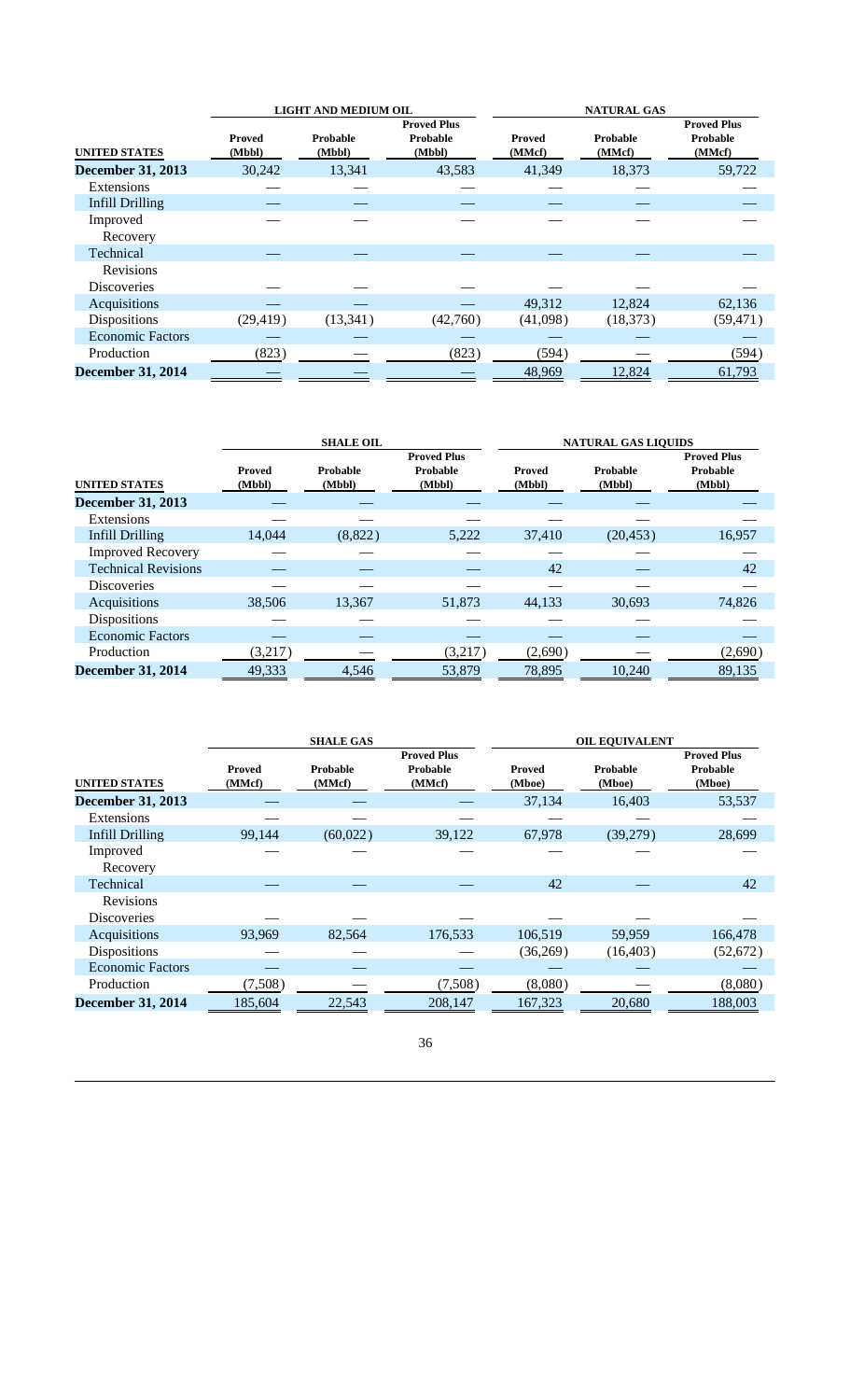|                          |                         | <b>HEAVY OIL</b>   |                                          |                  | <b>BITUMEN</b>     |                                          |
|--------------------------|-------------------------|--------------------|------------------------------------------|------------------|--------------------|------------------------------------------|
| <b>TOTAL</b>             | <b>Proved</b><br>(Mbbl) | Probable<br>(Mbbl) | <b>Proved Plus</b><br>Probable<br>(Mbbl) | Proved<br>(Mbbl) | Probable<br>(Mbbl) | <b>Proved Plus</b><br>Probable<br>(Mbbl) |
| <b>December 31, 2013</b> | 82,903                  | 42.643             | 125,547                                  | 19.322           | 82,564             | 101,886                                  |
| Extensions               | 5,447                   | 3,946              | 9,393                                    |                  |                    |                                          |
| Infill Drilling          | 2,661                   | 1,081              | 3,742                                    |                  |                    |                                          |
| <b>Improved Recovery</b> | 41                      | 8                  | 49                                       |                  | 26,393             | 26,393                                   |
| Technical                | 1,226                   | (7,120)            | (5,893)                                  | 2                | (35,919)           | (35, 917)                                |
| <b>Revisions</b>         |                         |                    |                                          |                  |                    |                                          |
| <b>Discoveries</b>       |                         |                    |                                          |                  |                    |                                          |
| Acquisitions             | 4.064                   | 1,325              | 5,389                                    |                  |                    |                                          |
| <b>Dispositions</b>      | (3,011)                 | (2,090)            | (5,101)                                  |                  |                    |                                          |
| <b>Economic Factors</b>  | (11)                    | (18)               | (28)                                     | (8)              | 16                 | 8                                        |
| Production               | (15, 175)               |                    | (15, 175)                                | (1,258)          |                    | (1,258)                                  |
| <b>December 31, 2014</b> | 78,145                  | 39,777             | 117,922                                  | 18,058           | 73,054             | 91,112                                   |

|                          |                         | <b>LIGHT AND MEDIUM OIL</b> |                                          |                         | <b>SHALE OIL</b>   |                                          |
|--------------------------|-------------------------|-----------------------------|------------------------------------------|-------------------------|--------------------|------------------------------------------|
| <b>TOTAL</b>             | <b>Proved</b><br>(Mbbl) | Probable<br>(Mbbl)          | <b>Proved Plus</b><br>Probable<br>(Mbbl) | <b>Proved</b><br>(Mbbl) | Probable<br>(Mbbl) | <b>Proved Plus</b><br>Probable<br>(Mbbl) |
| <b>December 31, 2013</b> | 35,949                  | 16,765                      | 52,714                                   |                         |                    |                                          |
| Extensions               |                         |                             |                                          |                         |                    |                                          |
| <b>Infill Drilling</b>   | 102                     | 21                          | 123                                      | 14,044                  | (8,822)            | 5,222                                    |
| <b>Improved Recovery</b> |                         |                             |                                          |                         |                    |                                          |
| Technical                | (583)                   | (277)                       | (860)                                    |                         |                    |                                          |
| <b>Revisions</b>         |                         |                             |                                          |                         |                    |                                          |
| <b>Discoveries</b>       |                         |                             |                                          |                         |                    |                                          |
| Acquisitions             |                         |                             |                                          | 38,506                  | 13,367             | 51,873                                   |
| <b>Dispositions</b>      | (29, 912)               | (14,018)                    | (43,930)                                 |                         |                    |                                          |
| <b>Economic Factors</b>  | (39)                    | 4                           | (35)                                     |                         |                    |                                          |
| Production               | (1,780)                 |                             | (1,780)                                  | (3,217)                 |                    | (3,217)                                  |
| <b>December 31, 2014</b> | 3,736                   | 2,496                       | 6,232                                    | 49,333                  | 4,546              | 53,879                                   |

|                                 |                         | <b>NATURAL GAS LIQUIDS</b> |                                          | <b>SHALE GAS</b>        |                    |                                          |  |
|---------------------------------|-------------------------|----------------------------|------------------------------------------|-------------------------|--------------------|------------------------------------------|--|
| <b>TOTAL</b>                    | <b>Proved</b><br>(Mbbl) | Probable<br>(Mbbl)         | <b>Proved Plus</b><br>Probable<br>(Mbbl) | <b>Proved</b><br>(MMcf) | Probable<br>(MMcf) | <b>Proved Plus</b><br>Probable<br>(MMcf) |  |
| <b>December 31, 2013</b>        | 3,073                   | 3,469                      | 6,542                                    |                         |                    |                                          |  |
| Extensions                      | 81                      | 808                        | 889                                      |                         |                    |                                          |  |
| <b>Infill Drilling</b>          | 37,458                  | (20, 441)                  | 17,017                                   | 99.144                  | (60,022)           | 39,122                                   |  |
| Improved<br>Recovery            |                         |                            |                                          |                         |                    |                                          |  |
| Technical                       | 826                     | (821)                      | 5                                        |                         |                    |                                          |  |
| Revisions<br><b>Discoveries</b> |                         |                            |                                          |                         |                    |                                          |  |
| Acquisitions                    | 44,133                  | 30,693                     | 74,826                                   | 93,969                  | 82,564             | 176,533                                  |  |
| <b>Dispositions</b>             | (749)                   | (950)                      | (1,699)                                  |                         |                    |                                          |  |
| <b>Economic Factors</b>         | (24)                    | (5)                        | (28)                                     |                         |                    |                                          |  |
| Production                      | (3,216)                 |                            | (3,216)                                  | (7,508)                 |                    | (7,508)                                  |  |
| <b>December 31, 2014</b>        | 81,583                  | 12,753                     | 94,336                                   | 185,604                 | 22,543             | 208,147                                  |  |

37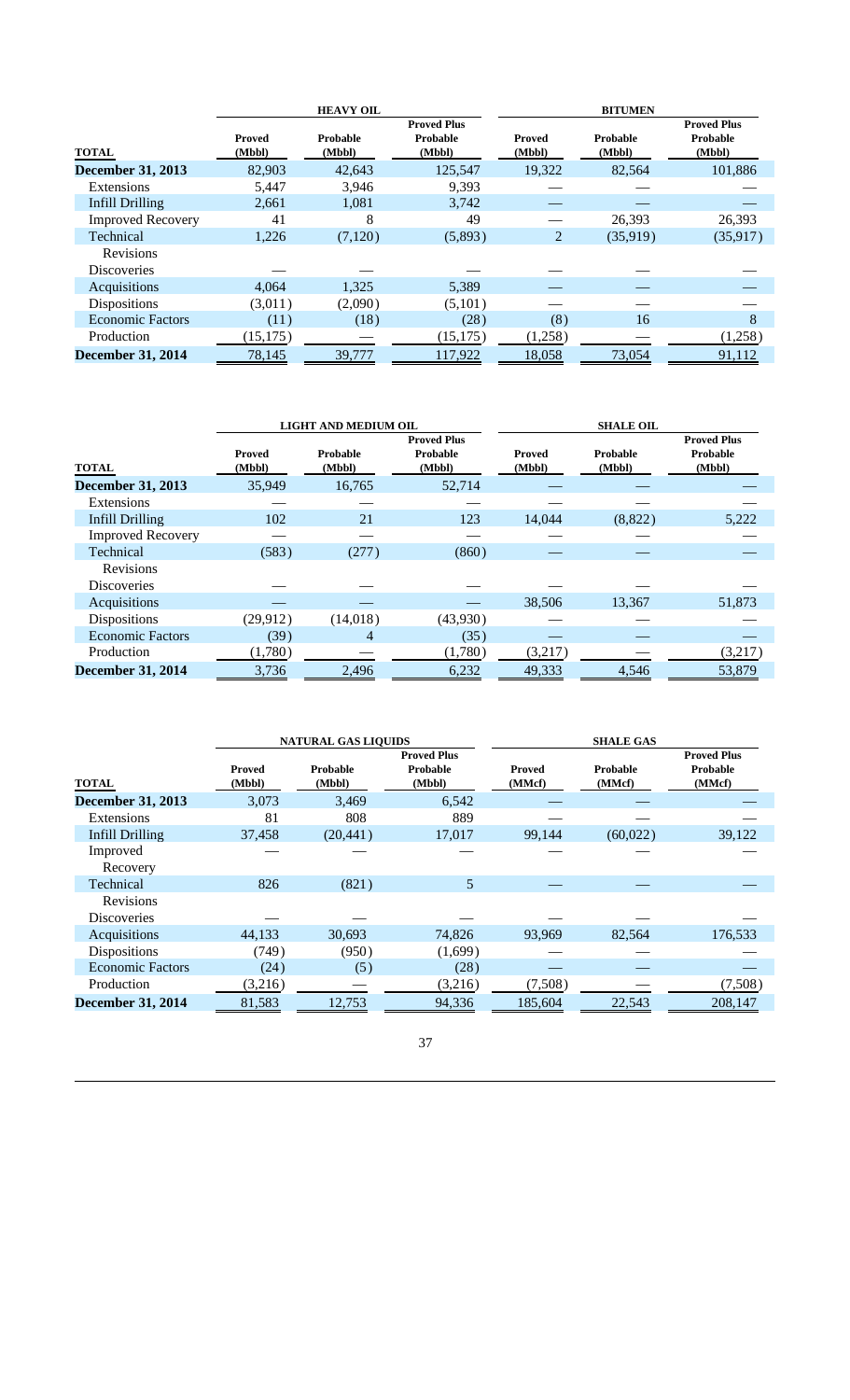|                                 |                         | <b>NATURAL GAS</b> |                                          |                         | <b>OIL EQUIVALENT</b> |                                          |
|---------------------------------|-------------------------|--------------------|------------------------------------------|-------------------------|-----------------------|------------------------------------------|
| <b>TOTAL</b>                    | <b>Proved</b><br>(MMcf) | Probable<br>(MMcf) | <b>Proved Plus</b><br>Probable<br>(MMcf) | <b>Proved</b><br>(Mboe) | Probable<br>(Mboe)    | <b>Proved Plus</b><br>Probable<br>(Mboe) |
| <b>December 31, 2013</b>        | 109,665                 | 78,896             | 188,561                                  | 159,524                 | 158,592               | 318,115                                  |
| Extensions                      | 1,666                   | 16,148             | 17,813                                   | 5,806                   | 7,445                 | 13,251                                   |
| Infill Drilling                 | 1,395                   | 436                | 1,831                                    | 71,021                  | (38,092)              | 32,929                                   |
| Improved<br>Recovery            | 2                       |                    | 2                                        | 42                      | 26,401                | 26,443                                   |
| Technical                       | 37,730                  | (11,939)           | 25,791                                   | 7,759                   | (46, 126)             | (38, 366)                                |
| Revisions<br><b>Discoveries</b> |                         |                    |                                          |                         |                       |                                          |
| Acquisitions                    | 49,312                  | 12,824             | 62,136                                   | 110,583                 | 61,284                | 171,866                                  |
| Dispositions                    | (49, 182)               | (27, 197)          | (76, 379)                                | (41, 869)               | (21,591)              | (63, 459)                                |
| <b>Economic Factors</b>         | (5,523)                 | 2,723              | (2,800)                                  | (1,003)                 | 452                   | (551)                                    |
| Production                      | (16,302)                |                    | (16,302)                                 | (28,614)                |                       | (28, 614)                                |
| <b>December 31, 2014</b>        | 128,762                 | 71,891             | 200,653                                  | 283,249                 | 148,365               | 431,614                                  |

#### *Additional Information Relating to Reserves Data*

#### *Undeveloped Reserves*

Undeveloped reserves are attributed by Sproule and Ryder Scott in accordance with standards and procedures contained in the COGE Handbook. Proved undeveloped reserves are those reserves that can be estimated with a high degree of certainty and are expected to be recovered from known accumulations where a significant expenditure is required to render them capable of production. Probable undeveloped reserves are those reserves that are less certain to be recovered than proved reserves and are expected to be recovered from known accumulations where a significant expenditure is required to render them capable of production.

We allocate development capital to our assets in an efficient and disciplined process. We reduce risk by technically assessing the results of each of our development programs before committing additional capital. This disciplined approach to investing in development means that in most cases it will take longer than two years to develop our proved undeveloped and probable undeveloped reserves. We plan to develop the majority of our proved undeveloped reserves and probable undeveloped reserves over the next six years.

Our capital spending on development projects is budgeted annually for each of our business units. Once a development program is executed, we measure and analyze the results of that capital investment, make any changes to the program that are necessary, and then repeat the process until all economic oil and gas reserves are developed. There are a number of factors that could result in delayed or cancelled development, including the following: (i) changing economic conditions (due to pricing, operating and capital expenditure fluctuations); (ii) changing technical conditions (including production anomalies, such as water breakthrough or accelerated depletion); (iii) multi-zone developments (for instance, a prospective formation completion may be delayed until the initial completion is no longer economic); (iv) a larger development program may need to be spread out over several years to optimize capital allocation and facility utilization; and (v) surface access issues (including those relating to land owners, weather conditions and regulatory approvals). For more information, see "*Risk Factors*".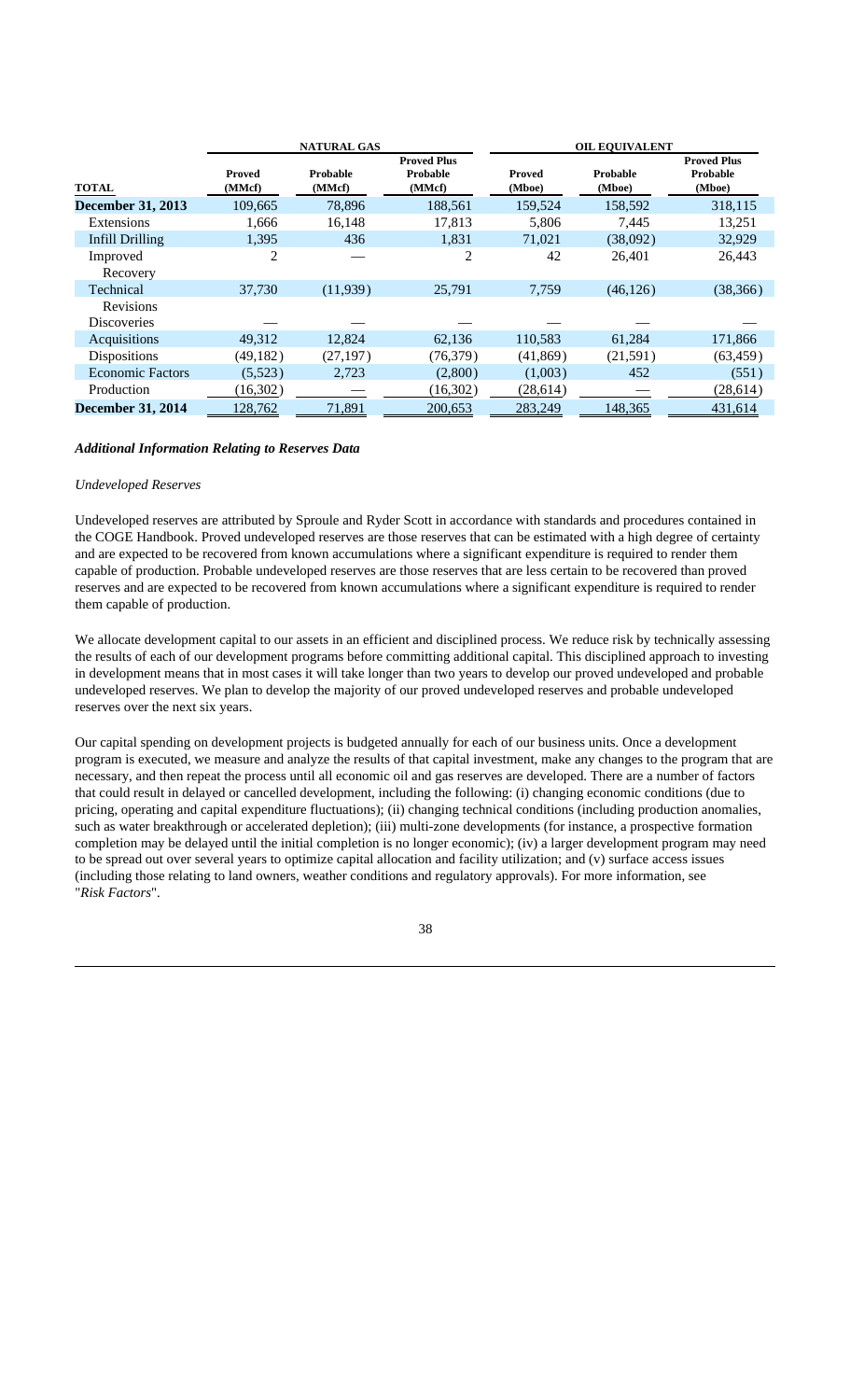## Proved Undeveloped Reserves

The following table discloses, for each product type, the volumes of proved undeveloped reserves that were attributed in each of the most recent three financial years and, in the aggregate, before that time.

|       | <b>Heavy Oil</b><br>Gross (Mbbl)    |                              |                            | <b>Bitumen</b><br>Gross (Mbbl)      |                            | <b>Light and Medium Oil</b><br>Gross (Mbbl) |                     | <b>Shale Oil</b><br>Gross (Mbbl) |
|-------|-------------------------------------|------------------------------|----------------------------|-------------------------------------|----------------------------|---------------------------------------------|---------------------|----------------------------------|
| Year  | First<br><b>Attributed</b>          | <b>Booked at</b><br>Year End | First<br>Attributed        | <b>Booked at</b><br><b>Year End</b> | First<br><b>Attributed</b> | <b>Booked at</b><br>Year End                | First<br>Attributed | <b>Booked at</b><br>Year End     |
| Prior | 77,247                              | 276,943                      | 16,667                     | 35,494                              | 20,035                     | 52,503                                      |                     |                                  |
| 2012  | 4,382                               | 32,577                       | 1,897                      | 14.044                              | 6.647                      | 15,736                                      |                     |                                  |
| 2013  | 4,203                               | 32,433                       | 490                        | 8,409                               | 15,083                     | 25,792                                      |                     |                                  |
| 2014  | 4.490<br><b>Natural Gas Liquids</b> | 29.367                       | <b>Shale Gas</b>           | 8,295                               | <b>Natural Gas</b>         | 307                                         | 28,077              | 28,077                           |
|       | Gross (Mbbl)                        |                              | Gross (MMcf)               |                                     | Gross (MMcf)               |                                             |                     |                                  |
| Year  | First<br>Attributed                 | <b>Booked at</b><br>Year End | First<br><b>Attributed</b> | <b>Booked at</b><br>Year End        | First<br><b>Attributed</b> | <b>Booked at</b><br>Year End                |                     |                                  |
| Prior | 4,782                               | 6,938                        |                            |                                     | 51,400                     | 126,485                                     |                     |                                  |
| 2012  | 1,612                               | 3,316                        |                            |                                     | 12,234                     | 25,639                                      |                     |                                  |
| 2013  | 236                                 | 965                          |                            |                                     | 25,329                     | 51,757                                      |                     |                                  |
| 2014  | 56,850                              | 57,802                       | 139,352                    | 139,352                             | 26,412                     | 51,407                                      |                     |                                  |

Sproule assigned proved undeveloped reserves to a total of 363 well locations in Canada, in which Baytex owns a working interest. Ryder Scott assigned proved undeveloped reserves to a total of 196 well locations in the United States, in which Baytex owns a working interest. Each of these 559 locations with a proved undeveloped reserves attribution also has a probable undeveloped assignment.

Of these 363 locations in Canada with proved undeveloped reserves, which were evaluated by Sproule, there are 43 locations in our Peace River primary heavy oil properties. These locations, which will be drilled over the next 4 years, will produce heavy oil by primary recovery. Located in our heavy oil properties in Saskatchewan and northeast Alberta are 296 locations. We expect to drill these locations over the next 10 years, with nearly 99% being drilled within 5 years. There are 16 locations in our light oil properties, which are scheduled to be developed over the next 6 years. Located in our Peace River in-situ thermal recovery project are 8 locations which will be drilled over the next 4 years.

The 196 locations with proved undeveloped reserves, which were evaluated by Ryder Scott, are located in the Eagle Ford property in the Sugarkane Field of Texas. These locations will be developed as horizontal wells using multi-stage hydraulic fracturing technology. There are 188 locations with reserves attributed to the Lower Eagle Ford horizon, and 8 locations with reserves attributed to the Austin Chalk horizon. All of the locations in the Eagle Ford Property are scheduled to be drilled over the next 5 years.

It would not be prudent from both a financial and technical perspective for us to develop all of our proved undeveloped reserves over the next two years. Planned activity levels vary each year due to factors such as capital availability, prevailing commodity prices, operational spacing considerations and regulatory processes. This restricts the number of development wells we drill in any given year. Not all of the development wells that we drill in any given year are contained within the Sproule and Ryder Scott defined proved undeveloped inventory.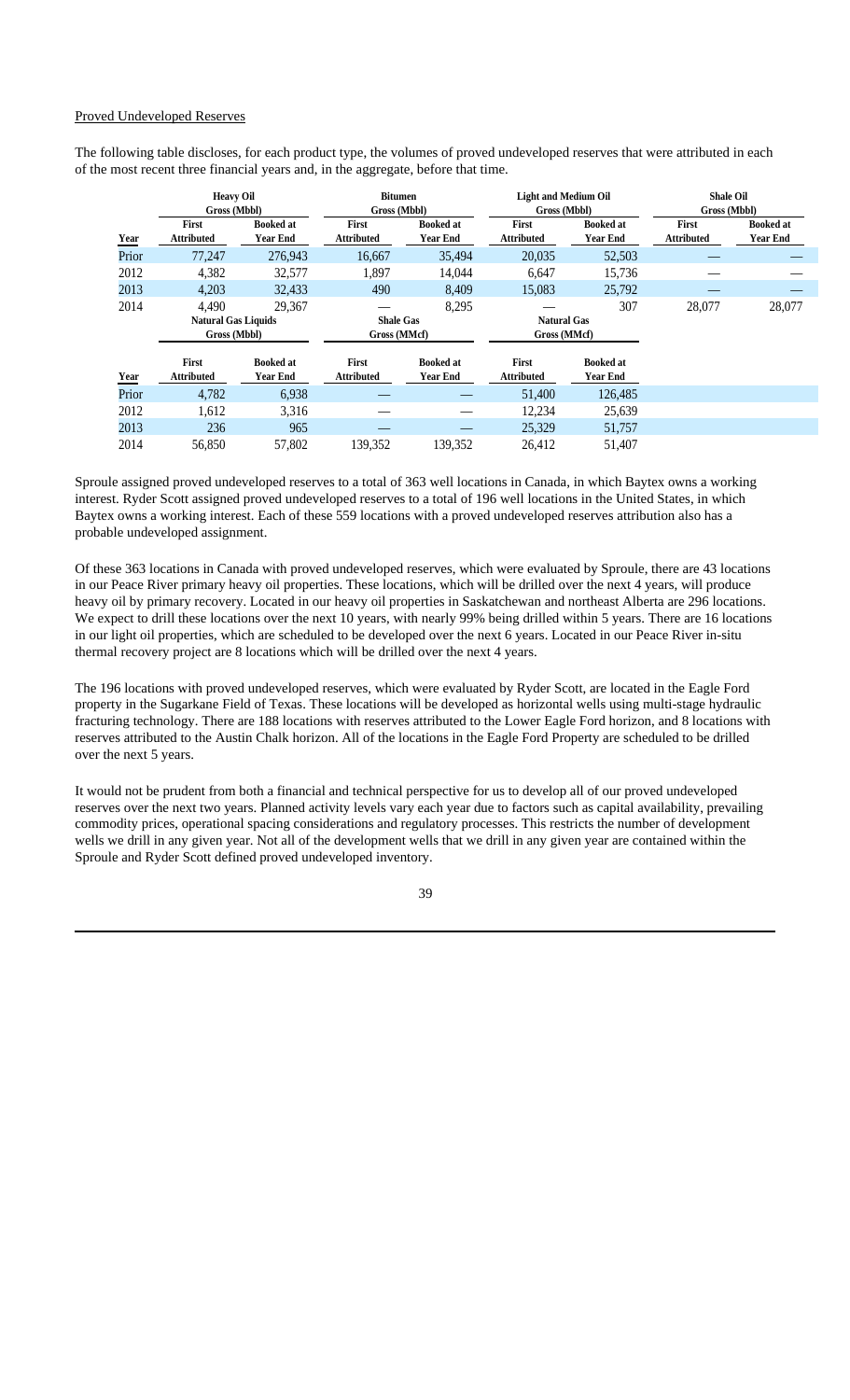## Probable Undeveloped Reserves

The following table discloses, for each product type, the volumes of probable undeveloped reserves that were first attributed in each of the most recent three financial years and, in the aggregate, before that time.

|       | <b>Heavy Oil</b><br>Gross (Mbbl)                    |                              | <b>Bitumen</b><br>Gross (Mbbl) |                                            | <b>Light and Medium Oil</b><br>Gross (Mbbl) |                                             | <b>Shale Oil</b><br>Gross (Mbbl) |                              |
|-------|-----------------------------------------------------|------------------------------|--------------------------------|--------------------------------------------|---------------------------------------------|---------------------------------------------|----------------------------------|------------------------------|
| Year  | First<br><b>Attributed</b>                          | <b>Booked at</b><br>Year End | First<br>Attributed            | <b>Booked at</b><br><b>Year End</b>        | First<br><b>Attributed</b>                  | <b>Booked at</b><br>Year End                | First<br>Attributed              | <b>Booked at</b><br>Year End |
| Prior | 52,616                                              | 150,459                      | 28,203                         | 65,313                                     | 25,102                                      | 43,483                                      |                                  |                              |
| 2012  | 9,402                                               | 24,453                       | 52.919                         | 77.818                                     | 6,181                                       | 10.414                                      |                                  |                              |
| 2013  | 4,292                                               | 24,695                       | 210                            | 73,404                                     | 6,956                                       | 13,406                                      |                                  |                              |
| 2014  | 3.884<br><b>Natural Gas Liquids</b><br>Gross (Mbbl) | 21.824                       | 26.904                         | 63,989<br><b>Shale Gas</b><br>Gross (MMcf) |                                             | 1,532<br><b>Natural Gas</b><br>Gross (MMcf) | 2,415                            | 2,415                        |
|       | First                                               | <b>Booked at</b>             | First                          | <b>Booked at</b>                           | First                                       | <b>Booked at</b>                            |                                  |                              |
| Year  | Attributed                                          | Year End                     | <b>Attributed</b>              | Year End                                   | Attributed                                  | Year End                                    |                                  |                              |
| Prior | 3,408                                               | 4,760                        |                                |                                            | 46,439                                      | 96,164                                      |                                  |                              |
| 2012  | 1,112                                               | 2,468                        |                                |                                            | 7,912                                       | 19,055                                      |                                  |                              |
| 2013  | 1.766                                               | 2,836                        |                                |                                            | 43,070                                      | 61,470                                      |                                  |                              |
| 2014  | 8,347                                               | 9,572                        | 16,714                         | 16,714                                     | 26,941                                      | 54,060                                      |                                  |                              |

In addition to those locations with proved undeveloped reserves, Sproule assigned reserves to a total of 254 well locations with probable undeveloped reserves only. None of these 254 locations have any proved undeveloped reserves assigned to them.

Of these 254 locations with probable undeveloped reserves only, there are 57 locations in our Peace River primary heavy oil properties. These locations, which will be drilled over the next 5 years, will produce heavy oil by primary recovery. There are 108 locations in our heavy oil properties in Saskatchewan and northeast Alberta. We expect to drill these locations over the next 10 years. Located in our light oil properties are 34 locations which will be developed over the next 6 years. Located in our Peace River in-situ thermal recovery project are 27 locations. These locations will be drilled over the next 5 years. There are 28 well pairs located in our Gemini SAGD project. These well pairs will be drilled over the next 27 years. The SAGD recovery process at Gemini requires that we drill pairs of wells, one above the other, separated by approximately 5 metres. Because the process requires a pair of wells for the production of bitumen, we count a well pair as a single well. The additional 28 well pairs would completely develop our Gemini SAGD project. Because steam generation is such a large proportion of the capital and operating costs at Gemini, drilling and steaming of wells is scheduled over the next 27 years to make the most efficient use of our steam generating and oil treating facilities.

The table entitled "Probable Undeveloped Reserves" shows the probable undeveloped reserves for all of our locations, including the 559 locations with both a proved and probable undeveloped assignment, and those 254 locations with a probable undeveloped assignment only.

For the same reasons given above, we will not develop all of our probable undeveloped reserves over the next two years. Planned activity levels vary each year due to factors such as capital availability, prevailing commodity prices, operational spacing considerations and regulatory processes. This restricts the number of development wells we drill in any given year. Not all of the development wells that we drill in any given year are contained within the Sproule and Ryder Scott defined proved undeveloped or probable undeveloped inventory. At our current pace of investment and drilling it will take approximately six years to develop all the currently identified probable undeveloped reserves.

### *Significant Factors or Uncertainties*

We have a significant amount of proved non-producing and proved undeveloped reserves assigned to our Canadian heavy oil properties located in the Province of Saskatchewan and at our Peace River, Ardmore and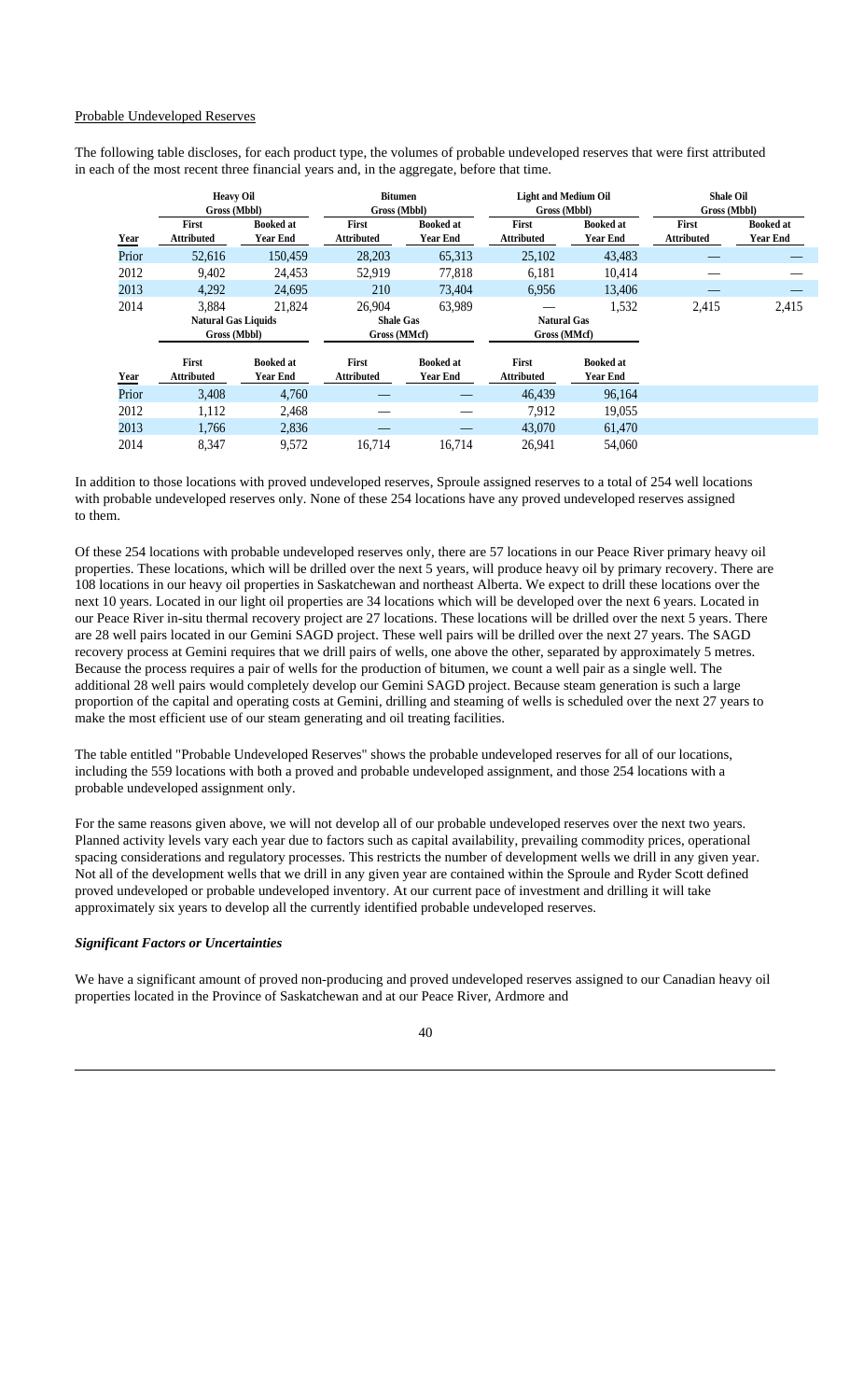Cold Lake bitumen and heavy oil properties located in the Province of Alberta, and at our conventional light oil and gas properties in Pembina, Alberta. Our Eagle Ford property in Texas, USA also contains a significant quantity of proved non-producing and proved undeveloped reserves. As well, we have a significant amount of probable non-producing and probable undeveloped reserves assigned to these same properties. At the forecast prices and costs used in the Baytex Reserves Report, these development activities are expected to be economic. However, should oil and natural gas prices fall materially, these activities may not be economic and we could defer their implementation. In addition, reserves can be affected significantly by fluctuations in capital expenditures, operating costs, royalty regimes, and well performance that are beyond our control and which could impact our development decisions. See also "*Risk Factors*".

#### *Future Development Costs*

The following table sets forth development costs deducted in the estimation of the future net revenue attributable to the reserve categories noted below (using forecast prices and costs).

## **FUTURE DEVELOPMENT COSTS AS OF DECEMBER 31, 2014 FORECAST PRICES AND COSTS (\$000s)**

|                | <b>CANADA</b>      |                 | <b>UNITED STATES</b> |                    | <b>TOTAL</b>    |                    |  |
|----------------|--------------------|-----------------|----------------------|--------------------|-----------------|--------------------|--|
|                | <b>Proved plus</b> |                 |                      | <b>Proved plus</b> |                 | <b>Proved plus</b> |  |
|                | <b>Proved</b>      | Probable        | <b>Proved</b>        | Probable           | <b>Proved</b>   | Probable           |  |
|                | <b>Reserves</b>    | <b>Reserves</b> | <b>Reserves</b>      | <b>Reserves</b>    | <b>Reserves</b> | <b>Reserves</b>    |  |
| 2015           | 104.669            | 128,068         | 313,837              | 313,837            | 418,506         | 441,905            |  |
| 2016           | 206,073            | 429,652         | 464,827              | 464,827            | 670.900         | 894,479            |  |
| 2017           | 202,350            | 442,098         | 569,130              | 569,130            | 771,480         | 1,011,228          |  |
| 2018           | 74,063             | 189,841         | 280,546              | 280,546            | 354,609         | 470,387            |  |
| 2019           | 26,635             | 69.754          | 60,367               | 60,367             | 87,002          | 130,121            |  |
| Remaining      | 44,672             | 395,742         | 31,400               | 31,400             | 76,071          | 427,141            |  |
| Total          |                    |                 |                      |                    |                 |                    |  |
| (undiscounted) | 658,462            | 1,655,155       | 1,720,107            | 1,720,107          | 2,378,568       | 3,375,261          |  |

We expect to fund the development costs of our reserves through a combination of internally generated funds from operations, debt and equity financings. Planned activity levels vary each year due to factors such as capital availability, prevailing commodity prices, operational spacing considerations and regulatory processes.

There can be no guarantee that funds will be available or that our Board of Directors will allocate funding to develop all of the reserves attributed in the Baytex Reserves Report. Failure to develop those reserves could have a negative impact on our future funds from operations.

The interest or other costs of external funding are not included in the reserves and future net revenue estimates set forth herein and would reduce reserves and future net revenue to some degree depending upon the funding sources utilized. We do not anticipate that interest or other funding costs would make development of any of these properties uneconomic.

#### **Possible Reserves**

We commissioned Ryder Scott to conduct an audit of our possible reserves effective December 31, 2014 in the Eagle Ford property. We have recognized 220.5 mmboe of possible reserves, representing 389 net well locations. The possible reserves reflect the significant upside potential of the Austin Chalk and Upper Eagle Ford formations. Possible reserves are those reserves that are less certain to be recovered than probable reserves.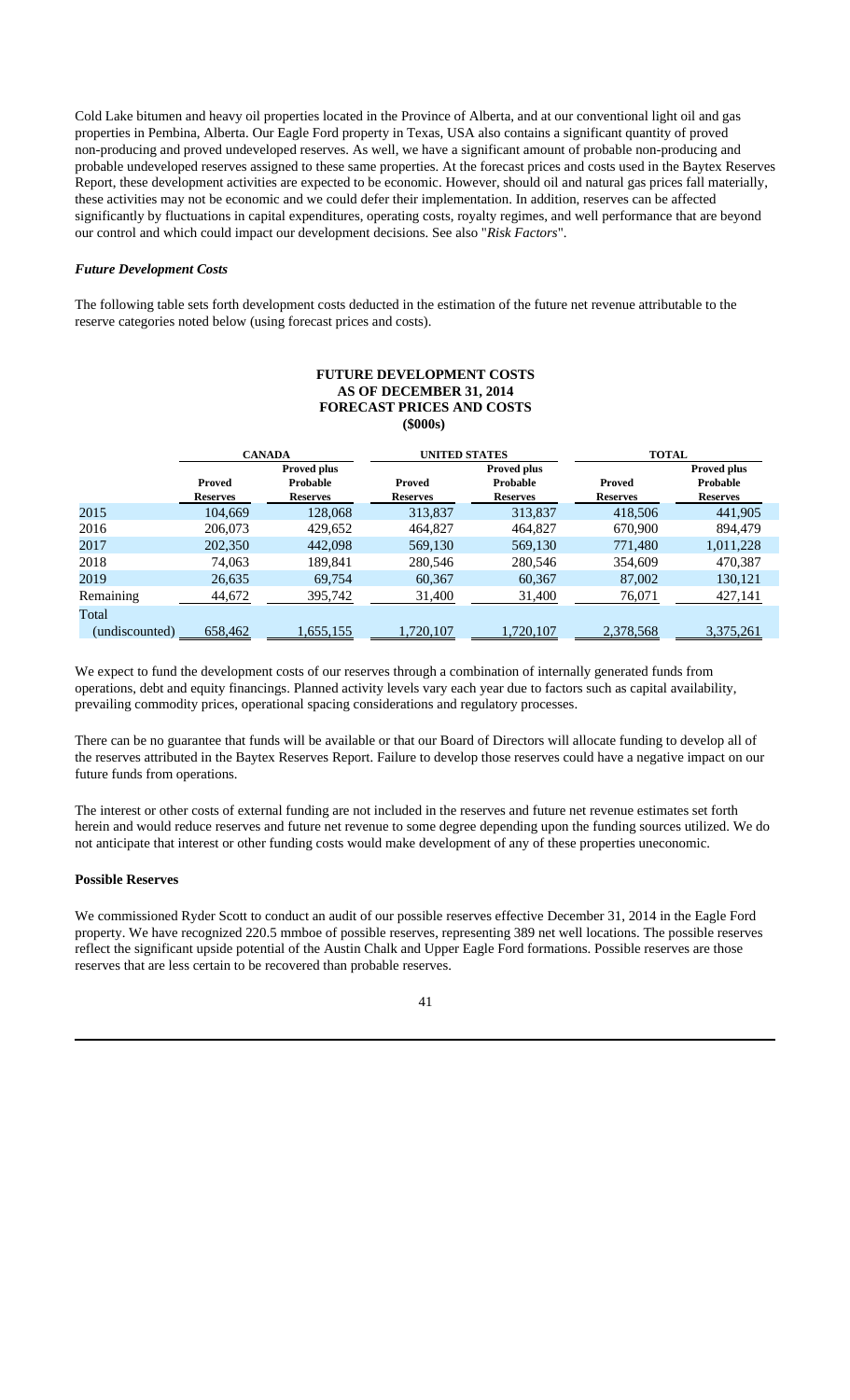#### **Contingent Resources**

We commissioned Sproule to conduct an assessment of contingent resources effective December 31, 2014 on two of our oil resource plays: the Bluesky in the Peace River area of Alberta and the Lower Cretaceous Mannville Group for the Gemini SAGD project. We also commissioned McDaniel & Associates Consultants Ltd. ("**McDaniel**") to conduct an assessment of contingent resources effective December 31, 2014 on the Lower Cretaceous Mannville Group in northeast Alberta.

Contingent resources represents the quantity of petroleum estimated to be potentially recoverable from known accumulations using established technology or technology under development, but which do not currently qualify as reserves or commercially recoverable due to one or more contingencies. Contingencies may include factors such as economic, legal, environmental, political and regulatory matters or a lack of markets. The outstanding contingencies applicable to our disclosed contingent resources do not include economic contingencies. Economic contingent resources are those resources that are currently economically recoverable based on specific forecasts of commodity prices and costs. The assigned contingent resources are categorized as economically recoverable based on economics completed at year-end 2012.

For the total of these three plays, Sproule and McDaniel's estimate of contingent resources ranges from 577 million barrels of oil equivalent and bitumen in the "low estimate" (C1) to 1,069 million barrels of oil equivalent and bitumen in the "high estimate" (C3), with a "best estimate" (C2) of 747 million barrels of oil equivalent and bitumen. Contingent resources are in addition to currently booked reserves.

The best estimate contingent resources of 747 million barrels of oil equivalent and bitumen represent an approximate six percent reduction in best estimate contingent resources from year-end 2013. Included in this reduction is 34 million barrels of oil equivalent best estimate contingent resources associated with our disposition of assets in the Williston Basin in North Dakota, USA. A further reduction of 8 million barrels of oil equivalent best estimate contingent resources is associated with surrendered lands in the Cold Lake property in Alberta. The remaining changes to our contingent resources assessment include land adjustments, transfer of reserves to resources and the conversion of resources to reserves during the year.

The table below summarizes Sproule and McDaniel's estimates of economic contingent resources for the three plays by geographic area. The contingent resources assessments were prepared in accordance with the definitions, standards and procedures contained in the COGE Handbook and NI 51-101.

## **SUMMARY OF ECONOMIC CONTINGENT RESOURCES<sup>(1)</sup> AS OF DECEMBER 31, 2014**

|                                                              |                    | <b>Economic Contingent Resources (gross)</b> <sup>(2)(4)(5)</sup> |                       |  |
|--------------------------------------------------------------|--------------------|-------------------------------------------------------------------|-----------------------|--|
| (millions of barrels of oil equivalent and bitumen) $^{(3)}$ | Low <sup>(6)</sup> | $\textbf{Best}^{\scriptscriptstyle{()}\scriptscriptstyle\prime}$  | $\mathbf{High}^{(8)}$ |  |
| Peace River, Alberta                                         | 45                 | 555                                                               | 802                   |  |
| Northeast Alberta                                            | 62                 | 118                                                               | 183                   |  |
| Gemini SAGD Project — Cold Lake, Alberta                     | 64                 | 74                                                                | 84                    |  |
| Total                                                        |                    | (4)                                                               | .069                  |  |

#### Notes:

- (1) Contingent resources are defined in the COGE Handbook as "those quantities of petroleum estimated to be potentially recoverable from known accumulations using established technology or technology under development, but which do not currently qualify as reserves or commercially recoverable due to one or more contingencies. Contingencies may include factors such as economic, legal, environmental, political and regulatory matters or a lack of markets."
- (2) Economic contingent resources are those resources that are currently economically recoverable based on specific forecasts of commodity prices and costs. The assigned contingent resources are categorized as economically recoverable based on economics completed at year-end 2012.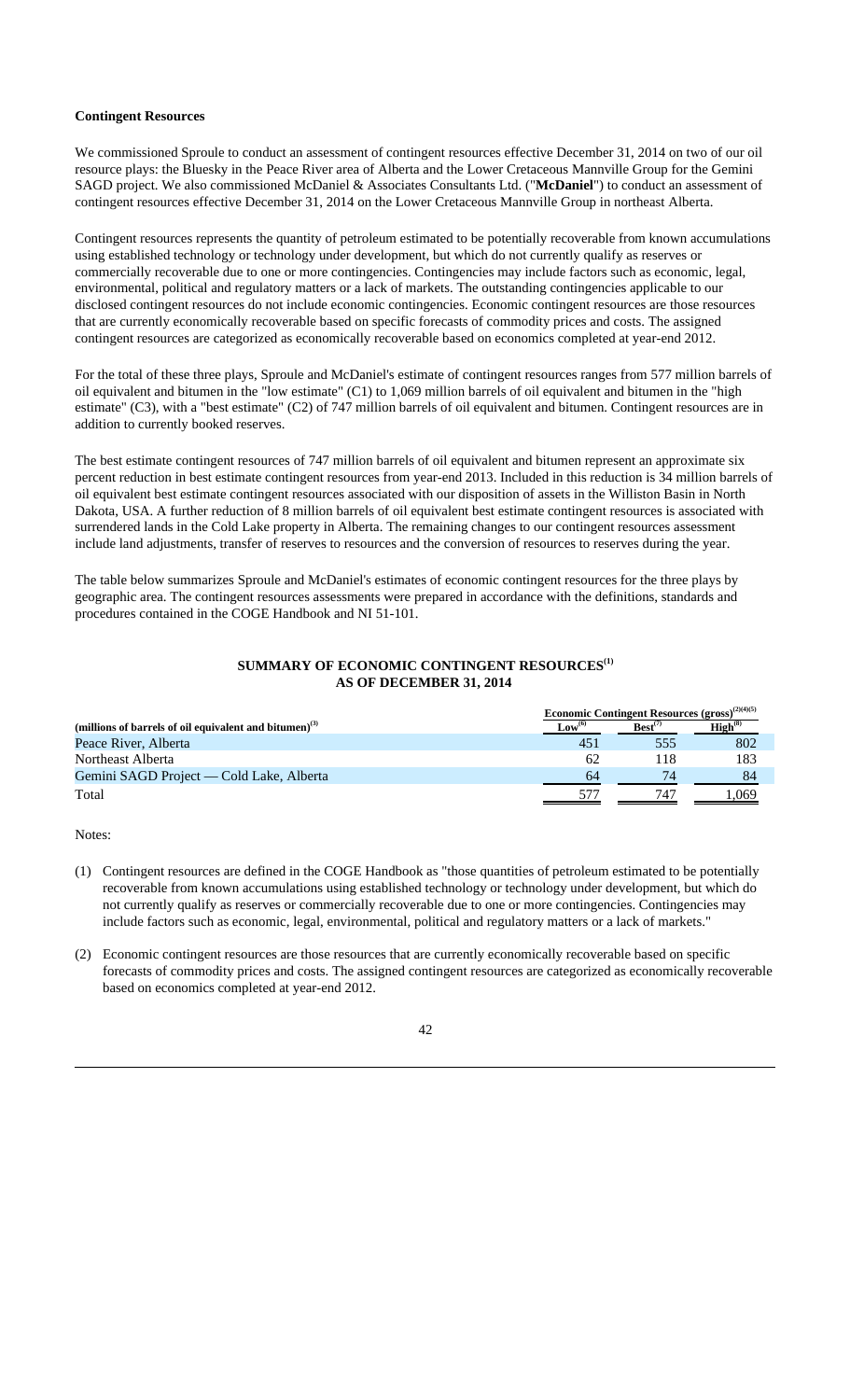- (3) Under NI 51-101, naturally occurring hydrocarbons with a viscosity greater than 10,000 centipoise are classed as bitumen. The majority of the contingent resources at Peace River and the Gemini SAGD project that will be recovered by thermal processes has a viscosity greater than this value; therefore, this component of the contingent resources is classified as bitumen under NI 51-101.
- (4) Sproule and McDaniel prepared the estimates of contingent resources shown for each property using deterministic principles and methods. Probabilistic aggregation of the low and high property estimates shown in the table might produce different total volumes than the arithmetic sums shown in the table. The total volumes presented in the table are arithmetic sums of multiple estimates of contingent resources, which statistical principles indicate may be misleading as to volumes that may actually be recovered. Readers should give attention to the estimates of individual classes of contingent resources and appreciate the differing probabilities of recovery associated with each class as explained herein.
- (5) Gross means the company's working interest share in the contingent resources before deducting royalties.
- (6) Low estimate (C1) is considered to be a conservative estimate of the quantity of resources that will actually be recovered. It is likely that the actual remaining quantities recovered will exceed the low estimate. Those resources in the low estimate have the highest degree of certainty — a 90% confidence level — that the actual quantities recovered will equal or exceed the estimate.
- (7) Best estimate (C2) is considered to be the best estimate of the quantity of resources that will actually be recovered. It is equally likely that the actual remaining quantities recovered will be greater or less than the best estimate. Those resources in the best estimate have a 50% confidence level that the actual quantities recovered will equal or exceed the estimate.
- (8) High estimate (C3) is considered to be an optimistic estimate of the quantity of resources that will actually be recovered. It is unlikely that the actual remaining quantities of resources recovered will equal or exceed the high estimate. Those resources in the high estimate have a lower degree of certainty — a 10% confidence level — that the actual quantities recovered will equal or exceed the estimate.

There is no certainty that it will be commercially viable to produce any portion of the contingent resources or that we will produce any portion of the volumes currently classified as contingent resources. The recovery and resource estimates provided herein are estimates. Actual contingent resources (and any volumes that may be reclassified as reserves) and future production from such contingent resources may be greater than or less than the estimates provided herein.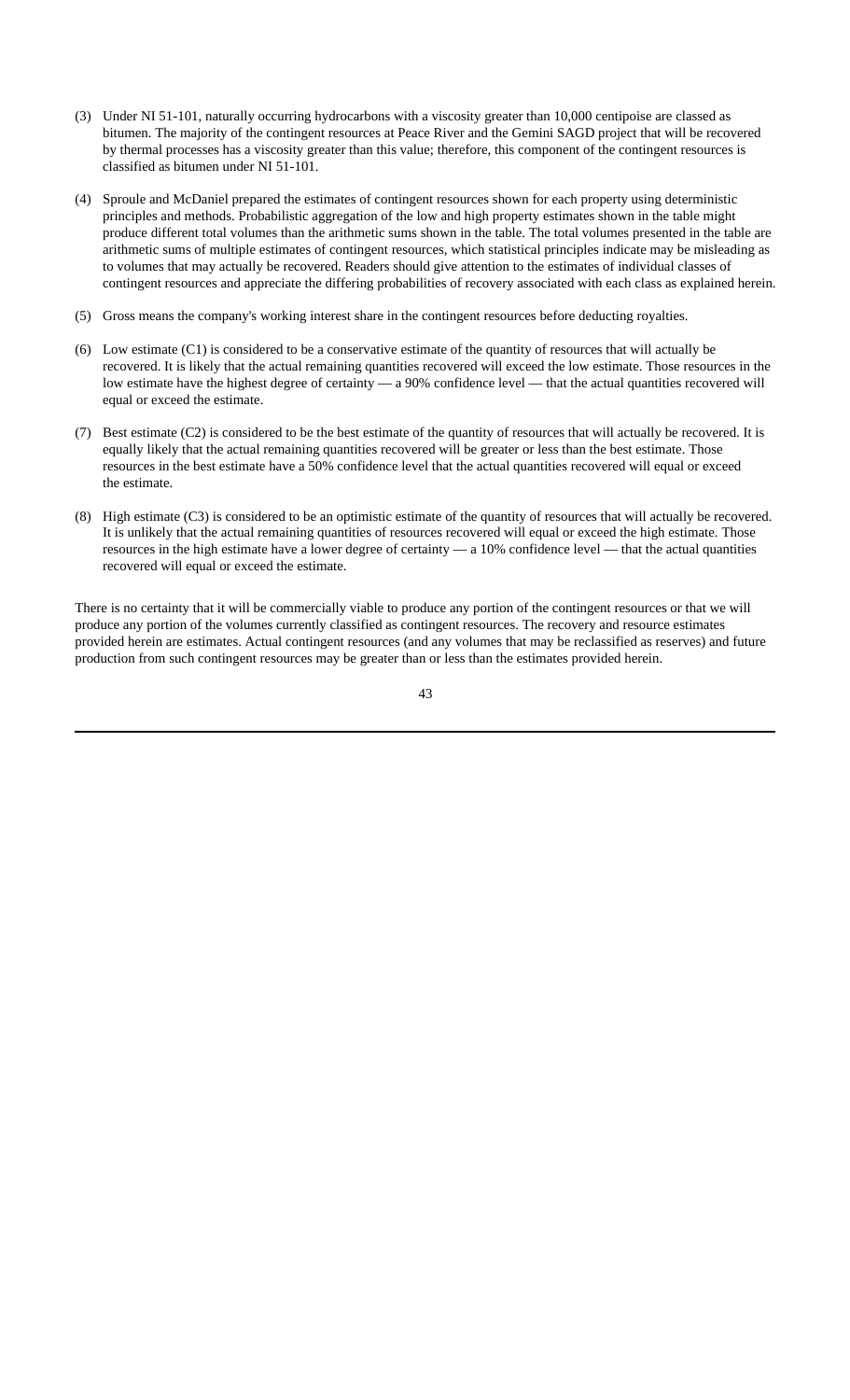## **Other Oil and Gas Information**

#### *Oil and Natural Gas Properties*

The following is a description of our principal oil and natural gas properties on production or under development as at December 31, 2014. Unless otherwise specified, gross and net acres and well count information are as at December 31, 2014. Well counts indicate gross wells, except where otherwise indicated. Production information represents average working interest production for the year ended December 31, 2014, except where otherwise indicated.

Our crude oil and natural gas operations are organized into three business units: Central; Lloydminster; and United States. Each business unit has a portfolio of mineral leases, operated and non-operated properties and development prospects. Within these business units, Baytex has established geographically-organized teams with a full complement of technical professionals (engineers, geoscientists and landmen) within each team. This comprehensive technical approach is intended to result in thorough identification and evaluation of exploration, development and acquisition investment opportunities and cost-efficient execution of those opportunities.

We will endeavour to continue to build value through internal property development and selective acquisitions. Future heavy oil development will focus both on the Peace River oil sands area within the Central Business Unit and our historical area of emphasis around Northwest Saskatchewan and Northeast Alberta within the Lloydminster Business Unit. Future light oil development will focus on the Sugarkane area located in South Texas in the core of the liquids-rich Eagle Ford shale.

The map below highlights the geographic location of our principal properties.



## **Baytex Energy Corp. — Principal Properties**

*Lloydminster Business Unit*

The Lloydminster Business Unit accounted for approximately 24% of total production in 2014. The Lloydminster Business Unit's heavy oil operations include primary and thermal production. In some cases,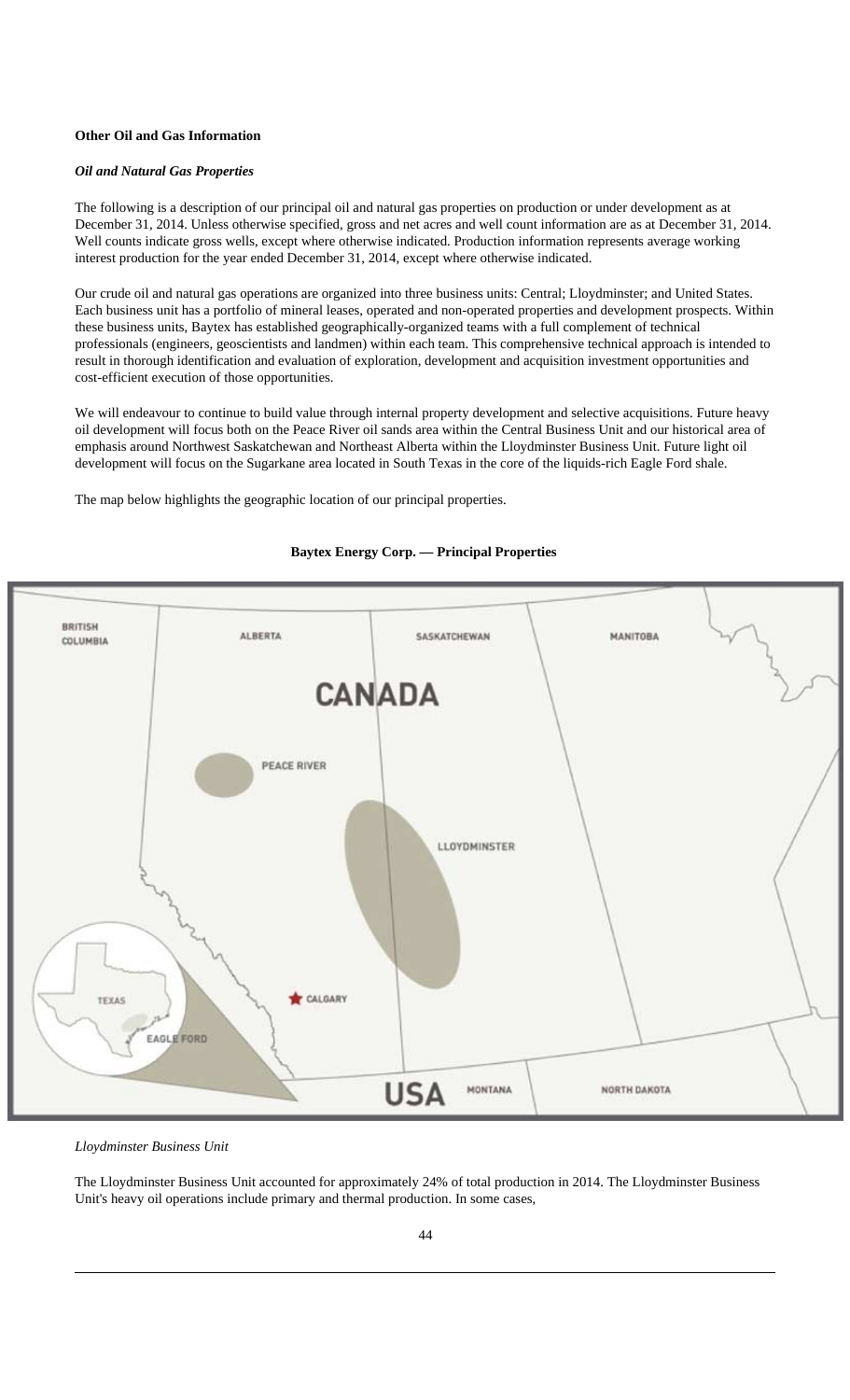Baytex's heavy oil reservoirs are waterflooded, occasionally with hot water. Baytex's heavy oil fields often have multiple productive zones, some of which can be commingled within the same producing wellbore. Production is generated from vertical, directional/slant and horizontal wells using progressive cavity pumps capable of handling large volumes of heavy oil combined with gas, water and sand. Initial production from these wells averages between 30 and 150 bbl/d of crude oil with gravities ranging from 10 to 16 degrees API. Once produced, the oil is delivered to markets in Canada and the United States via pipelines, tanker trucks or railways. Heavy crude is usually blended with light-hydrocarbon diluents prior to being introduced into a sales pipeline. The heavy crude Baytex delivers to rail for transport is not diluted. The blended (pipeline) and non-blended (rail) crude oil is then sold by Baytex and may be upgraded into lighter grades of crude or refined into petroleum products such as fuel oil, lubricants and asphalt by the crude purchasers. All production rates reported are for heavy crude oil only, before the addition of diluents.

In 2014, production in the Lloydminster Business Unit averaged approximately 19,403 boe/d, which was comprised of 16,185 bbl/d of heavy oil, 2,780 bbl/d of bitumen, and 2,623 Mcf/d of natural gas. During 2014, Baytex drilled 193 (111.4 net) wells in the Lloydminster Business Unit resulting in 172 (92.0 net) oil wells, 17 (17 net) stratigraphic and service wells and four (2.4 net) dry and abandoned wells, for a success rate of 97.7% (97.4% net). Our net undeveloped lands in the Lloydminster Business Unit totalled approximately 251,138 acres at year-end 2014.

The Lloydminster Business Unit possesses a large inventory of development projects within the operating areas of west-central Saskatchewan and Cold Lake/Ardmore in Alberta. Our ability to generate relatively low-cost replacement production through conventional cold production and enhanced recovery methods has been key to maintaining our overall production rate. Due to the size of inventory of heavy oil projects, we are able to select from a wide range of investment opportunities to maintain heavy oil production rates.

Listed below are brief descriptions of the principal properties within the Lloydminster Business Unit:

Cold Lake/Ardmore, Alberta: The majority of the Cold Lake and Ardmore assets were acquired in 2001 and 2002, respectively, and have been developed extensively for primary production in the General Petroleum, Sparky, McLaren and Colony formations. Average production from the primary assets during 2014 was approximately 1,541 bbl/d of heavy oil and 506 Mcf/d of natural gas (1,625 boe/d). Baytex drilled two (1.8 net) vertical and eight (8 net) horizontal oil wells in these areas in 2014.

On October 3, 2012, Baytex acquired a 100% working interest in 46 sections of undeveloped oil sands leases in the Angling Lake (Cold Lake) area of northern Alberta. The lands are proximal to our existing Cold Lake primary heavy oil assets and are prospective for both cold and thermal development. Regulatory approval has been obtained for the construction and operation on approximately 2.5 sections of the acquired lands of a two-stage bitumen recovery scheme using SAGD, which we refer to as the Gemini SAGD project. The first stage, being a single SAGD well pair pilot with a 600 metre horizontal lateral, was completed with steam circulation into the injector and producer commencing on January 24, 2014. The producing well was converted to production in May 2014. After the ramp-up, the average 30-day peak production rate was 923 bbl/d of bitumen. During the six months ended October 31, 2014, production averaged 690 bbl/d of bitumen with a steam-oil ratio of 2.23 barrels of steam per barrel of oil. In the fourth quarter of 2014, the artificial lift for the pilot well was changed from gas lift to a rod pump in order to increase the stability of the overall production system. In 2014, Baytex drilled 15 stratigraphic wells in the development area to fully delineate sufficient bitumen resource to support a commercial operation. In December 2014, with the information from the stratigraphic wells and revised facility engineering, Baytex submitted a scheme amendment application to the Alberta Energy Regulator to modify the facility size from 10,000 bbl/d to 5,000 bbl/d, change the produced water treatment design, utilize self-power generation and add two additional resource areas to the existing development approval. At year-end 2014, Baytex had 104,933 net undeveloped acres in this area.

Carruthers, Saskatchewan: The Carruthers property was acquired by Baytex in 1997. This property consists of separate "North" and "South" oil pools in the Cummings formation. In 2014, 18 (17.4 net) horizontal wells (including 9 multi-laterals) were drilled, which, in combination with relatively low production declines due to strong performance of the ongoing waterflood, led to a year-over-year production increase. The waterflood was expanded in 2009, 2010, 2012 and 2014 (with further expansions planned for 2016 and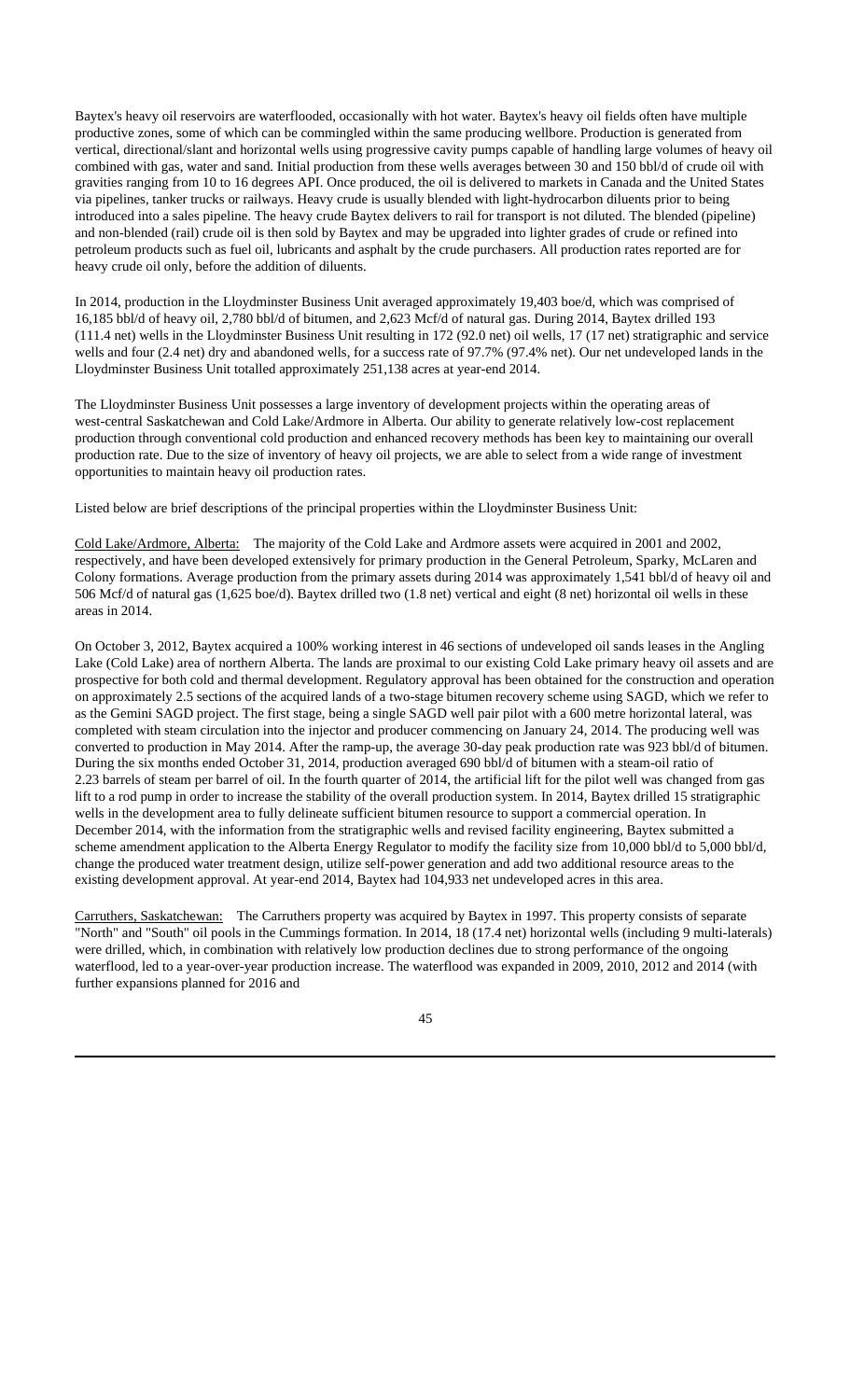beyond). Average production in 2014 was approximately 3,014 bbl/d of heavy oil and 223 Mcf/d of natural gas (3,051 boe/d). At year-end 2014, Baytex had 9,539 net undeveloped acres in this area.

Celtic, Saskatchewan: This property was acquired by Baytex in 2005. Celtic is a key asset for Baytex because, like the adjacent Tangleflags property, it contains a large resource base with multiple prospective horizons within the Mannville Group. As a result, the Celtic property provides a multi-year inventory of drilling locations and re-completion opportunities. Baytex drilled 18 (18 net) oil wells in this area in 2014. Average production in 2014 was approximately 2,455 bbl/d of heavy oil and 141 Mcf/d of natural gas (2,479 boe/d). At year-end 2014, Baytex had 7,535 net undeveloped acres in this area.

Kerrobert/Hoosier, Saskatchewan: Baytex acquired most of its assets in the Kerrobert and Hoosier areas of Saskatchewan in 2009. These properties provide numerous opportunities for cold infill drilling and SAGD optimization. Production from the cold primary assets averaged approximately 1,247 bbl/d of heavy oil and 704 Mcf/d of natural gas (1,364 boe/d). Baytex drilled four (4 net) cold primary oil wells in this area in 2014. At year-end 2014, Baytex had 20,786 net undeveloped acres in this area.

At our Kerrobert SAGD project, Baytex drilled two new thermal infill wells, which commenced production in the third quarter of 2014 at average 30-day peak production rates of 430 bopd and 285 bopd, respectively. We project that through the remaining life of this project, we can drill up to eight additional SAGD well pairs and one additional infill well which provide us with 10 years of further reserve life. Average production from the Kerrobert SAGD project in 2014 was approximately 2,400 bbl/d of bitumen with a cumulative steam-oil ratio of 4.09 barrels of steam per barrel of oil and an instantaneous steam-oil ratio of 3.89 barrels of steam per barrel of oil from the pads where steam is currently being utilized.

Tangleflags, Saskatchewan: Baytex acquired the Tangleflags property in 2000. Tangleflags is characterized by multiple-zone reservoirs with production from the McLaren, Waseca, Sparky, General Petroleum and Lloydminster formations. In 2014, Baytex drilled three (2.5 net) horizontal oil wells in the Lloydminster formation including one multi-lateral. Also in 2014, a commercial waterflood of the Lloydminster formation was initiated. Average production during 2014 was approximately 1,872 bbl/d of heavy oil and 309 Mcf/d of natural gas (1,923 boe/d). At year-end 2014, Baytex had 3,462 net undeveloped acres in this area.

### *Central Business Unit*

The Central Business Unit produces light and heavy gravity crude oil, bitumen, natural gas and natural gas liquids from various fields, primarily in northern, southeast and central Alberta. This production accounted for approximately 46% of total Baytex production in 2014. During 2014, production from this business unit averaged 36,780 boe/d which was comprised of 25,318 bbl/d of heavy oil, 665 bbl/d of bitumen, 4,062 bbl/d of light oil and NGL and 40,414 Mcf/d of natural gas.

During 2014, Baytex drilled 64 (63.7 net) wells in the Central Business Unit resulting in 37 (36.7 net) oil wells, three (3.0 net) natural gas wells and 24 (24 net) stratigraphic/service wells, for a success rate of 100% (100% net). Our net undeveloped lands in this business unit totalled approximately 402,697 acres at year-end 2014.

Listed below are brief descriptions of the principal properties within the Central Business Unit:

Peace River, Alberta: Baytex holds a total of 310 net sections of oil sands leases in the Peace River area, which includes the legacy Seal area and the Reno area. During 2014, production from the Peace River area averaged 25,318 bbl/d of heavy oil, 665 bbl/d of bitumen and 2,498 Mcf/d of natural gas (26,399 boe/d). In 2014, Baytex drilled 31 (31 net) cold horizontal production wells and 24 (24 net) stratigraphic test wells in the Peace River area. The purpose of the stratigraphic test wells is to improve delineation of our land base and guide development well trajectories. At year-end 2014, Baytex had 163,559 net undeveloped acres in this area.

In certain parts of the Peace River land base, heavy oil can be produced using multi-lateral horizontal wells at initial production rates of approximately 400 bbl/d per well without employing more cost-intensive secondary and tertiary recovery methods. Reservoir analysis of the Peace River property has indicated that waterflood recovery method has the potential to increase economic oil reserves beyond what is achievable

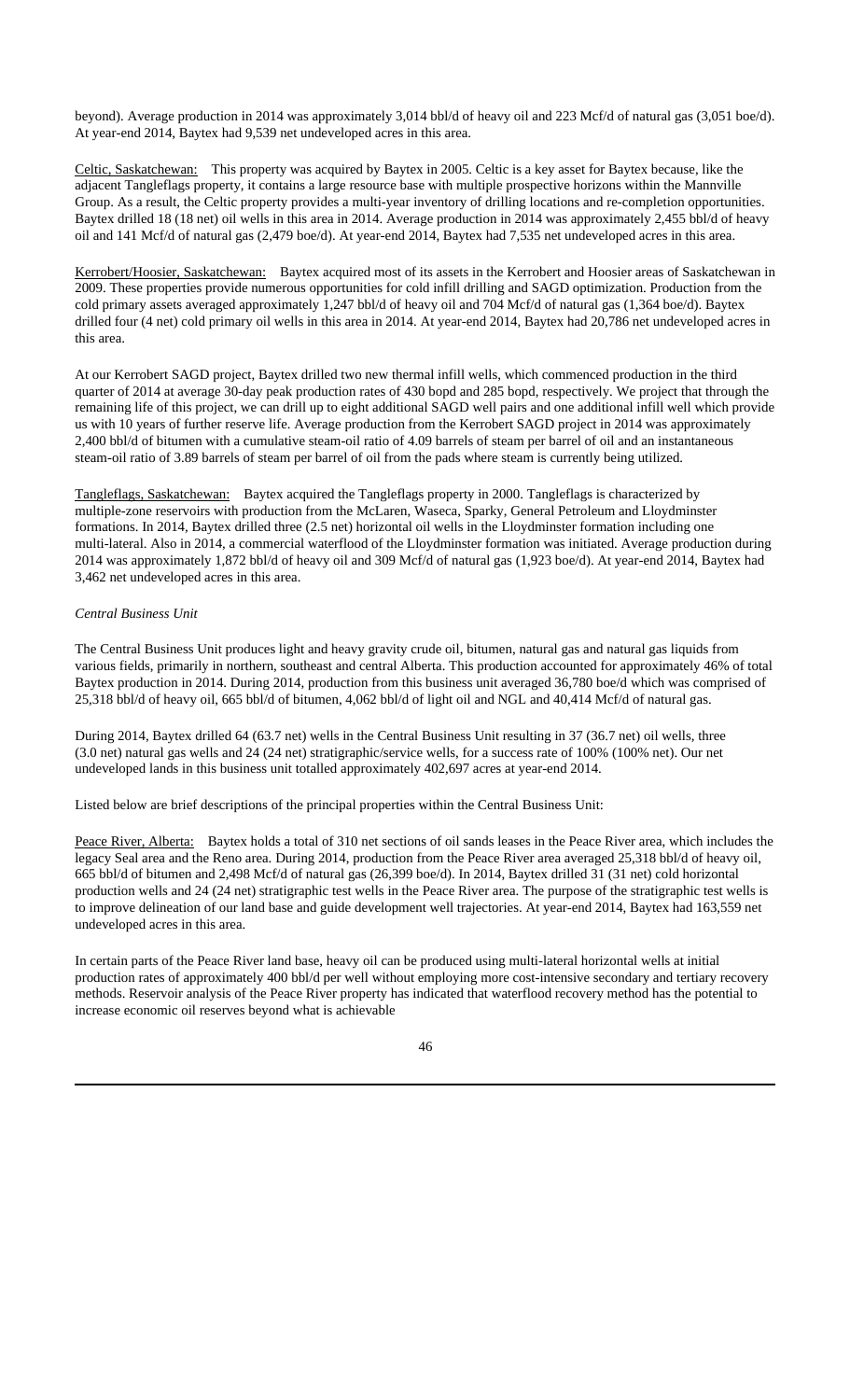with cold primary recovery in some areas. Baytex has also demonstrated that cyclic steam stimulation ("**CSS**") can be successfully applied to areas of the Peace River oil sands.

Baytex has continued to progress its thermal CSS operation in the Cliffdale area of Peace River. A modified completion configuration was implemented in a portion of the Pad 1 CSS wells throughout the second half of 2014. The modified completion, combined with a refined steaming strategy, has demonstrated improved thermal conformance along the length of the horizontal wellbore. Production during the month of December 2014 averaged 767 barrels of oil per day with an instantaneous steam-oil ratio of 1.9 barrels of steam per barrel of oil. Overall, Pad 1 production and steam-oil ratio performance have continued to track predictions when incorporating downtime in the reservoir model.

Construction of the Pad 2 facility began early in the second quarter of 2013 with primary production start-up in the fourth quarter of 2013. The steam facility was commissioned late in the second quarter of 2014 after final environmental obligations were met. Experience from Pad 1 has shown the importance of establishing longitudinal steam conformance in early cycles. At this time, three of the fifteen wells at Pad 2 have been converted to thermal operations; all having similar completions to those at Pad 1. These wells will continue to be optimized in 2015. Once Baytex is confident in an appropriate early cycle operating strategy, the remaining 12 wells will be converted to CSS. Until then, these wells will continue to produce under primary conditions to create additional voidage to increase first cycle steam injectivity.

A pipeline and facility project will be commissioned in February 2015 to transport solution gas produced from our primary heavy oil wells in Harmon Valley to Cliffdale. This gas will be used to run the steam generators at Pad 1 and Pad 2, which will reduce operating costs.

In November 2014, Baytex submitted responses to the Supplemental Information Requests from the Alberta Energy Regulator, Alberta Environment and Sustainable Resource Development, and First Nations for the proposed expansion of Pads 3 and 4. These new pads would be constructed adjacent to the existing two pads, each having 15 CSS wells for a total of 55 CSS wells at Cliffdale.

Pembina, Alberta: Baytex acquired its initial position in Pembina in 2007 and further expanded its presence in the area through the acquisition of Burmis Energy Inc. in 2008. Production is primarily from the Cretaceous and Jurassic age formations, including the Cardium, Notikewin, Falher, Ellerslie, Glauconite, Rock Creek and Nordegg. The majority of Baytex's oil production in this area is treated at a Baytex-operated oil battery with the remaining production treated at third party-operated oil batteries. Natural gas production is delivered to a combination of four mid-stream gas processing facilities and three producer-operated gas processing facilities. Baytex owns a working interest in one of the midstream-operated gas processing facilities. Production from this area during 2014 averaged 1,617 bbl/d of light oil and NGL and 23,690 Mcf/d of natural gas. Baytex participated in the drilling of five (5 net) wells in this area in 2014, resulting in two (2 net) Cardium oil wells and three (3 net) natural gas wells (two Falher and one Notikewin), all of which were completed with multi-stage fracture stimulations. At year-end 2014, Baytex had 39,722 net undeveloped acres in this area.

### *United States Business Unit*

On June 11, 2014, Baytex acquired an interest in approximately 80,200 (22,200 net) acres in the Sugarkane area located in South Texas in the core of the liquids-rich Eagle Ford shale through the acquisition of Aurora. Since the time of acquisition, Baytex has acquired additional acreage in Sugarkane, bringing the total land position to 22,978 net acres. See "General Development of Our Business — History and Development".

The acquired assets included both operated and non-operated assets. The non-operated assets included working interests in approximately 79,700 (20,100 net) acres within the Eagle Ford, comprising four areas of mutual interest (Sugarloaf, Longhorn, Ipanema and Excelsior), together with interests in wells, field infrastructure and related assets. These assets are operated by Marathon Oil EF LLC, a wholly-owned subsidiary of Marathon Oil Corporation (NYSE: MRO), pursuant to the terms of industry-standard joint operating agreements.

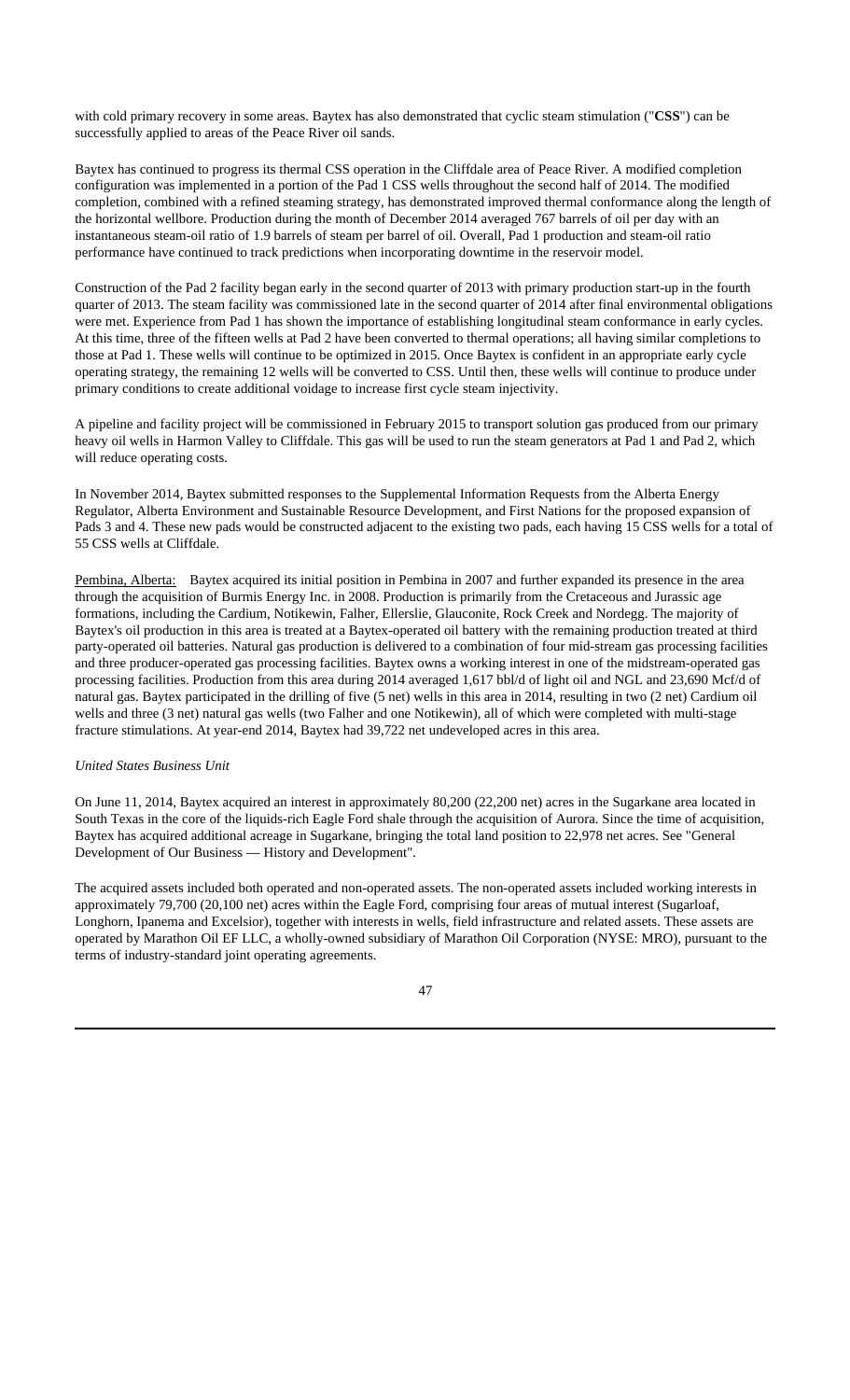The operated assets included a 100% working interest in approximately 2,800 acres comprised of two separate blocks (Heard Ranch and Axle Tree Ranch), located within the liquids-rich zone of the Eagle Ford shale trend and are either adjacent or very proximate to the non-operated assets.

The acquired assets also included an acreage position along the Cretaceous play in East Texas which is regionally on trend with the Eagle Ford shale and other producing objectives. At year-end 2014, Baytex had 10,017 (9,751 net) undeveloped acres in East Texas in addition to 13,812 (gross and net) acres in New Mexico which are currently under evaluation.

The following table sets forth our gross and net acreage for all of our United States assets as at December 31, 2014:

|                                  | <b>Gross Acreage</b> | <b>Net Acreage</b> |
|----------------------------------|----------------------|--------------------|
| Sugarkane area:                  |                      |                    |
| Sugarloaf AMI                    | 24,126               | 6,763              |
| Longhorn AMI                     | 30,838               | 9,823              |
| Ipanema AMI                      | 4,771                | 1,737              |
| <b>Excelsior AMI</b>             | 20,167               | 1,843              |
| Heard Ranch/Axle Tree (operated) | 2,811                | 2,811              |
| <b>Total Sugarkane area</b>      | 82,713               | 22,978             |
| Other Eagle Ford                 | 87                   |                    |
| East Texas (operated)            | 10,017               | 9,751              |
| New Mexico (operated)            | 13,812               | 13,812             |
| Total                            | 106,629              | 46,549             |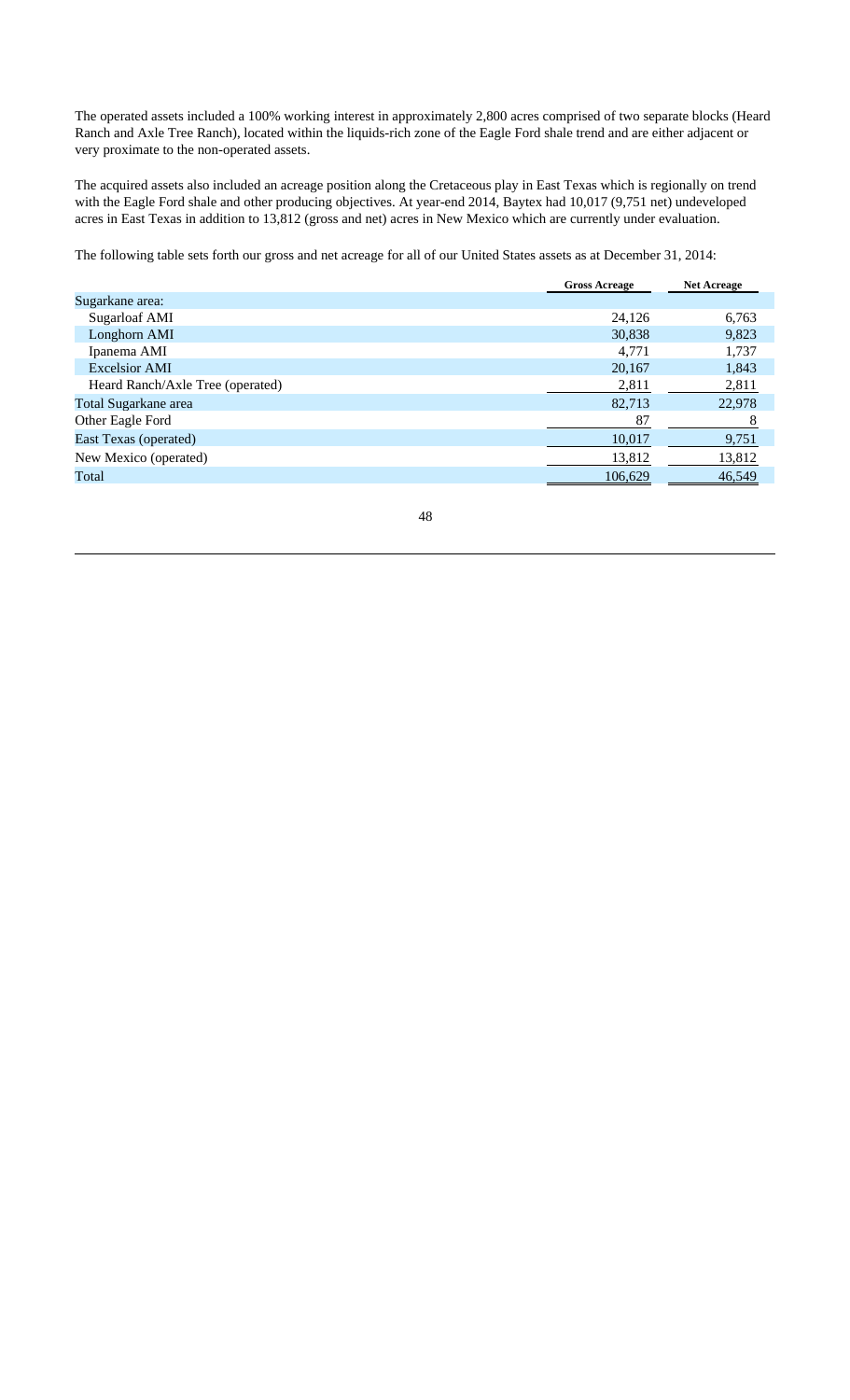The map below highlights the geographic location of our properties in the Sugarkane area:



Production from the non-operated assets is processed at 12 centralized processing facilities across the Sugarkane area, which provide the following capability:

- infield gathering systems between well locations and these centralized facilities;
- processing equipment for the treatment of natural gas and compression allowing injection into the transportation system that moves the product to gas processing plants where NGLs are separated from the gas;
- processing equipment for oil treatment and on site storage in preparation for either injection into oil pipelines that have contracted volumes and run across the field or for export via trucks to local refineries;
- saline water wells, centralized ponds and buried distribution pipework allowing water to be sent to fracture locations throughout our leasehold interests in the Sugarkane area and produced fracturing water to be recovered and recycled for future wells; and
- natural gas lift capability for longer term production maintenance of shallower wells in the volatile oil window.

On the Heard Ranch and Axle Tree Ranch properties, centralized processing facilities and gathering systems have been constructed to manage production from the development of these assets. In particular, the Axle Tree Ranch development includes amine treatment facilities to remove H2S, with the treated gas being used for gas lift and plant fuel. Untreated gas is sold through the Regency sour gas line which was commissioned in November 2013.

During the period from June 11, 2014 to December 31, 2014, production from the acquired assets averaged approximately 28,752 bbl/d of light oil and NGL and 38,487 Mcf/d of natural gas (35,166 boe/d). During this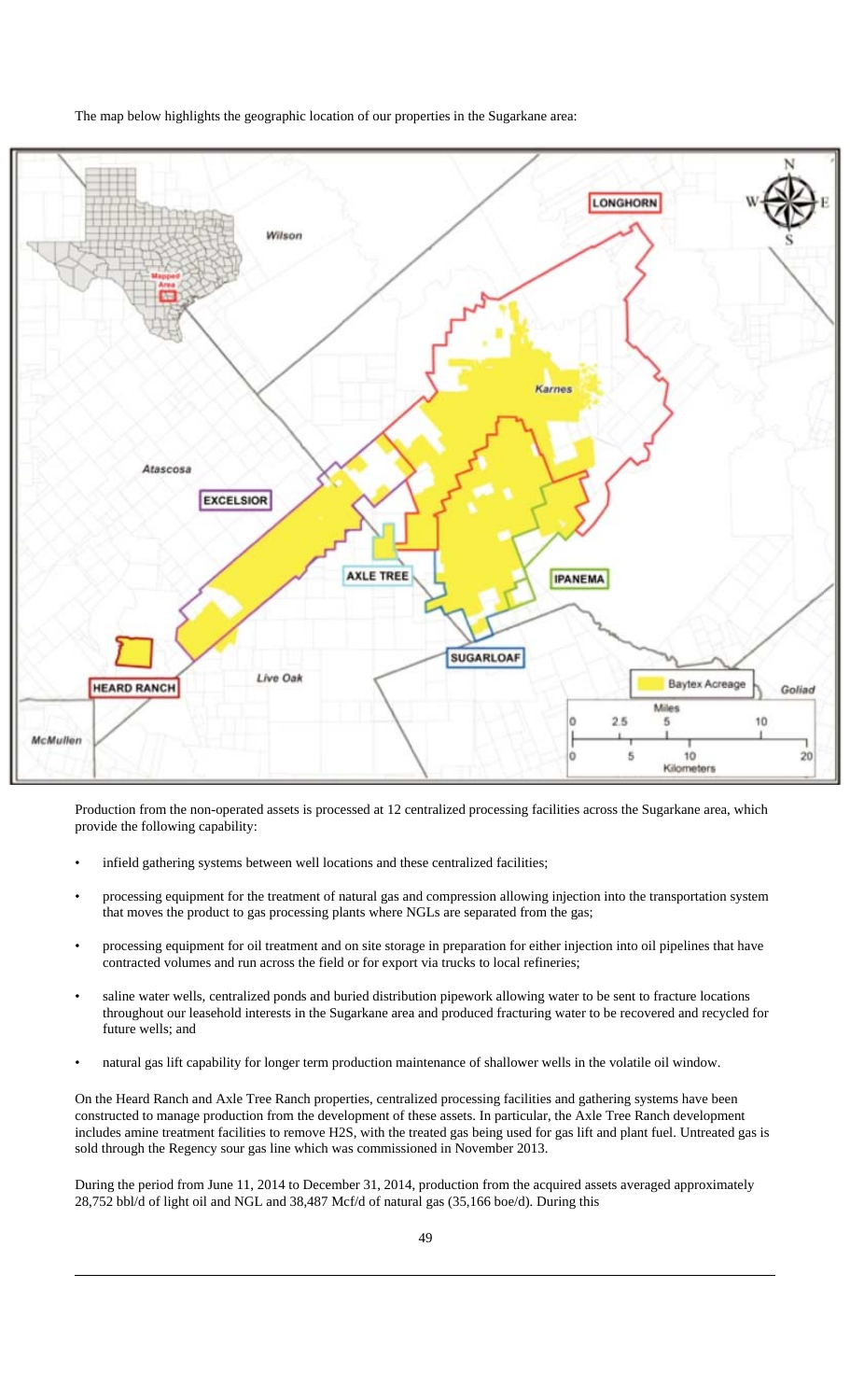period, Baytex participated in the drilling of 132 (34.3 net) wells in the Sugarkane area, resulting in 69 (17.5 net) oil wells, 59 (15.7 net) natural gas wells, one (0.3 net) stratigraphic and service well and three (0.8 net) dry and abandoned wells, for a success rate of 97.7% (97.7% net).

In September, 2014, Baytex completed the sale of its assets in North Dakota for US\$330.5 million. The disposed assets produced approximately 3,200 boe/d in the second quarter of 2014 and included 53.5 million boe of proved plus probable reserves (81% oil and NGL) as at December 31, 2013.

Production from the United States Business Unit in 2014 averaged 2,255 bbl/d of light and medium oil, 12,805 bbl/d of shale oil, 3,378 bbl/d of NGL, 21,511 Mcf/d of shale gas and 686 Mcf/d of natural gas (22,138 boe/d).

## *Average Production*

The following table indicates our average daily production from our principal areas for the year ended December 31, 2014.

|                              | <b>Heavy Oil</b> | <b>Bitumen</b>           | <b>Light</b> and<br><b>Medium Oil</b> | <b>Shale Oil</b>         | <b>NGL</b> | <b>Shale Gas</b>         | <b>Natural</b><br>Gas | Oil<br>Equivalent |
|------------------------------|------------------|--------------------------|---------------------------------------|--------------------------|------------|--------------------------|-----------------------|-------------------|
|                              | (bbl/d)          | (bbl/d)                  | (bbl/d)                               | (bbl/d)                  | (bbl/d)    | (Mcf/d)                  | (Mcf/d)               | (boe/d)           |
| <b>Lloydminster Business</b> |                  |                          |                                       |                          |            |                          |                       |                   |
| Unit                         |                  |                          |                                       |                          |            |                          |                       |                   |
| Ardmore / Cold               |                  |                          |                                       |                          |            |                          |                       |                   |
| Lake / Sugden / Angling      |                  |                          |                                       |                          |            |                          |                       |                   |
| Lake                         | 1,541            |                          |                                       |                          |            |                          | 506                   | 1,625             |
| Carruthers                   | 3,014            |                          |                                       |                          |            |                          | 223                   | 3,051             |
| Celtic                       | 2,455            |                          |                                       |                          |            |                          | 141                   | 2,479             |
| Kerrobert / Hoosier          | 1,247            | 2,388                    |                                       |                          |            |                          | 704                   | 3,753             |
| Tangleflags                  | 1,872            |                          |                                       |                          |            |                          | 309                   | 1,923             |
| Remaining properties         | 5,534            | 392                      |                                       |                          |            |                          | 740                   | 6,050             |
| Divested properties          | 522              | $\overline{\phantom{0}}$ |                                       |                          |            |                          |                       | 522               |
| <b>Total Lloydminster</b>    |                  |                          |                                       |                          |            |                          |                       |                   |
| <b>Business Unit</b>         | 16,185           | 2,780                    |                                       |                          |            |                          | 2,623                 | 19,403            |
|                              |                  |                          |                                       |                          |            |                          |                       |                   |
| <b>Central Business Unit</b> |                  |                          |                                       |                          |            |                          |                       |                   |
| Peace River                  | 25,318           | 665                      |                                       |                          |            |                          | 2,498                 | 26,399            |
| Pembina                      |                  |                          | 612                                   | $\overline{\phantom{0}}$ | 1,005      | $\overline{\phantom{0}}$ | 23,690                | 5,565             |
| Remaining properties         |                  | $\equiv$                 | 1,774                                 |                          | 131        | $\equiv$                 | 11,322                | 3,792             |
| Divested properties          |                  | $\overline{\phantom{0}}$ | 235                                   |                          | 305        |                          | 2,904                 | 1,024             |
| <b>Total Alberta</b>         |                  |                          |                                       |                          |            |                          |                       |                   |
| <b>Business Unit</b>         | 25,318           | 665                      | 2,621                                 |                          | 1,441      | $\equiv$                 | 40,414                | 36,780            |
|                              |                  |                          |                                       |                          |            |                          |                       |                   |
| <b>United States</b>         |                  |                          |                                       |                          |            |                          |                       |                   |
| <b>Business Unit</b>         |                  |                          |                                       |                          |            |                          |                       |                   |
| Sugarkane                    |                  |                          |                                       |                          |            |                          |                       |                   |
| (non-operated)               |                  |                          |                                       | 11,503                   | 3,106      | 20,462                   |                       | 18,020            |
| Sugarkane (operated)         |                  |                          | $\overline{\phantom{0}}$              | 1,302                    | 158        | 1,049                    |                       | 1,635             |
| Remaining properties         |                  |                          |                                       |                          | $\equiv$   |                          |                       |                   |
| Divested properties          |                  |                          | 2,255                                 |                          | 114        |                          | 686                   | 2,483             |
| <b>Total United States</b>   |                  |                          |                                       |                          |            |                          |                       |                   |
| <b>Business Unit</b>         |                  |                          | 2,255                                 | 12,805                   | 3,378      | 21,511                   | 686                   | 22,138            |
| <b>Grand Total</b>           | 41,503           | 3,445                    | 4,876                                 | 12,805                   | 4,819      | 21,511                   | 43,723                | 78,321            |
|                              |                  |                          |                                       |                          |            |                          |                       |                   |

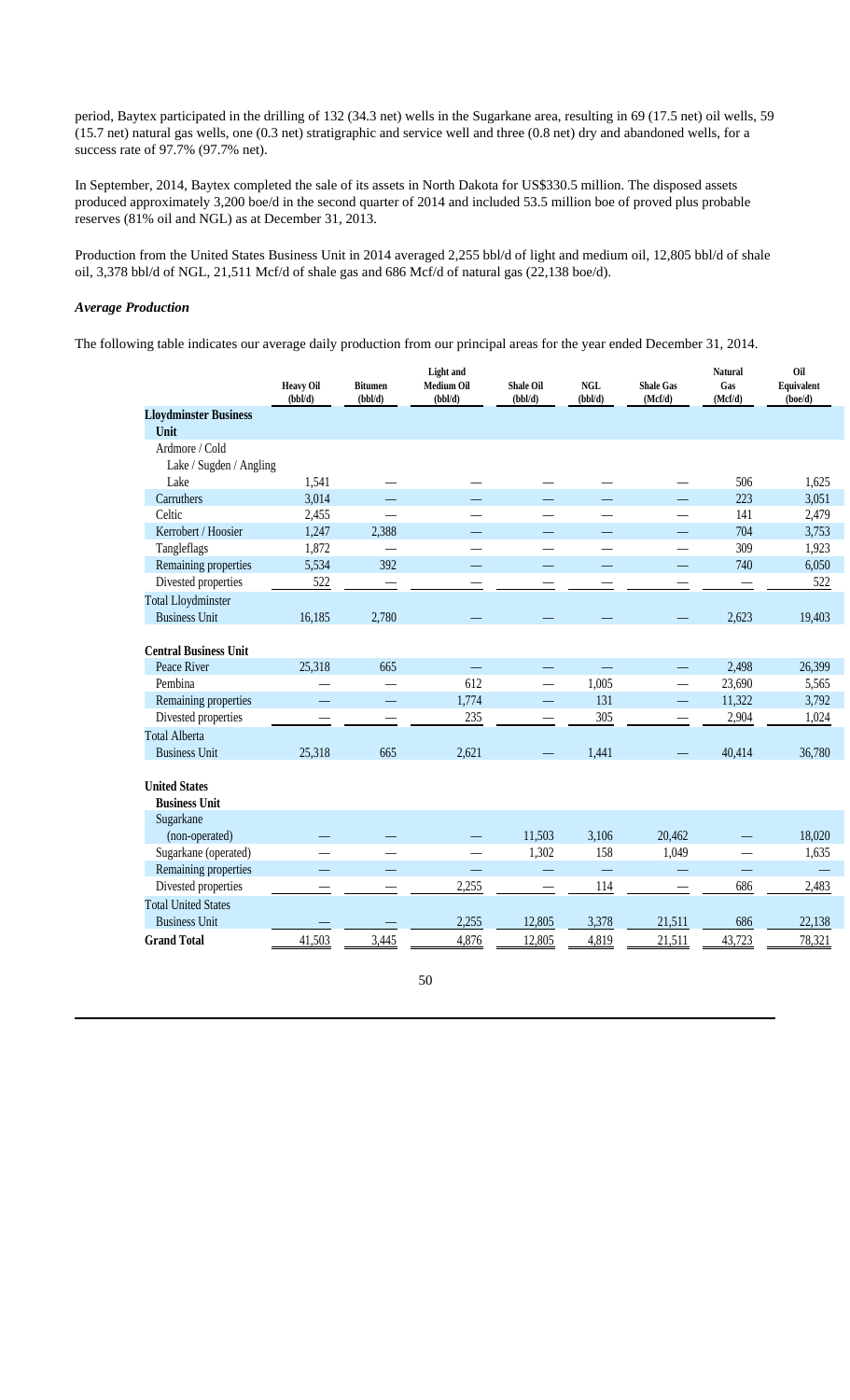## *Costs Incurred*

The following table summarizes the property acquisition, exploration and development costs by country for the year ended December 31, 2014:

| (\$000s)                                  | Canada    | <b>United States</b> | <b>Total</b> |
|-------------------------------------------|-----------|----------------------|--------------|
| Property acquisition costs <sup>(1)</sup> |           |                      |              |
| Proved properties                         | 1,005     | 2,524,018            | 2,525,023    |
| Unproved properties                       | 10,948    | 392,315              | 403,263      |
| Property disposition <sup>(2)</sup>       | (45, 816) | (337, 314)           | (383, 130)   |
| Total Property acquisition costs, net     | (33,863)  | 2,579,019            | 2,545,156    |
|                                           |           |                      |              |
| Development $\text{Costs}^{(3)}$          | 388,405   | 370.543              | 758,948      |
| Exploration Costs <sup>(4)</sup>          | 5,823     | 1,299                | 7,122        |
| Total                                     | 360,365   | 2,950,861            | 3,311,226    |

Notes:

- (1) Property acquisition costs include the acquisition of Aurora Oil & Gas Limited.
- (2) Property dispositions include the disposition of assets in North Dakota and in Canada.
- (3) Development and facilities expenditures.
- (4) Cost of geological and geophysical capital expenditures and drilling costs for 2014 exploratory wells drilled.

## *Oil and Gas Wells*

The following table sets forth the number and status of wells in which we have a working interest as at December 31, 2014.

|              |       | <b>Oil Wells</b> |                      |            |           | <b>Natural Gas Wells</b> |                      |            |  |
|--------------|-------|------------------|----------------------|------------|-----------|--------------------------|----------------------|------------|--|
|              |       | Producing        | <b>Non-Producing</b> |            | Producing |                          | <b>Non-Producing</b> |            |  |
|              | Gross | <b>Net</b>       | Gross                | <b>Net</b> | Gross     | <b>Net</b>               | Gross                | <b>Net</b> |  |
| Alberta      | .,049 | 696.6            | 1.018                | 603.0      | 435       | 325.7                    | 492                  | 377.7      |  |
| Saskatchewan | 938   | 903.8            | 1.308                | .236.6     | 38        | 33.1                     | .10                  | 98.5       |  |
| Texas        | 410   | 109.1            | 37                   | 8.2        | 167       | 43.7                     | 52                   | 14.8       |  |
| Total        | 2.397 | 709.5            | 2.363                | .847.8     | 640       | 402.5                    | 654                  | 491.0      |  |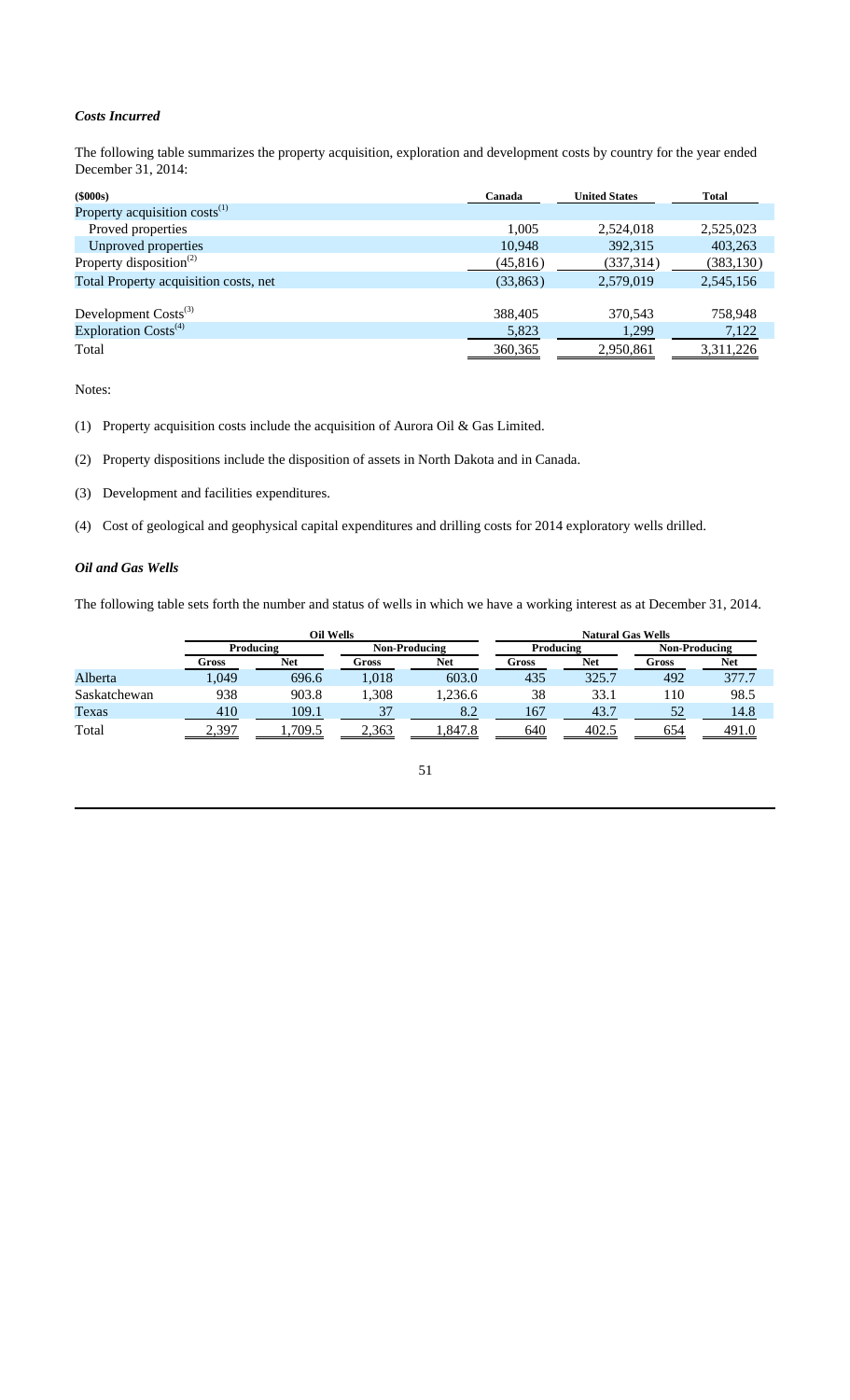## *Undeveloped Land Holdings*

The following table sets forth our undeveloped land holdings as at December 31, 2014.

|                            | <b>Undeveloped Acres</b> |            |
|----------------------------|--------------------------|------------|
|                            | Gross                    | <b>Net</b> |
| Canada                     |                          |            |
| Alberta                    | 588,805                  | 506,150    |
| British Columbia           | 660                      | 26         |
| Saskatchewan               | 140,725                  | 133,730    |
| Total Canada               | 730,190                  | 639,906    |
| <b>United States</b>       |                          |            |
| New Mexico                 | 13,812                   | 13,812     |
| Texas (Eagle Ford)         | 2,170                    | 316        |
| Texas (East Texas)         | 10,017                   | 9,751      |
| <b>Total United States</b> | 25,999                   | 23,879     |
| <b>Grand Total</b>         | 756,189                  | 663,785    |

We estimate the value of our net undeveloped land holdings at December 31, 2014 to be approximately \$201 million, as compared to \$281 million at December 31, 2013. This internal evaluation generally represents the estimated replacement cost of our undeveloped land. In determining replacement cost, we analyzed land sale prices paid at Provincial Crown and State land sales for the properties in the vicinity of our undeveloped land holdings, less an allowance for near-term expiries.

We expect that rights to explore, develop and exploit approximately 20,850 net acres of our undeveloped land holdings may expire on or before December 31, 2015. There are no material drilling commitments associated with the land holdings expiring by December 31, 2015.

### *Exploration and Development Activities*

The following table sets forth the gross and net exploratory and development wells in which we participated during the year ended December 31, 2014.

|             |       | <b>Exploratory Wells</b> |       | <b>Development Wells</b> |       | <b>Total Wells</b> |  |
|-------------|-------|--------------------------|-------|--------------------------|-------|--------------------|--|
|             | Gross | <b>Net</b>               | Gross | <b>Net</b>               | Gross | <b>Net</b>         |  |
| Oil         |       |                          | 292   | 153.4                    | 292   | 153.4              |  |
| Natural Gas |       |                          | 62    | 18.7                     | 62    | 18.7               |  |
| Evaluation  | 39    | 39.0                     |       |                          | 39    | 39.0               |  |
| Service     |       |                          |       | 2.3                      |       | 2.3                |  |
| Dry         |       |                          |       | 3.2                      |       | 3.2                |  |
| Total       | 39    | 39.0                     | 364   | 77.6                     | 403   | 216.6              |  |

### *Forward Contracts*

For details on our contractual commitments to sell natural gas and crude oil which were outstanding at December 31, 2014, see Note 22 to our audited consolidated financial statements for the year ended December 31, 2014.

### *Tax Horizon*

Based on the current tax regime and Baytex's available tax pools and anticipated level of funds from operations and capital spending, Baytex expects to pay cash income taxes in 2015 at an effective tax rate of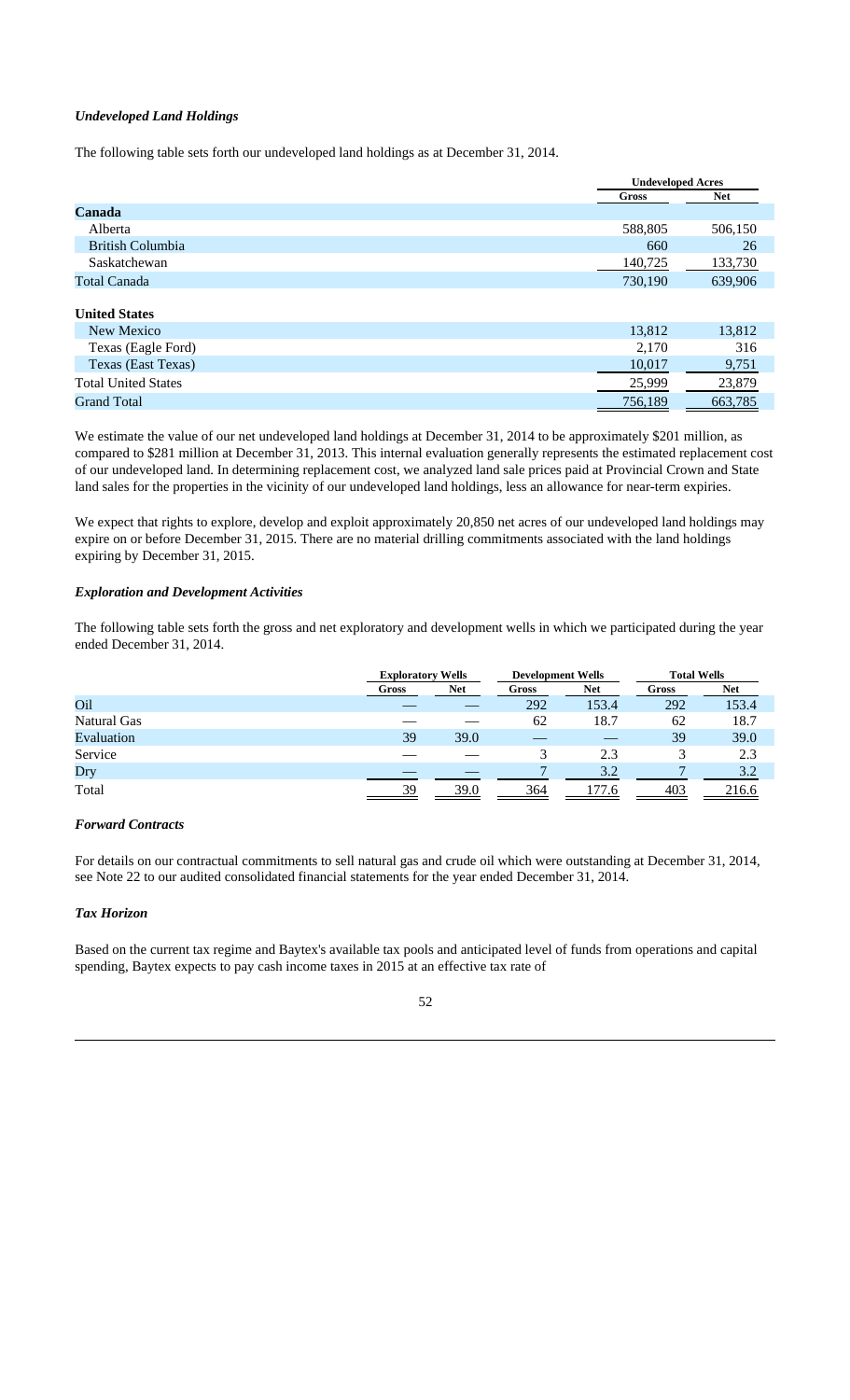approximately 5% of funds from operations. This estimate is highly sensitive to assumptions regarding commodity prices, production, funds from operations and capital expenditure levels. As at December 31, 2014, Baytex's total Canadian tax pools were estimated to be \$1.4 billion and total United States tax pools were estimated to be \$1.5 billion.

#### *Additional Information Concerning Abandonment and Reclamation Costs*

The following table sets forth information respecting future abandonment and reclamation costs for surface leases, wells, facilities, and pipelines which are expected to be incurred by us for the periods indicated.

|                                         | <b>Abandonment and</b>   | <b>Abandonment</b> and   |
|-----------------------------------------|--------------------------|--------------------------|
|                                         | <b>Reclamation Costs</b> | <b>Reclamation Costs</b> |
|                                         | <b>Escalated at 2%</b>   | <b>Escalated at 2%</b>   |
|                                         | <b>Undiscounted</b>      | Discounted at 10%        |
| Period                                  | (\$ thousands)           | (\$ thousands)           |
| Total liability as at December 31, 2014 | 693,389                  | 68,378                   |
| Anticipated to be paid in 2015          | 10,935                   | 10,421                   |
| Anticipated to be paid in 2016          | 10,163                   | 8,811                    |
| Anticipated to be paid in 2017          | 8.160                    | 6.430                    |

We will be liable for our share of ongoing environmental obligations and for the ultimate reclamation of the surface leases, wells, facilities, and pipelines held by us upon abandonment. Expenditures related to environmental obligations are expected to be funded out of cash flow.

We estimate the costs to abandon and reclaim all of our producing and shut-in wells, facilities, and pipelines. No estimate of salvage value is netted against the estimated cost. Using public data and our own experience, we estimate the amount and timing of future abandonment and reclamation expenditures at an operating area level. Wells within each operating area are assigned an average cost per well to abandon and reclaim the well. The estimated expenditures are based on current regulatory standards and actual abandonment cost history.

The number of net wells for which we estimated we will incur reclamation and abandonment costs is 4,090 wells. This estimate includes all producing wells, all non-producing wells, all standing cased wells and all suspended wells. The number of net wells for which Sproule estimated we will incur reclamation and abandonment costs is 591 wells which are all the proved undeveloped and probable undeveloped wells. The latter two well groups had not been drilled as of December 31, 2014. Abandonment and reclamation costs have been estimated over a 50-year period. Facility reclamation costs are scheduled to be incurred two years following the end of the reserve life of the associated producing area. Only well abandonment costs, net of downhole salvage value, were deducted by Sproule in estimating future net revenue in the Sproule Report. The additional liability associated with our existing wells, pipelines and facility reclamation costs, net of salvage, which was estimated to be \$693.4 million (\$68.4 million discounted at 10 percent), was not deducted in estimating future net revenue.

### *Production Estimates*

The following table sets out the volumes of our working interest production estimated for the year ended December 31, 2015, which is reflected in the estimate of future net revenue disclosed in the forecast price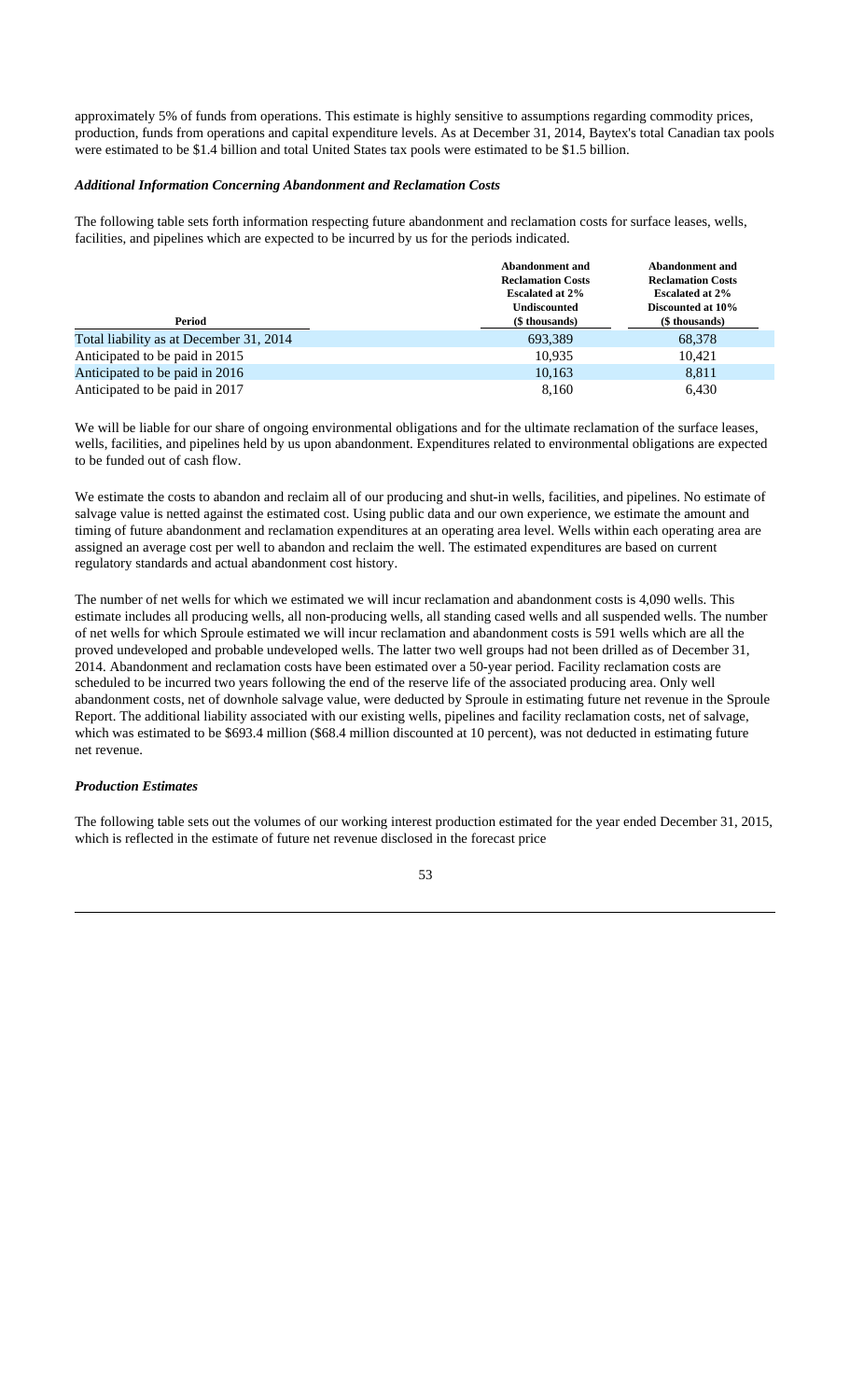tables contained under "*Description of Our Business and Operations — Statement of Reserves Data and Other Oil and Gas Information — Disclosure of Reserves Data and Oil and Natural Gas Information*".

|                                      | <b>Heavy Oil</b><br>(bbl/d) | <b>Bitumen</b><br>(bbl/d) | Light and<br>Medium Oil<br>(bbl/d) | <b>Shale</b><br>Oil<br>(bbl/d) | <b>NGL</b><br>(bbl/d) | <b>Shale</b><br>Gas<br>(Mcf/d)  | <b>Natural</b><br>Gas<br>(Mcf/d) | Oil<br>Equivalent<br>(boe/d) |
|--------------------------------------|-----------------------------|---------------------------|------------------------------------|--------------------------------|-----------------------|---------------------------------|----------------------------------|------------------------------|
| <b>CANADA</b>                        |                             |                           |                                    |                                |                       |                                 |                                  |                              |
| <b>Total Proved</b>                  | 34,528                      | 3,558                     | 1,698                              |                                | 1,171                 |                                 | 32,534                           | 46,377                       |
| <b>Total Proved</b>                  |                             |                           |                                    |                                |                       |                                 |                                  |                              |
| plus Probable                        | 38,309                      | 3,960                     | 1,823                              | $\qquad \qquad -$              | 1,284                 | $\hspace{0.1mm}-\hspace{0.1mm}$ | 37,329                           | 51,598                       |
| <b>UNITED STATES</b>                 |                             |                           |                                    |                                |                       |                                 |                                  |                              |
| <b>Total Proved</b>                  |                             |                           |                                    | 14,561                         | 16,964                | 35,086                          | 14,580                           | 39,802                       |
| <b>Total Proved</b><br>plus Probable |                             |                           |                                    | 15,078                         | 17,704                | 35,770                          | 15,961                           | 41,404                       |
| <b>TOTAL</b>                         |                             |                           |                                    |                                |                       |                                 |                                  |                              |
| <b>Total Proved</b>                  | 34,528                      | 3,558                     | 1,698                              | 14,561                         | 18,134                | 35,086                          | 47,114                           | 86,179                       |
| <b>Total Proved</b><br>plus Probable | 38,309                      | 3,960                     | 1,823                              | 15,078                         | 18,989                | 35,770                          | 53,289                           | 93,002                       |

The two properties that account for 20% or more of the estimated 2015 production volumes are the Eagle Ford and Peace River (cold primary production). Estimated 2015 production volumes for Eagle Ford are 39,802 boe/d on a total proved basis and 41,404 boe/d on a total proved plus probable basis. Estimated 2015 production volumes for Peace River (cold primary production) are 21,843 boe/d on a total proved basis and 23,578 boe/d on a total proved plus probable basis. Note: these production volumes do not include production from the adjacent Reno area.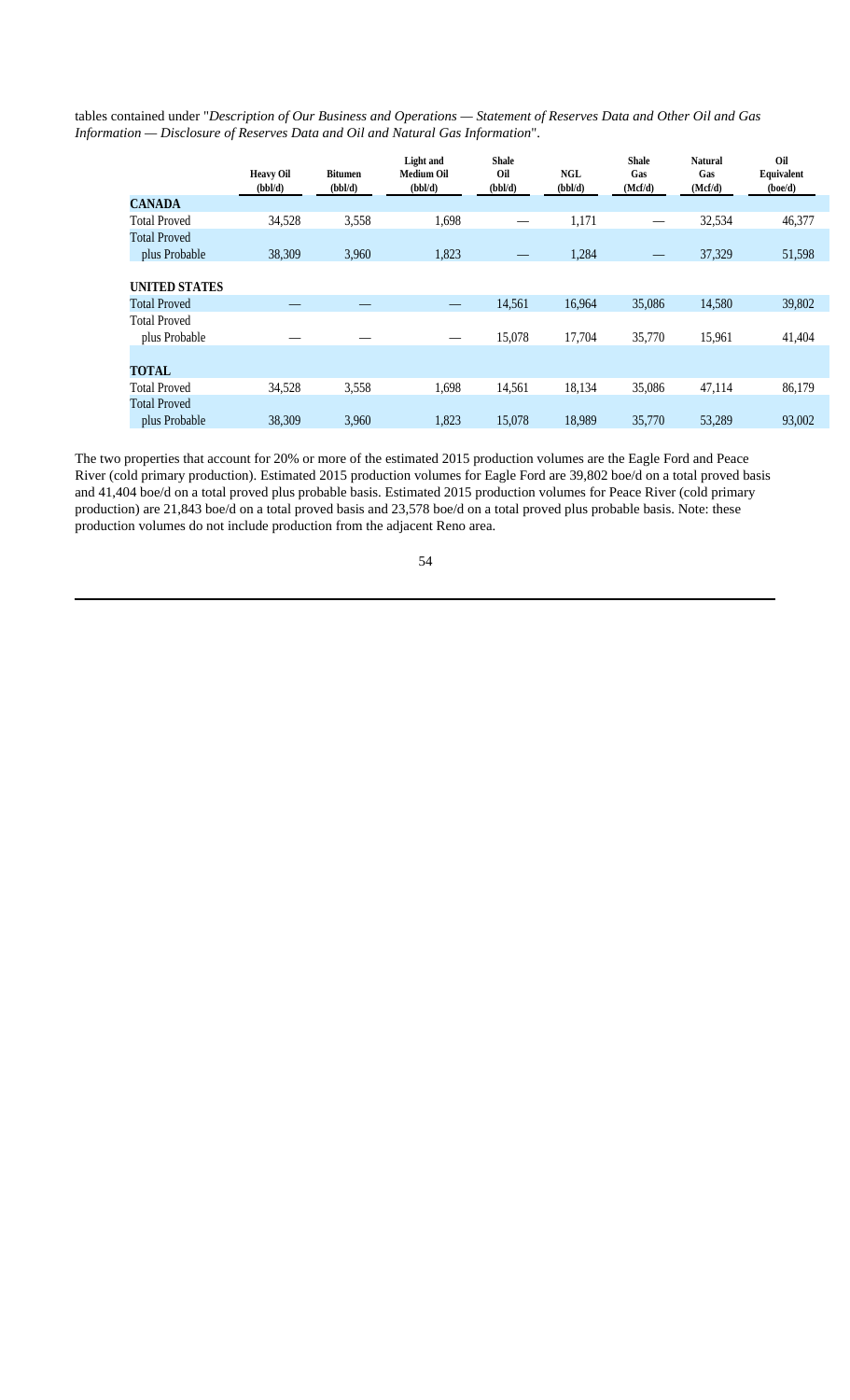## *Production History*

The following table summarizes certain information in respect of the production, product prices received, royalties paid, production costs and resulting netback associated with our reserves data for the periods indicated below.

|                                             | <b>Three Months Ended</b> |               |               | <b>Year Ended</b> |               |
|---------------------------------------------|---------------------------|---------------|---------------|-------------------|---------------|
|                                             | Dec. 31, 2014             | Sept 30, 2014 | June 30, 2014 | Mar. 31, 2014     | Dec. 31, 2014 |
| <b>Average Sales Volume</b> <sup>(1)</sup>  |                           |               |               |                   |               |
| Heavy Oil (bbl/d)                           | 39,805                    | 41,766        | 42,730        | 42,017            | 41,577        |
| Bitumen (bbl/d)                             | 3,380                     | 3,726         | 3,514         | 3,158             | 3,446         |
| Light Oil (bbl/d)                           | 2,507                     | 5,812         | 5,751         | 5,471             | 4,876         |
| $NGL$ (bbl/d)                               | 8,098                     | 6,628         | 2,476         | 1,986             | 4,819         |
| Shale Oil (bbl/d)                           | 24,409                    | 22,313        | 4,112         |                   | 12,805        |
| Shale Gas (Mcf/d)                           | 41,380                    | 37,577        | 6,443         |                   | 21,510        |
| Natural Gas (Mcf/d)                         | 43,048                    | 45,723        | 45,202        | 40,886            | 43,724        |
| Total (boe/d)                               | 92,271                    | 94,137        | 67,191        | 59,446            | 78,395        |
| <b>Average Net Production</b>               |                           |               |               |                   |               |
| <b>Prices Received</b>                      |                           |               |               |                   |               |
| Heavy Oil (\$/bbl)                          | 52.92                     | 73.62         | 78.88         | 70.74             | 69.26         |
| Bitumen (\$/bbl)                            | 58.29                     | 78.05         | 83.75         | 76.39             | 74.24         |
| Light Oil (\$/bbl)                          | 88.97                     | 104.49        | 111.09        | 95.79             | 107.64        |
| NGL (\$/bbl)                                | 28.06                     | 36.77         | 38.74         | 55.93             | 35.28         |
| Shale Oil (\$/bbl)                          | 77.86                     | 101.23        | 110.72        |                   | 90.75         |
| Shale Gas (\$/Mcf)                          | 4.36                      | 4.69          | 5.09          |                   | 4.56          |
| Natural Gas (\$/Mcf)                        | 3.89                      | 4.22          | 4.81          | 5.22              | 4.52          |
| Total (\$/boe)                              | 53.72                     | 72.04         | 75.06         | 68.33             | 66.54         |
| <b>Royalties Paid</b>                       |                           |               |               |                   |               |
| Heavy Oil (\$/bbl)                          | 9.40                      | 16.68         | 20.25         | 15.37             | 15.51         |
| Bitumen (\$/bbl)                            | 4.41                      | 0.44          | 11.65         | 6.93              | 5.73          |
| Light Oil and                               |                           |               |               |                   |               |
| NGL $(\frac{6}{bbl})^{(2)}$                 | 15.08                     | 23.57         | 23.19         | 21.53             | 20.77         |
| Shale Oil (\$/bbl)                          | 19.49                     | 25.14         | 27.65         |                   | 22.63         |
| Shale Gas (\$/Mcf)                          | 1.75                      | 2.11          | 1.43          |                   | 1.88          |
| Natural Gas (\$/Mcf)                        | 0.03                      | 0.19          | 0.31          | 0.10              | 0.16          |
| Total (\$/boe)                              | 11.90                     | 17.43         | 18.36         | 14.00             | 15.35         |
| <b>Operating Expenses</b> <sup>(3)(4)</sup> |                           |               |               |                   |               |
| Heavy Oil (\$/bbl)                          | 12.91                     | 11.02         | 10.93         | 10.37             | 11.29         |
| Bitumen (\$/bbl)                            | 25.15                     | 25.61         | 24.53         | 27.29             | 25.60         |
| Light Oil and                               |                           |               |               |                   |               |
| NGL $(\frac{\text{S}}{\text{bb}})^{(2)}$    | 16.24                     | 14.95         | 17.39         | 18.81             | 16.55         |
| Shale Oil (\$/bbl) <sup>(5)</sup>           | 12.86                     | 10.77         | 7.99          |                   | 11.55         |
| Shale Gas (\$/Mcf) <sup>(5)</sup>           |                           |               |               |                   |               |
| Natural Gas (\$/Mcf)                        | 2.54                      | 1.96          | 2.47          | 2.51              | 2.36          |
| Total (\$/boe)                              | 12.95                     | 11.39         | 12.51         | 12.87             | 12.37         |
| <b>Transportation Expenses</b>              |                           |               |               |                   |               |
| Heavy Oil (\$/bbl)                          | 4.06                      | 4.37          | 4.64          | 5.83              | 4.73          |
| Bitumen (\$/bbl)                            | 5.55                      | 7.59          | 6.32          | 6.00              | 6.41          |
| Light Oil and                               |                           |               |               |                   |               |
| NGL $(\frac{5}{bbl})^{(2)}$                 | 0.29                      | 0.29          | 0.46          | 0.39              | 0.34          |
| Shale Oil (\$/bbl) <sup>(5)</sup>           | $\frac{1}{2}$             |               |               |                   |               |
| Shale Gas (\$/Mcf) <sup>(5)</sup>           |                           |               |               |                   |               |
| Natural Gas (\$/Mcf)                        | 0.17                      | 0.17          | 0.17          | 0.18              | 0.17          |
| Total (\$/boe)                              | 2.07                      | 2.36          | 3.45          | 4.61              | 2.93          |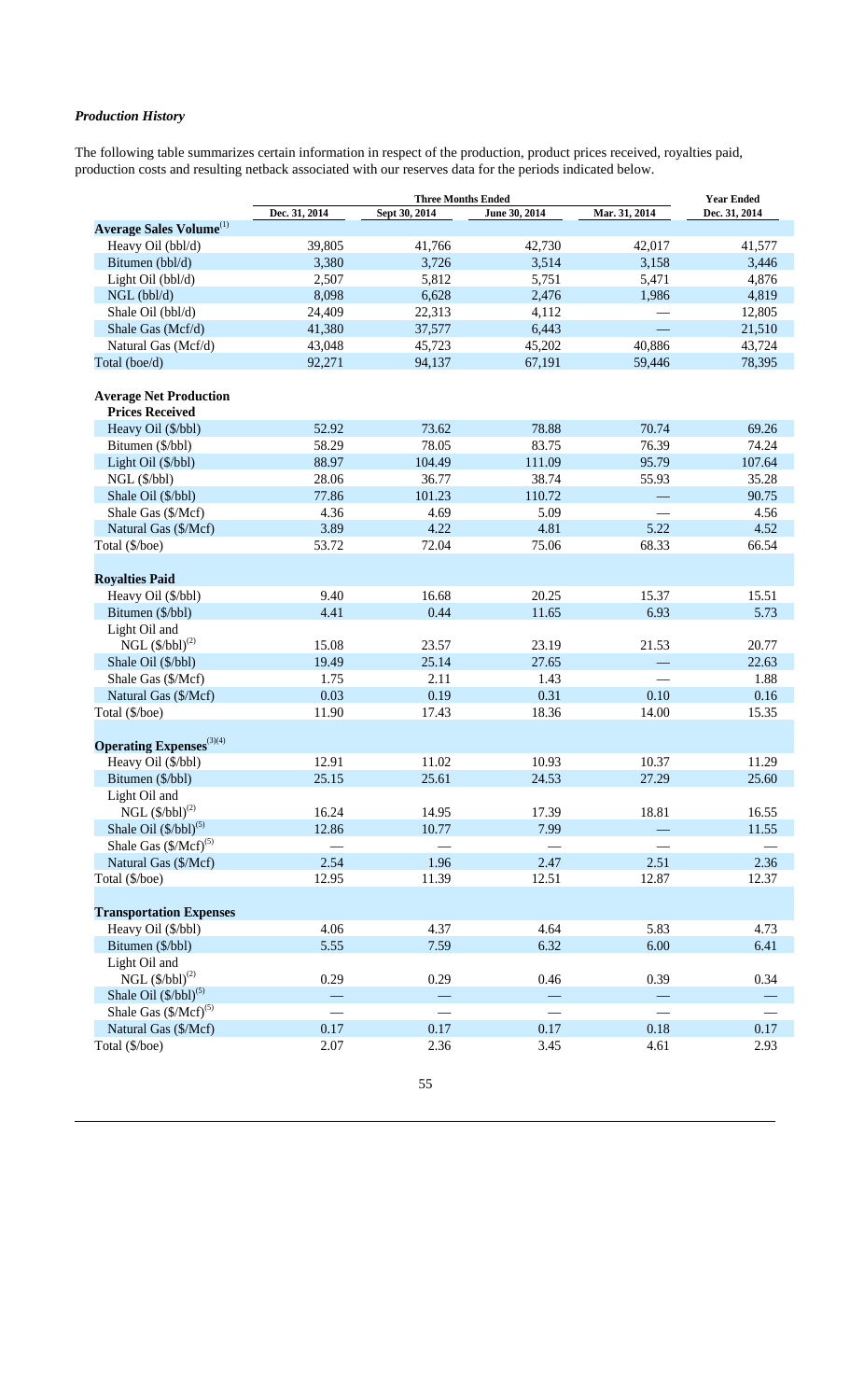|                                                                                                | <b>Three Months Ended</b> |               |               |               | <b>Year Ended</b> |
|------------------------------------------------------------------------------------------------|---------------------------|---------------|---------------|---------------|-------------------|
|                                                                                                | Dec. 31, 2014             | Sept 30, 2014 | June 30, 2014 | Mar. 31, 2014 | Dec. 31, 2014     |
| Netback Received <sup>(6)</sup>                                                                |                           |               |               |               |                   |
| Heavy Oil (\$/bbl)                                                                             | 26.55                     | 41.55         | 43.07         | 39.18         | 37.73             |
| Bitumen (\$/bbl)                                                                               | 23.18                     | 44.41         | 41.25         | 36.17         | 36.50             |
| Light Oil and                                                                                  |                           |               |               |               |                   |
| NGL $(\frac{\$}{bb})^{(2)}$                                                                    | 6.51                      | 24.51         | 40.15         | 44.45         | 26.64             |
| Shale Oil (\$/bbl)                                                                             | 45.50                     | 65.32         | 75.08         |               | 56.57             |
| Shale Gas (\$/Mcf)                                                                             | 2.61                      | 2.59          | 3.67          |               | 2.68              |
| Natural Gas (\$/Mcf)                                                                           | 1.16                      | 1.89          | 1.86          | 2.43          | 1.83              |
| Total (\$/boe)                                                                                 | 26.80                     | 40.86         | 40.74         | 36.85         | 35.89             |
| <b>Financial Derivatives</b><br>gain                                                           |                           |               |               |               |                   |
| $\left(\frac{\text{loss}}{\text{loss}}\right) \left(\frac{\text{S}}{\text{base}}\right)^{(7)}$ | 6.48                      | (0.47)        | (2.28)        | (0.30)        | 1.24              |
| Netback Received<br>after                                                                      |                           |               |               |               |                   |
| hedging $(\frac{5}{b})$                                                                        | 33.28                     | 40.39         | 38.46         | 36.55         | 37.13             |

#### Notes:

(1) Before deduction of royalties.

(2) All NGL volumes are grouped with Canadian light oil and NGL for royalties paid and operating expenses for reporting purposes.

(3) Operating expenses are composed of direct costs incurred to operate both oil and gas wells. A number of assumptions are required to allocate these costs between oil, natural gas and natural gas liquids production.

(4) Operating recoveries associated with operated properties are charged to operating costs and accounted for as a reduction to general and administrative costs.

(5) Operating and transportation expenses split for costs between shale oil and shale gas are not available for Eagle Ford.

(6) Netback is calculated by subtracting royalties, operating expenses, transportation expenses and losses/gains on commodity and foreign exchange contracts from revenues.

(7) Financial derivatives reflect realized gains (losses) on commodity-related contracts only.

### *Marketing Arrangements*

Baytex markets its oil and natural gas production with attention to maximizing value and counterparty performance. We maintain a portfolio of sales contracts with a variety of pricing mechanisms, term commitments and customers. We engage a number of reputable counterparties in our bid process to ensure competitiveness, while also managing counterparty credit exposure. In response to market conditions, sales of undiluted bitumen to rail loading facilities plateaued in 2014, representing a significant position within Baytex's market access portfolio.

## *Oil and NGL*

For the year ended December 31, 2014, the prompt price settlements of West Texas Intermediate crude oil fluctuated between a high of US\$107.26/bbl and a low of US\$53.27/bbl, with an average price of US\$92.97/bbl. The volatile price range seen in 2014 reflected strong prices through the first half of the year, falling steadily through the second half as OPEC relinquished its traditional swing producer role in favor of a market share strategy, setting a target production level for the group of 30 million bbl/d.

The discount for Canadian heavy oil, as measured by the Western Canadian Select ("**WCS**") price differential to WTI, averaged 21% for the year ended December 31, 2014, as compared to an average of 26% for the year ended December 31, 2013. WCS price differential volatility diminished greatly in 2014 as both pipeline and rail take away capacity expanded significantly through the year, allowing WCS to access U.S. and Canadian markets and avoid periods of market dislocation seen in previous years.

For 2014, Baytex's heavy oil sales prices averaged \$69.64/bbl, while light oil and condensate prices averaged \$91.37/bbl. In contrast, for 2013 Baytex averaged \$65.24/bbl for heavy oil sales and \$90.31/bbl for light oil and condensate sales. Baytex's NGL price in 2014 was \$35.28/bbl, as compared with \$42.63/bbl in 2013.

In 2014, Baytex sold its North Dakota production and purchased higher valued production in the Eagle Ford. This change resulted in Baytex's U.S. light oil and condensate price realizations averaging \$91.63/bbl in 2014, essentially unchanged from 2013 (\$92.20/bbl), notwithstanding that the average annual price for the WTI benchmark decreased by 5% (from \$97.97/bbl in 2013 to \$92.97/bbl in 2014).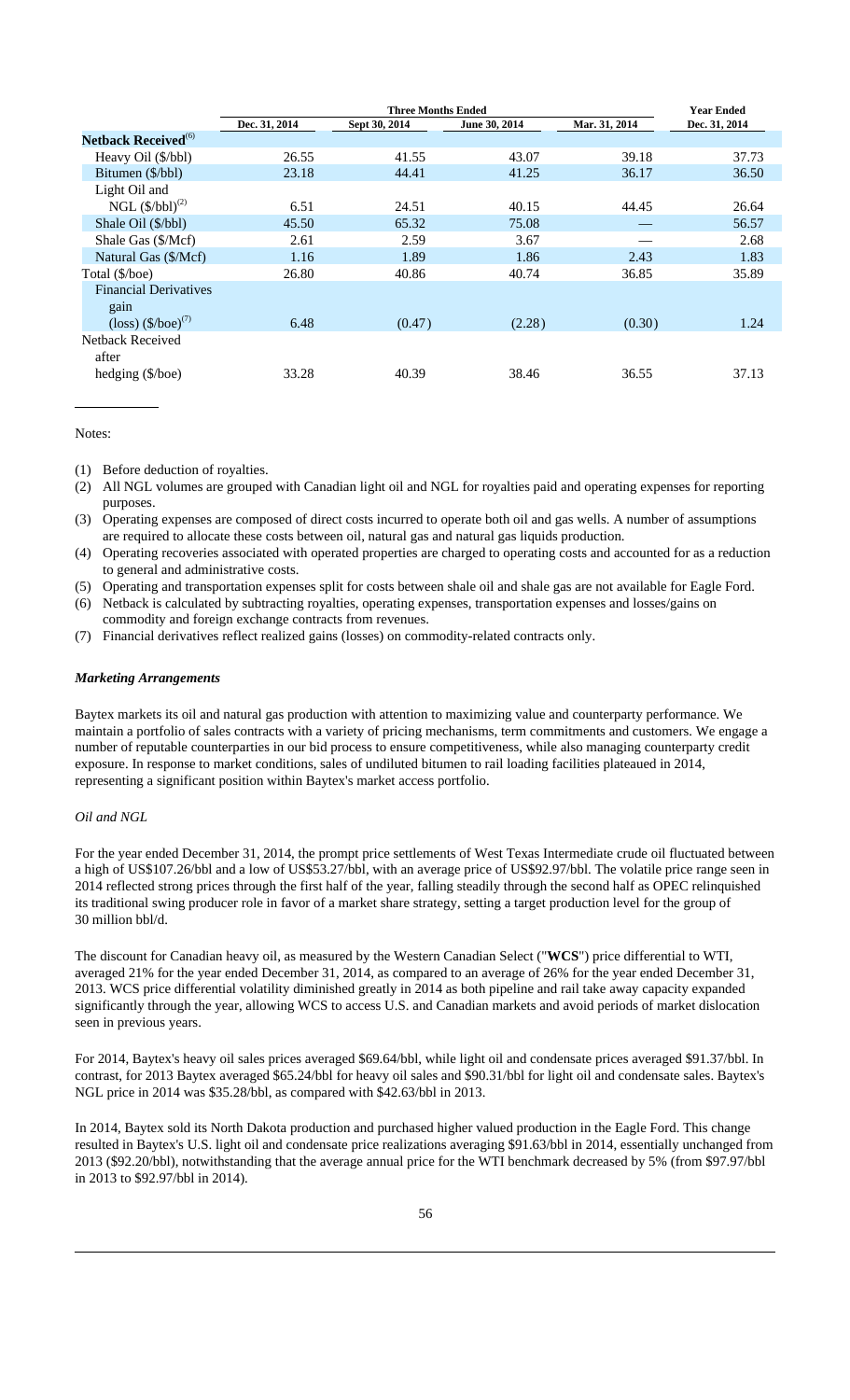#### *Natural Gas*

For the year ended December 31, 2014, the average AECO natural gas price was \$4.42/Mcf, as compared to \$3.13/Mcf in the same period of 2013. The increase in the natural gas price was due to colder than normal weather driving up natural gas demand in the winter months, which resulted in significant U.S. and western Canada storage draws. For 2014, Baytex's average physical natural gas sales price was \$4.53/Mcf, as compared to \$3.32/Mcf in 2013.

#### *Environmental Policies*

We have an active program to monitor and comply with all environmental laws, rules and regulations applicable to our operations. Our policies require that all employees and contractors report all breaches or potential breaches of environmental laws, rules and regulations to our senior management and all applicable governmental authorities. Any material breaches of environmental law, rules and regulations must be reported to the Board of Directors.

| n an               | . .<br>۰, |
|--------------------|-----------|
| ۰.<br>۰.<br>٠<br>× |           |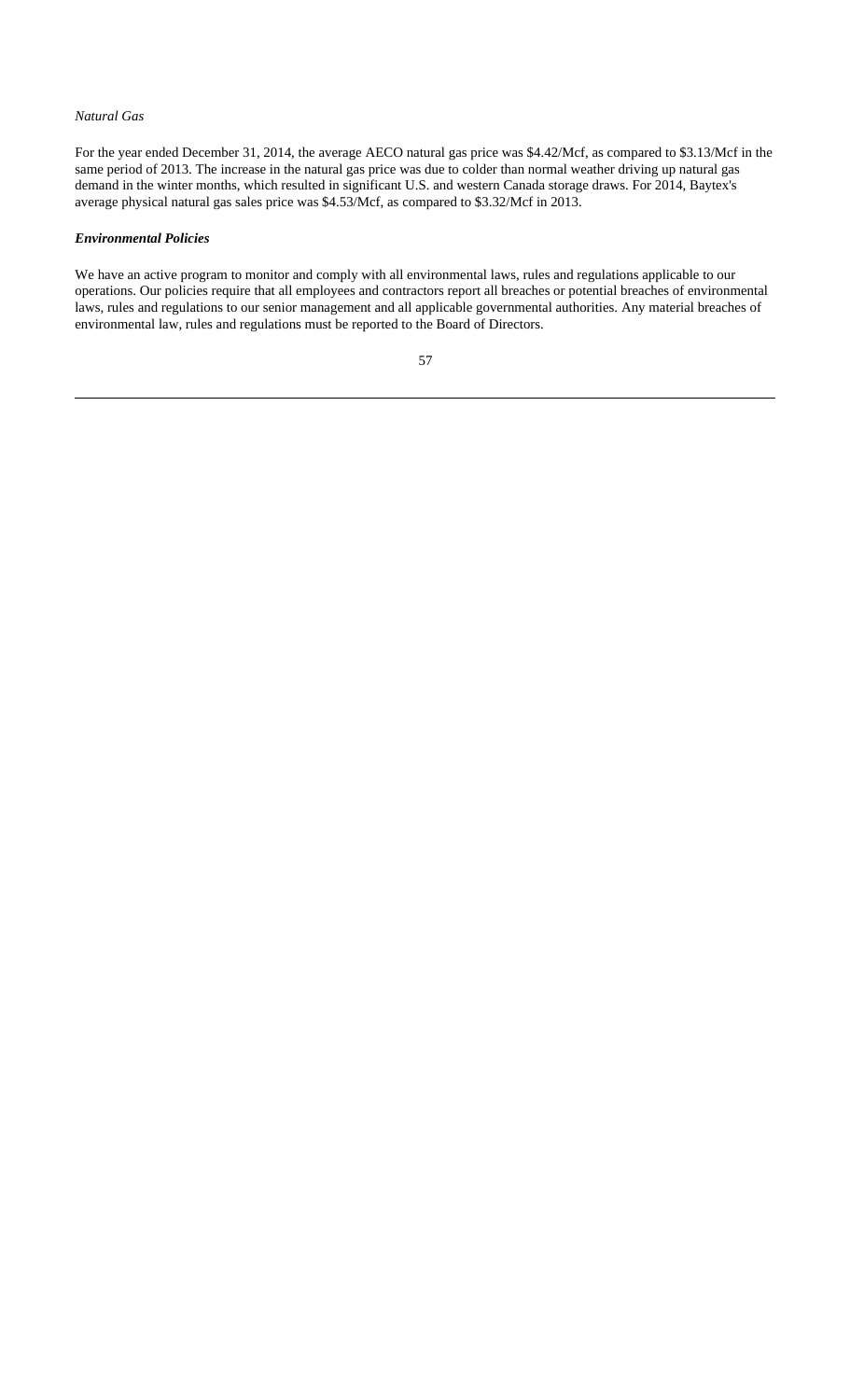# **DIRECTORS AND OFFICERS**

The following table sets forth the name, municipality of residence, age as at December 31, 2014, position held with Baytex and principal occupation of each of the directors and officers of Baytex.

| <b>Name and Municipality</b>                 |     |                                                  |                                                  |
|----------------------------------------------|-----|--------------------------------------------------|--------------------------------------------------|
| of Residence                                 | Age | <b>Position with Baytex</b>                      | <b>Principal Occupation</b>                      |
| <b>James L. Bowzer</b>                       | 54  | Director, President and                          | President and Chief                              |
| Calgary, Alberta                             |     | <b>Chief Executive Officer</b>                   | <b>Executive Officer of Baytex</b>               |
| John A. Brussa <sup>(3)(4)</sup>             | 57  | Director                                         | Vice Chairman of Burnet,                         |
| Calgary, Alberta                             |     |                                                  | Duckworth & Palmer LLP                           |
| <b>Raymond T. Chan</b>                       | 59  | Director and Chairman of                         | Chairman of the Board of                         |
| Calgary, Alberta                             |     | the Board                                        | <b>Baytex</b>                                    |
| Edward Chwyl $^{(2)(3)(4)}$                  | 71  | Director                                         | <b>Independent Businessman</b>                   |
| Victoria, B.C.                               |     |                                                  |                                                  |
| Naveen Dargan <sup>(1)(2)</sup>              | 57  | Director                                         | <b>Independent Businessman</b>                   |
| Calgary, Alberta                             |     |                                                  |                                                  |
| R.E.T. (Rusty) Goepel <sup>(4)</sup>         | 72  | Director                                         | Senior Vice President of                         |
| Vancouver, B.C.                              |     |                                                  | Raymond James Ltd.                               |
| Gregory K. Melchin <sup>(1)</sup>            | 61  | Director                                         | <b>Independent Businessman</b>                   |
| Calgary, Alberta                             |     |                                                  |                                                  |
| Mary Ellen Peters <sup>(1)(2)</sup>          | 58  | Director                                         | Independent                                      |
| Highland, Michigan                           |     |                                                  | Businesswoman                                    |
| Dale O. Shwed <sup>(3)</sup>                 | 56  | Director                                         | President and Chief                              |
| Calgary, Alberta                             |     |                                                  | <b>Executive Officer of Crew</b>                 |
|                                              |     |                                                  | Energy Inc.                                      |
| <b>Kendall D. Arthur</b>                     | 34  | Vice President,                                  | Vice President,                                  |
| Calgary, Alberta                             |     | Lloydminster Business Unit                       | Lloydminster Business Unit                       |
|                                              |     |                                                  | of Baytex                                        |
| <b>Geoffrey J. Darcy</b>                     | 52  | Senior Vice President,                           | Senior Vice President,                           |
| Calgary, Alberta                             |     | Marketing                                        | Marketing of Baytex                              |
| <b>Murray J. Desrosiers</b>                  | 45  | Vice President, General                          | Vice President, General                          |
| Calgary, Alberta                             |     | Counsel and Corporate                            | Counsel and Corporate                            |
|                                              |     | Secretary                                        | Secretary of Baytex                              |
| <b>Brian G. Ector</b>                        | 46  | Senior Vice President,                           | Senior Vice President,                           |
| Calgary, Alberta                             |     | Capital Markets and Public                       | Capital Markets and Public                       |
|                                              |     | <b>Affairs</b><br><b>Chief Financial Officer</b> | <b>Affairs of Baytex</b>                         |
| <b>Rodney D. Gray</b>                        | 43  |                                                  | Chief Financial Officer of                       |
| Calgary, Alberta<br><b>Neal E. Halstead</b>  |     |                                                  | <b>Baytex</b>                                    |
|                                              | 46  | Vice President, Finance and                      | Vice President, Finance and                      |
| Calgary, Alberta<br><b>Cameron A. Hercus</b> |     | Controller                                       | <b>Controller of Baytex</b>                      |
|                                              | 45  | Vice President, Corporate                        | Vice President, Corporate                        |
| Calgary, Alberta                             | 38  | Development<br>Vice President, Central           | Development of Baytex<br>Vice President, Central |
| <b>Ryan M. Johnson</b>                       |     |                                                  |                                                  |
| Calgary, Alberta                             |     | <b>Business Unit</b>                             | <b>Business Unit of Baytex</b>                   |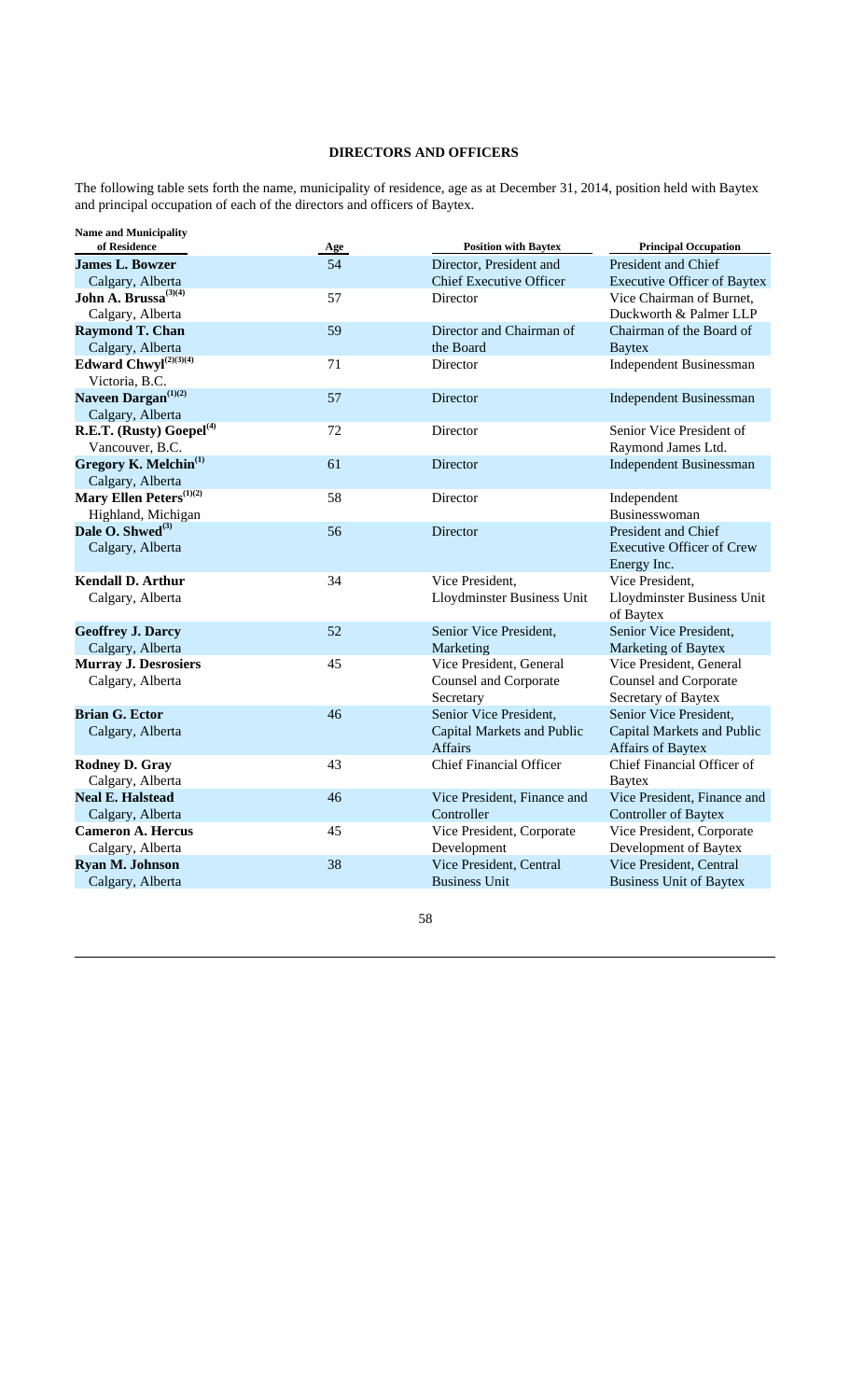| <b>Name and Municipality</b> |            |                                |                             |
|------------------------------|------------|--------------------------------|-----------------------------|
| of Residence                 | <b>Age</b> | <b>Position with Baytex</b>    | <b>Principal Occupation</b> |
| Mark A. Montemurro           | 54         | Vice President, Thermal        | Vice President, Thermal     |
| Calgary, Alberta             |            | Projects                       | Projects of Baytex          |
| <b>Richard P. Ramsay</b>     | 51         | <b>Chief Operating Officer</b> | Chief Operating Officer of  |
| Calgary, Alberta             |            |                                | Baytex                      |
| <b>Gregory A. Sawchenko</b>  | 42         | Vice President, Land           | Vice President, Land of     |
| Calgary, Alberta             |            |                                | Baytex                      |
| <b>Michael L. Verm</b>       | 56         | Vice President,                | Vice President,             |
| Houston, Texas               |            | <b>U.S. Business Unit</b>      | U.S. Business Unit of       |
|                              |            |                                | <b>Baytex</b>               |

Notes:

(1) Member of our Audit Committee.

(2) Member of our Compensation Committee.

(3) Member of our Reserves Committee.

(4) Member of our Nominating and Governance Committee.

(5) Baytex's directors hold office until the next annual general meeting of Shareholders or until each director's successor is appointed or elected pursuant to the *Business Corporations Act* (Alberta).

Listed below is a biographical description for each of our directors and officers, including their principal occupations during the five preceding years.

*James L. Bowzer* was appointed President, Chief Executive Officer and director of both Baytex and Baytex Energy on September 4, 2012. Mr. Bowzer has over 30 years of global experience leading large organizations, directing new projects and developing successful leaders. From November 2008 to August 2012, he was Vice President, North American Production Operations for Marathon Oil Corporation ("**Marathon**") in Houston, Texas. In this role he was responsible for Marathon's expansive domestic portfolio, which included unconventional plays in the Bakken, Eagle Ford, Niobrara and Anadarko Woodford in the United States and heavy oil in Canada, and conventional plays in Alaska, Colorado, Louisiana, Oklahoma, Texas and Wyoming. From May 2006 to November 2008, Mr. Bowzer was Regional Vice President, International Production at Marathon where he was responsible for a diverse mix of significant businesses in Norway, the United Kingdom, Ireland and Africa. Prior thereto, he held senior positions at Marathon in strategic planning and business development. Mr. Bowzer has a Bachelor of Science degree in Petroleum Engineering from the University of Wyoming and completed the Advanced Management Program at the Graduate School of Business at Indiana University. He has served on the board of directors of several industry and professional associations, including a term on the Board of Directors for the University of Wyoming, School of Energy Resources. He is currently a member of the Board of Governors of the Canadian Association of Petroleum Producers.

*John A. Brussa* became a Director of Baytex on December 31, 2010 and served as a director of Baytex Energy from October 1997 to December 2014. He is the Vice Chairman of Burnet, Duckworth & Palmer LLP and focuses on tax law. He was admitted to the Alberta bar in 1982. He holds a Bachelor of Laws degree and a Bachelor of Arts, History and Economics degree from the University of Windsor.

*Raymond T. Chan* was appointed Chairman of the Board of Baytex on June 1, 2014. He originally joined Baytex in October 1998 and has held the following positions: Senior Vice President and Chief Financial Officer (October 1998 to August 2003); President (September 2003 to November 2007); Chief Executive Officer (September 2003 to December 2008); Interim Chief Executive Officer (May 2012 to September 2012) and Executive Chairman (January 2009 to May 2014). Mr. Chan served as a director of Baytex Energy from October 1998 to December 2014. Mr. Chan has held senior executive positions in the Canadian oil and gas industry since 1982, including chief financial officer titles at Tarragon Oil and Gas Limited, American Eagle Petroleums Ltd. and Gane Energy Corporation. Mr. Chan holds a Bachelor of Commerce degree and is a chartered accountant.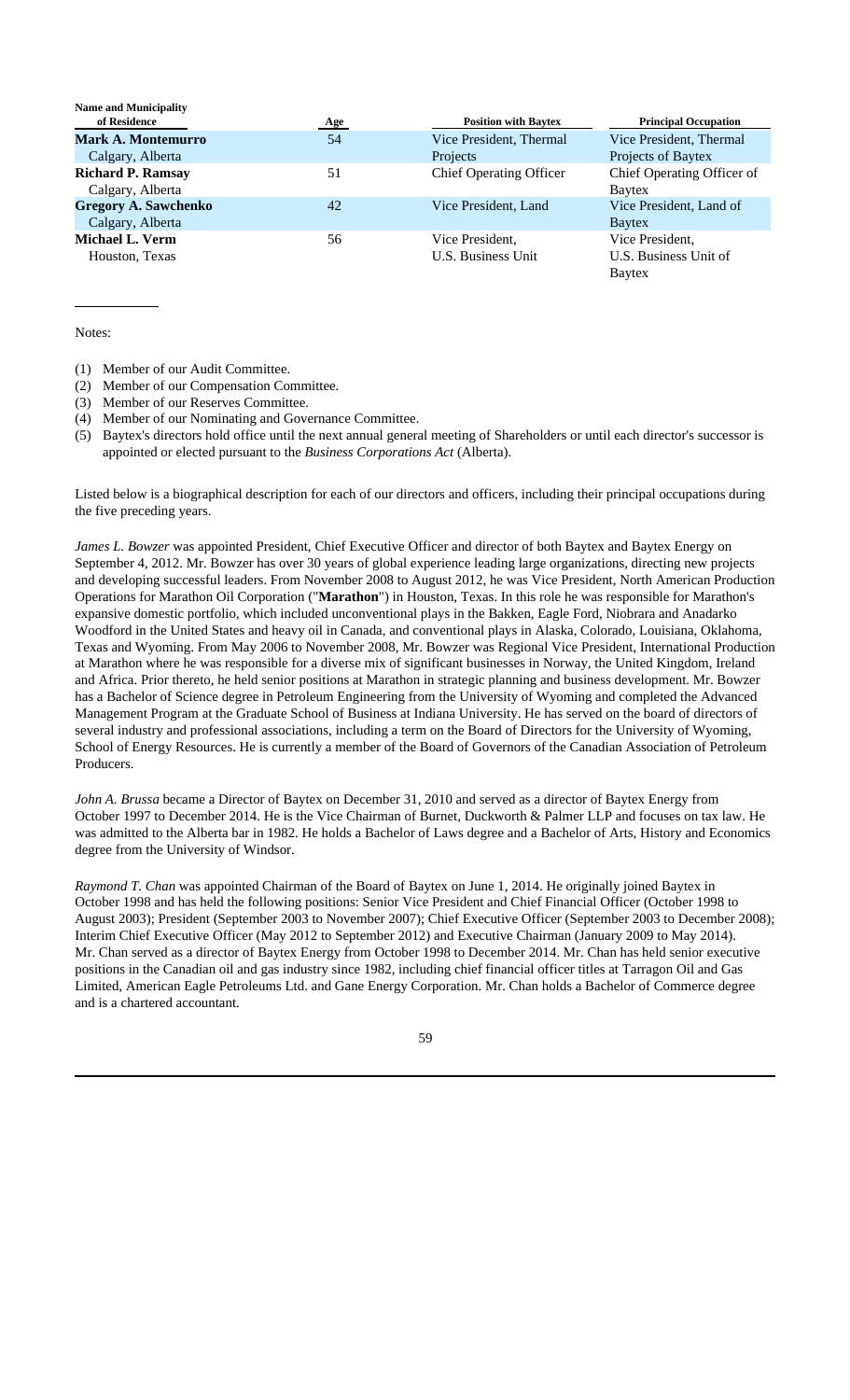*Edward Chwyl* became a Director of Baytex on December 31, 2010 and served as a director of Baytex Energy from May 2003 to December 2014. Mr. Chwyl was Chairman of the Board of Directors of Baytex Energy from September 2003 to December 2008. He was appointed Lead Independent Director of Baytex on January 11, 2011 and has held the same position with Baytex Energy since February 17, 2009. He holds a Bachelor of Science degree in Chemical Engineering and a Master of Science degree in Petroleum Engineering. He is a retired businessman with over 35 years of experience in the oil and gas industry in North America, most notably as President and Chief Executive Officer of Tarragon Oil and Gas Limited from 1989 to 1998. Prior thereto, he held various technical and executive positions within the oil and gas industry in Canada and the United States.

*Naveen Dargan* became a Director of Baytex on December 31, 2010 and served as a director of Baytex Energy from September 2003 to December 2014. He has been an independent businessman since June 2003. Prior thereto, he worked for over 20 years in the investment banking business, finishing his investment banking career as Senior Managing Director and Head of Energy Investment Banking at Raymond James Ltd. Mr. Dargan is a director of Tervita Corporation. He holds a Bachelor of Arts (Honours) degree in Mathematics and Economics from Queen's University, a Master of Business Administration degree from the Schulich School of Business at York University and a Chartered Business Valuator designation.

*R.E.T. (Rusty) Goepel* became a Director of Baytex on December 31, 2010 and served as a director of Baytex Energy from May 2005 to December 2014. He is currently Senior Vice President for Raymond James Ltd. He commenced his career in investment banking in 1968 and was President and co-founder of Goepel Shields & Partners, which later became Goepel McDermid Ltd. and was acquired by Raymond James Ltd. in 2001. Mr. Goepel is a director of Telus Corporation and Amerigo Resources Ltd. He is past Chairman of the Vancouver 2010 Winter Olympics and The Business Council of British Columbia. He is a recipient of the Queen's Gold and Diamond Jubilee Medals for service to the community, financial industry and business. Mr. Goepel holds a Bachelor of Commerce (Honours) degree from the University of British Columbia.

*Gregory K. Melchin* became a director of Baytex on December 31, 2010 and served as a director of Baytex Energy from May 2008 to December 2014. He is currently the Chairperson of the board of directors of Enmax Corporation, a municipally-owned utility. He was a member of the Legislative Assembly of Alberta from 1997 to March 2008. Among his various assignments with the Government of Alberta, he was Minister of Energy, Minister of Seniors and Community Supports and Minister of Revenue. Prior to being elected to the Legislative Assembly of Alberta, he served in various management positions for 20 years in the Calgary business community. He holds a Bachelor of Science degree (major in accounting) and a Fellow Chartered Accountant designation from the Institute of Chartered Accountants of Alberta. He has also completed the Directors Education Program with the Institute of Corporate Directors.

*Mary Ellen Peters* became a Director of Baytex and served as a director of Baytex Energy from July 2013 to December 2014. She holds a Bachelor of Science degree (major in finance) and a Master of Business Administration degree. She has also completed executive management programs at Penn State University and Indiana University and the Oxford Energy Seminar. She is a retired businesswoman with over 30 years of experience in the petroleum industry, most notably as Senior Vice President, Transportation and Logistics from 2009-2010 and Senior Vice President, Marketing from 1998-2009 at Marathon Petroleum Company LP. Prior thereto, she held various technical and management positions with Marathon. Peters' previous board experience includes acting as Chairman of the Board of Managers for Louisiana Offshore Oil Port and as a director of Colonial Pipeline Company.

*Dale O. Shwed* became a Director of Baytex on December 31, 2010 and served as a director of Baytex Energy from June 1993 to December 2014. He has held the position of President and Chief Executive Officer of Crew Energy Inc., a public oil and gas company, since September 2003. Prior thereto, he was President and Chief Executive Officer of Baytex Energy from 1993 to August 2003. Mr. Shwed holds a Bachelor of Science degree specializing in Geology.

*Kendall D. Arthur* was appointed Vice President, Lloydminster Business Unit of Baytex on March 4, 2015. Mr. Arthur has over 10 years of experience in the Canadian oil and gas industry. He joined Baytex Energy in 2006 as a Production Engineer in the Heavy Oil Business Unit and held the position of Vice President,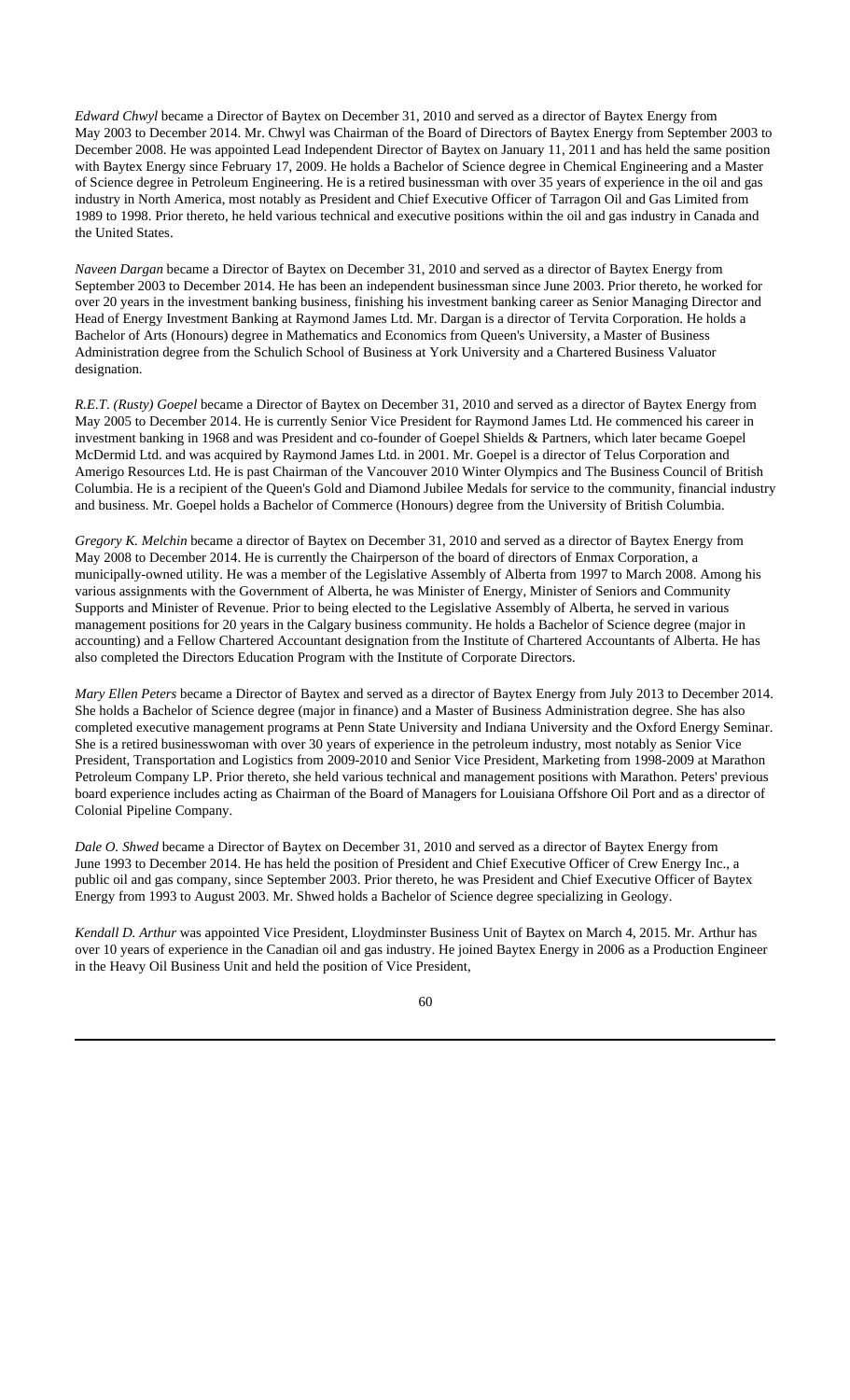Saskatchewan Business Unit from January 2012 to March 2015. Prior to joining Baytex, he held various technical production, completions and operations roles with Husky Energy. Mr. Arthur received a Bachelor of Science degree in Mechanical Engineering from the University of Saskatchewan and is a practicing member of the Association of Professional Engineers, Geologists and Geophysicists of Alberta.

*Geoffrey J. Darcy* was appointed Senior Vice President, Marketing of Baytex on May 21, 2014 and is responsible for maximizing the value of our products and managing our commodity price risk exposures. He joined Baytex in September 2011 and held the position of Vice President, Marketing from September 2011 to May 2014. Prior thereto, he was Director of North American Physical Crude Oil Trading for Barclays Bank. Mr. Darcy has over 25 years of experience in marketing, trading and crude oil supply in both Canada and the U.S. He was formerly Vice President of North American Crude Oil Marketing with Nexen Inc., and worked in crude oil supply for United Refining Company and Petro-Canada earlier in his career. Mr. Darcy holds a Bachelor of Commerce degree with Honours in Economics with Distinction from Concordia University and a Master of Business Administration from the University of Calgary.

*Murray J. Desrosiers* was appointed Vice President, General Counsel and Corporate Secretary of Baytex on October 22, 2010 and has held the same positions with Baytex Energy since May 20, 2009. Mr. Desrosiers is a corporate lawyer with over 15 years of experience advising energy companies in the areas of corporate finance, mergers and acquisitions, corporate governance and securities compliance matters. He joined Baytex Energy in July 2008 and held the position of General Counsel from August 2008 to May 2009. Prior to joining Baytex Energy, he held senior legal positions with PrimeWest Energy Inc. (the operating company of PrimeWest Energy Trust), Shiningbank Energy Ltd. (the operating company of Shiningbank Energy Income Fund), Enbridge Inc. and Enbridge Management Services Inc. (the manager of Enbridge Income Fund). Mr. Desrosiers holds a Bachelor of Laws from the University of Alberta and a Bachelor of Commerce (Finance) from the University of Calgary and is a member of the Law Society of Alberta.

*Brian G. Ector* was appointed Senior Vice President, Capital Markets and Public Affairs of Baytex on May 21, 2014 and is responsible for Baytex's equity capital markets, investor relations and public affairs functions. He joined Baytex in November 2009 and has held the following positions: Director of Investor Relations from November 2009 to June 2011, Vice President, Investor Relations from June 2011 to March 2014 and Vice President, Capital Markets from April 2014 to May 2014. Prior to joining Baytex, Mr. Ector spent 15 years as a sell-side research analyst covering both energy trusts and exploration and production corporations. Mr. Ector received a Bachelor of Commerce degree with a concentration in finance from the University of Calgary and received his Chartered Financial Analyst designation in 1996. He is a national board member of the Canadian Investor Relations Institute as well as a member of the National Investor Relations Institute, the CFA Institute and the Calgary CFA Society.

*Rodney D. Gray* was appointed Chief Financial Officer of Baytex on April 7, 2014. Mr. Gray has over twenty years' experience in the oil and gas industry. Prior to joining Baytex, Mr. Gray held the position of Chief Financial Officer for CEDA International since July, 2013. Prior thereto, he spent eleven years with Enerplus Corporation, including the last eight as Vice President, Finance where he was responsible for corporate reporting, treasury and capital markets, operational accounting, business analysis, risk management and insurance. Mr. Gray is a Chartered Accountant and has a Bachelor of Commerce degree with Honours from Queen's University.

*Neal E. Halstead* was appointed Vice President, Finance and Controller of Baytex on April 1, 2014 and is responsible for Baytex's financial reporting and compliance, internal controls, and operational accounting. He originally joined Baytex in May 2013 as Controller. Prior to joining Baytex, Mr. Halstead was the Controller at Sasol Canada Holdings Ltd. Prior thereto, he was Vice President, Finance (Canadian Plains Division) at Cenovus Energy and previously, Assistant Controller, U.K. Finance at Encana Corporation in London, England. Mr. Halstead has also held a variety of positions with Encana Corporation, PanCanadian Petroleum, CP Rail, Trizec Properties and Ernst & Young. Mr. Halstead has over 20 years of experience in the Canadian and international oil and gas industry and holds a Bachelor of Commerce with Great Distinction from the University of Saskatchewan and is a member of the Canadian Institute of Chartered Accountants and the Institute of Chartered Accountants of Alberta.

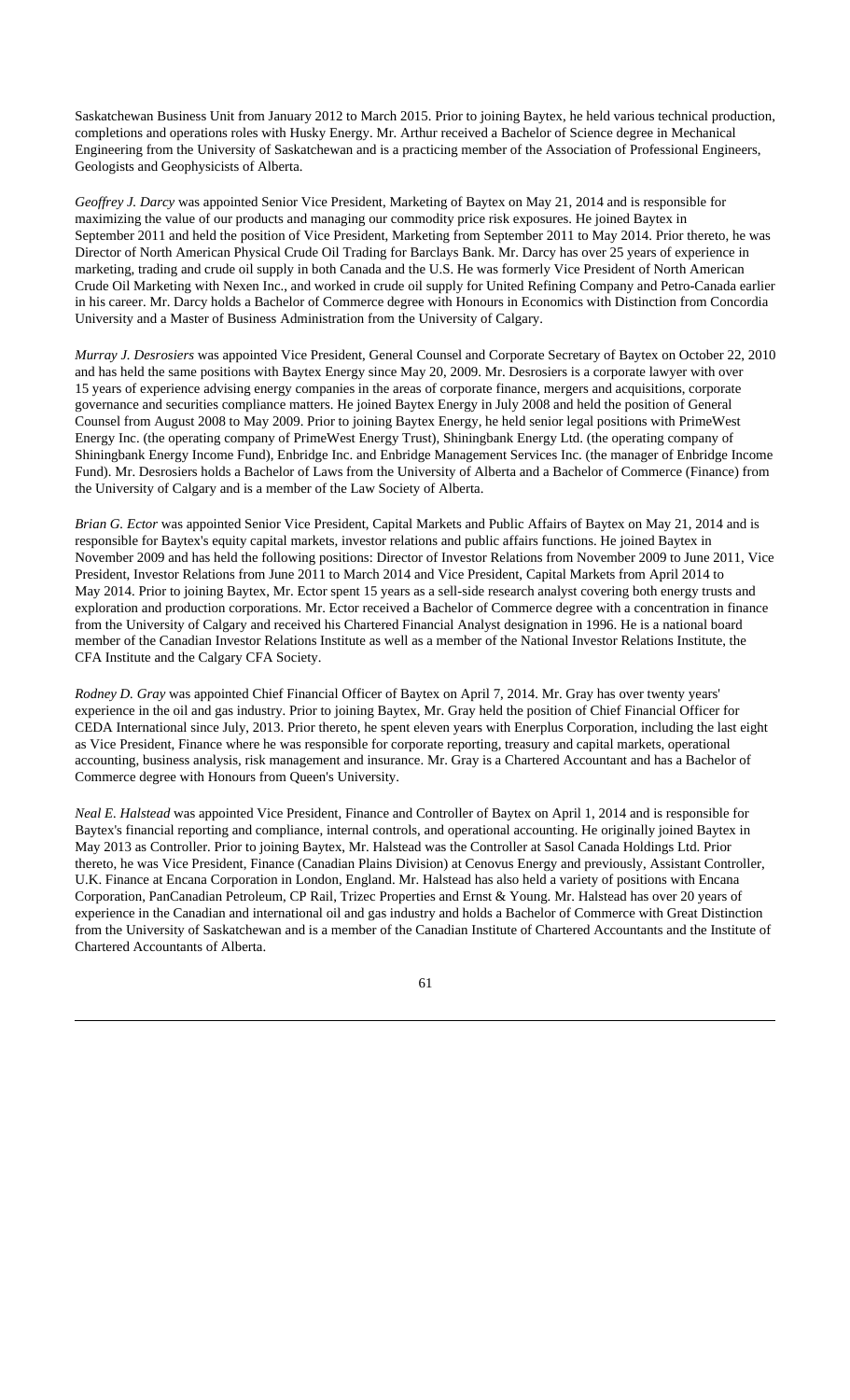*Cameron A. Hercus* was appointed Vice President, Corporate Development of Baytex on May 21, 2013 and is responsible for evaluating acquisition opportunities and developing our long range growth plans. Mr. Hercus is a Petroleum Engineer with over 20 years of experience in the Canadian and European oil and gas industry. Prior to joining Baytex, he spent five years working with Vermilion Energy Inc. in business development, new ventures and exploitation roles evaluating and developing opportunities in Western Canada and Europe. Prior thereto, he worked with Marathon, Shell and Paladin Resources where he developed a strong background in reservoir engineering and field development while working in the UK North Sea. Mr. Hercus has a Bachelor of Science degree in Geology and Petroleum Geology (Honors) from the University of Aberdeen and completed a Master of Science degree in Petroleum Engineering from Heriot-Watt University in 1995.

*Ryan M. Johnson* was appointed Vice President, Central Business Unit of Baytex on March 4, 2015. Mr. Johnson joined Baytex in 2007 focusing on technical responsibilities in northeast Alberta and southern Saskatchewan, including the planning and execution of Baytex's successful thermal SAGD project at Kerrobert. In January 2011, he was appointed Senior Geologist of the Peace River region and has been an integral member of the team responsible for the planning, coordination and execution of multi-lateral exploitation and thermal development of this resource. In mid-2013, Mr. Johnson was appointed Lead Geologist and charged with managing all key activities across the entire Alberta/B.C. Business Unit. In May 2014, Mr. Johnson was appointed Vice President, Alberta/B.C. Business Unit. Mr. Johnson has over 15 years of extensive technical and managerial roles in oil and gas exploration, development, operations and prospect identification. Mr. Johnson has a Bachelor of Science Degree (Honours) in Geology and Oceanography from the University of British Columbia and is a practicing member of the Association of Professional Engineers and Geoscientists of Alberta.

*Mark A. Montemurro* was appointed Vice President, Thermal Projects of Baytex on November 11, 2013. Mr. Montemurro has over 30 years of experience in the Canadian oil and gas industry, including significant thermal project experience. Prior to joining Baytex, he has held a variety of executive positions, primarily leading subsurface, facility and operations teams with Sunshine Oilsands Ltd., Laricina Energy Limited, Deer Creek Energy Limited and PanCanadian Energy Corporation. He also co-founded Alter NRG, a Canadian public alternate energy company involved in plasma gasification. He holds a Bachelor of Science degree in Chemical Engineering from the University of Calgary and is a practicing member of the Association of Professional Engineers, Geologists and Geophysicists of Alberta.

*Richard P. Ramsay* was appointed Chief Operating Officer of Baytex on May 21, 2014. He originally joined Baytex in January 2010 and has held the following positions: Vice President, Heavy Oil from January 2010 to January 2012 and Vice President, Alberta/B.C. Business Unit from January 2012 to May 2014. Mr. Ramsay has over 25 years of experience in the Canadian oil and gas industry and was formerly Chief Operating Officer of TAQA North Ltd. He previously held a variety of technical and management positions with Northrock Resources Ltd., Fletcher Challenge Energy Canada Inc., Amoco Canada Petroleum Ltd. and Dome Petroleum Ltd. Mr. Ramsay has a Bachelor of Science degree with Distinction in Mechanical Engineering from the University of Saskatchewan and is a practicing member of the Association of Professional Engineers, Geologists and Geophysists of Alberta.

*Gregory A. Sawchenko* was appointed Vice President, Land of Baytex on August 12, 2013. Mr. Sawchenko has over 15 years of experience in oil and gas land management and negotiations. Prior to joining Baytex, he was most recently the Land Manager for Crescent Point Energy Corp. At Crescent Point, Mr. Sawchenko was an instrumental member in many key transactions and contributed to the growth of the company. Early in his career, he held positions with successive levels of responsibility at Numac Energy Inc., Anderson Exploration Ltd., Devon Canada Corporation and EnCana Corporation. Mr. Sawchenko holds a Bachelor of Commerce degree from the University of Calgary with a designation in Petroleum Land Management and is a member of the Canadian Association of Petroleum Landmen.

*Michael L. Verm* was appointed Vice President, U.S. Business Unit of Baytex on December 8, 2014. In this role he is also President of Baytex's primary U.S. operating entity, Baytex Energy USA, Inc., which is based in Houston, Texas. He originally joined Baytex on June 11, 2014 as Vice President, Eagle Ford Operations.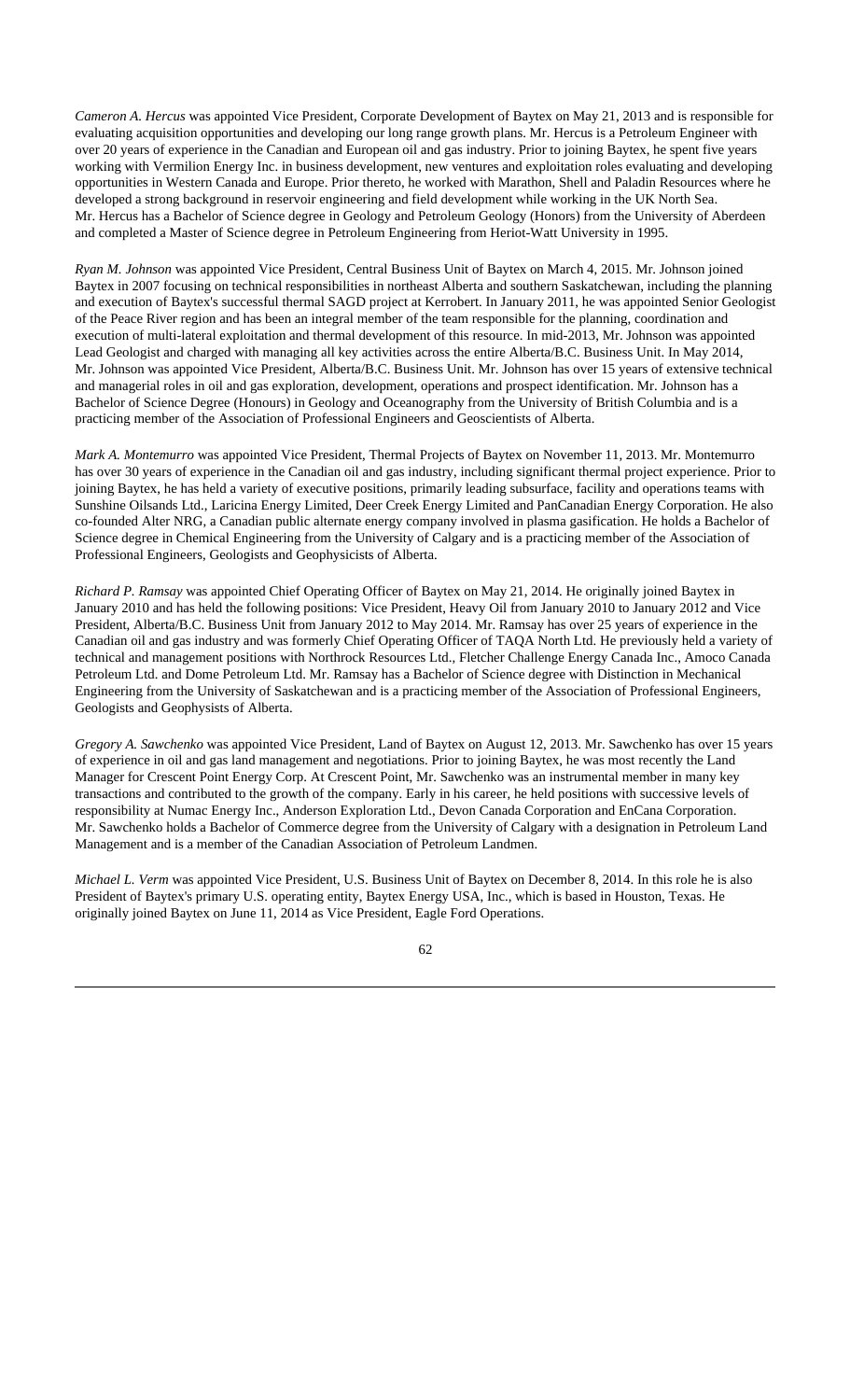Mr. Verm has over 30 years of experience in the oil and gas industry and has held a number of senior executive positions in North America and internationally. Mr. Verm served as Chief Operating Officer of Aurora Oil & Gas Limited from June 2011 to June 2014. Mr. Verm has a Bachelor of Science degree in petroleum engineering from Texas A&M and a Master of Business Administration degree from Oklahoma City University and is a registered professional engineer in Texas.

#### *Ownership of Securities by Management*

As at March 2, 2015, the directors and executive officers of Baytex, as a group, beneficially owned, or controlled or directed, directly or indirectly, 1,818,308 Common Shares, representing approximately 1.1 percent of the issued and outstanding Common Shares and \$80,000 principal amount of 2022 Debentures.

#### *Corporate Cease Trade Orders, Bankruptcies or Penalties or Sanctions*

**Other than as disclosed below, no director or executive officer of Baytex (nor any personal holding company of any of such persons) is, as of the date of this Annual Information Form, or was within ten years before the date of this Annual Information Form, a director, chief executive officer or chief financial officer of any company (including Baytex), that was subject to a cease trade order (including a management cease trade order), an order similar to a cease trade order or an order that denied the relevant company access to any exemption under securities legislation, in each case that was in effect for a period of more than 30 consecutive days (collectively, an "Order**") that was issued while the director or executive officer was acting in the capacity as director, chief executive officer or chief financial officer or was subject to an order that was issued after the director or executive officer ceased to be a director, chief executive officer or chief financial officer and which resulted from an event that occurred while that person was acting in the capacity as director, chief executive officer or chief financial officer.

Mr. Brussa, a director of Baytex, was formerly a director of Calmena Energy Services Inc. (a public oilfield service company) which was placed in receivership on January 20, 2015. Mr. Brussa resigned as a director of Calmena on June 30, 2014.

No director or executive officer of Baytex (nor any personal holding company of any of such persons), or shareholder holding a sufficient number of our securities to materially affect control of us, is, as of the date of this Annual Information Form, or has been within the ten years before the date of this Annual Information Form, a director or executive officer of any company (including Baytex) that, while that person was acting in that capacity, or within a year of that person ceasing to act in that capacity, became bankrupt, made a proposal under any legislation relating to bankruptcy or insolvency or was subject to or instituted any proceedings, arrangement or compromise with creditors or had a receiver, receiver-manager or trustee appointed to hold its assets or has, within the ten years before the date of this Annual Information Form, become bankrupt, made a proposal under any legislation relating to bankruptcy or insolvency, or become subject to or instituted any proceedings, arrangement or compromise with creditors, or had a receiver, receiver-manager or trustee appointed to hold the assets of the director, executive officer or shareholder.

In addition, no director or executive officer of Baytex (nor any personal holding company of any of such persons), or shareholder holding a sufficient number of our securities to materially affect control of us, has been subject to any penalties or sanctions imposed by a court relating to securities legislation or by a securities regulatory authority or has entered into a settlement agreement with a securities regulatory authority or any other penalties or sanctions imposed by a court or regulatory body that would likely be considered important to a reasonable investor in making an investment decision.

# *Conflicts*

There are potential conflicts of interest to which the directors and officers of Baytex will be subject in connection with the operations of Baytex. In particular, certain of the directors and officers of Baytex are involved in managerial or director positions with other oil and gas companies whose operations may, from

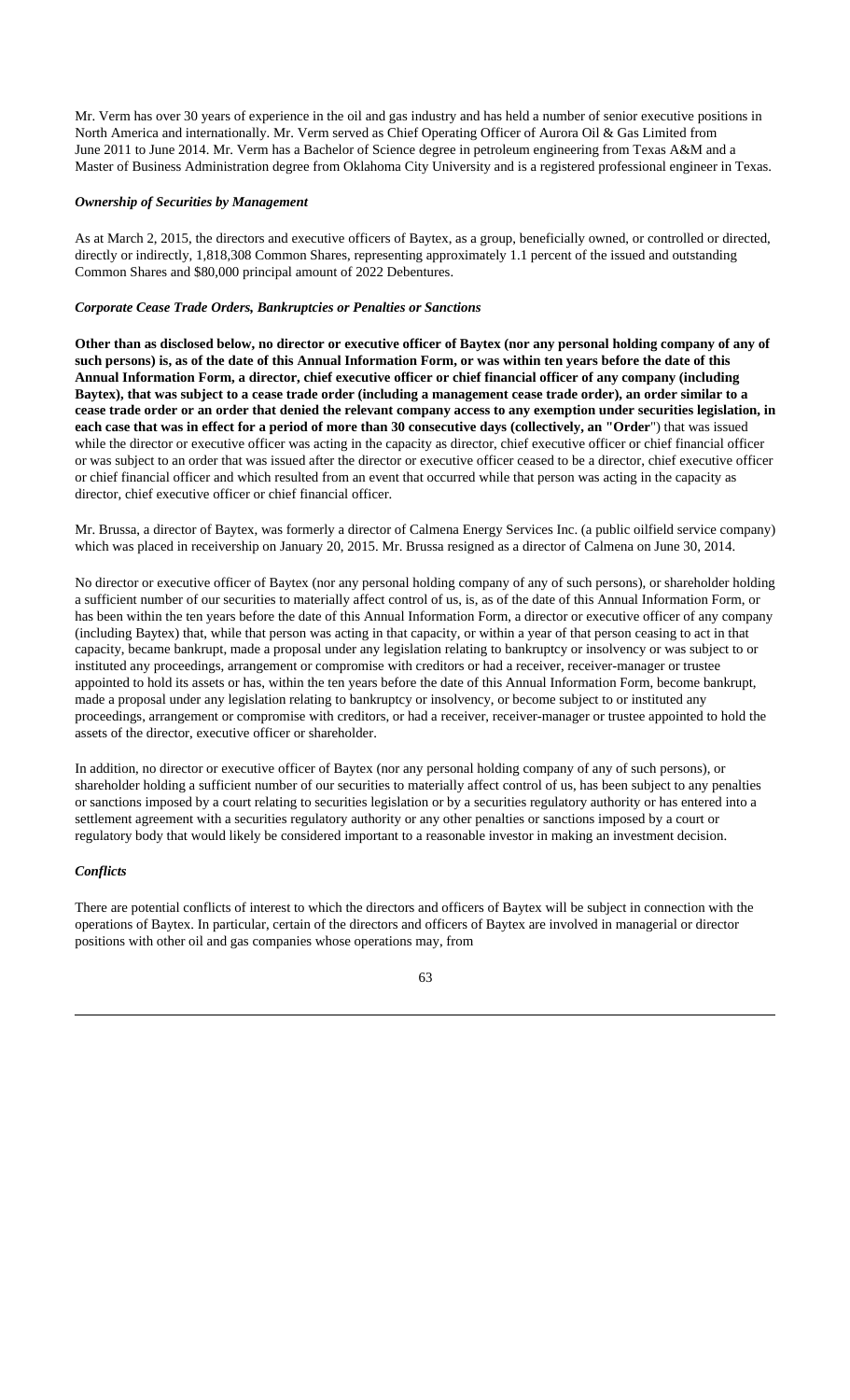time to time, be in direct competition with those of Baytex and us or with entities which may, from time to time, provide financing to, or make equity investments in, competitors of Baytex and us. Conflicts, if any, will be subject to the procedures and remedies available under the *Business Corporations Act* (Alberta). The *Business Corporations Act* (Alberta) provides that in the event that a director has an interest in a contract or proposed contract or agreement, the director will disclose his interest in such contract or agreement and will refrain from voting on any matter in respect of such contract or agreement unless otherwise provided in the *Business Corporations Act* (Alberta).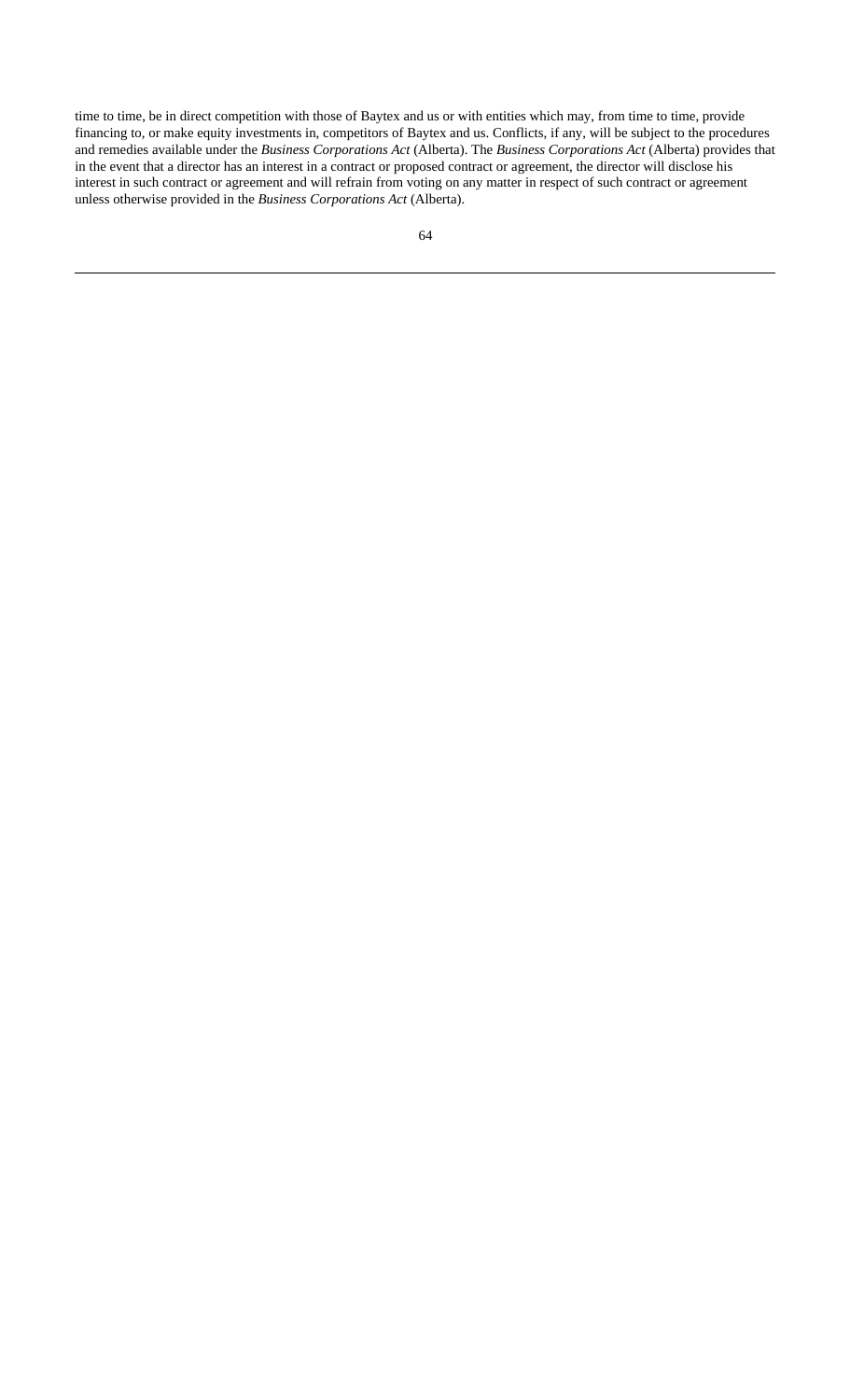# **AUDIT COMMITTEE INFORMATION**

## **Audit Committee Mandate and Terms of Reference**

The text of the Audit Committee's Mandate and Terms of Reference is attached as Appendix C.

#### **Composition of the Audit Committee**

The members of our Audit Committee are Naveen Dargan, Gregory K. Melchin and Mary Ellen Peters, each of whom is "independent" and "financially literate", with the meaning of National Instrument 52-110 "Audit Committees". The relevant education and experience of each Audit Committee member is outlined below:

| Name               | Independent | <b>Financially Literate</b> | <b>Relevant Education and Experience</b>                                                                                                                                                                                                                                                                                                                                                                                                                                                                                   |
|--------------------|-------------|-----------------------------|----------------------------------------------------------------------------------------------------------------------------------------------------------------------------------------------------------------------------------------------------------------------------------------------------------------------------------------------------------------------------------------------------------------------------------------------------------------------------------------------------------------------------|
| Naveen Dargan      | Yes         | Yes                         | Bachelor of Arts (Honours) degree in<br>Mathematics and Economics, Master<br>of Business Administration degree<br>and Chartered Business Valuator<br>designation. Independent<br>businessman since June 2003; prior<br>thereto Senior Managing Director<br>and Head of Energy Investment<br>Banking of Raymond James Ltd.                                                                                                                                                                                                  |
| Gregory K. Melchin | Yes         | Yes                         | Bachelor of Science degree (major in<br>accounting) and a Fellow Chartered<br>Accountant designation from the<br>Institute of Chartered Accountants of<br>Alberta. Also completed the<br>Directors Education Program with<br>the Institute of Corporate Directors.<br>Member of the Legislative Assembly<br>of Alberta from March 1997 to<br>March 2008. Prior to being elected to<br>the Legislative Assembly of Alberta,<br>served in various management<br>positions for 20 years in the Calgary<br>business community. |
| Mary Ellen Peters  | Yes         | Yes                         | Bachelor of Science degree (major in<br>finance) and a Master of Business<br>Administration degree. Also<br>completed the Penn State Executive<br>Leadership Program. Retired<br>businesswoman with over 30 years<br>of experience in the petroleum<br>industry, most notably as Senior<br>Vice President, Transportation and<br>Logistics (2009-2010) and Senior<br>Vice President, Marketing<br>(1998-2009) at Marathon Petroleum<br>Company, LP.                                                                        |

# **Pre-Approval of Policies and Procedures**

Although the Audit Committee has not adopted specific policies and procedures for the engagement of non-audit services by our auditors, it does pre-approve all non-audit services to be provided to us and our subsidiaries by the external auditors. The pre-approval for recurring services, such as preliminary work on the integrated audit, securities filings, translation of our financial statements and related management's discussion and analysis into the French language and tax and tax-related services, is provided on an annual basis and other services are subject to pre-approval as required.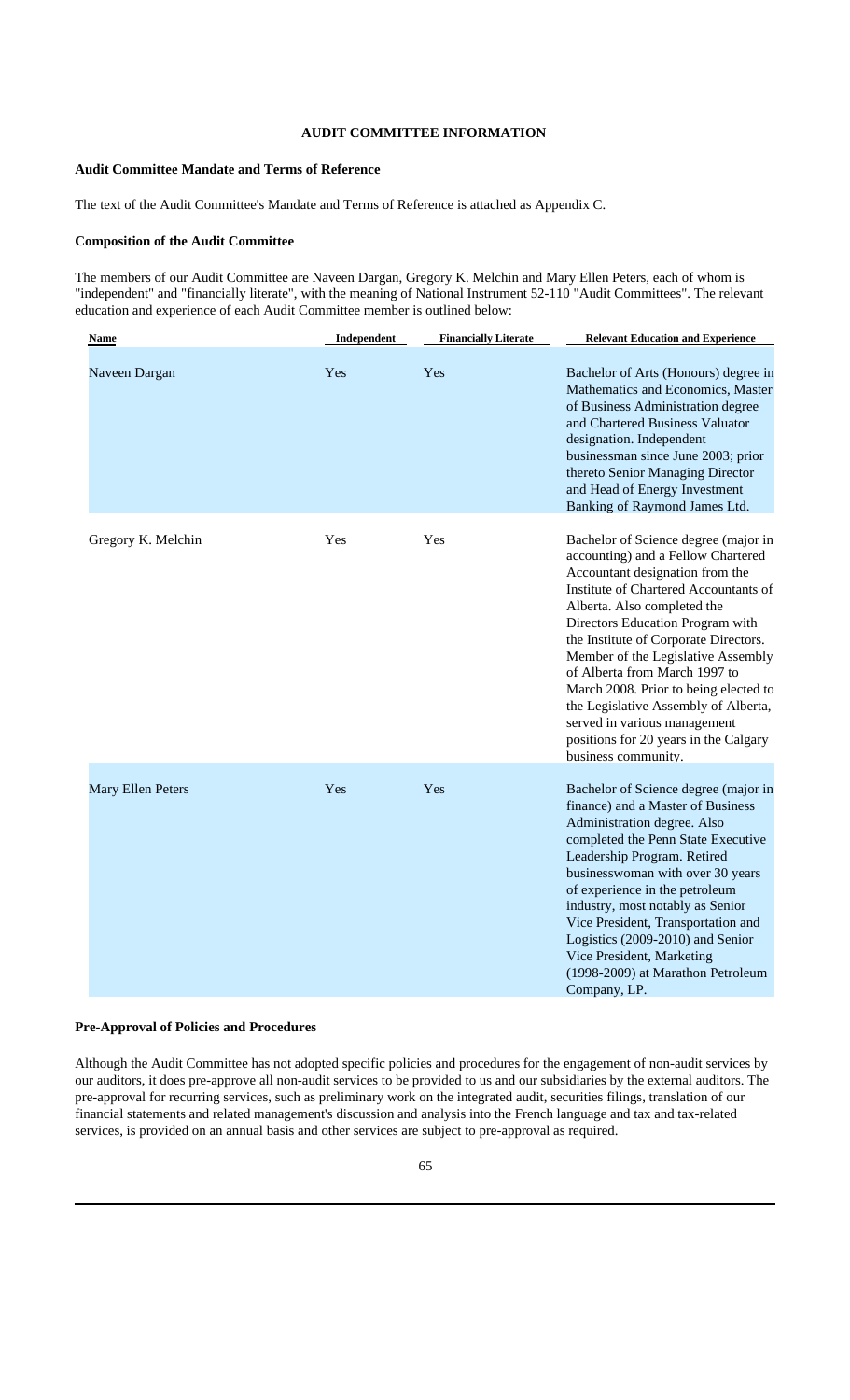#### **External Auditor Service Fees**

The following table provides information about the fees billed to us and our subsidiaries for professional services rendered by Deloitte LLP, our external auditors, during fiscal 2014 and 2013:

|                           | Aggregate fees billed (\$000s) |   |      |  |  |
|---------------------------|--------------------------------|---|------|--|--|
|                           | 2014                           |   | 2013 |  |  |
| <b>Audit Fees</b>         | 1.584                          | Φ | .056 |  |  |
| <b>Audit-Related Fees</b> |                                |   |      |  |  |
| Tax Fees                  |                                |   | 21   |  |  |
| All Other Fees            |                                |   |      |  |  |
|                           | .584                           |   |      |  |  |

*Audit Fees:* Audit fees consist of fees for the audit of our annual financial statements or services that are normally provided in connection with statutory and regulatory filings or engagements. In addition to the fees for annual audits of financial statements and review of quarterly financial statements, services in this category for fiscal 2014 and 2013 also include amounts for audit work performed in relation to the requirements of Section 404 of the *Sarbanes-Oxley Act of 2002* relating to internal control over financial reporting and reviews of a base shelf prospectus, a prospectus related to a public offering of subscription receipts and an offering memorandum related to a private placement of senior notes.

*Audit-Related Fees:* Audit-related fees consist of fees for assurance and related services that are reasonably related to the performance of the audit or review of our financial statements and are not reported as Audit Fees.

*Tax Fees:* Tax fees included tax planning and various taxation matters.

### **DESCRIPTION OF CAPITAL STRUCTURE**

#### **Share Capital**

Baytex is authorized to issue an unlimited number of Common Shares without nominal or par value and 10,000,000 preferred shares, without nominal or par value, issuable in series. As at the date of this Annual Information Form, there were no preferred shares outstanding.

The following is a summary of certain provisions of the share capital of Baytex. For a complete description of the share provisions, reference should be made to the Articles of Incorporation of Baytex, a copy of which is accessible on the SEDAR website at *www.sedar.com* (filed on January 10, 2011).

#### *Common Shares*

Holders of Common Shares are entitled to notice of, to attend and to one vote per share held at any meeting of the shareholders of the Corporation (other than meetings of a class or series of shares of the Corporation other than the Common Shares as such).

Holders of Common Shares will be entitled to receive dividends as and when declared by the Board of Directors on the Common Shares as a class, subject to prior satisfaction of all preferential rights to dividends attached to shares of other classes of shares of the Corporation ranking in priority to the Common Shares in respect of dividends.

Holders of Common Shares will be entitled in the event of any liquidation, dissolution or winding-up of the Corporation, whether voluntary or involuntary, or any other distribution of the assets of the Corporation among its shareholders for the purpose of winding-up its affairs, and subject to prior satisfaction of all preferential rights to return of capital on dissolution attached to all shares of other classes of shares of the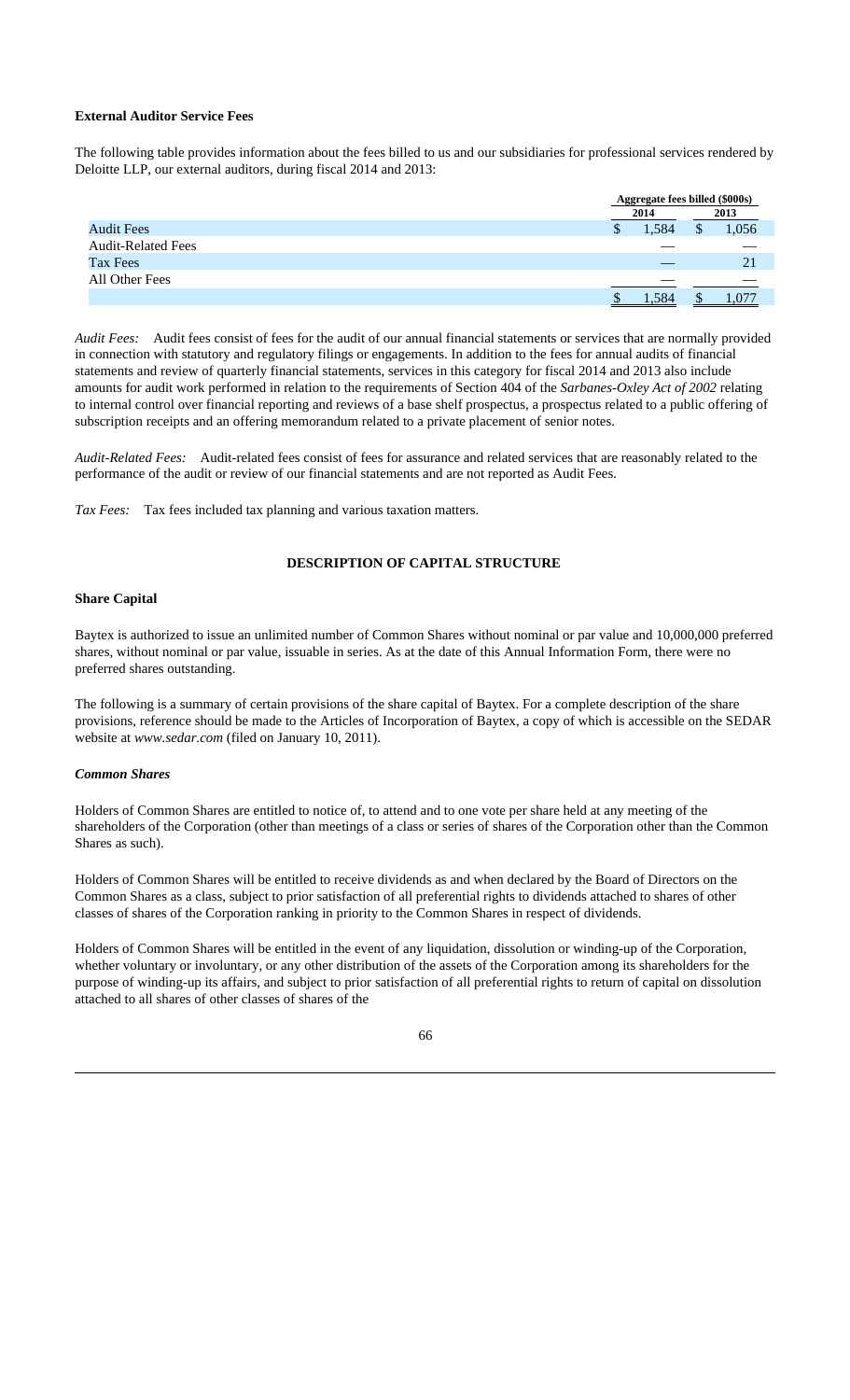Corporation ranking in priority to the Common Shares in respect of return of capital on dissolution, to share rateably, together with the holders of shares of any other class of shares of the Corporation ranking equally with the Common Shares in respect of return of capital on dissolution, in such assets of the Corporation as are available for distribution.

### *Preferred Shares*

The preferred shares may be issued in one or more series, at any time or from time to time. Before any shares of a particular series are issued, the Board of Directors will fix the number of shares that will form such series and will, subject to the limitations set out in the preferred share terms described below, fix the designation, rights, privileges, restrictions and conditions to be attached to the preferred shares of such series, including, but without in any way limiting or restricting the generality of the foregoing, the rate, amount or method of calculation of dividends thereon, the time and place of payment of dividends, the consideration for and the terms and conditions of any purchase for cancellation, retraction or redemption thereof, conversion or exchange rights (if any), and whether into or for securities of Baytex or otherwise, voting rights attached thereto (if any), the terms and conditions of any share purchase or retirement plan or sinking fund, and restrictions on the payment of dividends on any shares other than preferred shares or payment in respect of capital on any shares in the capital of Baytex or creation or issue of debt or equity securities; the whole subject to filing of Articles of Amendment setting forth a description of such series including the designation, rights, privileges, restrictions and conditions attached to the shares of such series. Notwithstanding the foregoing: (a) the Board of Directors may at any time or from time to time change the rights, privileges, restrictions and conditions attached to unissued shares of any series of preferred shares; and (b) other than in the case of a failure to declare or pay dividends specified in any series of the Preferred Share, the voting rights attached to the preferred shares will be limited to one vote per Preferred Share at any meeting where the preferred shares and Common Shares vote together as a single class.

The preferred shares of each series will rank equally with the preferred shares of every other series with respect to accumulated dividends and return of capital. The preferred shares will be entitled to a preference over the Common Shares and over any other shares of Baytex ranking junior to the preferred shares with respect to priority in the payment of dividends and in the distribution of assets in the event of the liquidation, dissolution or winding-up of Baytex, whether voluntary or involuntary, or any other distribution of the assets of Baytex among its shareholders for the purpose of winding-up its affairs. If any cumulative dividends or amounts payable on a return of capital are not paid in full, the preferred shares of all series will participate rateably in respect of such dividends, including accumulations, if any, in accordance with the sums that would be payable on such shares if all such dividends were declared and paid in full, and in respect of any repayment of capital in accordance with the sums that would be payable on such repayment of capital if all sums so payable were paid in full; provided, however, that in the event of there being insufficient assets to satisfy in full all such claims as aforesaid, the claims of the holders of the preferred shares with respect to repayment of capital will first be paid and satisfied and any assets remaining thereafter shall be applied towards the payment in satisfaction of claims in respect of dividends. The preferred shares of any series may also be given such other preferences not inconsistent with the terms of the preferred shares over the Common Shares and any other shares ranking junior to the preferred shares as may be determined in the case of each such series of preferred shares.

The rights, privileges, restrictions and conditions attaching to the preferred shares may be repealed, altered, modified, amended or amplified or otherwise varied only with the sanction of the holders of the preferred shares given in such manner as may then be required by law, subject to a minimum requirement that such approval be given by resolution passed by the affirmative vote of a least two-thirds of the votes cast at a meeting of holders of preferred shares duly called for such purpose and held upon at least 21 days' notice at which a quorum is present comprising at least two persons present, holding or representing by proxy at least 10 percent of the outstanding preferred shares or by a resolution in writing of all holders of the outstanding preferred shares. If any such quorum is not present within half an hour after the time appointed for the meeting, then the meeting shall be adjourned to a date being not less than 7 days later and at such time and place as may be appointed by the chairman and at such meeting a quorum will consist of that number of shareholders present in person or represented by proxy. The formalities to be observed with respect to the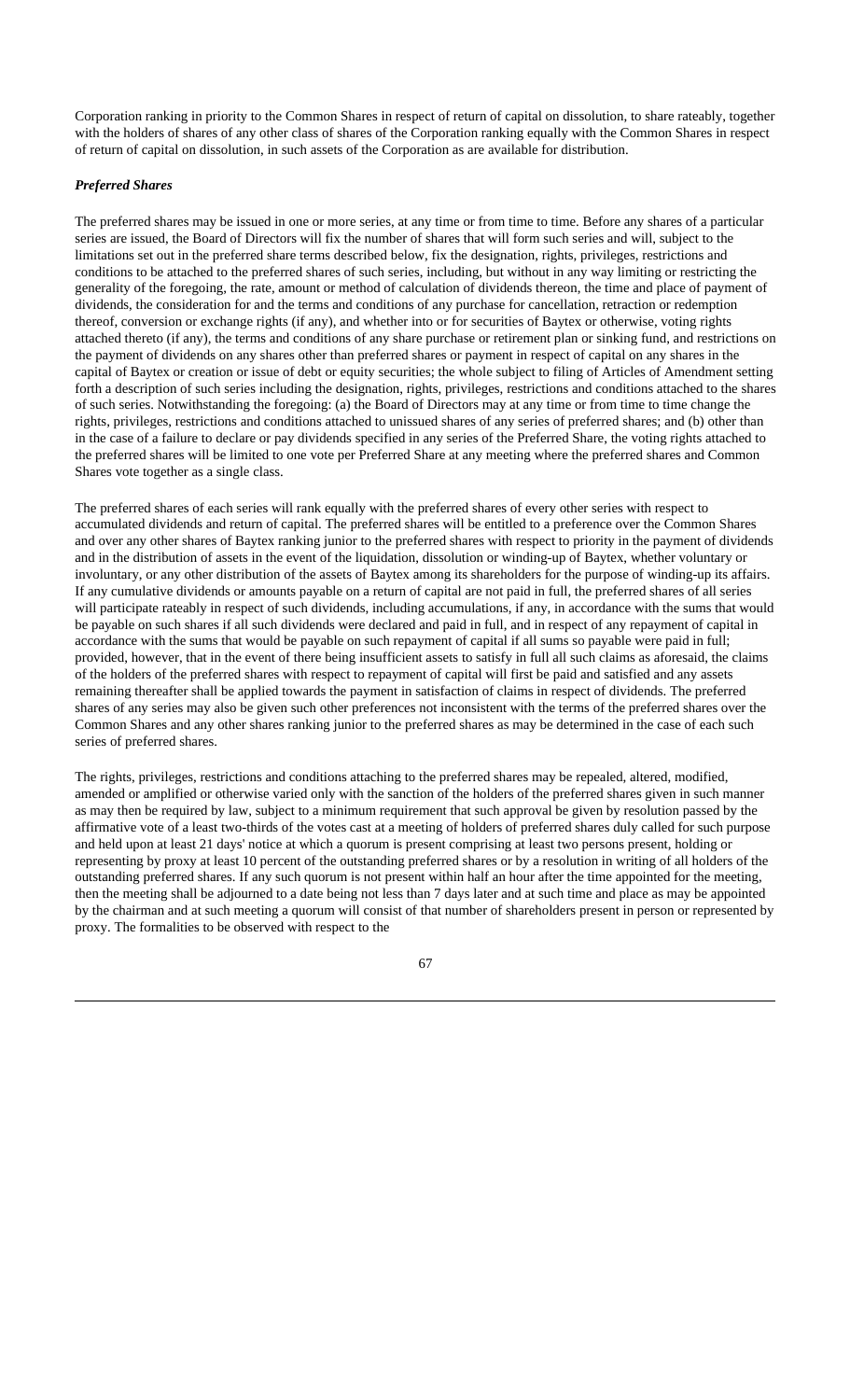giving of notice of any such meeting or adjourned meeting and the conduct thereof shall be those which may from time to time be prescribed in the by-laws of Baytex with respect to meetings of Shareholders. On every vote taken at every such meeting or adjourned meeting each holder of a Preferred Share shall be entitled to one vote in respect of each one dollar of stated value of preferred shares held.

#### **Senior Notes**

On February 17, 2011, we issued US\$150 million principal amount of 6.75% series B senior unsecured debentures due February 21, 2021. The 2021 Debentures pay interest semi-annually and are redeemable at the Company's option, in whole or in part, commencing on February 17, 2016 at the redemption prices specified in Debt Indenture #1.

On July 19, 2012, we issued \$300 million principal amount of 6.625% series C senior unsecured debentures due July 19, 2022. The 2022 Debentures pay interest semi-annually and are redeemable at the Company's option, in whole or in part, commencing on July 19, 2017 at the redemption prices specified in Debt Indenture #1.

On June 6, 2014, we issued US\$800 million of senior unsecured notes, comprised of US\$400 million of 5.125% notes due June 1, 2021 and US\$400 million of 5.625% notes due June 1, 2024. The 2021 Notes and the 2024 Notes pay interest semi-annually and are redeemable at the Company's option, in whole or in part, commencing on June 1, 2017 (in the case of the 2021 Notes) and June 1, 2019 (in the case of the 2024 Notes) at the redemption prices specified in Debt Indenture #2.

For a complete description of the Senior Notes, reference should be made to the applicable debt indenture, copies of which are accessible on the SEDAR website at *www.sedar.com*. See "*Material Contracts*".

### **Credit Facilities**

As at March 1, 2015, we had established revolving extendible unsecured credit facilities consisting of a \$50 million operating loan and a \$950 million syndicated loan for us and a US\$200 million syndicated loan for our wholly-owned subsidiary, Baytex USA. Unless extended, the revolving period under the Credit Facilities will end on June 4, 2018 with all amounts to be re-paid on such date. We may, once in each calendar year, request that the lenders under the Credit Facilities extend the revolving period for up to four years (subject to a maximum four-year term at any time). The Credit Facilities do not require any mandatory principal payments prior to maturity and do not include a term-out feature or a borrowing base restriction. The Credit Facilities include an option allowing such facilities to be increased by up to \$250 million, subject to existing or new lender(s) providing commitments for any such increase.

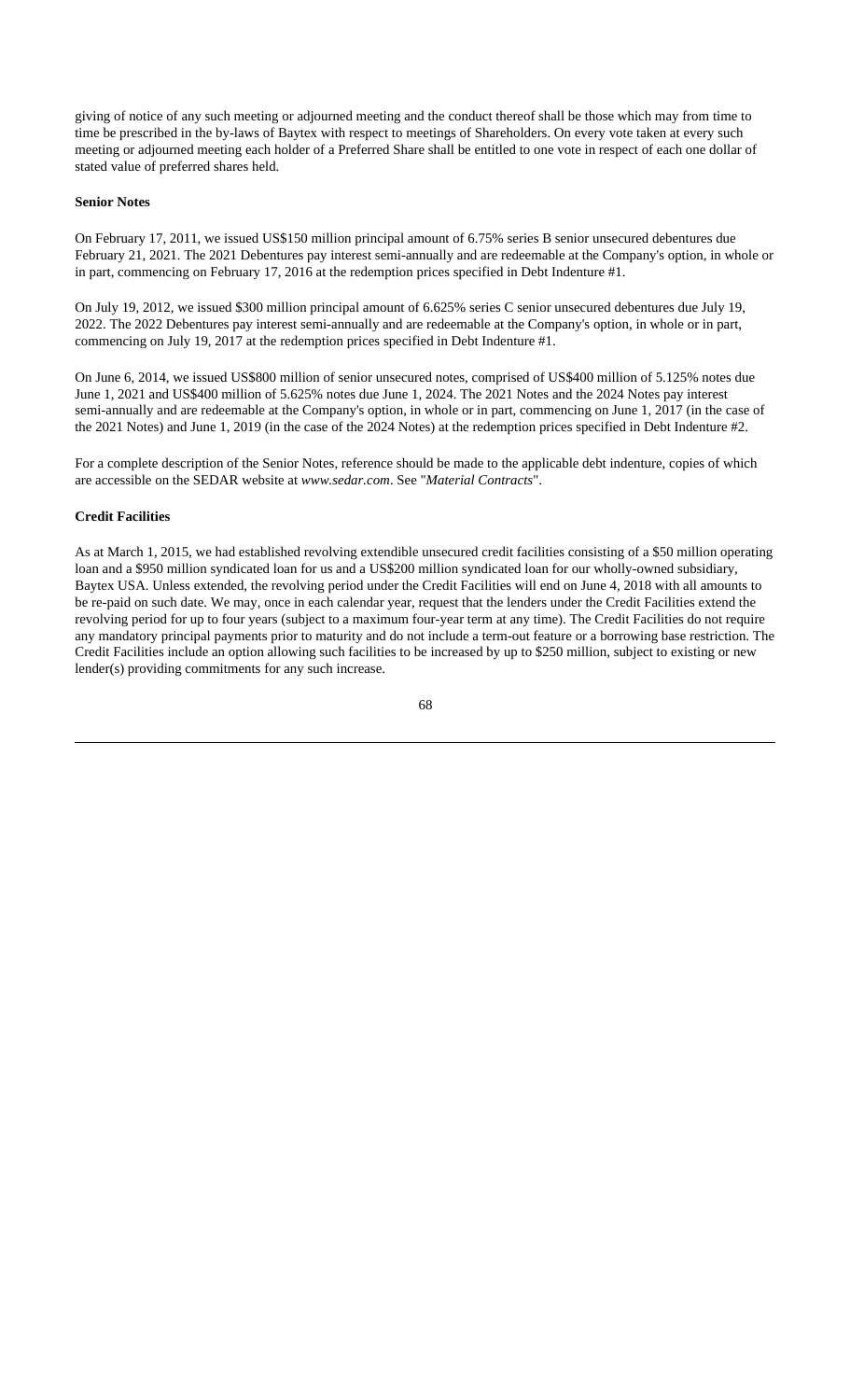The Credit Facilities contain standard commercial covenants for facilities of this nature and are guaranteed by us and our material subsidiaries. Advances (including letters of credit) under the Credit Facilities can be drawn in either Canadian or U.S. funds and bear interest at the agent bank's prime lending rate, bankers' acceptance discount rates or London Interbank Offer Rates, plus applicable margins.

In the event that we do not comply with the covenants contained in the Credit Facilities, our ability to pay dividends to Shareholders may be restricted. We are restricted from paying dividends when (i) a default or event of default under the Credit Facilities has occurred and is continuing, or (ii) the payment of such dividends would be reasonably expected to have a material adverse effect on us or impair our ability to fulfill our financial obligations to the lenders under the Credit Facilities. See "*Risk Factors — Risks Related to our Business and Operations — Failure to renew our Credit Facilities or failure to comply with the covenants in the agreements governing our debt could adversely affect our financial condition*" and "*Dividends — Dividend Policy*".

#### **DIVIDENDS**

### **Dividend Policy**

Our dividend policy is to pay a monthly dividend on our Common Shares on or about the  $15<sup>th</sup>$  day following the end of each calendar month to Shareholders of record on or about the last business day of each such calendar month. Our dividend policy follows the general corporate philosophy of financial self-sufficiency whereby, over the long term, development capital expenditures and dividend payments are planned to be financed from internally generated funds from operations. Unless otherwise indicated, all dividends paid or to be paid on our common shares are designated as "eligible dividends" for Canadian income tax purposes.

The amount of future cash dividends, if any, will be subject to the discretion of the Board of Directors and may vary depending on a variety of factors and conditions existing from time to time, including fluctuations in commodity prices, production levels, capital expenditure requirements, debt service requirements, operating costs, royalty burdens and foreign exchange rates. In addition, the payment of dividends by a corporation is governed by the liquidity and insolvency tests described in the ABCA. Pursuant to the ABCA, after the payment of a dividend, we must be able to pay our liabilities as they become due and the realizable value of our assets must be greater than our liabilities and the legal stated capital of our outstanding securities. As at December 31, 2014, our legal stated capital was approximately \$3.6 billion. Cash dividends to Shareholders are not assured or guaranteed and there can be no guarantee that Baytex will maintain its dividend policy. See " *— Record of Dividends and Distributions*" and "*Risk Factors*".

Pursuant to the Credit Facilities, we are restricted from paying dividends to Shareholders if a default or event of default has occurred and is continuing and, if no default or event of default has occurred which is continuing, where the dividend would or would reasonably be expected to have a material adverse effect on us or on our subsidiaries' ability to fulfill their obligations under the Credit Facilities or under any hedge agreements with lenders (or their affiliates) under the Credit Facilities.

The indentures governing our Senior Notes also contain certain limitations on maximum cumulative dividends. Restricted payments include the declaration or payment of any dividend or distribution by us and the payment of interest or principal on subordinated debt owed by us. As at the date of this Annual Information Form, we are in compliance with these covenants. The following is a summary of certain of these covenants and is not intended to be complete. For full particulars of the covenants, reference should be made to the indentures governing our Senior Notes. See "*Material Contracts*".

Under Debt Indenture #1, we and certain of our subsidiaries are restricted from making any restricted payments unless at the time of, and immediately after giving effect to, the proposed restricted payment, no default or event of default under Debt Indenture #1 has occurred and is continuing, and either: (i) (a) we could incur at least \$1.00 of additional indebtedness (other than certain permitted debt) in accordance with the "Limitation on Incurrence of Indebtedness and Issuance of Disqualified Stock" covenant in Debt Indenture #1; (b) the ratio of consolidated debt to consolidated cash flow from operations does not exceed 3.0 to 1.0; and (c) the aggregate amount of all restricted payments declared or made after August 26, 2009 (other than certain permitted restricted payments) does not exceed the sum of: (A) 80% of consolidated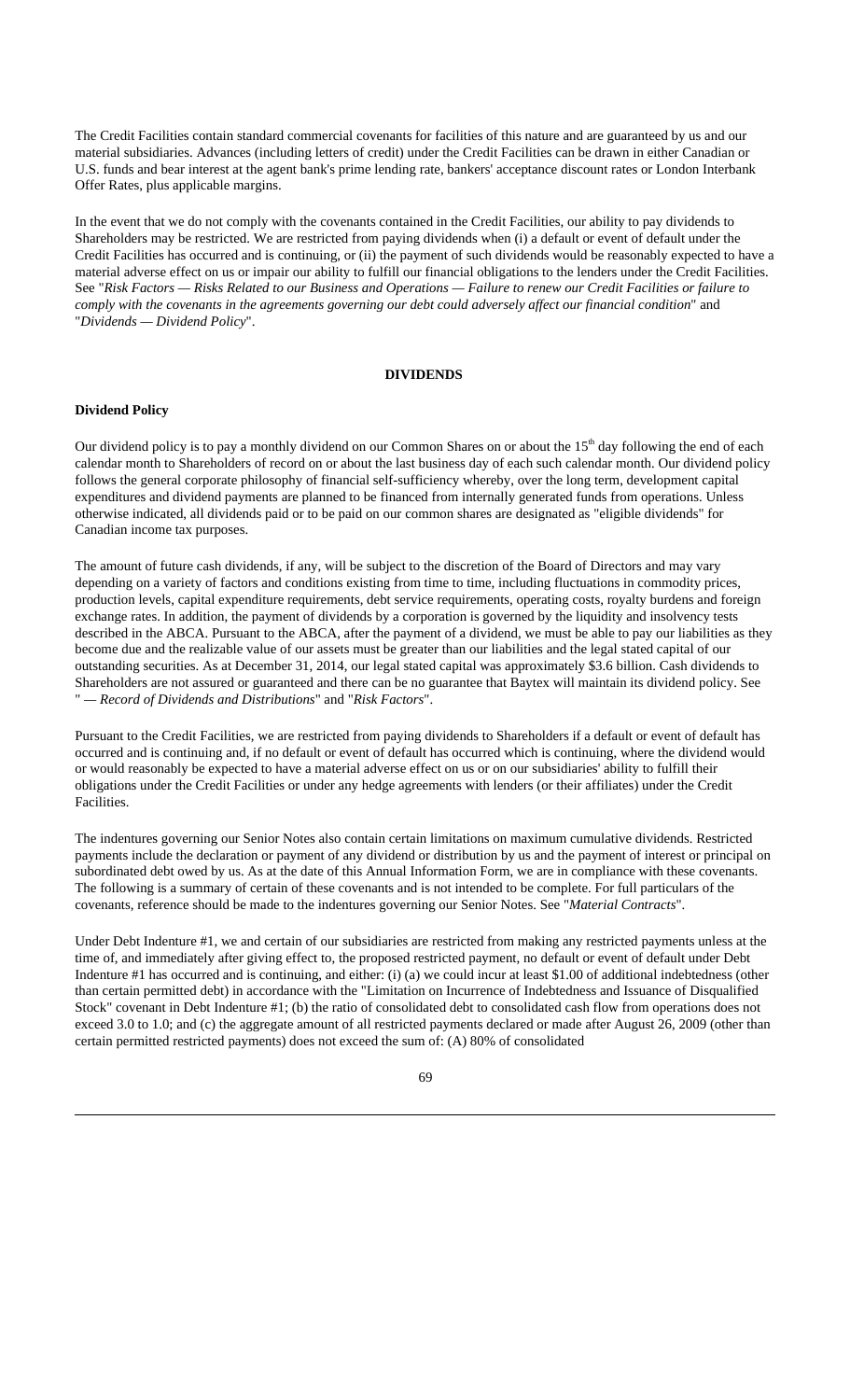cash flow from operations accrued on a cumulative basis since August 26, 2009, plus (B) 100% of the aggregate net cash proceeds received by us after August 26, 2009 from (x) the issuance by us of convertible debentures, or (y) capital contributions in respect of certain permitted equity that we receive from any person; plus (C) the aggregate net proceeds, including the fair market value of property received after August 26, 2009 other than cash (as determined by the Board of Directors), received by us from any person, other than a subsidiary, from the issuance or sale of debt securities (including convertible debentures) or disqualified stock that have been converted into or exchanged for certain permitted equity of us, plus the aggregate net cash proceeds received by us at the time of such conversion or exchange; or (ii) the aggregate amount of all restricted payments declared or made after August 26, 2009 pursuant to this paragraph (ii) does not exceed the sum of restricted payments that were permitted to be made under paragraph (i) but were not actually made (and have not previously been expended under this paragraph (ii)), plus \$50,000,000.

Under Debt Indenture #2, we and certain of our subsidiaries are restricted from making any restricted payments unless at the time of, and immediately after giving effect to, the proposed restricted payment: (a) no default or event of default under Debt Indenture #2 has occurred and is continuing, (b) solely in respect of the use of amounts available under (c)(A) below, we could incur at least US\$1.00 of additional indebtedness (other than certain permitted debt) in accordance with the "Incurrence of Indebtedness" covenant in Debt Indenture #2; and (c) the aggregate amount of all restricted payments declared or made after April 1, 2014 (other than certain permitted restricted payments) does not exceed the sum of: (A) 80% of consolidated cash flow from operations accrued on a cumulative basis since April 1, 2014, plus (B) 100% of the aggregate net cash proceeds received by us after June 11, 2014 as a contribution to our common equity capital or from the issue or sale of equity interests; plus (C) the amount by which indebtedness is reduced upon the conversion or exchange of any indebtedness that is convertible or exchangeable for common equity capital subsequent to June 11, 2014, plus (D) an amount equal to the sum of (x) the net reduction in investments made by us in any person resulting from repurchases, repayments or redemptions of such investments by such person, proceeds realized on the sale of such investments and proceeds representing a return of capital, and (y) to the extent that such person is an unrestricted subsidiary, the portion of the fair market value of the net assets of such unrestricted subsidiary at the time it is designated a restricted subsidiary, plus (E) US\$625 million; provided that if at the time of such restricted payment and after giving pro forma effect thereto as if such restricted payment had been made at the beginning of the applicable four-quarter period, we would not have been permitted to incur at least US\$1.00 of additional indebtedness (other than certain permitted debt) in accordance with the "Incurrence of Indebtedness" covenant in the Debt Indenture #2, such sum less amounts previously paid pursuant to the foregoing clauses (A)-(D) shall be limited to US\$500 million plus the amount referred to under (B) above to the extent not previously expended.

**Cash dividends are not guaranteed. Our historical cash dividends (and the Trust's historical cash distributions) may not be reflective of future cash dividends, which will be subject to review by the Board of Directors taking into account our prevailing financial circumstances at the relevant time. Although we intend to pay dividends to Shareholders, these cash dividends may be reduced or suspended. The actual amount distributed will depend on numerous factors, including profitability, debt covenants and obligations, fluctuations in working capital, the timing and amount of capital expenditures, applicable law and other factors beyond our control. See "***Risk Factors***".**

# **Record of Dividends and Distributions**

Our dividend policy is to pay a monthly dividend on our Common Shares on or about the  $15<sup>th</sup>$  day following the end of each calendar month to Shareholders of record on or about the last business day of each such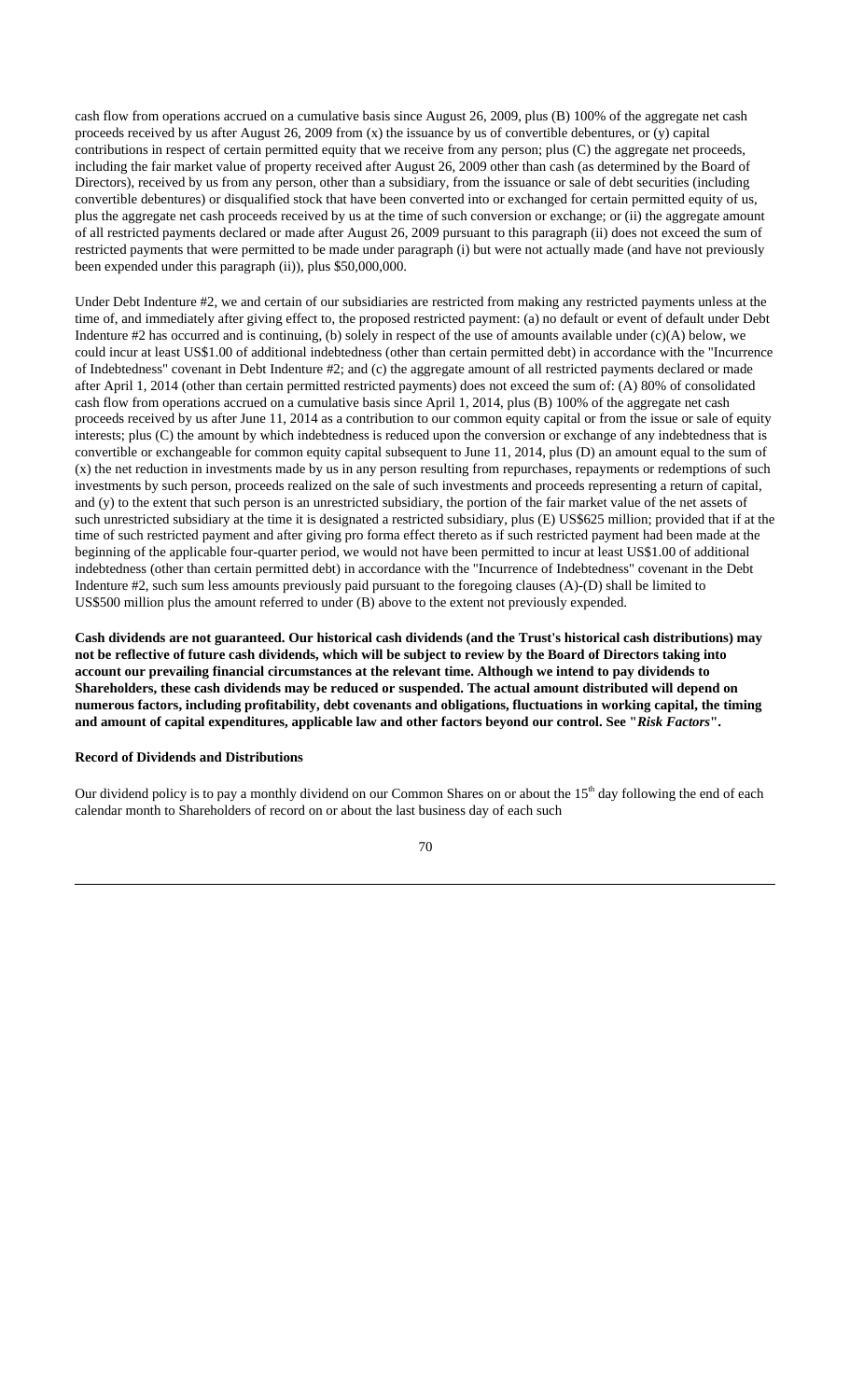calendar month. See "*Dividends — Dividend Policy*". The following table sets forth the dividends that we have paid on our Common Shares.

|              |      | Dividends per            |      |    |      |    |      |  |      |  |
|--------------|------|--------------------------|------|----|------|----|------|--|------|--|
|              |      | <b>Common Share (\$)</b> |      |    |      |    |      |  |      |  |
| Month        | 2015 | 2014                     |      |    | 2013 |    | 2012 |  | 2011 |  |
| January      | 0.10 |                          | 0.22 |    | 0.22 |    | 0.22 |  | 0.20 |  |
| February     | 0.10 |                          | 0.22 |    | 0.22 |    | 0.22 |  | 0.20 |  |
| March        |      |                          | 0.22 |    | 0.22 |    | 0.22 |  | 0.20 |  |
| April        |      |                          | 0.22 |    | 0.22 |    | 0.22 |  | 0.20 |  |
| May          |      |                          | 0.22 |    | 0.22 |    | 0.22 |  | 0.20 |  |
| June         |      |                          | 0.24 |    | 0.22 |    | 0.22 |  | 0.20 |  |
| July         |      |                          | 0.24 |    | 0.22 |    | 0.22 |  | 0.20 |  |
| August       |      |                          | 0.24 |    | 0.22 |    | 0.22 |  | 0.20 |  |
| September    |      |                          | 0.24 |    | 0.22 |    | 0.22 |  | 0.20 |  |
| October      |      |                          | 0.24 |    | 0.22 |    | 0.22 |  | 0.20 |  |
| November     |      |                          | 0.24 |    | 0.22 |    | 0.22 |  | 0.20 |  |
| December     |      |                          | 0.10 |    | 0.22 |    | 0.22 |  | 0.20 |  |
| <b>Total</b> |      | $\frac{1}{2}$            | 2.64 | \$ | 2.64 | \$ | 2.64 |  | 2.40 |  |

Our predecessor, the Trust, paid a monthly distribution on its Trust Units on or about the  $15<sup>th</sup>$  day following the end of each calendar month to unitholders of record on or about the last business day of each such calendar month. The following table sets forth the distributions paid by the Trust from September 2003 to December 2010.

|                |      |      |      | Distributions per Trust Unit (\$) |      |            |            |            |
|----------------|------|------|------|-----------------------------------|------|------------|------------|------------|
| Month          | 2010 | 2009 | 2008 | 2007                              | 2006 | 2005       | 2004       | 2003       |
| <b>January</b> | 0.18 | 0.18 | 0.18 | 0.18                              | 0.15 | 0.15       | 0.15       |            |
| February       | 0.18 | 0.18 | 0.18 | 0.18                              | 0.18 | 0.15       | 0.15       |            |
| March          | 0.18 | 0.12 | 0.18 | 0.18                              | 0.18 | 0.15       | 0.15       |            |
| April          | 0.18 | 0.12 | 0.20 | 0.18                              | 0.18 | 0.15       | 0.15       |            |
| May            | 0.18 | 0.12 | 0.20 | 0.18                              | 0.18 | 0.15       | 0.15       |            |
| June           | 0.18 | 0.12 | 0.20 | 0.18                              | 0.18 | 0.15       | 0.15       |            |
| July           | 0.18 | 0.12 | 0.25 | 0.18                              | 0.18 | 0.15       | 0.15       |            |
| August         | 0.18 | 0.12 | 0.25 | 0.18                              | 0.18 | 0.15       | 0.15       |            |
| September      | 0.18 | 0.12 | 0.25 | 0.18                              | 0.18 | 0.15       | 0.15       |            |
| October        | 0.18 | 0.12 | 0.25 | 0.18                              | 0.18 | 0.15       | 0.15       | 0.15       |
| November       | 0.18 | 0.12 | 0.25 | 0.18                              | 0.18 | 0.15       | 0.15       | 0.15       |
| December       | 0.18 | 0.12 | 0.25 | 0.18                              | 0.18 | 0.15       | 0.15       | 0.15       |
| <b>Total</b>   | 2.16 | 1.56 | 2.64 | 2.16                              | 2.13 | 1.80<br>\$ | 1.80<br>\$ | \$<br>0.45 |

# **Dividend Reinvestment Plan**

Baytex has a Dividend Reinvestment Plan (the "**DRIP**") that provides a convenient and cost-effective method for eligible holders in Canada to maximize their investment in Baytex by reinvesting their monthly cash dividends to acquire additional Common Shares. At the discretion of Baytex, Common Shares will either be issued from treasury or acquired in the open market at prevailing market prices. Pursuant to the terms of the DRIP, Common Shares issued from treasury are currently issued at a three percent discount to the "average market price" (as defined in the DRIP). Baytex reserves the right at any time to change or eliminate the discount on Common Shares acquired from treasury. Shareholders are not required to participate in the DRIP. A Shareholder who does not participate will continue to receive monthly cash dividends on their Common Shares in the normal manner.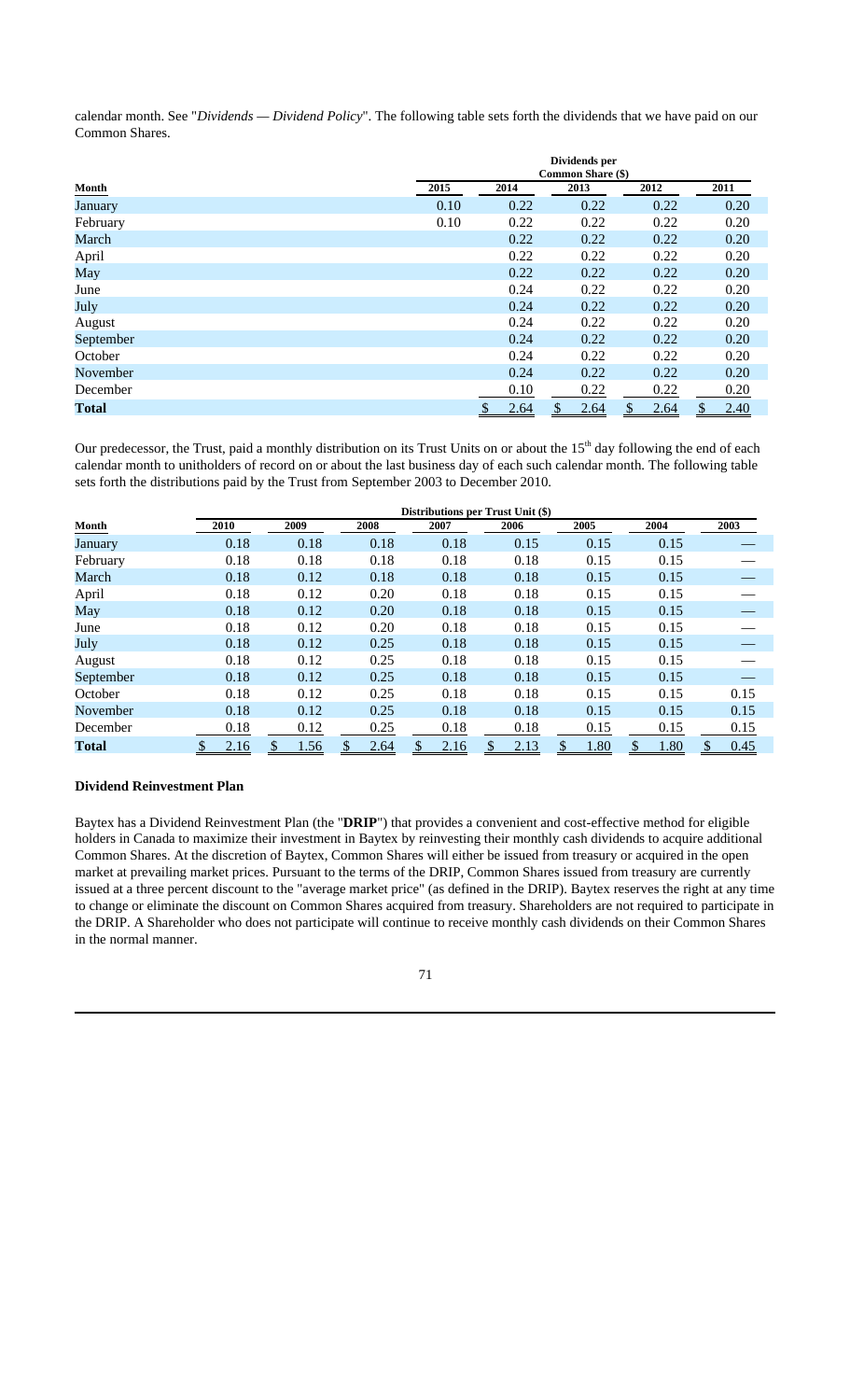# **MARKET FOR SECURITIES**

The Common Shares are listed and posted for trading on the TSX and the NYSE under the trading symbol "BTE". The Common Shares commenced trading on the TSX on January 7, 2011 and on the NYSE on January 3, 2011. The following table sets forth certain trading information for the Common Shares in Canada and the United States for the periods indicated.

|              |                    | Canada                   |               | <b>United States</b>     |       |               |  |  |  |
|--------------|--------------------|--------------------------|---------------|--------------------------|-------|---------------|--|--|--|
|              |                    | <b>Composite Trading</b> |               | <b>Composite Trading</b> |       |               |  |  |  |
|              | <b>Price Range</b> |                          |               | <b>Price Range</b>       |       |               |  |  |  |
|              | <b>High</b>        | Low                      | <b>Volume</b> | High                     | Low   | <b>Volume</b> |  |  |  |
|              | $($ \$)            | $($)$                    | <b>Traded</b> | (SUS)                    | \$US) | <b>Traded</b> |  |  |  |
| $2011^{(1)}$ | 58.77              | 39.18                    | 158,199,516   | 61.96                    | 36.89 | 79,445,292    |  |  |  |
| 2012         | 59.40              | 38.54                    | 153,598,017   | 59.50                    | 37.40 | 56,366,309    |  |  |  |
| 2013         | 47.61              | 36.37                    | 154,850,873   | 47.47                    | 34.71 | 43,934,391    |  |  |  |
| 2014         | 49.88              | 14.56                    | 273,743,069   | 46.46                    | 12.62 | 107,631,897   |  |  |  |
| 2014         |                    |                          |               |                          |       |               |  |  |  |
| January      | 42.49              | 39.18                    | 9,447,871     | 39.42                    | 35.51 | 4,269,728     |  |  |  |
| February     | 41.77              | 38.90                    | 27,012,448    | 37.81                    | 35.30 | 5,612,392     |  |  |  |
| March        | 45.65              | 40.43                    | 17,320,322    | 41.32                    | 36.48 | 3,495,175     |  |  |  |
| April        | 46.72              | 44.67                    | 13,249,918    | 42.39                    | 40.69 | 3,356,366     |  |  |  |
| May          | 46.72              | 44.30                    | 15,654,966    | 42.96                    | 40.72 | 2,728,728     |  |  |  |
| June         | 49.88              | 45.41                    | 17,047,093    | 46.30                    | 41.69 | 3,976,673     |  |  |  |
| July         | 49.49              | 45.81                    | 10,827,626    | 46.46                    | 42.56 | 3,430,220     |  |  |  |
| August       | 48.70              | 44.33                    | 14, 155, 287  | 44.79                    | 40.56 | 5,862,358     |  |  |  |
| September    | 48.49              | 41.73                    | 15,662,178    | 44.59                    | 37.54 | 8,216,443     |  |  |  |
| October      | 42.90              | 32.87                    | 32,968,019    | 38.35                    | 29.03 | 15,325,187    |  |  |  |
| November     | 34.54              | 23.10                    | 36,160,224    | 30.61                    | 21.63 | 16,838,774    |  |  |  |
| December     | 23.82              | 14.56                    | 64, 237, 117  | 20.96                    | 12.62 | 34,519,853    |  |  |  |
|              |                    |                          |               |                          |       |               |  |  |  |
| 2015         |                    |                          |               |                          |       |               |  |  |  |
| January      | 20.38              | 16.03                    | 34,069,306    | 17.14                    | 13.41 | 18,344,670    |  |  |  |
| February     | 24.87              | 20.13                    | 30,889,002    | 19.19                    | 16.06 | 19,098,664    |  |  |  |

Note:

In connection with the Corporate Conversion, effective December 31, 2010, holders of Trust Units exchanged their Trust Units for Common Shares on a one-for-one basis. From September 8, 2003 to January 5, 2011, the Trust Units were listed and posted for trading on the TSX under the trading symbol "BTE.UN". From March 27, 2006 to December 31, 2010, the Trust Units were listed and posted for trading on the NYSE

<sup>(1)</sup> The trading data for Canada Composite Trading is for the period from January 7 to December 31, 2011. The trading data for United States Composite Trading is for the period from January 3 to December 31, 2011.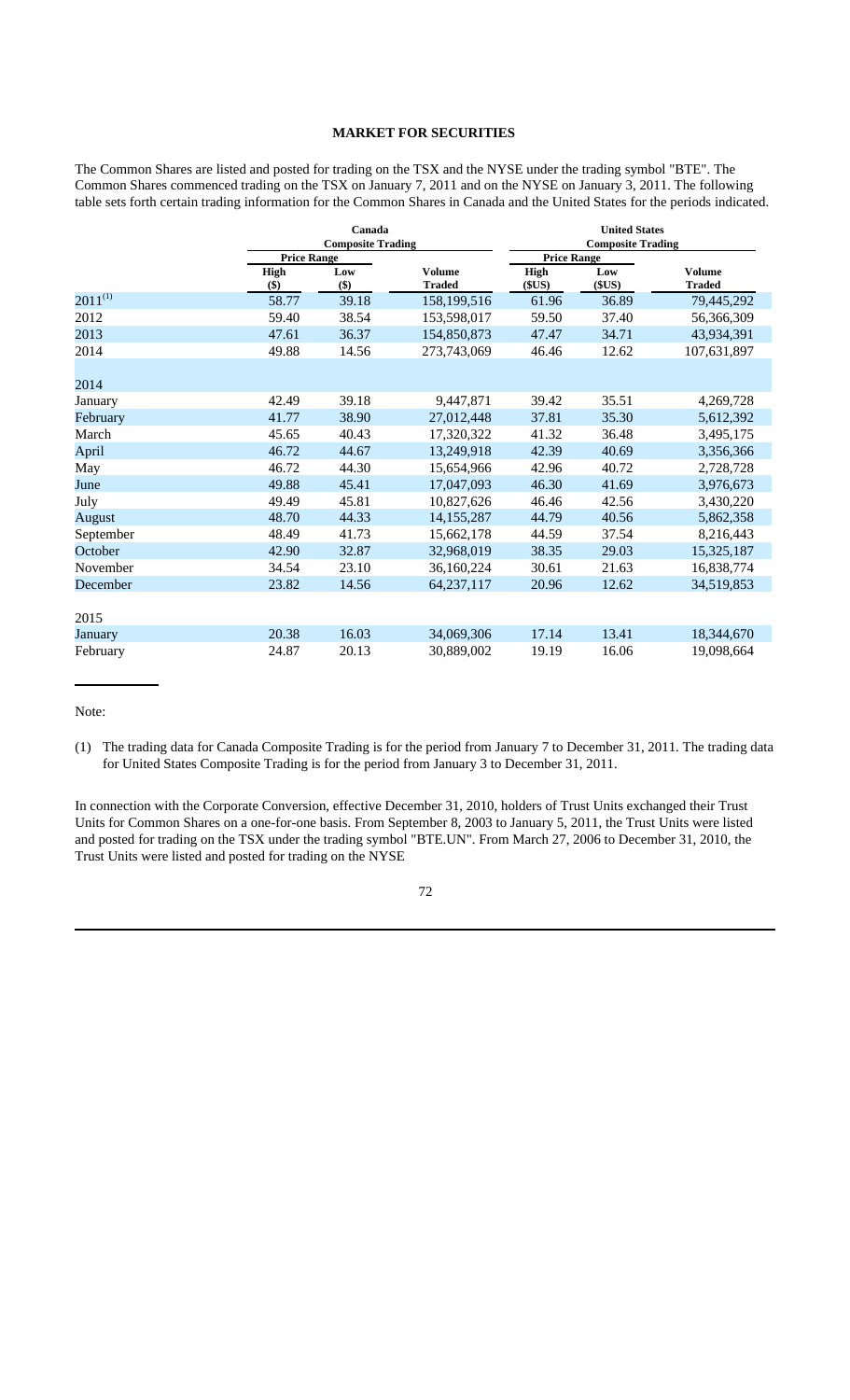under the trading symbol "BTE". The following table sets forth certain trading information for the Trust Units in Canada and the United States for the periods indicated.

|                 |                    | Canada                   |               | <b>United States</b>     |       |               |  |  |  |  |
|-----------------|--------------------|--------------------------|---------------|--------------------------|-------|---------------|--|--|--|--|
|                 |                    | <b>Composite Trading</b> |               | <b>Composite Trading</b> |       |               |  |  |  |  |
|                 | <b>Price Range</b> |                          |               | <b>Price Range</b>       |       |               |  |  |  |  |
|                 | <b>High</b>        | Low                      | <b>Volume</b> | <b>High</b>              | Low   | Volume        |  |  |  |  |
|                 | $($)$              | $($)$                    | <b>Traded</b> | (SUS)                    | (SUS) | <b>Traded</b> |  |  |  |  |
| 2003            | 10.89              | 9.19                     | 40,973,662    |                          |       |               |  |  |  |  |
| 2004            | 14.00              | 9.78                     | 93,252,808    |                          |       |               |  |  |  |  |
| 2005            | 18.78              | 12.42                    | 87,481,272    |                          |       |               |  |  |  |  |
| 2006            | 28.66              | 16.81                    | 102,652,240   | 25.87                    | 16.63 | 33,615,100    |  |  |  |  |
| 2007            | 22.92              | 16.68                    | 86,189,613    | 21.75                    | 15.51 | 46,189,896    |  |  |  |  |
| 2008            | 35.37              | 12.81                    | 123,670,870   | 35.20                    | 9.81  | 97,403,098    |  |  |  |  |
| 2009            | 30.50              | 9.77                     | 123,555,826   | 29.33                    | 7.84  | 88, 314, 675  |  |  |  |  |
| 2010            | 48.18              | 27.72                    | 133,959,260   | 47.92                    | 25.00 | 52,968,182    |  |  |  |  |
|                 |                    |                          |               |                          |       |               |  |  |  |  |
| 2011            |                    |                          |               |                          |       |               |  |  |  |  |
| January $(1-6)$ | 47.63              | 46.55                    | 3,899,246     |                          |       |               |  |  |  |  |

# **RATINGS**

The following information relating to our credit ratings is provided as it relates to our financing costs, liquidity and operations. Specifically, credit ratings affect our ability to obtain short-term and long-term financing and the cost of such financing. A reduction in our current credit ratings by the rating agencies, particularly a downgrade below the current ratings or a negative change in the ratings outlook, could adversely affect our cost of financing and our access to sources of liquidity and capital. In addition, changes in credit ratings may affect our ability and the associated costs to (i) enter into ordinary course derivative or hedging transactions and may require us to post additional collateral under certain of its contracts, and (ii) enter into and maintain ordinary course contracts with customers and suppliers on acceptable terms.

Baytex Energy has been assigned a corporate credit rating of BB with a stable outlook and our Senior Notes have been assigned a credit rating of BB by Standard and Poor's Rating Services, a division of McGraw-Hill Companies (Canada) Corporation ("**S&P**"). S&P's credit ratings are on a long-term debt rating scale that ranges from AAA to D, which represents the range from highest to lowest quality of such securities rated. According to the S&P rating system, debt rated "BB" is considered less vulnerable to non-payment than other speculative issues, however it faces ongoing uncertainties or exposure to adverse business, financial, or economic conditions which could lead to the obligor's inability to meet its financial obligations. The ratings from AA to CCC may be modified by the addition of a plus (+) or a minus (-) sign to show relative standing within the major rating categories. In addition, S&P may add a rating outlook of "positive", "negative" or "stable" which assesses the potential direction of a long-term credit rating over the intermediate term (typically six months to two years).

Baytex Energy has been assigned a corporate family credit rating of Ba3 with a stable outlook and our Senior Notes have been assigned a credit rating of Ba3 by Moody's Investor Service Inc. ("**Moody's**"). Moody's credit ratings are on a long-term debt rating scale that ranges from AAA to C, which represents the range from highest to lowest quality of such securities rated. According to the Moody's rating system, securities rated "Ba" are considered to have speculative elements and are subject to substantial credit risk. Moody's appends numerical modifiers 1, 2 and 3 to each generic rating classification from AA through C. The modifier 1 indicates that the security ranks in the higher end of its generic rating category; the modifier 2 indicates a mid-range ranking; and the modifier 3 indicates a ranking in the lower end of its generic rating category. In addition, Moody's may add a rating outlook of "positive", "negative", "stable" or "developing" which assess the likely direction of an issuers rating over the medium term.

**The credit ratings accorded to Baytex Energy and us by S&P and Moody's are not recommendations to purchase, hold or sell any of our securities inasmuch as such ratings do not comment as to market price or suitability for a particular investor. There is no assurance that any rating will remain in effect for any given**

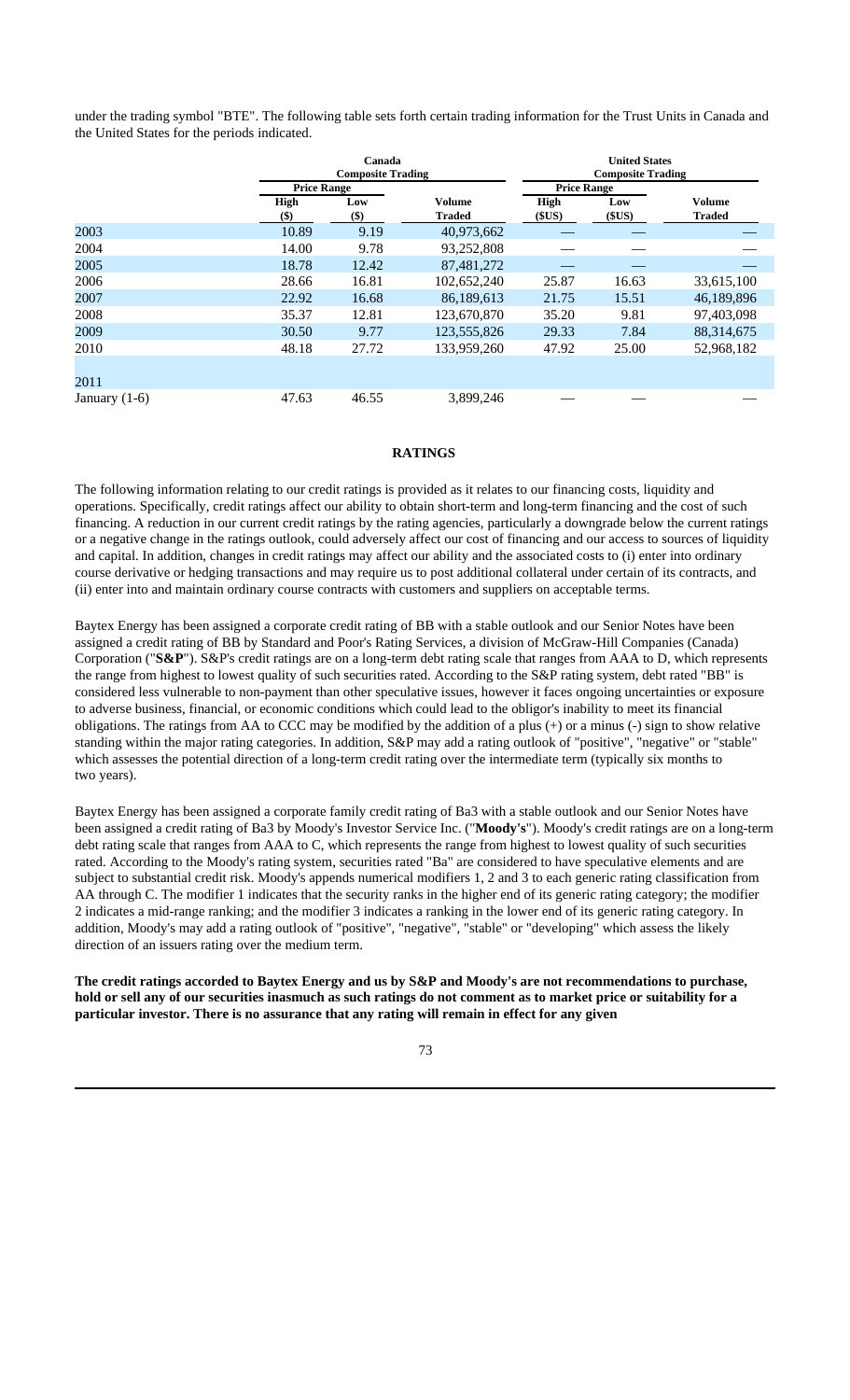#### **period of time or that any rating will not be revised or withdrawn entirely by a rating agency in the future if in its judgment circumstances so warrant.**

We have made payments to S&P and Moody's in connection with the assignment of ratings to our long-term debt and may make payments to S&P and Moody's in the future in connection with the confirmation of such ratings for purposes of the offering of debt securities.

### **LEGAL PROCEEDINGS AND REGULATORY ACTIONS**

There are no legal proceedings that we are or were a party to, or that any of our property is or was the subject of, during our most recently completed financial year, that were or are material to us, and there are no such material legal proceedings that we are currently aware of that are contemplated.

There were no: (i) penalties or sanctions imposed against us by a court relating to securities legislation or by a securities regulatory authority during our most recently completed financial year; (ii) other penalties or sanctions imposed by a court or regulatory body against us that would likely be considered important to a reasonable investor in making an investment decision; or (iii) settlement agreements we entered into with a court relating to securities legislation or with a securities regulatory authority during our most recently completed financial year.

# **INTEREST OF INSIDERS AND OTHERS IN MATERIAL TRANSACTIONS**

There were no material interests, direct or indirect, of our directors and executive officers, any holder of Common Shares who beneficially owns or controls or directs, directly of indirectly, more than 10 percent of the outstanding Common Shares, or any known associate or affiliate of such persons, in any transactions since our inception or since the beginning of our last completed financial year which has materially affected or is reasonably expected to materially affect us.

#### **AUDITORS, TRANSFER AGENT AND REGISTRAR**

Deloitte LLP, Chartered Accountants, Calgary, Alberta, is our auditor and is independent within the meaning of the Rules of Professional Conduct of the Institute of Chartered Accountants of Alberta.

Valiant Trust Company, at its principal offices in Calgary, Alberta and Toronto, Ontario, is the transfer agent and registrar for the Common Shares in Canada, the 2021 Debentures and the 2022 Debentures. First American Stock Transfer, Inc., at its principal office in Phoenix, Arizona, is the transfer agent and registrar for the Common Shares in the United States. Computershare Trust Company, N.A., at its principal office in Canton, Massachusetts, is the transfer agent and registrar for the 2021 Notes and the 2024 Notes. U.S. National Bank Association, at its principal office in Houston, Texas, is the transfer agent and registrar for the 2020 Aurora Notes.

#### **INTERESTS OF EXPERTS**

There is no person or company whose profession or business gives authority to a statement made by such person or company and who is named as having prepared or certified a report, valuation, statement or opinion described or included in a filing, or referred to in a filing, made under National Instrument 51-102 by us during, or related to, our most recently completed financial year other than Sproule, Ryder Scott and McDaniel, our independent qualified reserves evaluators. None of the designated professionals of Sproule, Ryder Scott or McDaniel have any registered or beneficial interests, direct or indirect, in any of our securities or other property or of our associates or affiliates either at the time they prepared a report, valuation, statement or opinion, at any time thereafter or to be received by them.

In addition, none of the aforementioned persons or companies, nor any director, officer or employee of any of the aforementioned persons or companies, is or is expected to be elected, appointed or employed as a director, officer or employee of Baytex or of any associate or affiliate of Baytex, except for John Brussa, a director of Baytex, who is a partner at Burnet, Duckworth & Palmer LLP, a law firm that renders legal services to us.

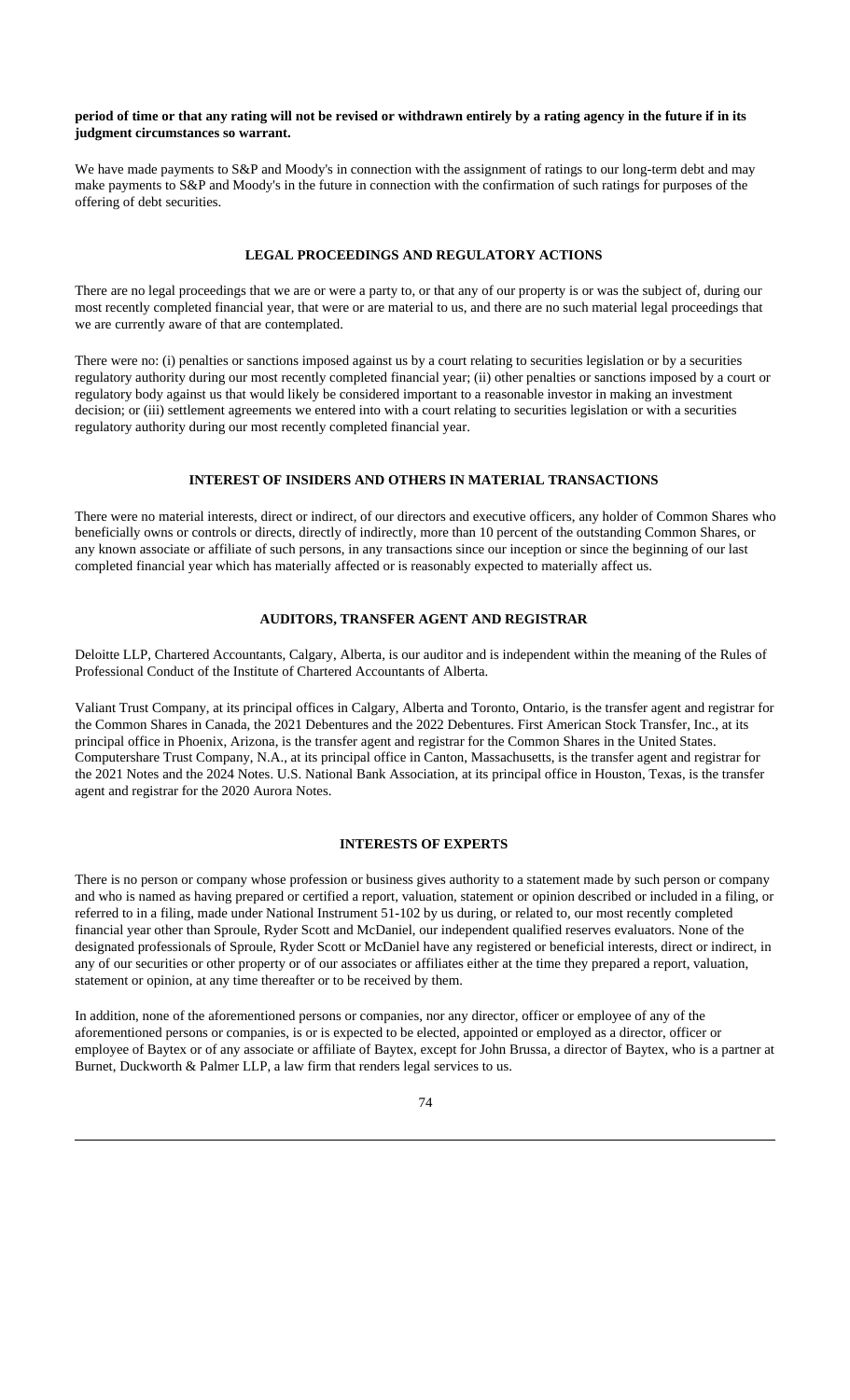### **MATERIAL CONTRACTS**

Except for contracts entered into in the ordinary course of business, the only material contracts entered into by us within the most recently completed financial year, or before the most recently completed financial year but are still material and are still in effect, are the following:

- (a) the credit agreement in respect of the Credit Facilities (filed on SEDAR on June 11, 2014) and amendments thereto (filed on SEDAR on September 9, 2014 and February 24, 2015);
- (b) Debt Indenture #1 (filed on SEDAR on January 10, 2011) and supplemental indentures thereto (filed on SEDAR on February 22, 2011, July 19, 2012, January 14, 2013, August 13, 2014, September 9, 2014 and March 9, 2015);
- (c) Debt Indenture #2 (filed on SEDAR on June 20, 2014) and supplemental indentures thereto (filed on SEDAR on August 13, 2014 and September 9, 2014); and
- (d) our share award incentive plan (filed on SEDAR on March 14, 2013).

Copies of each of these contracts are accessible on the SEDAR website at *www.sedar.com*.

## **INDUSTRY CONDITIONS**

Companies operating in the oil and natural gas industry are subject to extensive controls and regulation in respect of operations (including land tenure, exploration, development, production, refining and upgrading, transportation, and marketing) as a result of legislation enacted by various levels of government. The oil and gas industry is also subject to agreements among the governments of Canada, Alberta, Saskatchewan, the United States and Texas with respect to pricing and taxation of oil and natural gas. All current legislation is a matter of public record and we are unable to predict what additional legislation or amendments may be enacted. Outlined below are some of the principal aspects of legislation, regulations and agreements governing the oil and gas industry in western Canada and the United States.

#### **Pricing and Marketing**

### *Oil*

In Canada and the United States, producers of oil are entitled to negotiate sales contracts directly with oil purchasers. Worldwide supply and demand factors primarily determine oil prices; however, prices are also influenced by regional markets and transportation issues. The specific price depends in part on oil quality, prices of competing fuels, distance to market, availability of transportation, value of refined products, the supply/demand balance and contractual terms of sale.

Oil can be exported from Canada provided that an order approving such export has been obtained from the National Energy Board of Canada (the "**NEB**") and the term of the export contract does not exceed one year in the case of light crude oil and two years in the case of heavy crude oil. Any Canadian oil export to be made pursuant to a contract of longer duration (to a maximum of 25 years) requires an exporter to obtain an export licence from the NEB. Oil exports from the United States are controlled by the United States Department of Commerce ("**DOC**") and only in limited circumstances will the DOC approve applications to export crude oil. Recently, the Bureau of Industry and Security (an agency within the DOC) issued written guidance indicating that processed condensate could be exported without a license, allowing for some exports which were recently thought to require a license.

### *Natural Gas*

In Canada and the United States producers of gas are entitled to negotiate sales contracts directly with gas purchasers. Supply and demand determine the price of natural gas and price is calculated at the sale point, being the wellhead, the outlet of a gas processing plant, on a gas transmission system, at a storage facility, at the inlet to a utility system or at the point of receipt by the consumer. Accordingly, the price for natural gas is dependent upon such producer's own arrangements (whether long or short term contracts and the specific point of sale). As natural gas is also traded on trading platforms such as the Natural Gas Exchange (NGX),

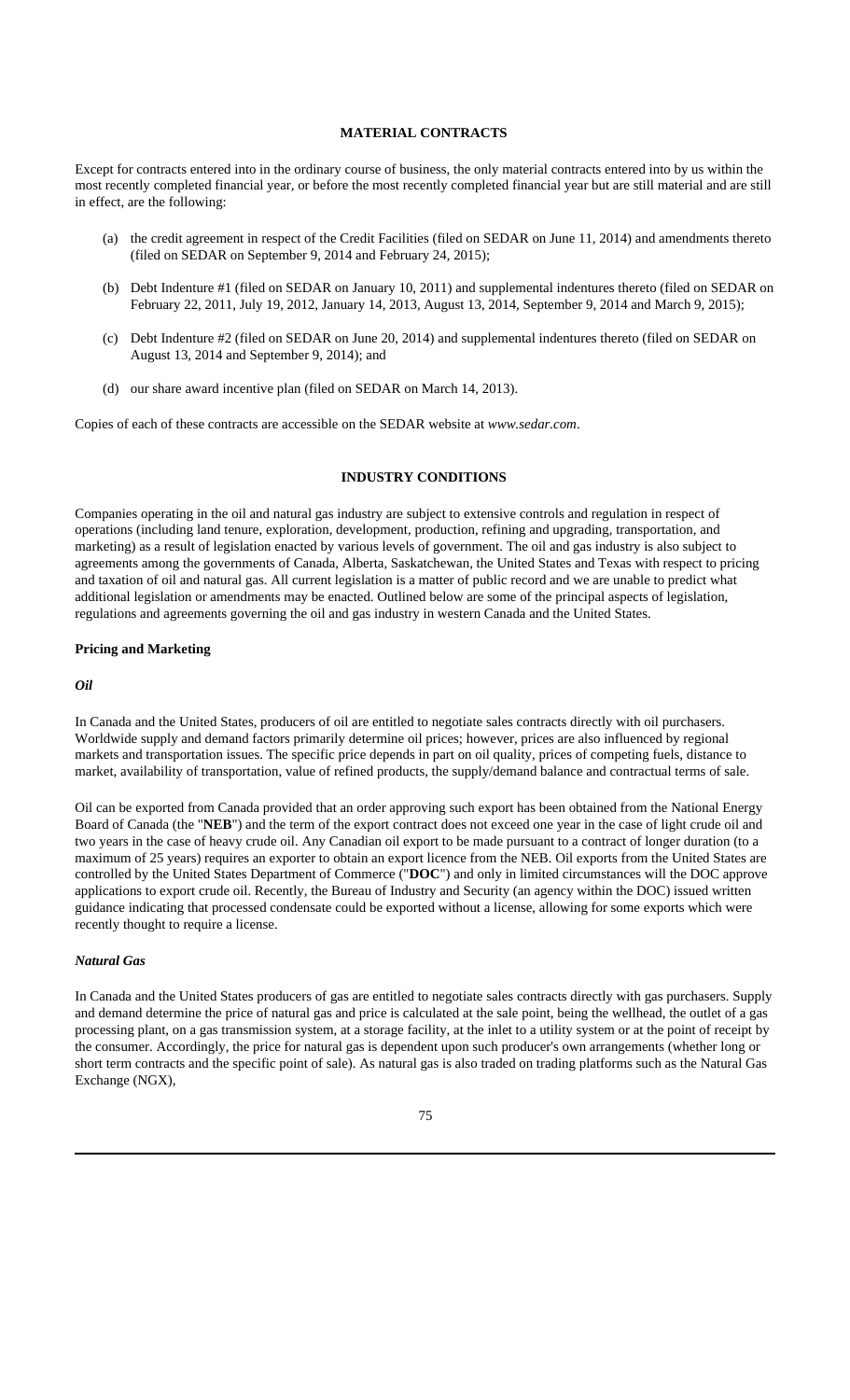Intercontinental Exchange or the New York Mercantile Exchange (NYMEX) in the United States, spot and future prices can also be influenced by supply and demand fundamentals on these platforms.

Natural gas exported from Canada is subject to regulation by the NEB and the Government of Canada. Exporters are free to negotiate prices and other terms with purchasers, provided that the export contracts must continue to meet certain other criteria prescribed by the NEB and the Government of Canada. Natural gas (other than propane, butane and ethane) exports for a term of less than two years or for a term of two to 20 years (in quantities of not more than  $30,000 \text{ m}^3/\text{day}$ ) must be made pursuant to an NEB order. Any natural gas export to be made pursuant to a contract of longer duration (to a maximum of 25 years) or for a larger quantity requires an export licence from the NEB.

Natural gas exported from the United States is regulated principally by the Federal Energy Regulatory Commission ("**FERC**") and the United States Department of Energy ("**DOE**"). U.S. law provides for very limited regulation of exports to and imports from any country that has entered into a free trade agreement with the United States that provides for national treatment of trade in natural gas; however, the DOE regulation of imports and exports from and to countries without such free trade agreements is more comprehensive.

The FERC regulates rates and service conditions for the transportation of natural gas in interstate commerce. The prices and terms of access to intrastate pipeline transportation are subject to state regulation. In Texas, the primary regulator is the Texas Railroad Commission. Facilities used in the production or gathering of natural gas in interstate commerce are generally exempt from FERC jurisdiction. However, the distinction between FERC-regulated transmission pipelines and unregulated gathering systems is made by the FERC on a case-by-case basis and has been subject to extensive litigation.

### **The North American Free Trade Agreement**

The North American Free Trade Agreement ("**NAFTA**") among the governments of Canada, the United States and Mexico came into force on January 1, 1994. In the context of energy resources, Canada continues to remain free to determine whether exports of energy resources to the United States or Mexico will be allowed, provided that any export restrictions do not: (i) reduce the proportion of energy resources exported relative to the total supply of goods of the party maintaining the restriction as compared to the proportion prevailing in the most recent 36 month period; (ii) impose an export price higher than the domestic price (subject to an exception with respect to certain measures which only restrict the volume of exports); and (iii) disrupt normal channels of supply.

All three signatory countries are prohibited from imposing a minimum or maximum export price requirement in any circumstance where any other form of quantitative restriction is prohibited. The signatory countries are also prohibited from imposing a minimum or maximum import price requirement, except as permitted in enforcement of countervailing and anti-dumping orders and undertakings. NAFTA requires energy regulators to ensure the orderly and equitable implementation of any regulatory changes and to ensure that the application of those changes will cause minimal disruption to contractual arrangements and avoid undue interference with pricing, marketing and distribution arrangements, all of which are important for Canadian oil and natural gas exports.

## **Royalties and Incentives**

In addition to federal regulation, each province in Canada and each state in the United States has legislation and regulations that govern royalties, production rates and other matters. The royalty regime is a significant factor in the profitability of hydrocarbon production. Royalties payable on production from lands other than Crown lands in Canada and federal and state lands in the United States are determined by negotiation between the mineral freehold owner and the lessee, although production from such lands is subject to certain taxes and royalties. Royalties from production on Crown lands in Canada and federal and state lands in the United States are determined by governmental regulation and are generally calculated as a percentage of the value of gross production. The rate of royalties payable generally depends in part on prescribed reference prices, well productivity, geographical location, field discovery date, method of recovery and the type or quality of the petroleum product produced.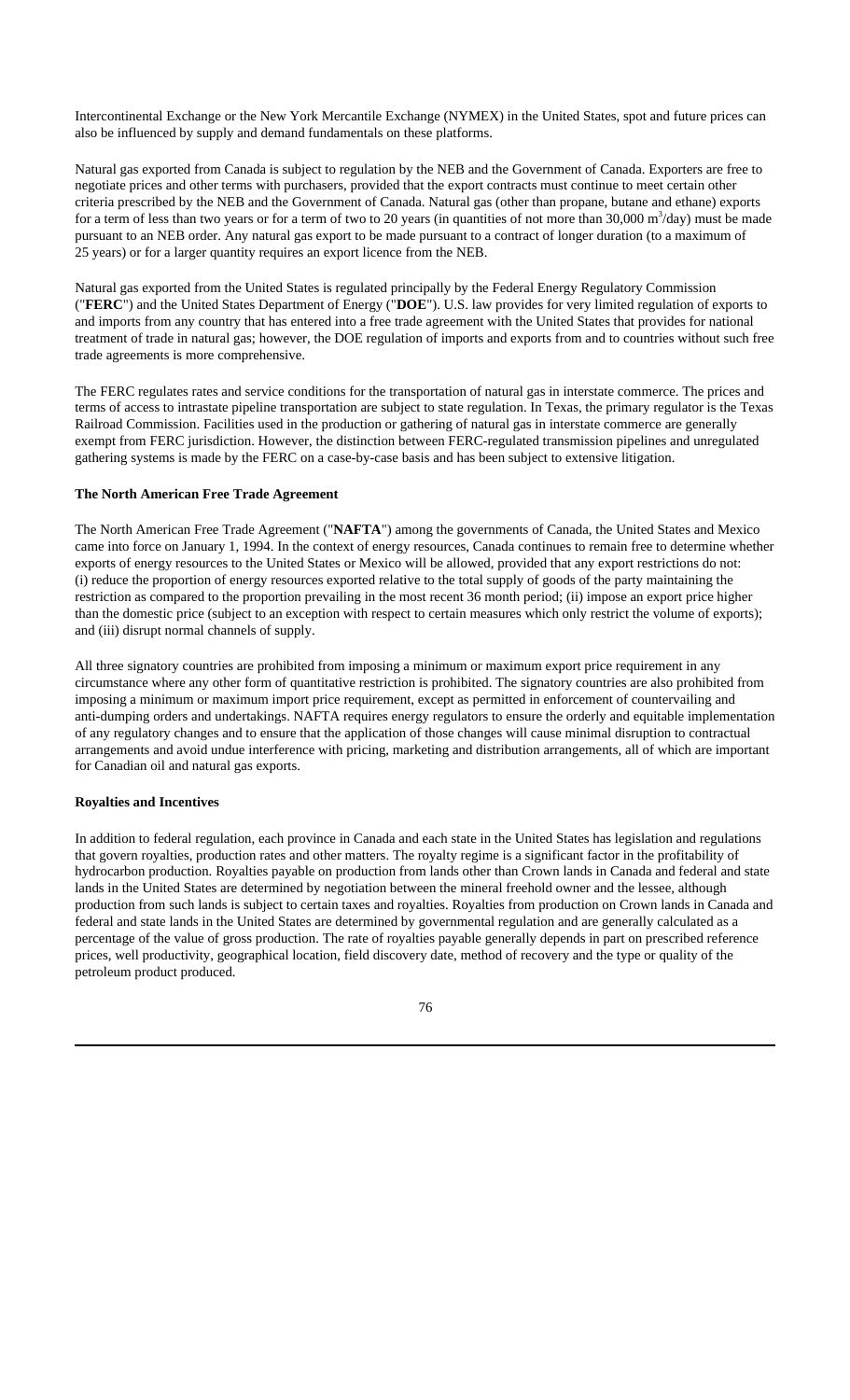From time to time the federal and provincial governments in Canada and the federal and state governments in the United States create incentive programs for exploration and development. Such programs often provide for royalty rate reductions, royalty holidays or royalty tax credits and are generally introduced to encourage specific types of exploration and development activity.

### **Land Tenure**

In western Canada the rights to crude oil and natural gas is predominantly owned by the provincial government. Provincial governments grant rights to explore for and produce oil and natural gas pursuant to leases, licences, and permits for varying terms, and on conditions set forth in provincial legislation, including requirements to perform specific work or make payments. In the United States, private ownership of the rights to crude oil and natural gas is predominant. Where mineral rights are privately owned, the rights to explore for and produce such oil and natural gas are granted by lease on such terms and conditions as may be negotiated. Private ownership of oil and natural gas also exists in western Canada. Government and private leases are generally granted for an initial fixed term but may generally be continued provided certain minimum levels of drilling operations or production have been achieved and all lease rentals have been timely paid, subject to certain exceptions.

To develop minerals, including oil and gas, it is necessary for the mineral estate owner(s) to have access to the surface estate. Under common law in Canada and the United States, the mineral estate is considered the "dominant" estate with the right to extract minerals subject to reasonable use of the surface. Each province and state has developed and adopted their own statutes that operators must follow both prior to drilling and following drilling, including notification requirements and the provision of compensation for lost land use and surface damages. The surface rights required for pipelines and facilities are generally governed by leases, easements, rights-of-way, permits or licenses granted by landowners or governmental authorities.

### **Liability Management Rating Programs**

Each of Alberta and Saskatchewan have implemented similar liability management programs in respect of most conventional upstream oil and gas wells, facilities and pipelines. These programs require a licensee whose deemed liabilities exceed its deemed assets within the jurisdiction to provide a security deposit. In Texas, each operator of a well must file a bond, letter of credit, or cash deposit with the Texas Railroad Commission. The amount of the bond, letter of credit or deposit varies by number and type of wells, but is not dependent upon the financial capacity of the operator.

#### **Environmental and Occupational Safety and Health Regulation**

The oil and natural gas industry is currently subject to stringent environmental, health and safety regulation pursuant to a variety of municipal, provincial, state and federal controls, laws, and regulations governing occupational health and safety aspects of our operations, the spill, release or emission of materials into the environment, or otherwise relating to environmental protection, all of which is subject to governmental review and revision from time to time. Such controls, laws and regulations, among other things, require the acquisition of permits or other approvals to conduct drilling and other regulated activities; restrict the types, quantities and concentration of various substances that can be released into the environment or injected into formations in connection with oil and natural gas drilling and production activities; limit or prohibit drilling activities on certain lands lying within wilderness, wetlands and other protected areas; require remedial measures to mitigate pollution from former and ongoing operations, such as requirements to close pits and plug abandoned wells; impose specific safety and health criteria addressing worker protection; and impose substantial liabilities for pollution resulting from drilling and production operations. In addition, controls, laws and regulations sets out the requirements with respect to oilfield waste handling and storage, habitat protection and the satisfactory operation, maintenance, abandonment and reclamation of well and facility sites. Compliance with such controls, laws and regulations can require significant expenditures and a breach of such requirements may result in suspension or revocation of necessary licenses and authorizations, remedial obligations, civil liability and the imposition of material administrative, civil and criminal penalties.

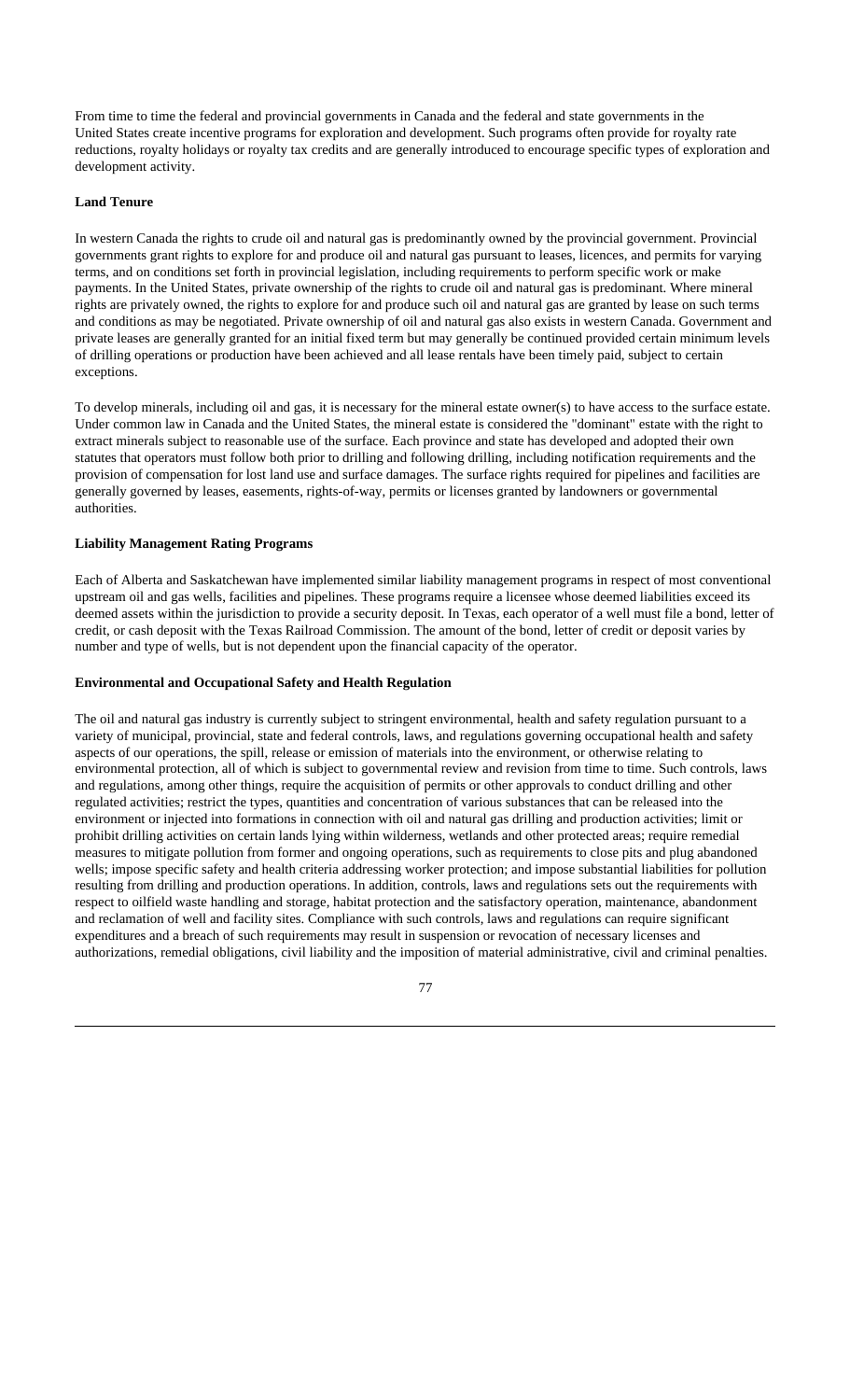Environmental legislation in the Province of Alberta is, for the most part, set out in the *Environmental Protection and Enhancement Act* and the *Oil and Gas Conservation Act*, which impose strict environmental standards with respect to releases of effluents and emissions, including monitoring and reporting obligations, and impose significant penalties for non-compliance. For example, regulations enacted thereunder target sulphur dioxide and nitrous oxide emissions from oil and gas operations. Environmental legislation in the Province of Saskatchewan is, for the most part, set out in the *Environmental Management and Protection Act, 2002* and the *Oil and Gas Conservation Act*, which regulate harmful or potentially harmful activities and substances, any release of such substances, and remediation obligations. Certain development activities in Saskatchewan, depending on the location and potential environmental impact, may require a screening or an environmental impact assessment under the provincial *Environmental Assessment Act*.

In the United States, environmental conservation, cultural and natural resources protection at the federal level are administered by numerous agencies under multiple statutes. The more significant of these existing environmental and occupational health and safety laws and regulations include the following U.S. laws and regulations, as amended from time to time:

- the U.S. Clean Air Act, which restricts the emission of air pollutants from many sources and imposes various pre-construction, monitoring, and reporting requirements;
- the U.S. Federal Water Pollution Control Act, also known as the federal Clean Water Act ("**CWA**"), which regulates discharges of pollutants from facilities to state and federal waters;
- the U.S. Oil Pollution Act of 1990 ("**OPA**"), which subjects owners and operators of vessels, onshore facilities, and pipelines, as well as lessees or permittees of areas in which offshore facilities are located, to liability for removal costs and damages arising from an oil spill in waters of the United States;
- the Comprehensive Environmental Response, Compensation and Liability Act of 1980, which imposes liability on generators, transporters, and arrangers of hazardous substances at sites where hazardous substance releases have occurred or are threatening to occur;
- the U.S. Resource Conservation and Recovery Act, which governs the generation, treatment, storage, transport, and disposal of solid wastes, including hazardous wastes;
- the U.S. Safe Drinking Water Act, which ensures the quality of the nation's public drinking water through adoption of drinking water standards and controlling the injection of waste fluids into below-ground formations that may adversely affect drinking water sources;
- the U.S. Emergency Planning and Community Right-to-Know Act, which requires facilities to implement a safety hazard communication program and disseminate information to employees, local emergency planning committees, and response departments on toxic chemical uses and inventories;
- the U.S. Occupational Safety and Health Act, which establishes workplace standards for the protection of the health and safety of employees, including the implementation of hazard communications programs designed to inform employees about hazardous substances in the workplace, potential harmful effects of these substances, and appropriate control measures;
- the U.S. Endangered Species Act, which restricts activities that may affect federally identified endangered and threatened species or their habitats through the implementation of operating restrictions or a temporary, seasonal, or permanent ban in affected areas; and
- the U.S. National Environmental Protection Act, which requires federal agencies, including the federal Bureau of Land Management, to evaluate major agency actions having the potential to significantly impact the environment and which may require the preparation of Environmental Assessments and more detailed Environmental Impact Statements that may be made available for public review and comment.

These laws and regulations, as well as state counterparts, generally restrict the level of pollutants emitted to ambient air, discharges to surface water, and disposals or other releases to surface and below-ground soils and ground water. Failure to comply with these laws and regulations may result in the assessment of sanctions, including administrative, civil, and criminal penalties; the imposition of investigatory, remedial, and corrective action obligations or the incurrence of capital expenditures; the occurrence of delays in the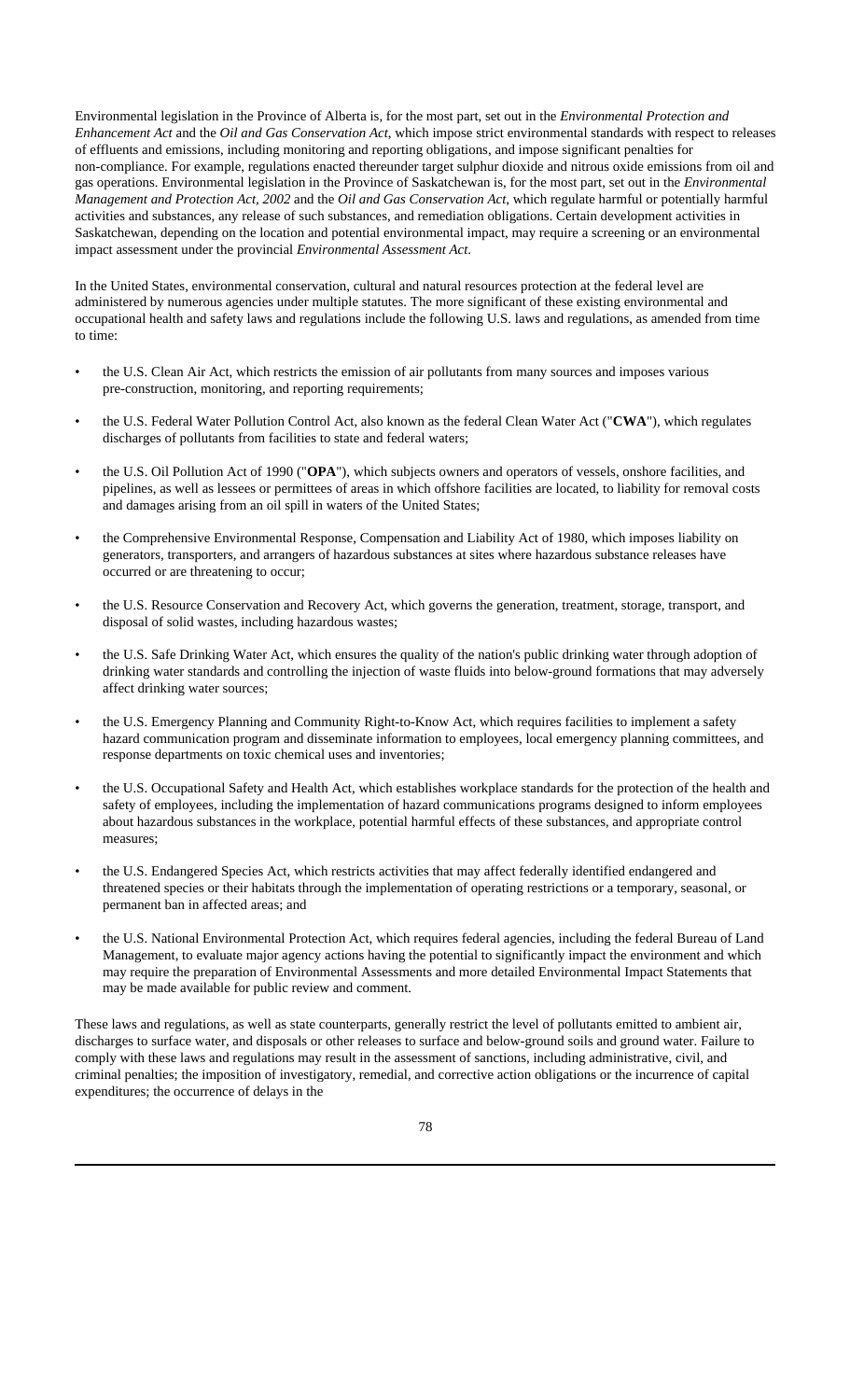development of projects; and the issuance of injunctions restricting or prohibiting some or all of the Company's activities in a particular area.

In 2011, the EPA began research under its *Plan to Study the Potential Impacts of Hydraulic Fracturing on Drinking Water Resources*. The purpose of the study is to assess the potential impacts of hydraulic fracturing on drinking water resources, and to identify the driving factors that may affect the severity and frequency of such impacts. The regulation surrounding hydraulic fracturing in Texas falls within two basic categories: (i) design and operational requirements; and (ii) information disclosure. Texas requires operators to disclose information about the chemicals used in their completions. Baytex USA complies with this requirement for the wells it operates by posting the necessary information on the internet-based chemical registry FracFocus. FracFocus is operated by the Ground Water Protection Council, a group of state water officials, and the Interstate Oil and Gas Compact Commission, an association of oil and gas producing states. The online registry was created in 2011, in response, at least in part, to concerns from landowners about the chemical content of fracturing fluids that were being injected into oil and gas wells on their land as well as adjacent properties. FracFocus is widely accepted among the petroleum industry, and Baytex USA has determined to utilize the registry in all states in which it operates.

In 2012, the EPA issued final rules that established new air emission controls for oil and natural gas production and natural gas processing operations. Specifically, the EPA rule package includes New Source Performance Standards to address emissions of sulfur dioxide and volatile organic compounds ("VOCs") and a separate set of emission standards to address hazardous air pollutants frequently associated with oil and natural gas production and processing activities. The final rule includes a 95% reduction in VOCs emitted by requiring the use of reduced emission completions or green completions on all hydraulically-fractured wells constructed or re-fractured after January 1, 2015. The rules also establish specific requirements regarding emissions from compressors, controllers, dehydrators, storage tanks and other production equipment.

In December 2014, the EPA published a proposed regulation that it expects to finalize by October 1, 2015, which proposes to revise the National Ambient Air Quality Standard for ozone between 65 to 70 parts per billion ("ppb") for both the 8-hour primary and secondary standards. The current primary and secondary ozone standards are set at 75 ppb. EPA also requested public comments on whether the standard should be set as low as 60 ppb or whether the existing 75 ppb standard should be retained. If EPA lowers the ozone standard, states could be required to implement new more stringent regulations, which could apply to our operations.

In January 2015, the Obama Administration announced that the EPA is expected to propose in the summer of 2015 and finalize in 2016 new regulations that will set methane emission standards for new and modified oil and natural gas production and natural gas processing and transmission facilities as part of the Administration's efforts to reduce methane emissions from the oil and natural gas sector by up to 45 percent from 2012 levels by 2025.

### **Climate Change Regulation**

Both Canada and the United States are signatories to the *United Nations Framework Convention on Climate Change* (the "**UNFCCC**") and are participants in the Copenhagen Accord (a non-binding agreement created by the UNFCCC which represents a broad political consensus and reinforces commitments to reducing greenhouse gas ("**GHG**") emissions). Both governments agreed to an economy-wide target of a 17% reduction of GHG emissions from 2005 levels.

The Government of Canada has proposed emissions intensity-based targets, for application to regulated sectors on a facility-specific, sector-wide basis or company-by-company basis. Representatives of the Government of Canada have indicated that its proposals will be modified to ensure consistency with the direction ultimately taken by the United States with respect to GHG emissions regulation. At present, the proposed regulations from the Government of Canada applicable to the oil and gas industry remain pending.

The Province of Alberta has implemented legislation to promote emission reduction targets for facilities emitting more than 100,000 tonnes of GHGs. The Province of Saskatchewan has set forth similar legislation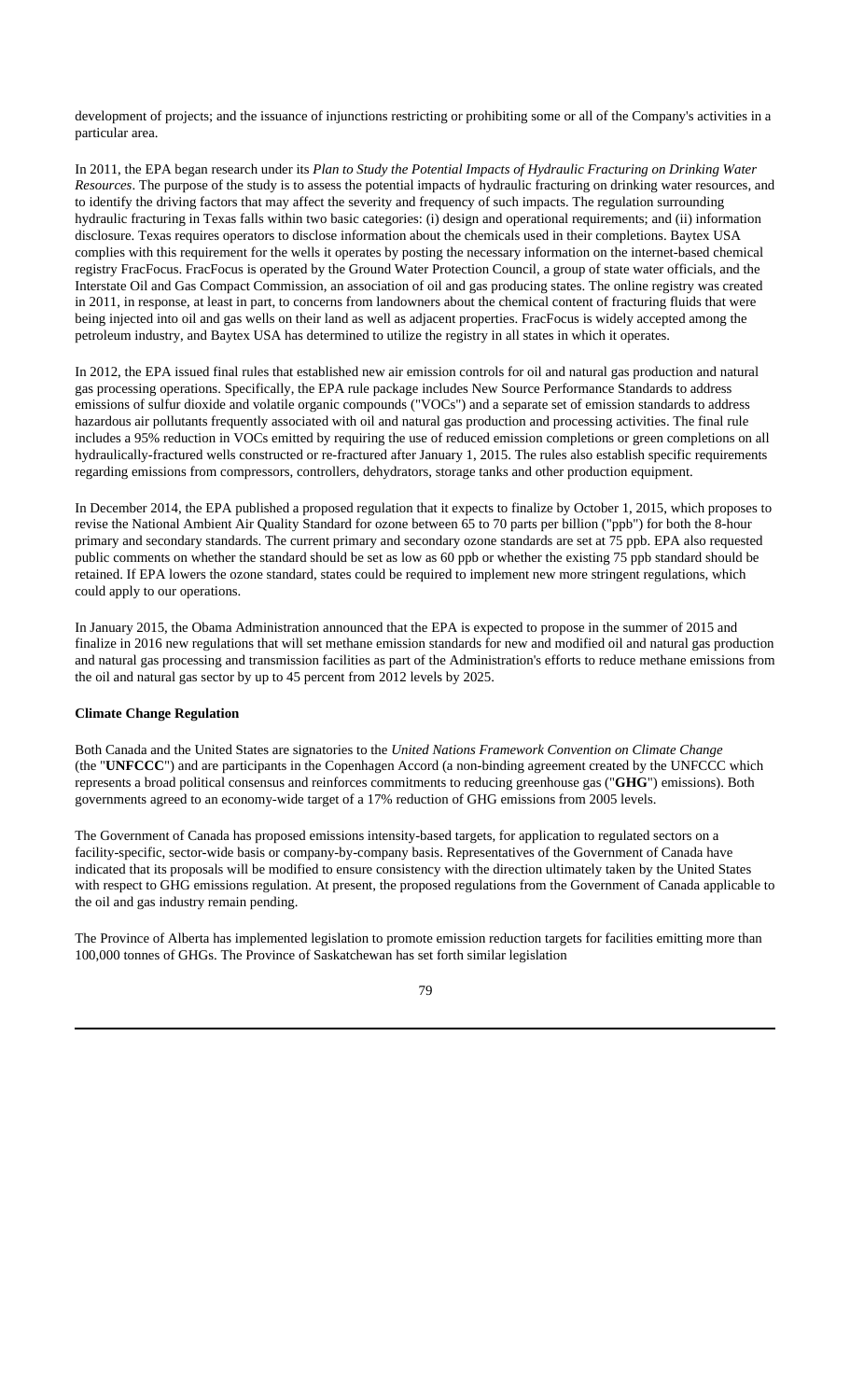that is not yet in force for facilities that emit more than 50,000 tonnes of GHGs. At present, we do not operate any facilities in Alberta or Saskatchewan that exceed these thresholds.

The EPA announced on December 7, 2009 its findings that emissions of carbon dioxide, methane and other greenhouse gases present an endangerment to human health and the environment. These findings by the EPA allow the agency to proceed with the adoption and implementation of regulations that would restrict emissions of greenhouse gases under existing provisions of the federal *Clean Air Act*. One such regulation that has been issued by the EPA is the Mandatory Reporting of Greenhouse Gases Rule pursuant to which, petroleum and natural gas systems sources above a certain threshold at an onshore basin level are required to submit an annual greenhouse gas emissions report. Baytex USA is subject to this regulation and its reporting requirements.

#### **General**

Implementation of more stringent environmental regulations on our operations could affect the capital and operating expenditures and plans for our operations. In addition to the agencies that directly regulate oil and gas operations, there are other state and local conservation and environmental protection agencies that regulate air quality, state water quality, fish, wildlife, visual quality, transportation, noise, spills, incidents and transportation.

We believe that, in all material respects, we are in compliance with, and have complied with, all applicable environmental laws and regulations. We have made and will continue to make expenditures in our efforts to comply with all environmental regulations and requirements. We consider these a normal, recurring cost of our ongoing operations and not an extraordinary cost of compliance with governmental regulations. We believe that our continued compliance with existing requirements has been accounted for and will not have a material and adverse impact on our financial condition, results of operations and operating cash flows. However, we cannot predict the passage of or quantify the potential impact of any more stringent future laws and regulations at this time.

## **ADDITIONAL INFORMATION**

Additional information relating to us can be found on the SEDAR website at *www.sedar.com* and on our website at *www.baytexenergy.com.* Additional information, including directors' and officers' remuneration and indebtedness, principal holders of our securities and securities issued and authorized for issuance under our equity compensation plans will be contained in our Information Circular — Proxy Statement for the annual meeting of Shareholders to be held on May 12, 2015. Additional financial information is contained in our consolidated financial statements for the year ended December 31, 2014 and the related management's discussion and analysis which are accessible on the SEDAR website at *www.sedar.com*. For additional copies of this Annual Information Form and the materials listed in the preceding paragraphs, please contact:

Baytex Energy Corp. Suite 2800, Centennial Place, East Tower 520 - 3rd Avenue S.W. Calgary, Alberta T2P 0R3 Phone: (587) 952-3000 Fax: (587) 952-3029 Website: *www.baytexenergy.com*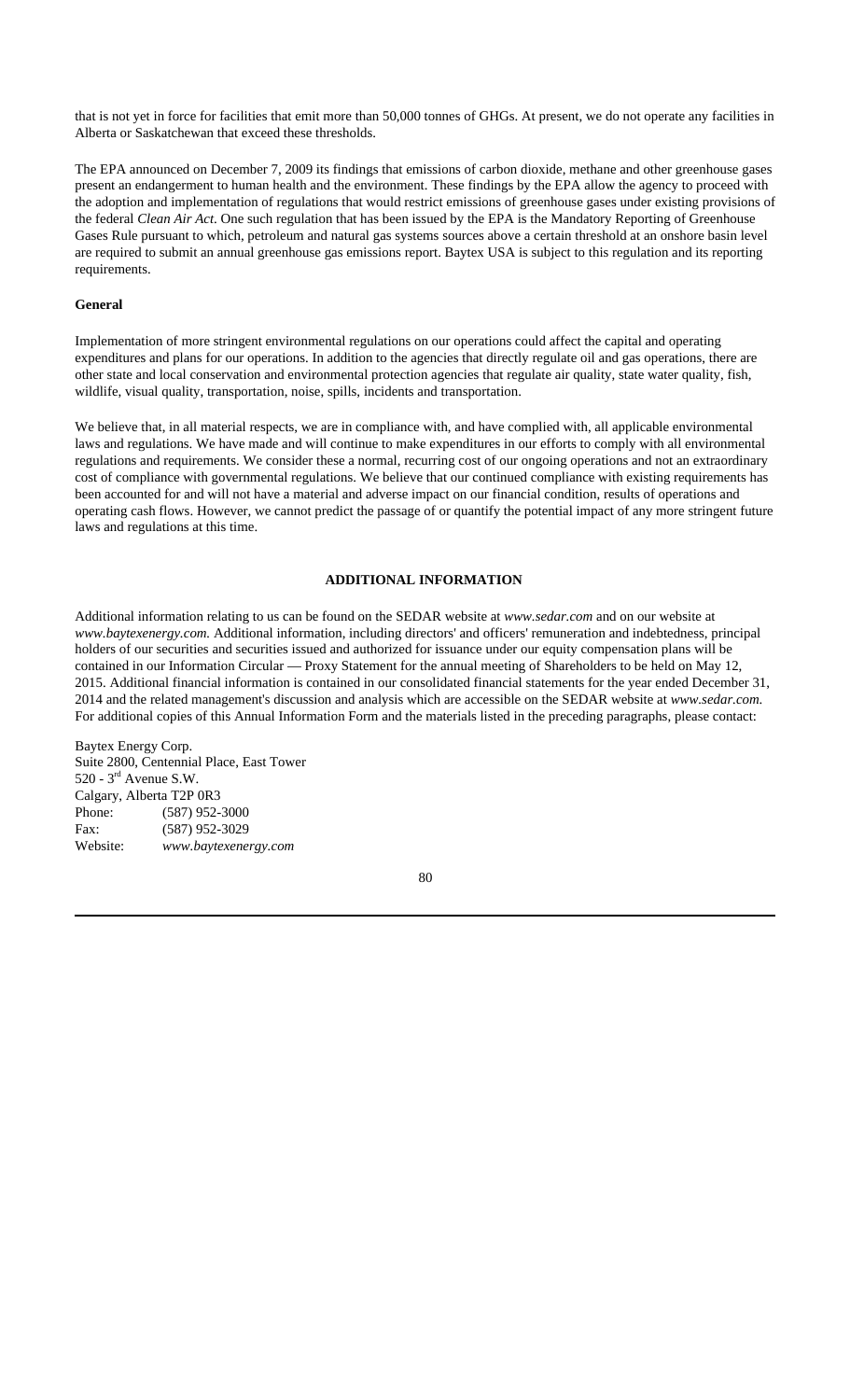### **APPENDIX A**

## **REPORT OF MANAGEMENT AND DIRECTORS ON OIL AND GAS DISCLOSURE Form 51-101F3**

Management of Baytex Energy Corp. ("**Baytex**") is responsible for the preparation and disclosure of information with respect to Baytex's oil and natural gas activities in accordance with securities regulatory requirements. This information includes reserves data, which are estimates of proved reserves and probable reserves and related future net revenue as at December 31, 2014, estimated using forecast prices and costs.

An independent qualified reserves evaluator has evaluated Baytex's reserves data. The report of the independent qualified reserves evaluator is presented below.

The Reserves Committee of the Board of Directors of Baytex (the "**Reserves Committee**") has:

- (a) reviewed Baytex's procedures for providing information to the independent qualified reserves evaluator;
- (b) met with the independent qualified reserves evaluator to determine whether any restrictions affected the ability of the independent qualified reserves evaluator to report without reservation; and
- (c) reviewed the reserves data with management and the independent qualified reserves evaluator.

The Reserves Committee has reviewed Baytex's procedures for assembling and reporting other information associated with oil and natural gas activities and has reviewed that information with management. The Board of Directors of Baytex has, on the recommendation of the Reserves Committee, approved:

- (a) the content and filing with securities regulatory authorities of Form 51-101F1 containing reserves data and other oil and gas information;
- (b) the filing of Form 51-101F2 which is the report of the independent qualified reserves evaluator on the reserves data; and
- (c) the content and filing of this report.

Because the reserves data are based on judgments regarding future events, actual results will vary and the variations may be material.

(signed) "*James L. Bowzer*" James L. Bowzer President and Chief Executive Officer

(signed) "*Dale O. Shwed*"

Dale O. Shwed Director and Chairman of the Reserves Committee

March 9, 2015

(signed) "*Rodney D. Gray*"

Rodney D. Gray Chief Financial Officer

(signed) "*John A. Brussa*"

John A. Brussa Director and Member of the Reserves Committee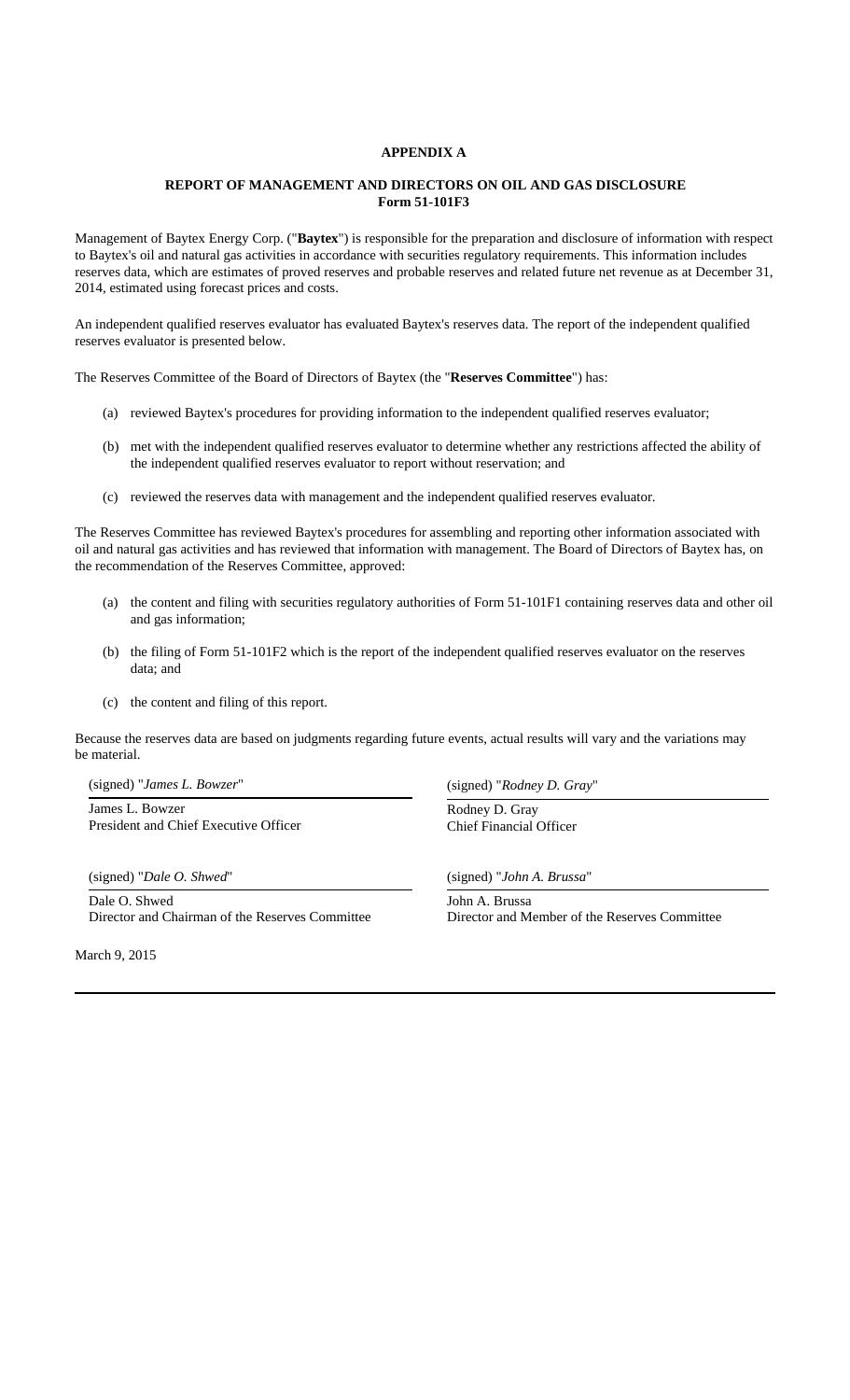### **APPENDIX B**

### **REPORT ON RESERVES DATA BY INDEPENDENT QUALIFIED RESERVES EVALUATOR Form 51-101F2**

To the Board of Directors of Baytex Energy Corp. ("**Baytex**"):

- 1. We have evaluated Baytex's reserves data as at December 31, 2014. The reserves data are estimates of proved reserves and probable reserves and related future net revenue as at December 31, 2014, estimated using forecast prices and costs.
- 2. The reserves data are the responsibility of Baytex's management. Our responsibility is to express an opinion on the reserves data based on our evaluation.

We carried out our evaluation in accordance with standards set out in the Canadian Oil and Gas Evaluation Handbook (the "**COGE Handbook**") prepared jointly by the Society of Petroleum Evaluation Engineers (Calgary Chapter) and the Canadian Institute of Mining, Metallurgy & Petroleum (Petroleum Society).

- 3. Those standards require that we plan and perform an evaluation to obtain reasonable assurance as to whether the reserves data are free of material misstatement. An evaluation also includes assessing whether the reserves data are in accordance with principles and definitions presented in the COGE Handbook.
- 4. The following table sets forth the estimated future net revenue (before deduction of income taxes) attributed to proved plus probable reserves, estimated using forecast prices and costs and calculated using a discount rate of 10 percent, included in the reserves data of Baytex evaluated by us for the year ended December 31, 2014, and identifies the respective portions thereof that we have evaluated and reported on to the management and Board of Directors of Baytex:



- 5. In our opinion, the reserves data respectively evaluated by us have, in all material respects, been determined and are in accordance with the COGE Handbook, consistently applied. We express no opinion on the reserves data that we reviewed but did not evaluate.
- 6. We have no responsibility to update the report referred to in paragraph 4 for events and circumstances occurring after its preparation date.
- 7. Because the reserves data are based on judgements regarding future events, actual results will vary and the variations may be material.

Executed as to our report referred to above on February 17, 2015.

#### **Sproule Unconventional Limited**

Steven J. Golko, P.Eng.

Partner

| (signed) "Cameron P. Six"                   | (signed) "Alec Kovaltchouk"     |
|---------------------------------------------|---------------------------------|
| Cameron P. Six, P. Eng.                     | Alec Kovaltchouk, P.Geol        |
| Vice-President, Unconventional and Director | Manager, Geoscience and Partner |
| (signed) "Steven J. Golko"                  | (signed) "Matthew J. Tymchuk"   |

Matthew J. Tymchuk, P.Eng. Petroleum Engineer and Partner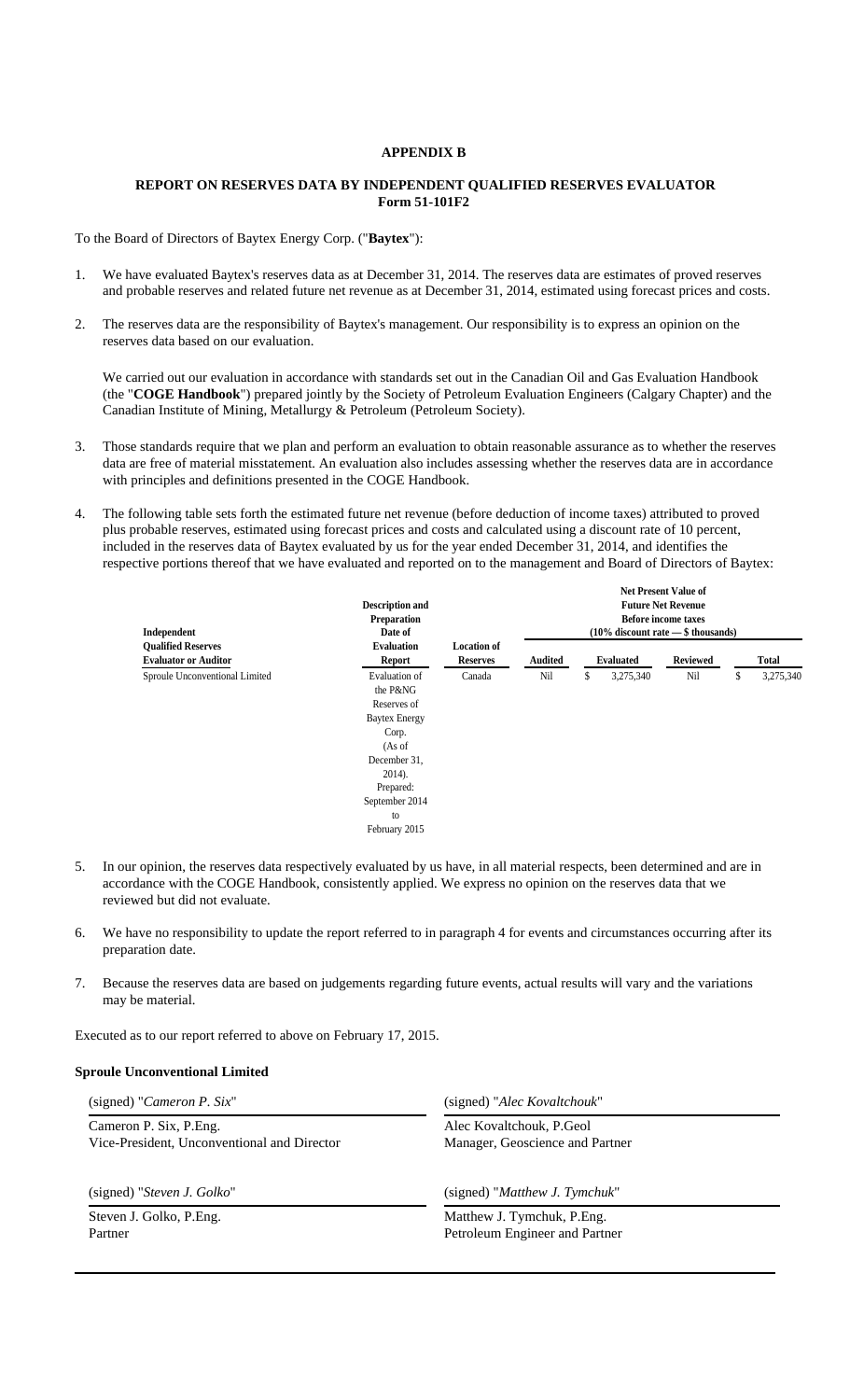# **REPORT ON RESERVES DATA BY INDEPENDENT QUALIFIED RESERVES EVALUATOR Form 51-101F2**

To the Board of Directors of Baytex Energy Corp. ("**Baytex**"):

- 1. We have evaluated Baytex's reserves data as at December 31, 2014. The reserves data are estimates of proved reserves and probable reserves and related future net revenue as at December 31, 2014, estimated using forecast prices and costs.
- 2. The reserves data are the responsibility of Baytex's management. Our responsibility is to express an opinion on the reserves data based on our evaluation.

We carried out our evaluation in accordance with standards set out in the Canadian Oil and Gas Evaluation Handbook (the "**COGE Handbook**") prepared jointly by the Society of Petroleum Evaluation Engineers (Calgary Chapter) and the Canadian Institute of Mining, Metallurgy & Petroleum (Petroleum Society).

- 3. Those standards require that we plan and perform an evaluation to obtain reasonable assurance as to whether the reserves data are free of material misstatement. An evaluation also includes assessing whether the reserves data are in accordance with principles and definitions presented in the COGE Handbook.
- 4. The following table sets forth the estimated future net revenue (before deduction of income taxes) attributed to proved plus probable reserves, estimated using forecast prices and costs and calculated using a discount rate of 10 percent, included in the reserves data of Baytex evaluated by us for the year ended December 31, 2014, and identifies the respective portions thereof that we have evaluated and reported on to the management and Board of Directors of Baytex:

|                                                                         | <b>Description</b><br>and<br><b>Preparation</b>                                                                                                                 |                                       | <b>Net Present Value of</b><br><b>Future Net Revenue</b><br><b>Before income taxes</b><br>$(10\%$ discount rate $-$ \$ thousands) |    |                  |                 |    |              |  |
|-------------------------------------------------------------------------|-----------------------------------------------------------------------------------------------------------------------------------------------------------------|---------------------------------------|-----------------------------------------------------------------------------------------------------------------------------------|----|------------------|-----------------|----|--------------|--|
| Independent<br><b>Qualified Reserves</b><br><b>Evaluator or Auditor</b> | Date of<br><b>Evaluation</b><br>Report                                                                                                                          | <b>Location of</b><br><b>Reserves</b> | Audited                                                                                                                           |    | <b>Evaluated</b> | <b>Reviewed</b> |    | <b>Total</b> |  |
| Ryder Scott Company, L.P.                                               | <b>Evaluation</b> of<br>the P&NG<br>Reserves of<br>Baytex<br>Energy Corp.<br>(As of<br>December 31,<br>$2014$ ).<br>Preparation<br>Date:<br>January 31,<br>2015 | <b>United States</b>                  | Nil                                                                                                                               | \$ | 2,383,429        | Nil             | \$ | 2,383,429    |  |

- 5. In our opinion, the reserves data respectively evaluated by us have, in all material respects, been determined and are in accordance with the COGE Handbook, consistently applied. We express no opinion on the reserves data that we reviewed but did not evaluate.
- 6. We have no responsibility to update the report referred to in paragraph 4 for events and circumstances occurring after its preparation date.
- 7. Because the reserves data are based on judgements regarding future events, actual results will vary and the variations may be material.

Executed as to our report referred to above on January 31, 2015.

**Ryder Scott Company, L.P.**

Texas Registered Engineering Firm F-1580 Houston, Texas, USA

(signed) "*Ryder Scott Company, L.P.*"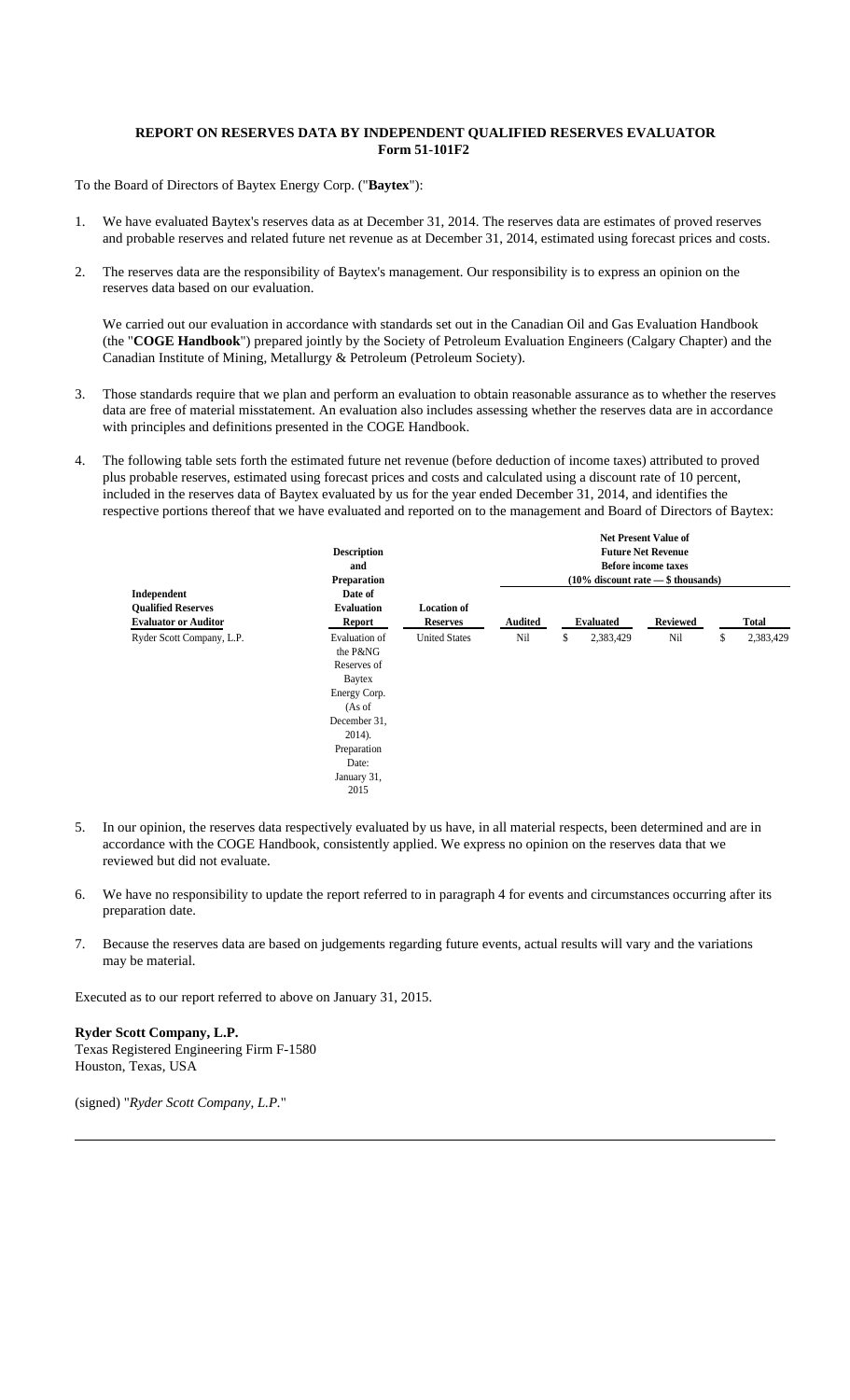### **APPENDIX C**

### **BAYTEX ENERGY CORP.**

# **AUDIT COMMITTEE**

### **MANDATE AND TERMS OF REFERENCE**

# **ROLE AND OBJECTIVE**

The Audit Committee (the "Committee") is a committee of the board of directors (the "Board") of Baytex Energy Corp. (the "Corporation") to which the Board has delegated certain of its responsibilities. The primary responsibility of the Committee is to review the interim and annual financial statements of the Corporation and to recommend their approval or otherwise to the Board. The Committee is also responsible for reviewing and recommending to the Board the appointment and compensation of the external auditors of the Corporation, overseeing the work of the external auditors, including the nature and scope of the audit of the annual financial statements of the Corporation, pre-approving services to be provided by the external auditors and reviewing the assessments prepared by management and the external auditors on the effectiveness of the Corporation's internal controls over financial reporting.

The objectives of the Committee are to:

- 1. assist directors in meeting their responsibilities in respect of the preparation and disclosure of the financial statements of the Corporation and related matters;
- 2. facilitate communication between directors and the external auditors;
- 3. enhance the external auditors' independence;
- 4. increase the credibility and objectivity of financial reports; and
- 5. strengthen the role of the independent directors by facilitating in depth discussions between the Committee, management and the external auditors.

# **MEMBERSHIP OF THE COMMITTEE**

- 1. The Committee shall be comprised of not less than three members all of whom are "independent" directors and "financially literate" (within the meaning of National Instrument 52-110 "Audit Committees"). The members of the Committee shall be appointed by the Board from time to time.
- 2. The Board shall appoint a Chair of the Committee, who shall be an independent director.
- 3. Any member of the Committee may be removed or replaced at any time by the Board and shall cease to be a member of the Committee as soon as such member ceases to be a director. The Board may fill vacancies on the Committee by appointment from among its members. If and whenever a vacancy shall exist on the Committee, the remaining members may exercise all its powers so long as a quorum remains. Subject to the foregoing, each member of the Committee shall hold such office until the close of the next annual meeting of shareholders of the Corporation following appointment as a member of the Committee.

## **MANDATE AND RESPONSIBILITIES OF THE COMMITTEE**

- 1. It is the responsibility of the Committee to oversee the work of the external auditors, including resolution of disagreements between management and the external auditors regarding financial reporting. The external auditors shall report directly to the Committee.
- 2. It is the responsibility of the Committee to satisfy itself on behalf of the Board with respect to the Corporation's internal control systems by:
	- identifying, monitoring and mitigating business risks; and
	- ensuring compliance with legal, ethical and regulatory requirements.
- 3. It is a primary responsibility of the Committee to review the interim and annual financial statements of the Corporation prior to their submission to the Board for approval. The review process should include, without limitation:
	- reviewing changes in accounting principles, or in their application, which may have a material impact on the current or future years' financial statements;
	- reviewing significant accruals, reserves or other estimates such as the ceiling test calculation;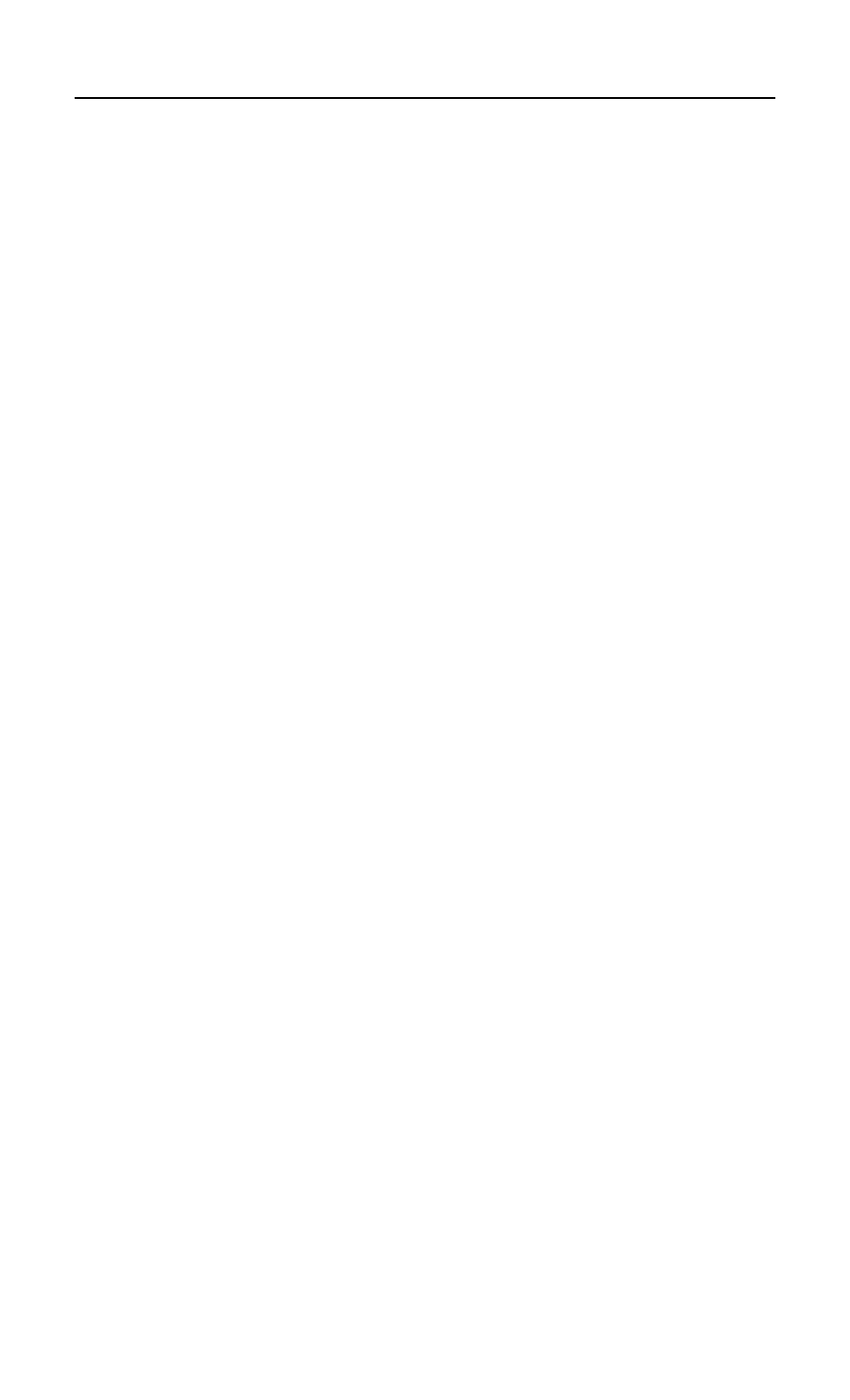- reviewing accounting treatment of unusual or non-recurring transactions;
- ascertaining compliance with covenants under loan agreements;
- reviewing disclosure requirements for commitments and contingencies;
- reviewing adjustments raised by the external auditors, whether or not included in the financial statements;
- reviewing unresolved differences between management and the external auditors;
- obtaining explanations of significant variances with comparative reporting periods; and
- determining through inquiry if there are any related party transactions and ensuring that the nature and extent of such transactions are properly disclosed.
- 4. The Committee is to review all public disclosure of audited or unaudited financial information by the Corporation before its release (and, if applicable, prior to its submission to the Board for approval), including the interim and annual financial statements of the Corporation, management's discussion and analysis of results of operations and financial condition, press releases and the annual information form. The Committee must be satisfied that adequate procedures are in place for the review of the Corporation's disclosure of financial information and shall periodically assess the accuracy of those procedures.
- 5. With respect to the external auditors of the Corporation, the Committee shall:
	- recommend to the Board the appointment of the external auditors, including the terms of their engagement for the integrated audit;
	- review and approve any other services to be provided by the external auditors (including the fee for such services); and
	- when there is to be a change in the external auditors, review the issues related to the change and the information to be included in the required notice to securities regulators of such change.
- 6. Review with the external auditors (and the internal auditor if one is appointed by the Corporation) their assessment of the internal controls of the Corporation, their written reports containing recommendations for improvement, and management's response and follow-up to any identified weaknesses. The Committee shall also review annually with the external auditors their plan for the audit and, upon completion of the audit, their reports upon the financial statements of the Corporation and its subsidiaries.
- 7. The Committee must pre-approve all services to be provided to the Corporation or its subsidiaries by the external auditors. In pre-approving any service, the Committee shall consider the impact that the provision of such service may have on the external auditors' independence. The Committee may delegate to one or more of its members the authority to pre-approve services, provided that the member report to the Committee at the next scheduled meeting such pre-approval and the member comply with such other procedures as may be established by the Committee from time to time.
- 8. The Committee shall review the risk management policies and procedures of the Corporation (i.e., hedging, litigation and insurance).
- 9. The Committee shall establish procedures for the receipt, retention and treatment of complaints received by the Corporation regarding accounting, internal accounting controls or auditing matters and the confidential, anonymous submission by employees of the Corporation and its subsidiary entities of concerns regarding questionable accounting or auditing matters.
- 10. The Committee shall review and approve the Corporation's hiring policies regarding employees and former employees of the present and former external auditors of the Corporation.
- 11. The Committee shall have the authority to investigate any financial activity of the Corporation. All employees of the Corporation and its subsidiary entities are to cooperate as requested by the Committee.
- 12. The Committee shall forthwith report the results of meetings and reviews undertaken and any associated recommendations to the Board.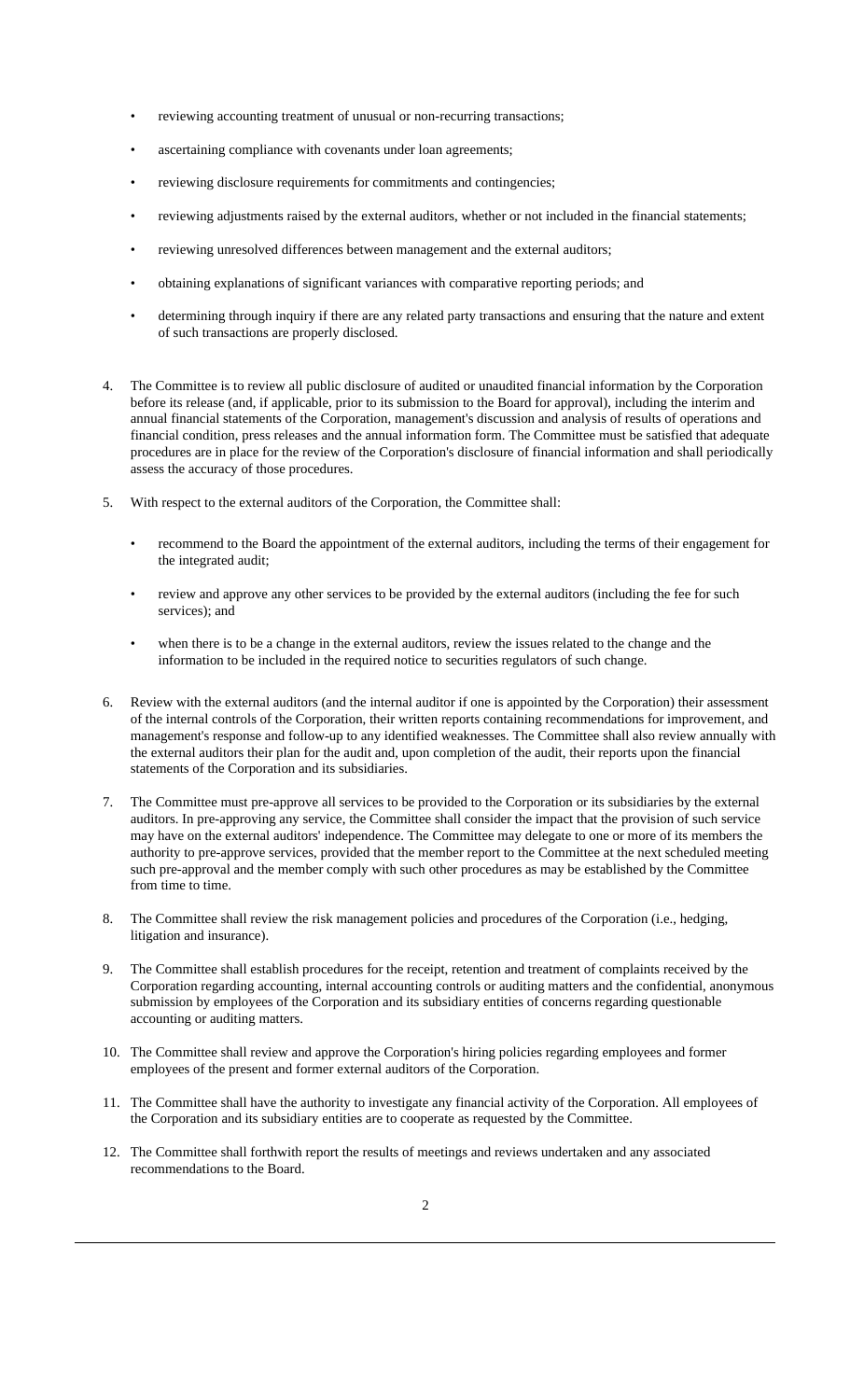13. The Committee shall meet with the external auditors at least four times per year (in connection with their review of the interim and annual financial statements) and at such other times as the external auditors and the Committee consider appropriate.

### **MEETINGS AND ADMINISTRATIVE MATTERS**

- 1. At all meetings of the Committee every question shall be decided by a majority of the votes cast. In case of an equality of votes, the chairman of the meeting shall be entitled to a second or casting vote.
- 2. The Chair shall preside at all meetings of the Committee, unless the Chair is not present, in which case the members of the Committee present shall designate from among the members present a chairman for purposes of the meeting.
- 3. A quorum for meetings of the Committee shall be a majority of its members, and the rules for calling, holding, conducting and adjourning meetings of the Committee shall be the same as those governing the Board unless otherwise determined by the Committee or the Board.
- 4. Meetings of the Committee should be scheduled to take place at least four times per year and at such other times as the Chair may determine.
- 5. Agendas, approved by the Chair, shall be circulated to Committee members along with background information on a timely basis prior to the Committee meetings.
- 6. The Committee may invite those officers, directors and employees of the Corporation and its subsidiary entities as it may see fit from time to time to attend at meetings of the Committee and assist thereat in the discussion and consideration of the matters being considered by the Committee, provided that the Chief Financial Officer of the Corporation shall attend all meetings of the Committee, unless otherwise excused from all or part of any such meeting by the chairman of the meeting.
- 7. Minutes of the Committee's meetings will be recorded and maintained and made available to any director who is not a member of the Committee upon request.
- 8. The Committee may retain persons having special expertise and/or obtain independent professional advice to assist in fulfilling its responsibilities at the expense of the Corporation.
- 9. Any issues arising from the Committee's meetings that bear on the relationship between the Board and management should be communicated to the Executive Chairman or the Lead Independent Director, as applicable, by the Committee Chair.

*Approved by the Board of Directors on February 28, 2011*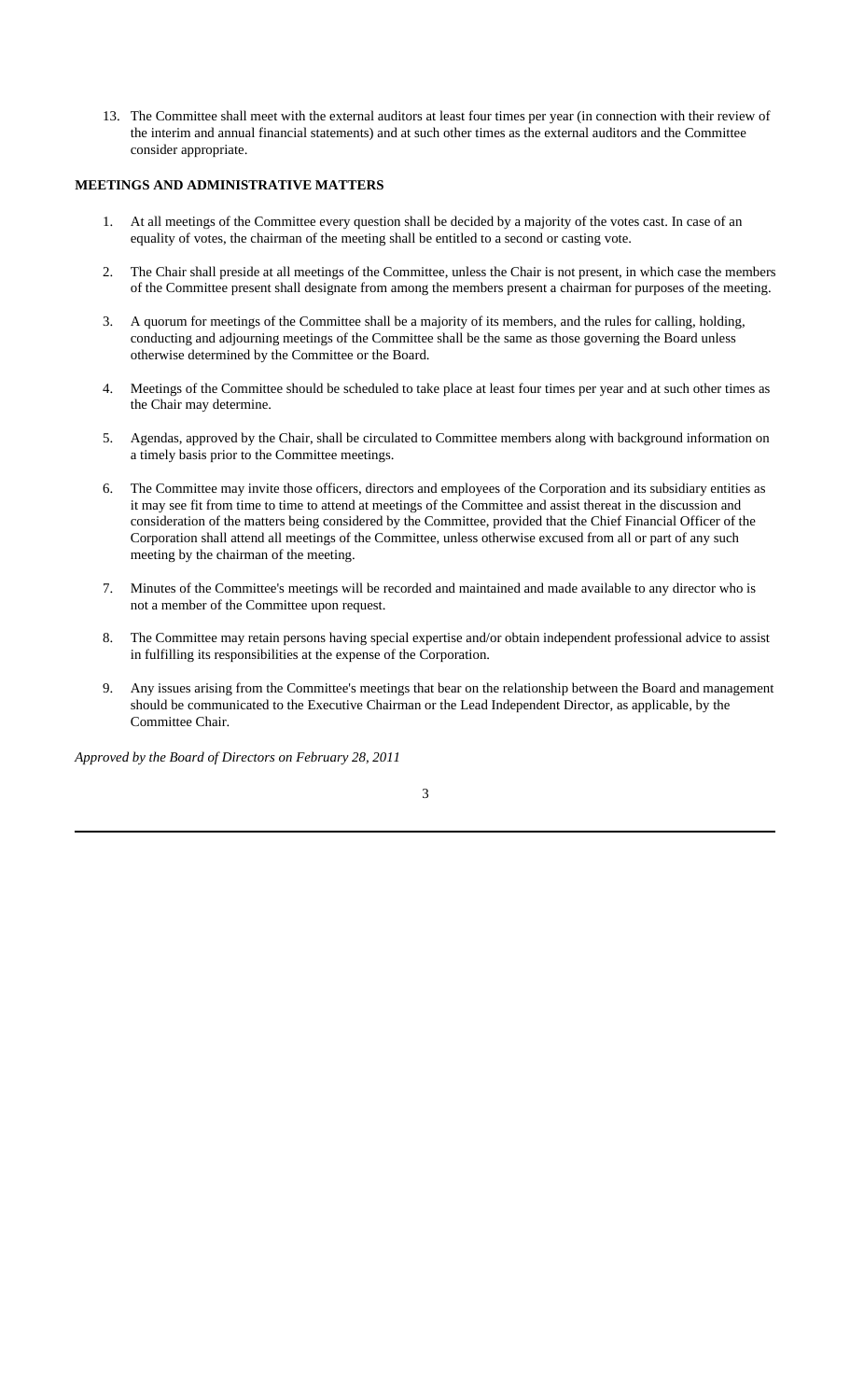#### **Exhibit 99.4**

# **CERTIFICATION PURSUANT TO RULE 13a-14 OR 15d-14 OF THE SECURITIES EXCHANGE ACT OF 1934, AS ADOPTED PURSUANT TO SECTION 302 OF THE SARBANES-OXLEY ACT OF 2002**

I, James L. Bowzer, certify that:

- 1. I have reviewed this annual report of Baytex Energy Corp. on Form 40-F;
- 2. Based on my knowledge, this report does not contain any untrue statement of a material fact or omit to state a material fact necessary to make the statements made, in light of the circumstances under which such statements were made, not misleading with respect to the period covered by this report;
- 3. Based on my knowledge, the financial statements, and other financial information included in this report, fairly present in all material respects the financial condition, results of operations and cash flows of the issuer as of, and for, the period presented in this report;
- 4. The issuer's other certifying officer and I are responsible for establishing and maintaining disclosure controls and procedures (as defined in Exchange Act Rules 13a-15(e) and 15d-15(e)) and internal control over financial reporting (as defined in Exchange Act Rules 13a-15(f) and 15d-15(f)) for the issuer and have:
	- a. Designed such disclosure controls and procedures, or caused such disclosure controls and procedures to be designed under our supervision, to ensure that material information relating to the issuer, including its consolidated subsidiaries, is made known to us by others within those entities, particularly during the period in which this report is being prepared;
	- b. Designed such internal control over financial reporting, or caused such internal control over financial reporting to be designed under our supervision, to provide reasonable assurance regarding the reliability of financial reporting and the preparation of financial statements for external purposes in accordance with generally accepted accounting principles;
	- c. Evaluated the effectiveness of the issuer's disclosure controls and procedures and presented in this report our conclusions about the effectiveness of the disclosure controls and procedures, as of the end of the period covered by this report based on such evaluation; and
	- d. Disclosed in this report any change in the issuer's internal control over financial reporting that occurred during the period covered by the annual report that has materially affected, or is reasonably likely to materially affect, the issuer's internal control over financial reporting; and
- 5. The issuer's other certifying officer and I have disclosed, based on our most recent evaluation of internal control over financial reporting, to the issuer's auditors and the audit committee of the issuer's board of directors (or persons performing the equivalent functions):
	- All significant deficiencies and material weaknesses in the design or operation of internal control over financial reporting which are reasonably likely to adversely affect the issuer's ability to record, process, summarize and report financial information; and
	- b. Any fraud, whether or not material, that involves management or other employees who have a significant role in the issuer's internal control over financial reporting.

# **BAYTEX ENERGY CORP.**

/s/ JAMES L. BOWZER

Name: James L. Bowzer Title: President and Chief Executive Officer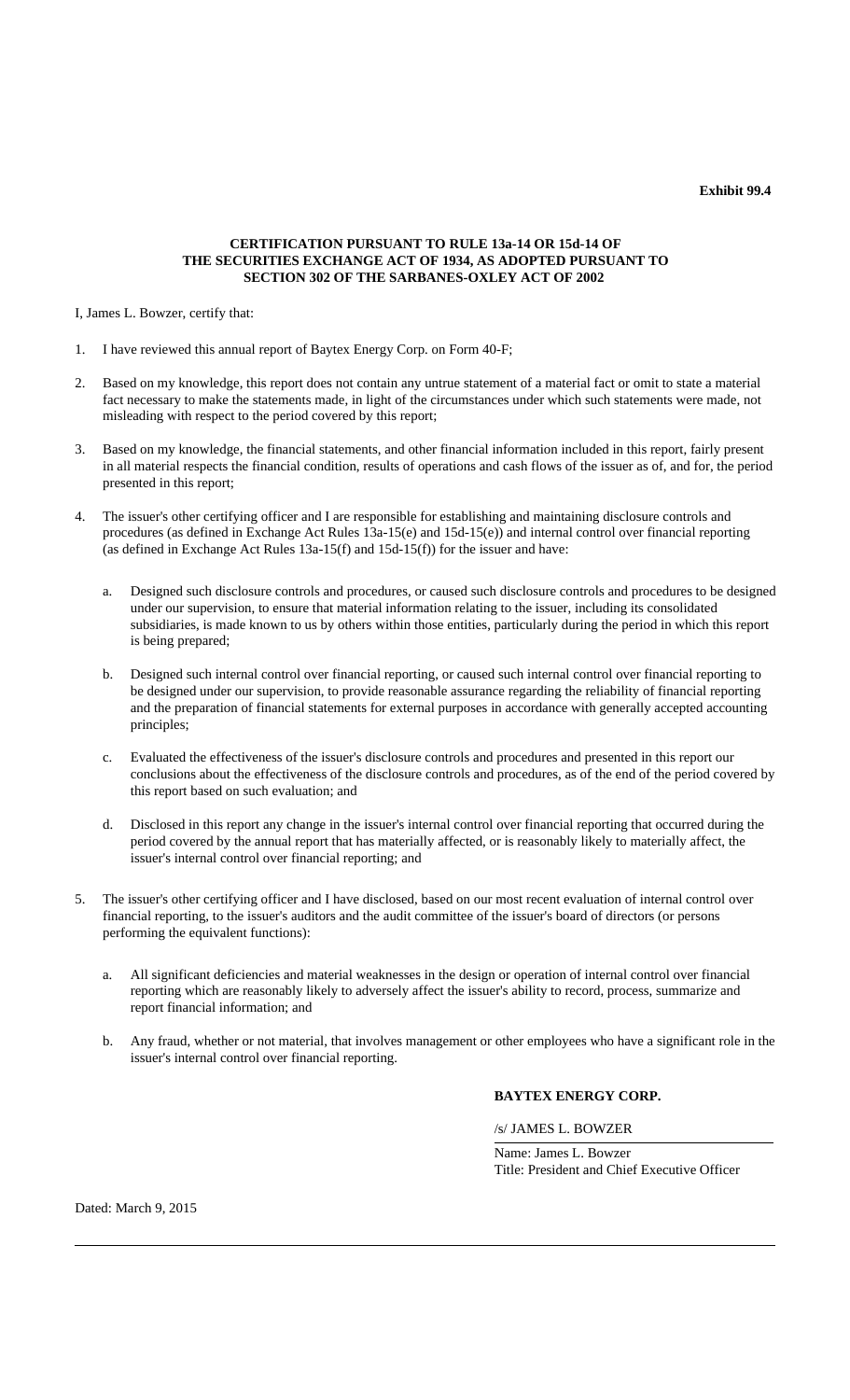#### **Exhibit 99.5**

# **CERTIFICATION PURSUANT TO RULE 13a-14 OR 15d-14 OF THE SECURITIES EXCHANGE ACT OF 1934, AS ADOPTED PURSUANT TO SECTION 302 OF THE SARBANES-OXLEY ACT OF 2002**

I, Rodney D. Gray, certify that:

- 1. I have reviewed this annual report of Baytex Energy Corp. on Form 40-F;
- 2. Based on my knowledge, this report does not contain any untrue statement of a material fact or omit to state a material fact necessary to make the statements made, in light of the circumstances under which such statements were made, not misleading with respect to the period covered by this report;
- 3. Based on my knowledge, the financial statements, and other financial information included in this report, fairly present in all material respects the financial condition, results of operations and cash flows of the issuer as of, and for, the period presented in this report;
- 4. The issuer's other certifying officer and I are responsible for establishing and maintaining disclosure controls and procedures (as defined in Exchange Act Rules 13a-15(e) and 15d-15(e)) and internal control over financial reporting (as defined in Exchange Act Rules 13a-15(f) and 15d-15(f)) for the issuer and have:
	- a. Designed such disclosure controls and procedures, or caused such disclosure controls and procedures to be designed under our supervision, to ensure that material information relating to the issuer, including its consolidated subsidiaries, is made known to us by others within those entities, particularly during the period in which this report is being prepared;
	- b. Designed such internal control over financial reporting, or caused such internal control over financial reporting to be designed under our supervision, to provide reasonable assurance regarding the reliability of financial reporting and the preparation of financial statements for external purposes in accordance with generally accepted accounting principles;
	- c. Evaluated the effectiveness of the issuer's disclosure controls and procedures and presented in this report our conclusions about the effectiveness of the disclosure controls and procedures, as of the end of the period covered by this report based on such evaluation; and
	- d. Disclosed in this report any change in the issuer's internal control over financial reporting that occurred during the period covered by the annual report that has materially affected, or is reasonably likely to materially affect, the issuer's internal control over financial reporting; and
- 5. The issuer's other certifying officer(s) and I have disclosed, based on our most recent evaluation of internal control over financial reporting, to the issuer's auditors and the audit committee of the issuer's board of directors (or persons performing the equivalent functions):
	- All significant deficiencies and material weaknesses in the design or operation of internal control over financial reporting which are reasonably likely to adversely affect the issuer's ability to record, process, summarize and report financial information; and
	- b. Any fraud, whether or not material, that involves management or other employees who have a significant role in the issuer's internal control over financial reporting.

# **BAYTEX ENERGY CORP.**

/s/ RODNEY D. GRAY

Name: Rodney D. Gray Title: Chief Financial Officer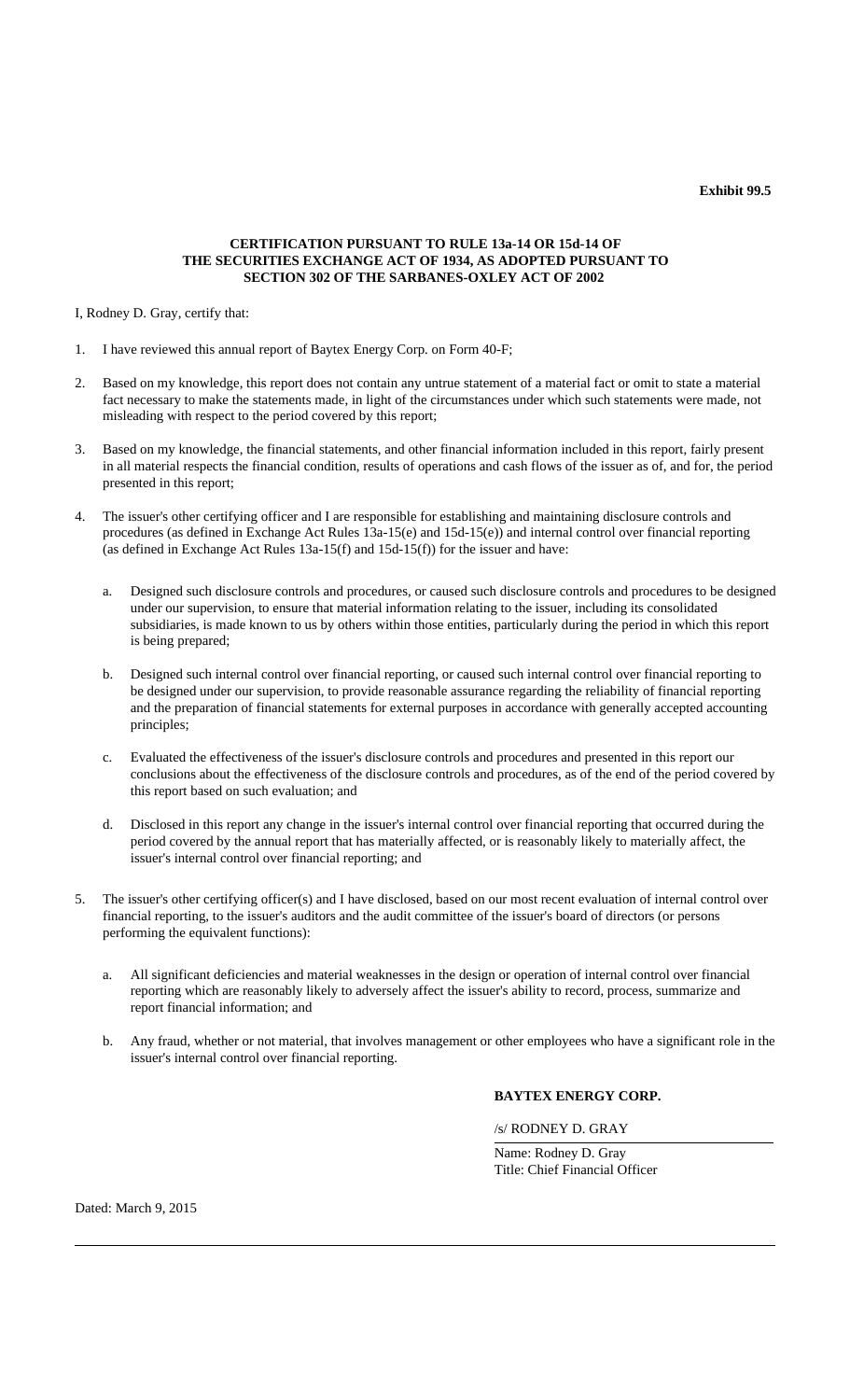# **CERTIFICATION PURSUANT TO 18 U.S.C. SECTION 1350, AS ADOPTED PURSUANT TO SECTION 906 OF THE SARBANES-OXLEY ACT OF 2002**

In connection with the Annual Report of Baytex Energy Corp. (the "Company") on Form 40-F for the fiscal year ended December 31, 2014, as filed with the Securities and Exchange Commission on the date hereof (the "Report"), I, James L. Bowzer, certify, pursuant to 18 U.S.C. section 1350, as adopted pursuant to Section 906 of the Sarbanes-Oxley Act of 2002, that to the best of my knowledge:

- 1. The Report fully complies with the requirements of section 13(a) or 15(d) of the Securities Exchange Act of 1934; and
- 2. The information contained in the Report fairly presents, in all material respects, the financial condition and results of operations of the Company.

# **BAYTEX ENERGY CORP.**

/s/ JAMES L. BOWZER

Name: James L. Bowzer Title: President and Chief Executive Officer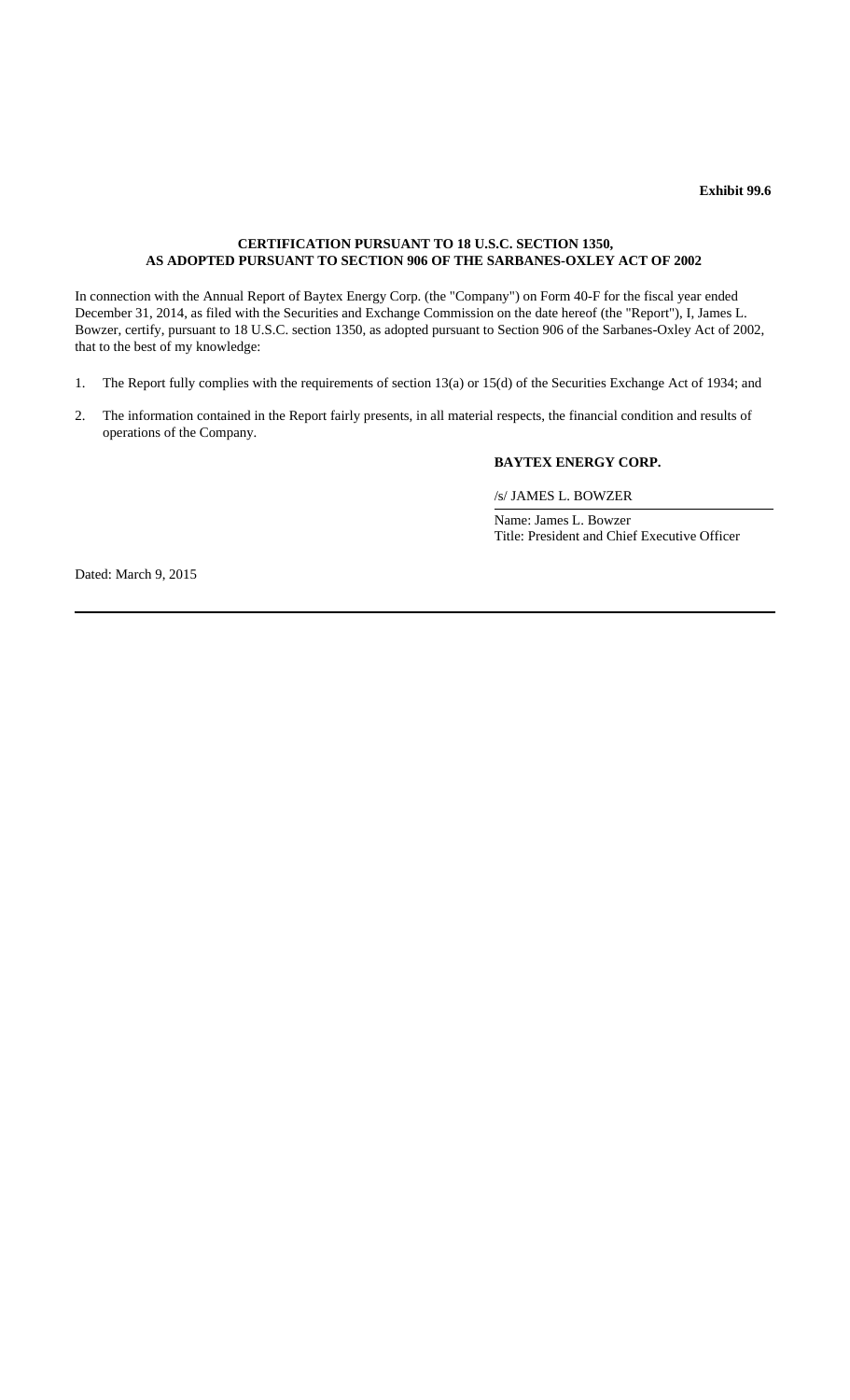# **CERTIFICATION PURSUANT TO 18 U.S.C. SECTION 1350, AS ADOPTED PURSUANT TO SECTION 906 OF THE SARBANES-OXLEY ACT OF 2002**

In connection with the Annual Report of Baytex Energy Corp. (the "Company") on Form 40-F for the fiscal year ended December 31, 2014, as filed with the Securities and Exchange Commission on the date hereof (the "Report"), I, Rodney D. Gray, certify, pursuant to 18 U.S.C. section 1350, as adopted pursuant to Section 906 of the Sarbanes-Oxley Act of 2002, that to the best of my knowledge:

- 1. The Report fully complies with the requirements of section 13(a) or 15(d) of the Securities Exchange Act of 1934; and
- 2. The information contained in the Report fairly presents, in all material respects, the financial condition and results of operations of the Company.

# **BAYTEX ENERGY CORP.**

/s/ RODNEY D. GRAY

Name: Rodney D. Gray Title: Chief Financial Officer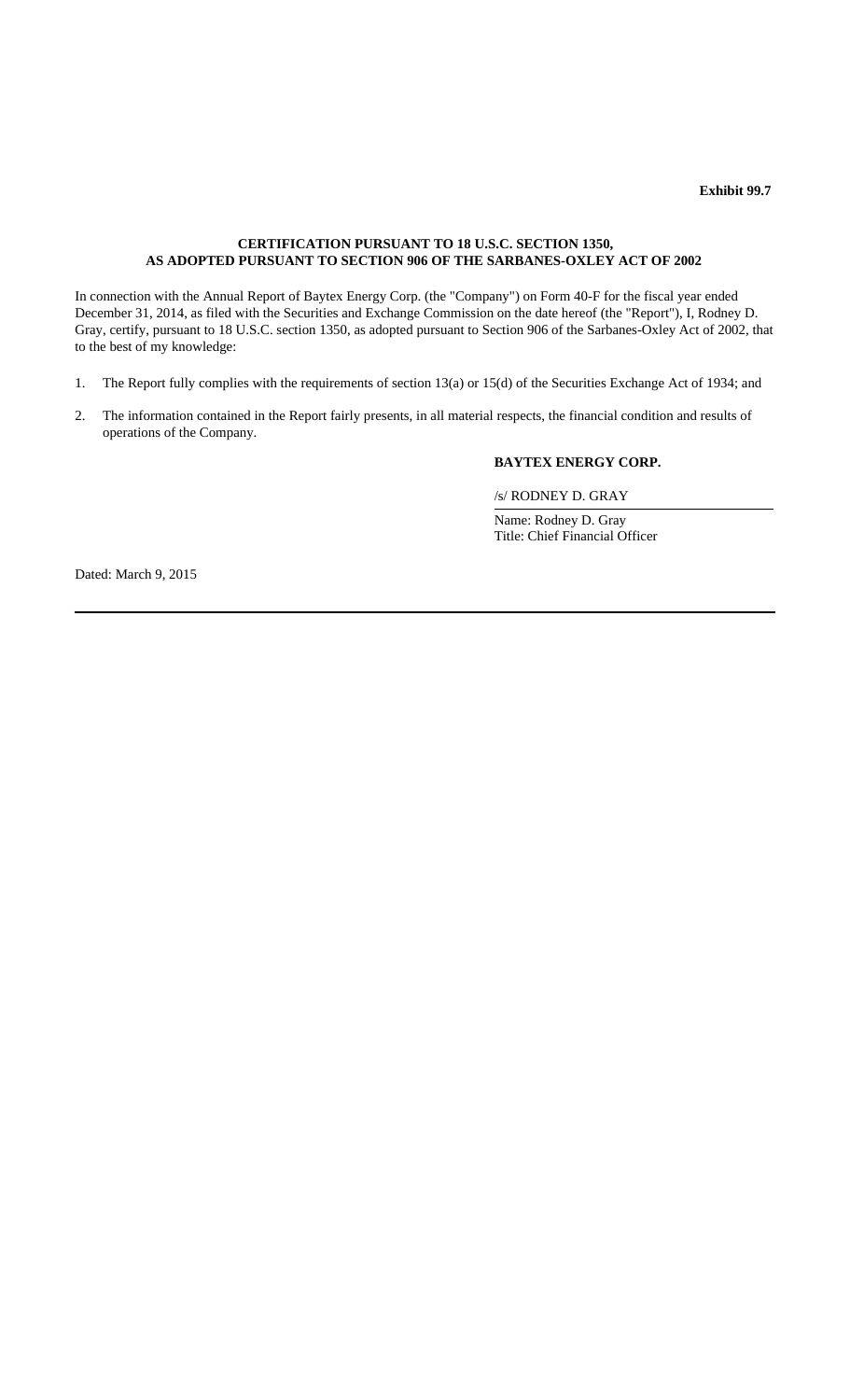# **CONSENT OF INDEPENDENT REGISTERED PUBLIC ACCOUNTING FIRM**

We consent to the incorporation by reference in Registration Statements Nos. 333-163289 and 333-171568 on Form S-8; and Registration Statement No. 333-171866 on Form F-3 of Baytex Energy Corp. and its subsidiaries ("Baytex"); and Registration Statements Nos. 333-191762 and 333-191764 on Form F-10 and F-3 of Baytex and Baytex Energy USA Ltd.; and to the use of our reports dated March 4, 2015 relating to the consolidated financial statements of Baytex and the effectiveness of Baytex's internal control over financial reporting appearing in this Form 40-F of Baytex for the year ended December 31, 2014.

/s/ DELOITTE LLP Chartered Accountants March 9, 2015 Calgary, Canada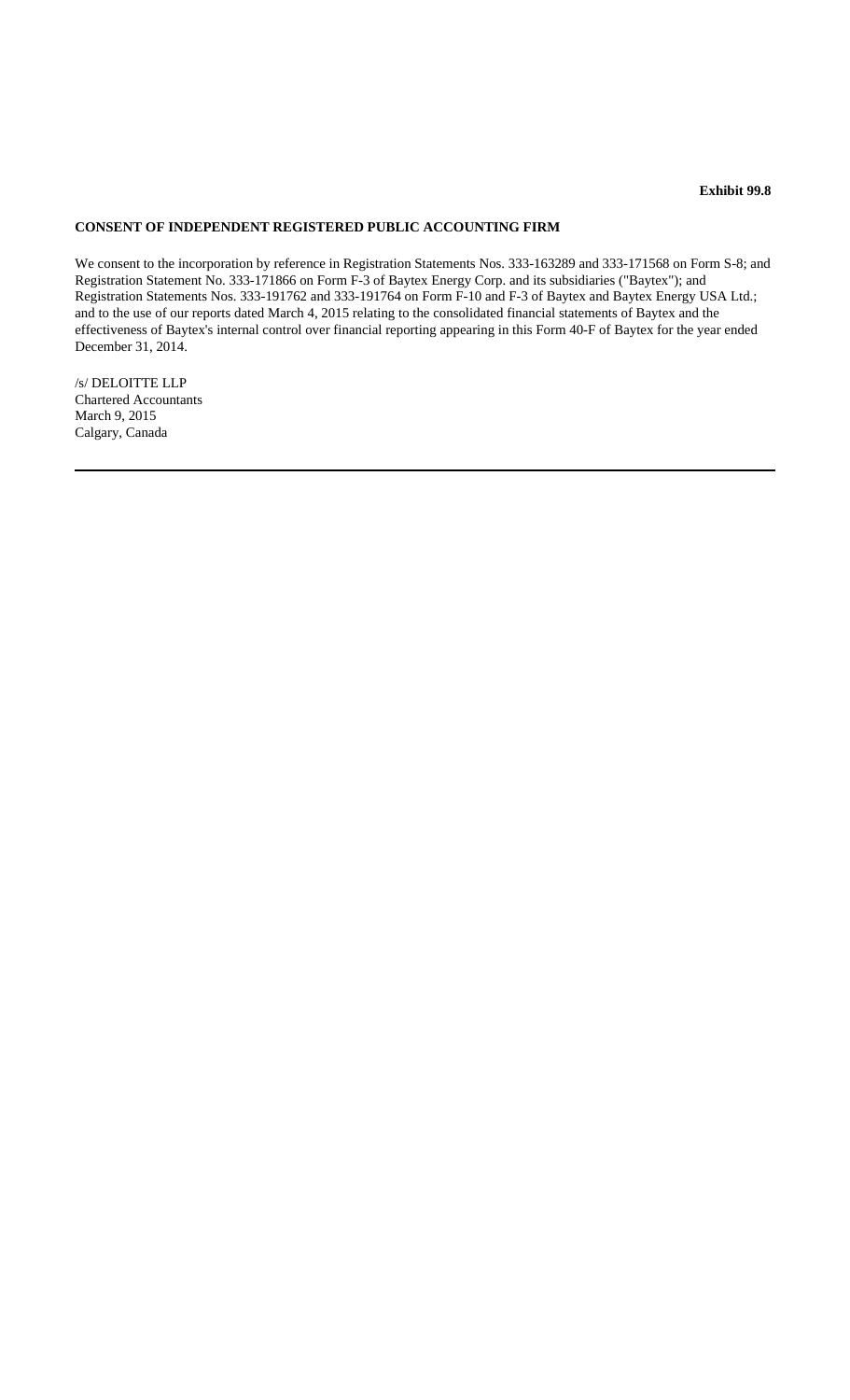# **CONSENT OF INDEPENDENT ENGINEERS**

We refer to: (i) our report dated February 17, 2015 and effective December 31, 2014, evaluating the proved and probable petroleum and natural gas reserves attributable to Baytex Energy Corp. (the "Company") and its affiliates, which is entitled "*Evaluation of the P&NG Reserves of Baytex Energy Corp. in Canada (As of December 31, 2014)*"; (ii) our report dated February 27, 2015 and effective December 31, 2014, evaluating the proved and probable petroleum and natural gas reserves attributable the Company and its affiliates, which is entitled "*Consolidation of the P&NG Reserves of Baytex Energy Corp. Evaluated by Sproule Unconventional Limited and Ryder Scott Company L.P. (As of December 31, 2014*)"; (iii) our assessment dated March 4, 2015 and effective December 31, 2014, evaluating the contingent resources attributable to the Company in the Seal Area of Alberta, which is entitled "*Update to the Evaluation of the Contingent Bitumen Resources of Baytex Energy Corp. in the Peace River Area of Alberta (As of December 31, 2014)*"; and (iv) our assessment dated March 4, 2015 and effective December 31, 2014, evaluating the contingent resources attributable to the Company in the Cold Lake Area of Alberta, which is entitled "*Update to the Evaluation of the Contingent Bitumen Resources of Baytex Energy Corp. for the Gemini SAGD Project in the Cold Lake Area of Alberta (As of December 31, 2014)*" (collectively, the "Report").

We hereby consent to the references to our name in the Company's Annual Report on Form 40-F to be filed with the United States Securities and Exchange Commission pursuant to the Securities Exchange Act of 1934, as amended, and to the incorporation by reference in Registration Statements No(s). 333-163289 and 333-171568 on Form S-8, No. 333-171866 on Form F-3 and No 333-191762 on Form F-10 of the Company and Registration Statement No. 333-191764 on Form F-3 of Baytex Energy USA Ltd. and to the use of the Report.

We also confirm that we have read the Company's Annual Information Form for the year ended December 31, 2014 dated March 9, 2015, and that we have no reason to believe that there are any misrepresentations in the information contained therein that was derived from the Report or that is within our knowledge as a result of the services we performed in connection with such Report.

# **SPROULE UNCONVENTIONAL LIMITED**

/s/ STEVEN J. GOLKO

Steven J. Golko, P. Eng. Supervisor, Engineering and Partner

Calgary, Alberta, Canada March 9, 2015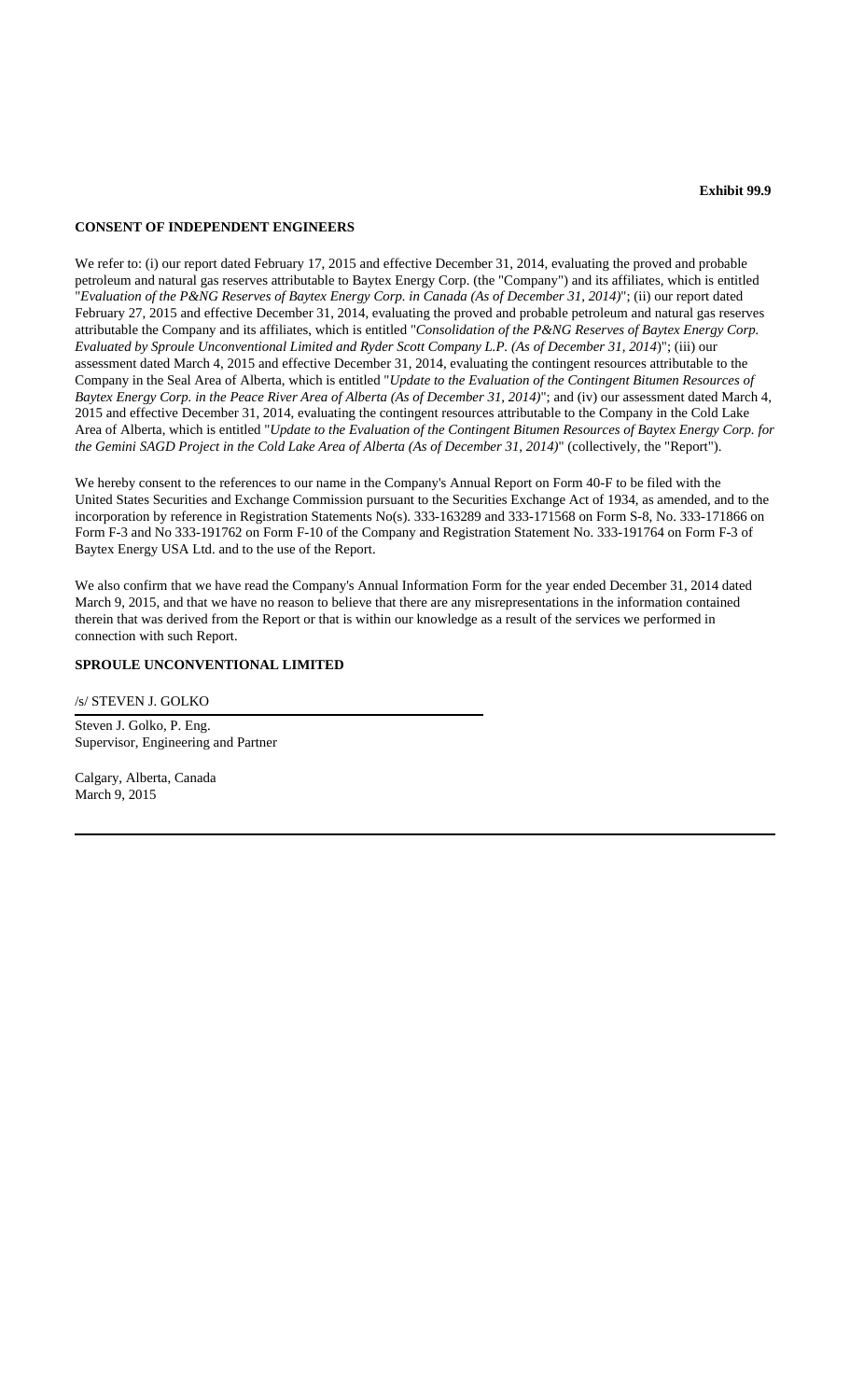## **CONSENT OF INDEPENDENT ENGINEERS**

We refer to: (i) our report dated January 31, 2015 and effective December 31, 2014, evaluating the proved and probable petroleum and natural gas reserves attributable to Baytex Energy Corp. (the "Company") and its affiliates located in the United States, which is entitled "*Baytex Energy Corp. Summary Report Estimated Future Reserves and Income Attributable to Certain Leasehold Interests NI 51-101 Forecast Economic Parameters Canadian Currency As of December 31, 2014*"; and (ii) our letter report dated February 6, 2015 and effective December 31, 2014, auditing the possible petroleum and natural gas reserves attributable the Company and its affiliates in the Eagle Ford area of Texas (collectively, the "Report").

We hereby consent to the references to our name in the Company's Annual Report on Form 40-F to be filed with the United States Securities and Exchange Commission pursuant to the Securities Exchange Act of 1934, as amended, and to the incorporation by reference in Registration Statements No(s). 333-163289 and 333-171568 on Form S-8, No. 333-171866 on Form F-3 and No 333-191762 on Form F-10 of the Company and Registration Statement No. 333-191764 on Form F-3 of Baytex Energy USA Ltd. and to the use of the Report.

We also confirm that we have read the Company's Annual Information Form for the year ended December 31, 2014 dated March 9, 2015, and that we have no reason to believe that there are any misrepresentations in the information contained therein that was derived from the Report or that is within our knowledge as a result of the services we performed in connection with such Report.

/s/ RYDER SCOTT COMPANY, L.P.

**RYDER SCOTT COMPANY, L.P.** TBPE Firm Registration No. F-1580 Houston, Texas, United States of America March 9, 2015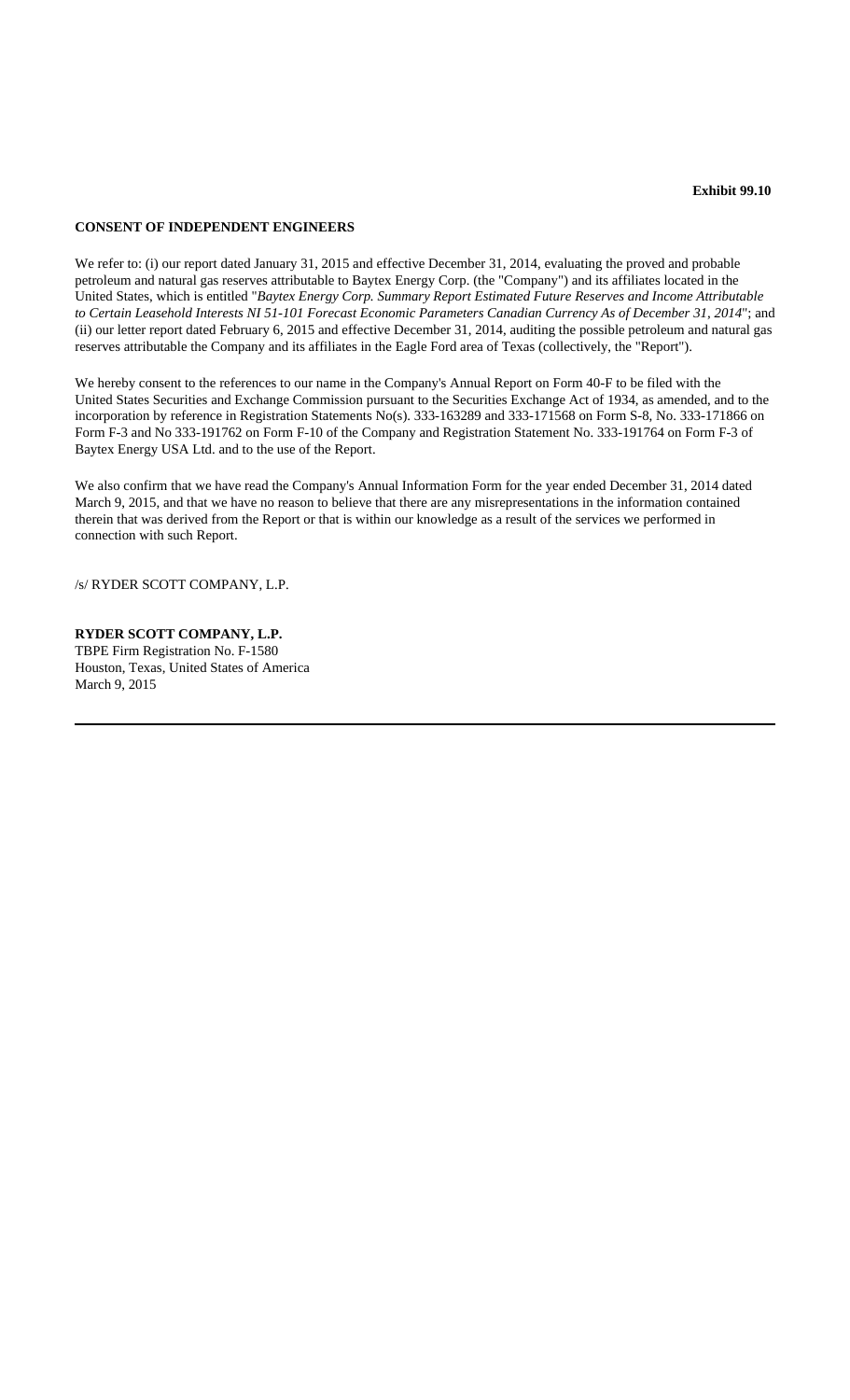### **CONSENT OF INDEPENDENT ENGINEERS**

We refer to our assessment dated February 26, 2015 and effective December 31, 2014, evaluating the contingent resources attributable to Baytex Energy Corp. (the "Company") and its affiliates in the Lower Cretaceous Mannville Group in northeast Alberta, which is entitled "*Evaluation of Contingent Resources*" (the "Report").

We hereby consent to the references to our name in the Company's Annual Report on Form 40-F to be filed with the United States Securities and Exchange Commission pursuant to the Securities Exchange Act of 1934, as amended, and to the incorporation by reference in Registration Statements No(s). 333-163289 and 333-171568 on Form S-8, No. 333-171866 on Form F-3 and No 333-191762 on Form F-10 of the Company and Registration Statement No. 333-191764 on Form F-3 of Baytex Energy USA Ltd. and to the use of the Report.

We also confirm that we have read the Company's Annual Information Form for the year ended December 31, 2014 dated March 9, 2015, and that we have no reason to believe that there are any misrepresentations in the information contained therein that was derived from the Report or that is within our knowledge as a result of the services we performed in connection with such Report.

# **McDANIEL & ASSOCIATES CONSULTANTS LTD.**

/s/ P.A. WELCH

P.A. Welch, P. Eng. President & Managing Director

Calgary, Alberta, Canada March 9, 2015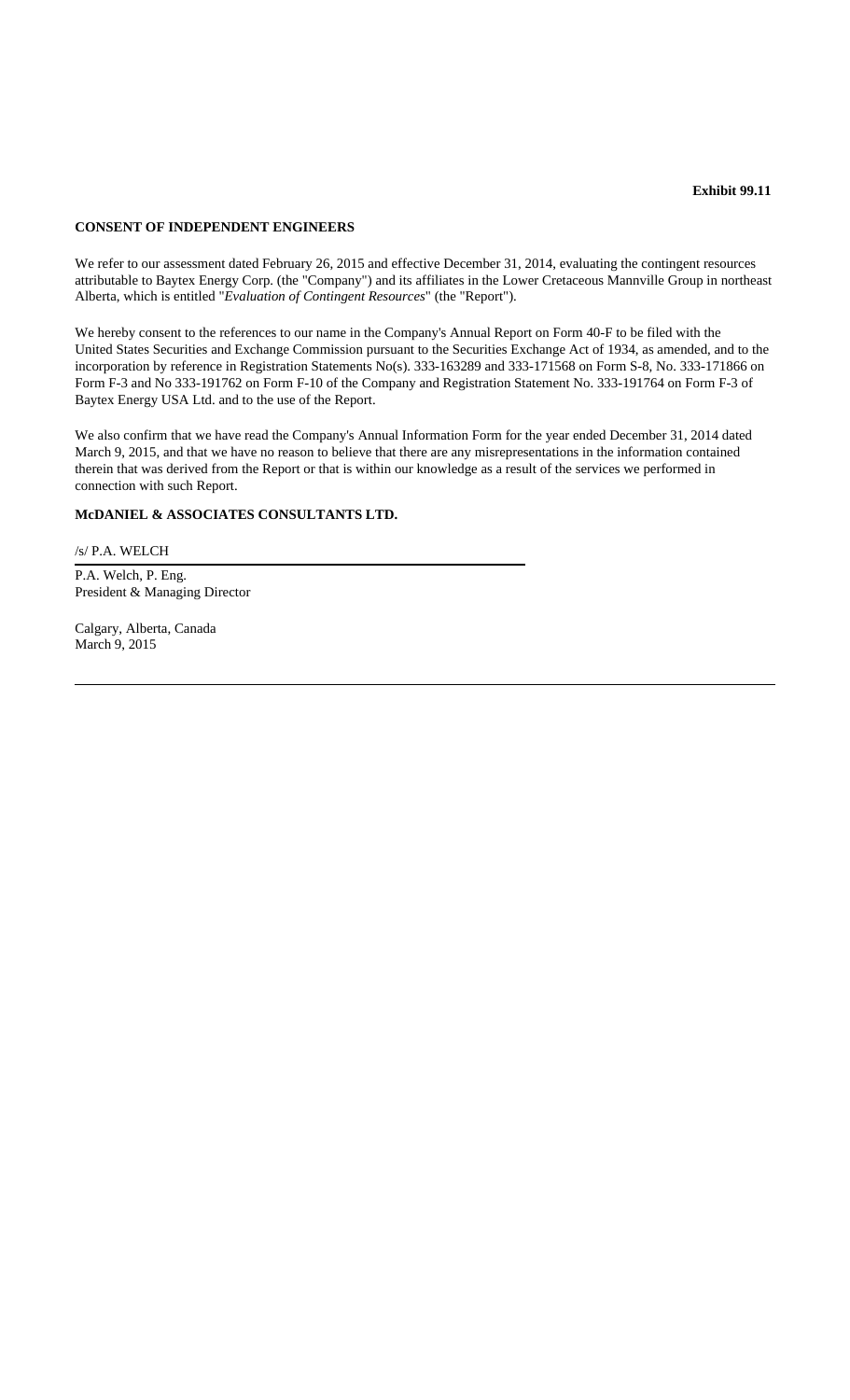### **Exhibit 99.12**

### **Baytex Energy Corp. Supplemental Disclosures about Extractive Activities — Oil and Gas (unaudited) December 31, 2014**

The following disclosures have been prepared by Baytex Energy Corp. ("Baytex" or the "Company") in accordance with Accounting Standards Codification 932 "Extractive Activities — Oil & Gas" ("ASC 932") issued by the Financial Accounting Standards Board.

### **Petroleum and Natural Gas Reserve Information**

Proved petroleum and natural gas reserves are the estimated quantities of crude oil, natural gas and natural gas liquids ("NGL") that geological and engineering data demonstrate with reasonable certainty to be recoverable in future years from known reservoirs under existing economic and operating conditions.

Proved developed petroleum and natural gas reserves are reserves that can be expected to be recovered through existing wells with existing equipment and operating methods, which may require future expenditures.

Proved undeveloped petroleum and natural gas reserves are reserves that are expected to be recovered from known accumulations where a future expenditure is required.

Reserves are estimated quantities of crude oil, NGL and natural gas anticipated from geological and engineering data to be recoverable from known accumulations, from a given date forward, by known technology, under existing operating conditions and considered to be economic at average commodity prices based upon the prior 12-month period. Estimates of petroleum and natural gas reserves are subject to uncertainty and will change as additional information regarding the producing fields and technology becomes available and as future economic conditions change. Net reserves presented in this section represent the Company's working interest and overriding royalty share of the gross remaining reserves, after deduction of any crown, freehold and overriding royalties. Such royalties are subject to change by legislation or regulation and can also vary depending on production rates, selling prices and timing of initial production.

The changes in Baytex's net proved crude oil and NGL and natural gas reserves under constant prices and costs for the two-year period ended December 31, 2014 were as follows:

|                                       | Canada                      |                         |                                 |                              | <b>United States</b>              |                                 | <b>Total</b>                 |                          |                                 |  |
|---------------------------------------|-----------------------------|-------------------------|---------------------------------|------------------------------|-----------------------------------|---------------------------------|------------------------------|--------------------------|---------------------------------|--|
|                                       | Crude Oil<br>& NGL<br>(mbb) | <b>Bitumen</b><br>(mbb) | <b>Natural</b><br>Gas<br>(mmcf) | Crude Oil<br>& NGL<br>(mbbl) | <b>Bitumen</b><br>(mbbl)          | <b>Natural</b><br>Gas<br>(mmcf) | Crude Oil<br>& NGL<br>(mbbl) | <b>Bitumen</b><br>(mbbl) | <b>Natural</b><br>Gas<br>(mmcf) |  |
| Net proved<br>reserves                |                             |                         |                                 |                              |                                   |                                 |                              |                          |                                 |  |
| December 31,<br>2012                  | 74,328                      | 17,067                  | 48,711                          | 15,951                       |                                   | 8,597                           | 90,279                       | 17,067                   | 57,308                          |  |
| Revisions of<br>previous<br>estimates | (342)                       | 1,142                   | 7,314                           | 8,263                        |                                   | 23,512                          | 7,921                        | 1,142                    | 30,826                          |  |
| Improved<br>recovery                  | 209                         |                         |                                 |                              |                                   |                                 | 209                          |                          |                                 |  |
| Purchases                             |                             |                         |                                 |                              |                                   |                                 |                              |                          |                                 |  |
| Extensions<br>and<br>discoveries      | 10,566                      |                         | 2,825                           | 659                          |                                   | 751                             | 11,225                       |                          | 3,576                           |  |
| Production                            | (12, 632)                   | (846)                   | (13,020)                        | (771)                        |                                   | (80)                            | (13, 403)                    | (846)                    | (13,100)                        |  |
| Sales of<br>minerals in<br>place      | (1,086)                     |                         |                                 |                              |                                   |                                 | (1,086)                      |                          |                                 |  |
| December 31,<br>2013                  | 71,043                      | 17,363                  | 45,830                          | 24,102                       |                                   | 32,780                          | 95,145                       | 17,363                   | 78,610                          |  |
| Revisions of<br>previous<br>estimates | 646                         | (1,317)                 | 31,865                          |                              |                                   |                                 | 646                          | (1, 317)                 | 31,865                          |  |
| Improved<br>recovery                  | 33                          |                         | $\sqrt{2}$                      |                              |                                   |                                 | 33                           |                          | $\overline{2}$                  |  |
| Purchases                             | 3,282                       |                         |                                 | 99,848                       | $\overbrace{\phantom{123221111}}$ | 179,376                         | 103,130                      |                          | 179,376                         |  |
| <b>Extensions</b><br>and              |                             |                         |                                 |                              |                                   |                                 |                              |                          |                                 |  |
| discoveries                           | 6,795                       |                         | 11,428                          |                              |                                   |                                 | 6,795                        |                          | 11,428                          |  |
| Production                            | (12, 442)                   | (1,051)                 | (12,993)                        | (4,959)                      |                                   | (5,972)                         | (17, 401)                    | (1,051)                  | (18,965)                        |  |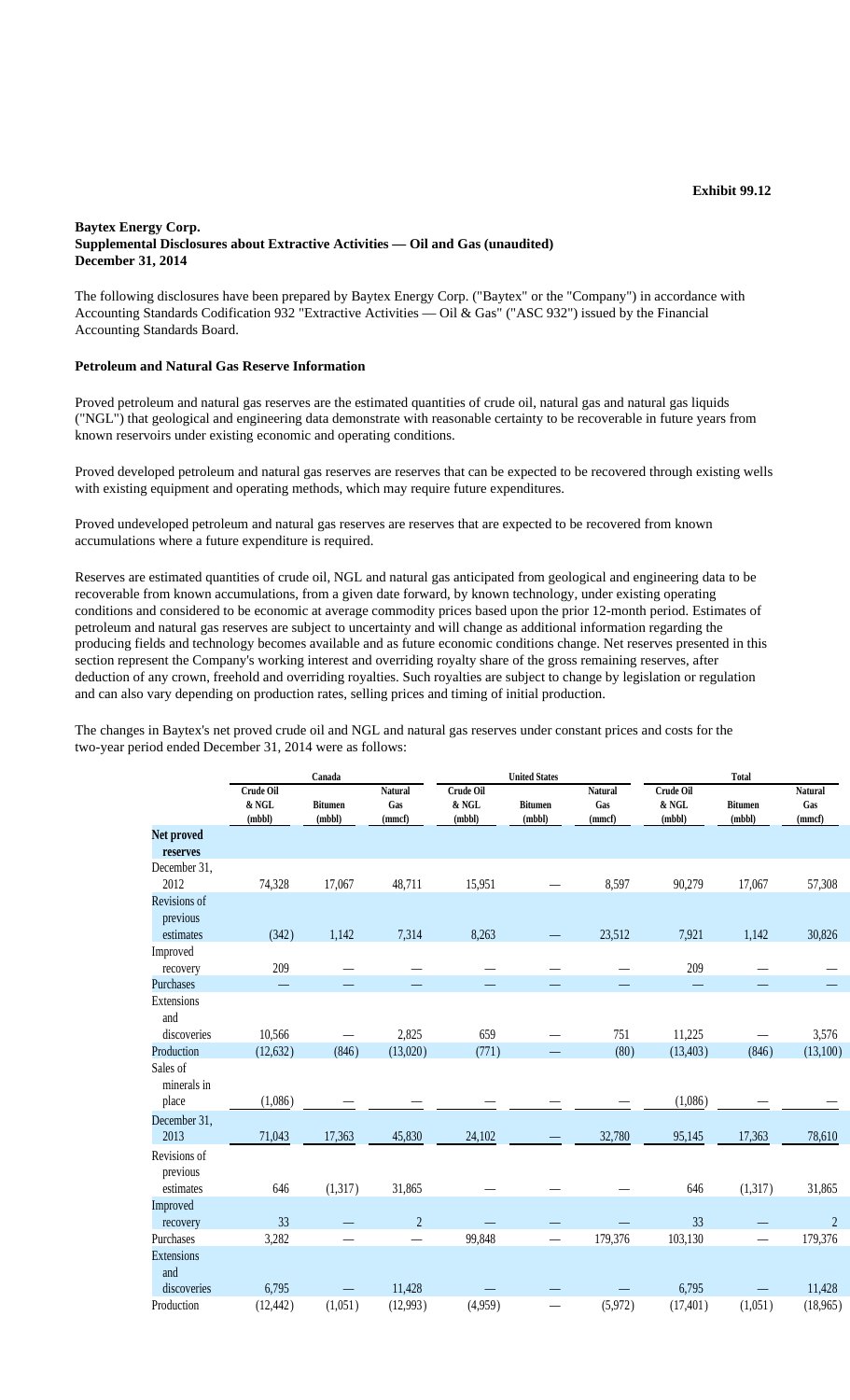| Sales of<br>minerals in<br>place      | (3,648) |        | (6,770) | (24, 122) |                          | (32, 845) | (27,770) |        | (39, 615) |
|---------------------------------------|---------|--------|---------|-----------|--------------------------|-----------|----------|--------|-----------|
| December 31,<br>2014                  | 65,709  | 14,995 | 69,362  | 94,869    |                          | 173,339   | 160,578  | 14,995 | 242,701   |
| Net proved                            |         |        |         |           |                          |           |          |        |           |
| developed<br>reserves                 |         |        |         |           |                          |           |          |        |           |
| End of year<br>2012                   | 43,394  | 4,623  | 35,875  | 4,021     | $\overline{\phantom{0}}$ | 1,951     | 47,415   | 4,623  | 37,826    |
| End of year<br>2013                   | 43,161  | 9,929  | 35,017  | 4,325     |                          | 5,091     | 47,486   | 9,929  | 40,108    |
| End of year<br>2014                   | 40,931  | 8,157  | 48,321  | 32,227    |                          | 50,768    | 73,158   | 8,157  | 99,089    |
| Net proved<br>undeveloped<br>reserves |         |        |         |           |                          |           |          |        |           |
| End of year<br>2012                   | 30,934  | 12,444 | 12,836  | 11,930    |                          | 6,646     | 42,864   | 12,444 | 19,482    |
| End of year<br>2013                   | 27,882  | 7,434  | 10,813  | 19,777    |                          | 27,689    | 47,659   | 7,434  | (9,282)   |
| End of year<br>2014                   | 24,778  | 6,838  | 21,041  | 62,642    | —                        | 122,571   | 87,420   | 6,838  | 143,612   |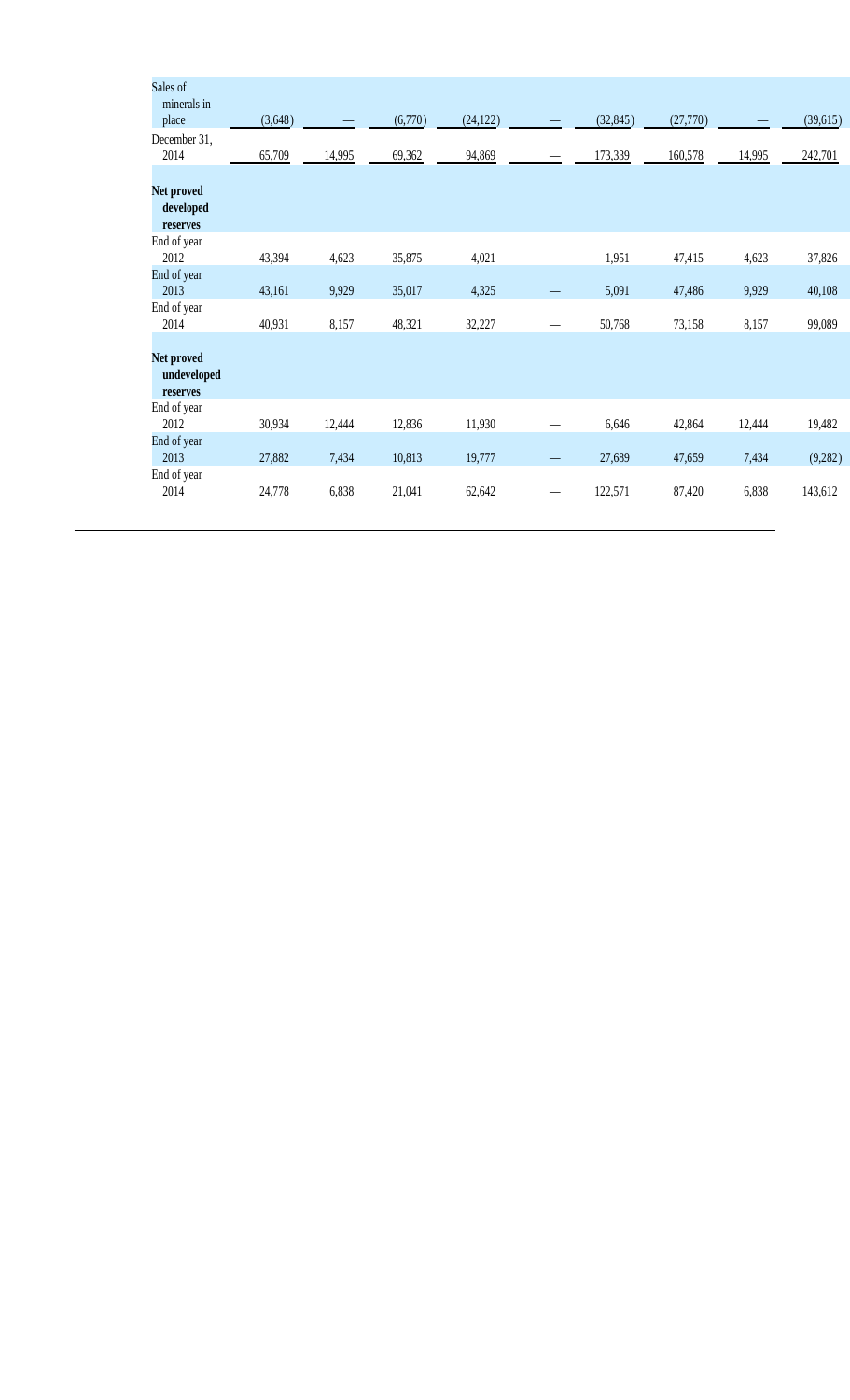The most significant changes to proved reserves estimates (and related changes to standardized measure of future net cash flows described below) occurring between December 31, 2012 and December 31, 2013 related primarily to the addition to previous proved reserves estimates of reserves in the Bakken/Three Forks area in North Dakota. The most significant changes to proved reserves estimates (and related changes to standardized measure of future net cash flows described below) occurring between December 31, 2013 and December 31, 2014 related to the purchase of proved reserves in the Eagle Ford shale in South Texas attributable to the Company's acquisition of Aurora Oil & Gas Limited in June 2014 and the sale of proved reserves as a result of the Company's disposition of its Bakken/Three Forks properties in North Dakota in September 2014.

#### **Standardized Measure of Discounted Future Net Cash Flows Relating to Proved Petroleum and Natural Gas Reserves**

The following information has been developed utilizing procedures prescribed by ASC 932, as updated by Accounting Standards Update 2010-03 "Oil and Gas Reserve Estimation and Disclosures", and based on crude oil, NGL and natural gas reserve and production volumes estimated by Baytex's independent reserves evaluator, Sproule Associates Limited. The methodology used in calculating our price and cost assumptions for the standardized measure of discounted future net cash flows for reserve estimation is based upon the average first-day-of-the-month prices during the year.

Future production and development costs are based on forecast price assumptions and assume the continuation of existing economic, operating and regulatory conditions. Future income taxes are calculated by applying statutory income tax rates to future pre-tax cash flows after provision for the tax cost of the petroleum and natural gas properties based upon existing laws and regulations. A 10% discount factor was applied to the future net cash flows.

The information contained in the following table should not be considered as representative of realistic assessments of future cash flows, nor should the standardized measure of discounted future net cash flows be viewed as representative of the fair market value of Baytex's petroleum and natural gas properties. Management does not rely upon the following information in making investment and operating decisions. Such decisions are based upon a wide range of factors, including estimates of probable as well as proved reserves, and varying price and cost assumptions considered more representative of a range of possible economic conditions that may be anticipated. The prescribed discount rate of 10% may not appropriately reflect interest rates.

The computation of the standardized measure of discounted future net cash flows relating to proved oil and natural gas reserves was based on an unweighted arithmetic average of the first-day-of-the-month price for each month in 2014 and 2013.

|                                      | <b>Commodity Pricing</b> |               |        |  |  |
|--------------------------------------|--------------------------|---------------|--------|--|--|
|                                      | 2014                     |               | 2013   |  |  |
| WTI crude (US\$/bbl)                 | \$<br>94.99              | $\mathbb{S}$  | 96.94  |  |  |
| Edmonton par (Cdn\$/bbl)             | \$<br>94.84              | <sup>\$</sup> | 92.73  |  |  |
| Heavy oil <sup>(1)</sup> (Cdn\$/bbl) | \$<br>82.96              | $\mathcal{S}$ | 74.22  |  |  |
| AECO-C spot price (Cdn\$/mmbtu)      | \$<br>4.60               | S             | 3.16   |  |  |
| Henry Hub (US\$/mmbtu)               | \$<br>4.30               | <sup>\$</sup> | 3.68   |  |  |
| Exchange rate (US\$/Cdn\$)           | 0.9100                   |               | 0.9717 |  |  |

(1) Heavy oil pricing refers to Western Canadian Select reference price.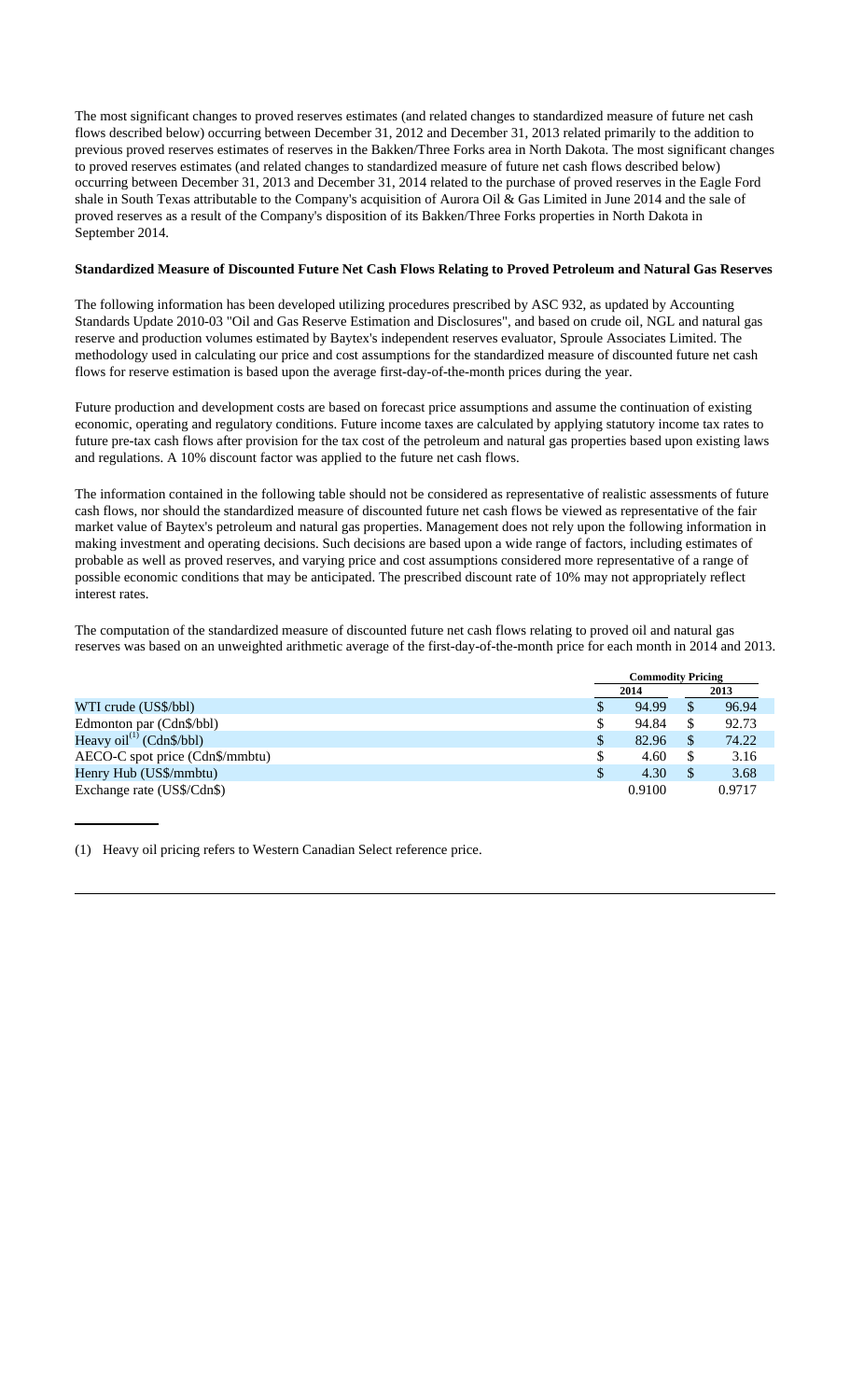The standardized measure of discounted future net cash flows relating to net proved oil, NGL and natural gas reserves are as follows:

|                                       | Canada |             |    | <b>United States</b> |               |             |    | <b>Total</b> |    |               |    |               |
|---------------------------------------|--------|-------------|----|----------------------|---------------|-------------|----|--------------|----|---------------|----|---------------|
| (thousands of<br>Canadian<br>dollars) |        | 2014        |    | 2013                 |               | 2014        |    | 2013         |    | 2014          |    | 2013          |
| Future cash<br>inflows                | \$     | 5,927,985   | \$ | 5,908,063            | $\mathcal{S}$ | 8,246,158   | \$ | 2,262,625    | \$ | 14, 174, 143  | \$ | 8,170,688     |
| Future<br>production<br>costs         |        | (2,013,766) |    | (2,446,053)          |               | (2,082,635) |    | (500, 460)   |    | (4,096,401)   |    | (2,946,513)   |
| <b>Future</b><br>development<br>costs |        | (659, 398)  |    | (647, 433)           |               | (1,678,370) |    | (619,088)    |    | (2,337,768)   |    | (1,266,521)   |
| Future<br>income<br>taxes             |        | (467, 661)  |    | (372,089)            |               | (670, 916)  |    | (444, 121)   |    | (1, 138, 577) |    | (816,210)     |
| Future net<br>cash flows              |        | 2,787,160   |    | 2,442,488            |               | 3,814,237   |    | 698,956      |    | 6,601,397     |    | 3,141,444     |
| Deduct:<br>10% annual<br>discount     |        |             |    |                      |               |             |    |              |    |               |    |               |
| factor                                |        | (869, 342)  |    | (742, 421)           |               | (1,618,886) |    | (395, 433)   |    | (2,488,228)   |    | (1, 137, 854) |
| Standardized<br>measure               | \$     | 1,917,818   |    | 1,700,067            |               | 2,195,351   |    | 303,523      |    | 4,113,169     |    | 2,003,590     |

## **Reconciliation of Changes in Standardized Measure of Future Net Cash Flows Discounted at 10% per Year Relating to Proved Petroleum and Natural Gas Reserves**

| As at December 31, 2014                                     |    |            |               |                      |               |               |  |
|-------------------------------------------------------------|----|------------|---------------|----------------------|---------------|---------------|--|
| (thousands of Canadian dollars)                             |    | Canada     |               | <b>United States</b> | Total         |               |  |
| Balance, beginning of year                                  | \$ | 1,700,067  | $\mathcal{S}$ | 303,523              | <sup>\$</sup> | 2,003,590     |  |
| Sales, net of production costs                              |    | (787, 203) |               | (331,794)            |               | (1, 118, 997) |  |
| Net change in prices and production costs related to future |    |            |               |                      |               |               |  |
| production                                                  |    | (510,709)  |               |                      |               | (510,709)     |  |
| Changes in previously estimated production costs incurred   |    |            |               |                      |               |               |  |
| during the period                                           |    | 2,359      |               | (899, 225)           |               | (896, 866)    |  |
| Development costs incurred during the period                |    | 388,406    |               | 384,465              |               | 772,871       |  |
| Extensions, discoveries and improved recovery, net of       |    |            |               |                      |               |               |  |
| related costs                                               |    | 175,968    |               |                      |               | 175,968       |  |
| Revisions of previous quantity estimates                    |    | 788,598    |               |                      |               | 788,598       |  |
| Sales of reserves in place                                  |    | (30,069)   |               | (537, 424)           |               | (567, 493)    |  |
| Purchases of reserves in place                              |    | 78,732     |               | 3,362,185            |               | 3,440,917     |  |
| Accretion of discount                                       |    | 152,375    |               | 47,274               |               | 199,649       |  |
| Net change in income taxes                                  |    | (40,707)   |               | (133, 653)           |               | (174, 360)    |  |
| Balance, end of year                                        |    | 1,917,817  |               | 2,195,351            |               | 4,113,168     |  |

| As at December 31, 2013<br>(thousands of Canadian dollars)                     |    | Canada     |               | <b>United States</b> | <b>Total</b>  |            |
|--------------------------------------------------------------------------------|----|------------|---------------|----------------------|---------------|------------|
| Balance, beginning of year                                                     | \$ | 1,727,560  | $\mathcal{S}$ | 113,445              | <sup>\$</sup> | 1,841,005  |
| Sales, net of production costs                                                 |    | (716, 841) |               | (44,581)             |               | (761, 422) |
| Net change in prices and production costs related to future<br>production      |    | 16,617     |               | 16,974               |               | 33,591     |
| Changes in previously estimated production costs incurred<br>during the period |    | 80,168     |               | (224, 833)           |               | (144, 665) |
| Development costs incurred during the period                                   |    | 467,191    |               | 75,176               |               | 542,367    |
| Extensions, discoveries and improved recovery, net of<br>related costs         |    | 248,269    |               | 218,266              |               | 466,535    |
| Revisions of previous quantity estimates                                       |    | (284, 204) |               | 244,884              |               | (39,320)   |
| Sales of reserves in place                                                     |    | (7, 498)   |               |                      |               | (7, 498)   |
| Purchases of reserves in place                                                 |    |            |               |                      |               |            |
| Accretion of discount                                                          |    | 160,493    |               | 18,380               |               | 178,873    |
| Net change in income taxes                                                     |    | 8,312      |               | (114, 188)           |               | (105, 876) |
| Balance, end of year                                                           |    | 1,700,067  |               | 303,523              |               | 2,003,590  |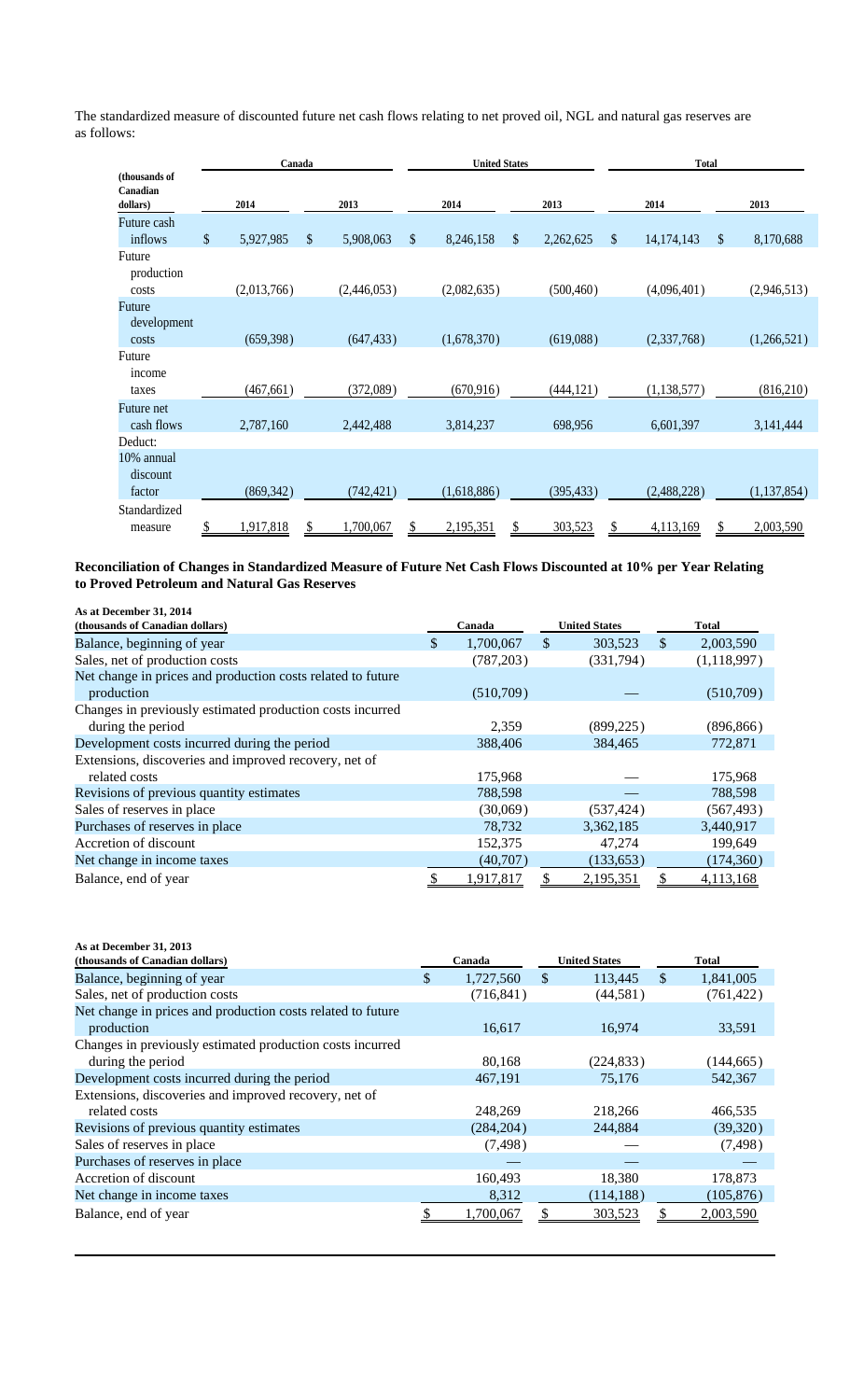### **Capitalized Costs Relating to Petroleum and Natural Gas Producing Activities**

| As at December 31, 2014                |    |             |               |                      |       |             |
|----------------------------------------|----|-------------|---------------|----------------------|-------|-------------|
| (thousands of Canadian dollars)        |    | Canada      |               | <b>United States</b> | Total |             |
| Proved properties                      | \$ | 3,392,578   | <sup>\$</sup> | 3,039,182            |       | 6,431,760   |
| Unproved properties                    |    | 124.494     |               | 417,546              |       | 542,040     |
| Total capital costs                    |    | 3,517,072   |               | 3,456,728            |       | 6,973,800   |
| Accumulated depletion and depreciation |    | (1,258,258) |               | (189,586)            |       | (1,447,844) |
| Net capitalized costs                  |    | 2,258,814   |               | 3,267,142            |       | 5,525,956   |

| As at December 31, 2013                |    |            |                      |       |             |  |
|----------------------------------------|----|------------|----------------------|-------|-------------|--|
| (thousands of Canadian dollars)        |    | Canada     | <b>United States</b> | Total |             |  |
| Proved properties                      | \$ | 3,047,557  | 290.761              |       | 3,338,318   |  |
| Unproved properties                    |    | 127,736    | 35,556               |       | 163,292     |  |
| Total capital costs                    |    | 3,175,293  | 326,317              |       | 3,501,610   |  |
| Accumulated depletion and depreciation |    | (999, 832) | (38,207)             |       | (1,038,039) |  |
| Net capitalized costs                  |    | 2,175,461  | 288,110              |       | 2,463,571   |  |

#### **Costs Incurred in Petroleum and Natural Gas Property Acquisition, Exploration and Development Activities**

| For year ended December 31, 2014                  |    |           |   |                      |       |            |
|---------------------------------------------------|----|-----------|---|----------------------|-------|------------|
| (thousands of Canadian dollars)                   |    | Canada    |   | <b>United States</b> | Total |            |
| Property acquisition $costs^{(1)}$                |    |           |   |                      |       |            |
| Proved properties                                 | \$ | 1.005     | S | 2,524,018            |       | 2,525,023  |
| Unproved properties                               |    | 10,948    |   | 392,315              |       | 403,263    |
| Property dispositions <sup><math>(2)</math></sup> |    | (45, 816) |   | (337,314)            |       | (383, 130) |
| Development $costs^{(3)}$                         |    | 388,405   |   | 370,543              |       | 758,948    |
| Exploration $costs^{(4)}$                         |    | 5,823     |   | 1,299                |       | 7,122      |
| Total                                             |    | 360, 365  |   | 2.950.861            |       | 3.311.226  |

## **For year ended December 31, 2013**

| (thousands of Canadian dollars) | Canada   | <b>United States</b> | Total     |  |
|---------------------------------|----------|----------------------|-----------|--|
| Property acquisition costs      |          |                      |           |  |
| Proved properties               | 3,604    | 90<br>\$             | 3,694     |  |
| Unproved properties             | 707      | 2,353                | 3,060     |  |
| Property dispositions           | (45,003) | (833)                | (45, 836) |  |
| Development $costs^{(3)}$       | 467,191  | 75,176               | 542,367   |  |
| Exploration $costs^{(4)}$       | 7,110    | 1,423                | 8,533     |  |
| Total                           | 433,609  | 78,209               | 511,818   |  |

(1) Property acquisition costs include the acquisition of Aurora Oil & Gas Limited.

(2) Property dispositions include the disposition of assets in North Dakota and in Canada.

(3) Development and facilities capital expenditures.

(4) Cost of geological and geophysical capital expenditures and drilling costs for exploratory wells.